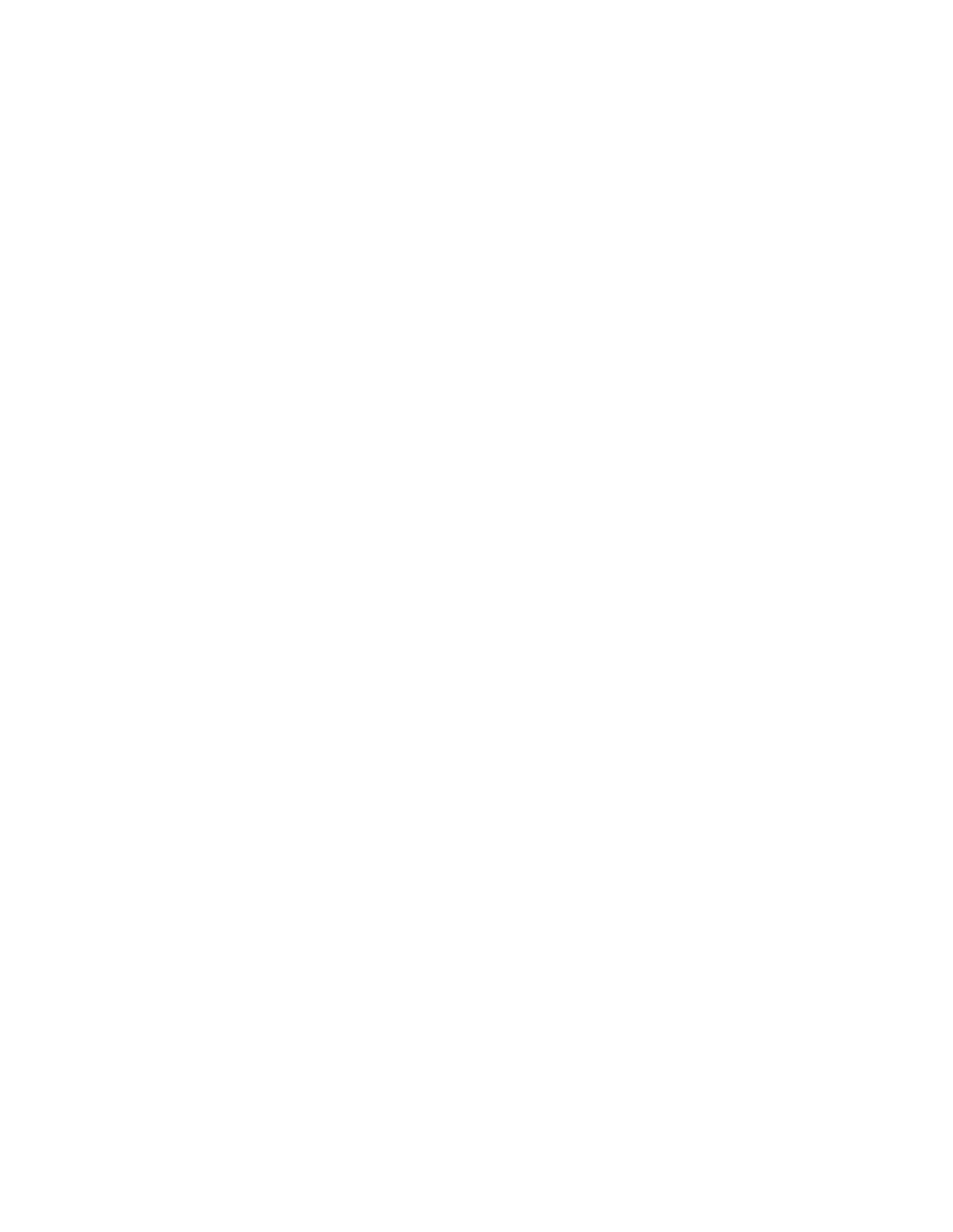**International Standards and Recommended Practices** 



Annex 6 **to the Convention on International Civil Aviation** 

# **Operation of Aircraft**

Part II **International General Aviation — Aeroplanes** 

**This edition incorporates all amendments adopted by the Council prior to 4 March 2014 and supersedes, on 13 November 2014, all previous editions of Part II of Annex 6.** 

**For information regarding the applicability of the Standards and Recommended Practices,**  *see* **Foreword.** 

**Eighth Edition July 2014** 

**International Civil Aviation Organization**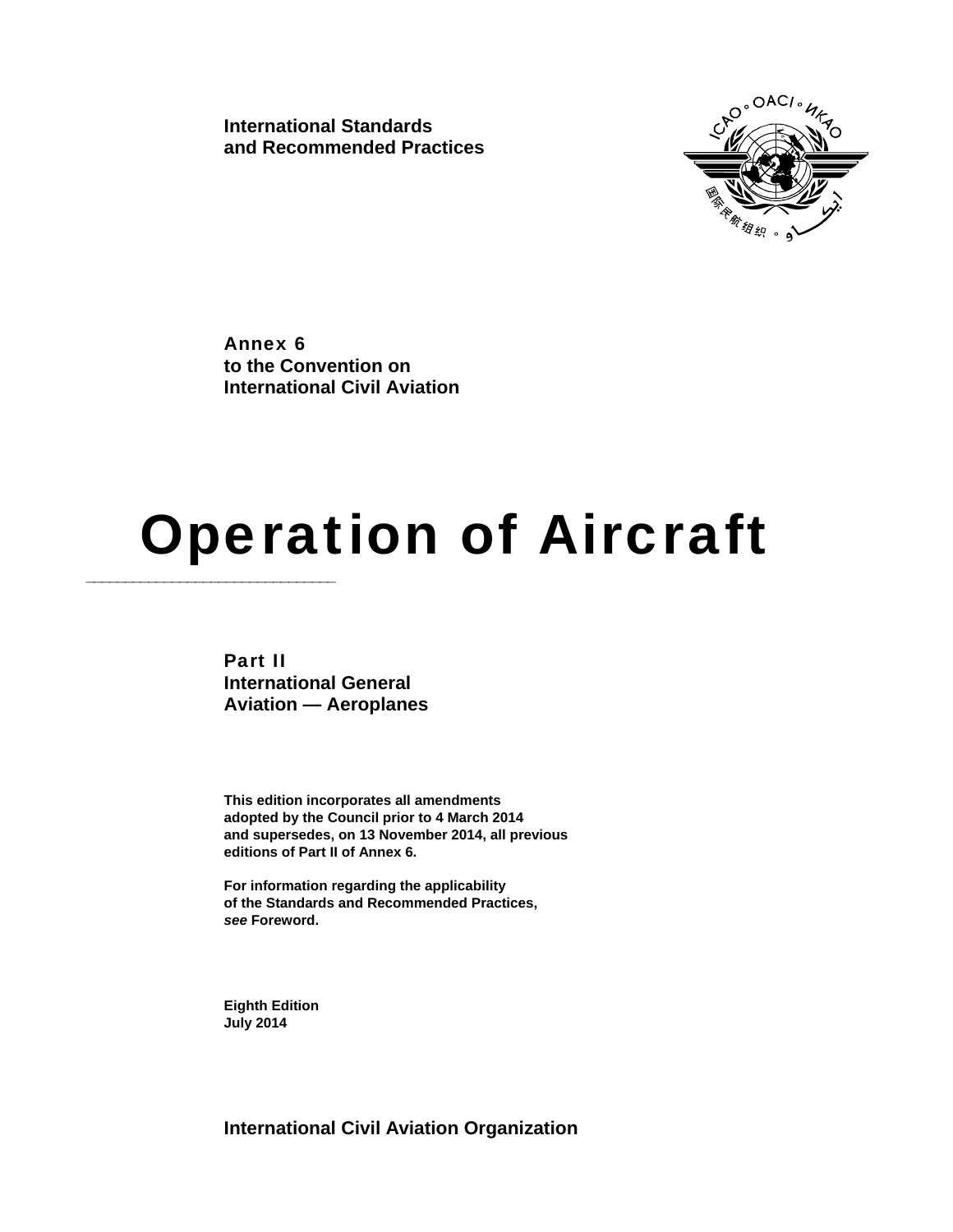Published in separate English, Arabic, Chinese, French, Russian and Spanish editions by the INTERNATIONAL CIVIL AVIATION ORGANIZATION 999 University Street, Montréal, Quebec, Canada H3C 5H7

For ordering information and for a complete listing of sales agents and booksellers, please go to the ICAO website at www.icao.int.

*First edition 1969 Seventh edition 2008 Eighth edition 2014* 

**Annex 6** *— Operation of Aircraft*  **Part II** *— International General Aviation — Aeroplanes*  Order Number: AN 6-2 ISBN 978-92-9249-552-7

#### © ICAO 2014

All rights reserved. No part of this publication may be reproduced, stored in a retrieval system or transmitted in any form or by any means, without prior permission in writing from the International Civil Aviation Organization.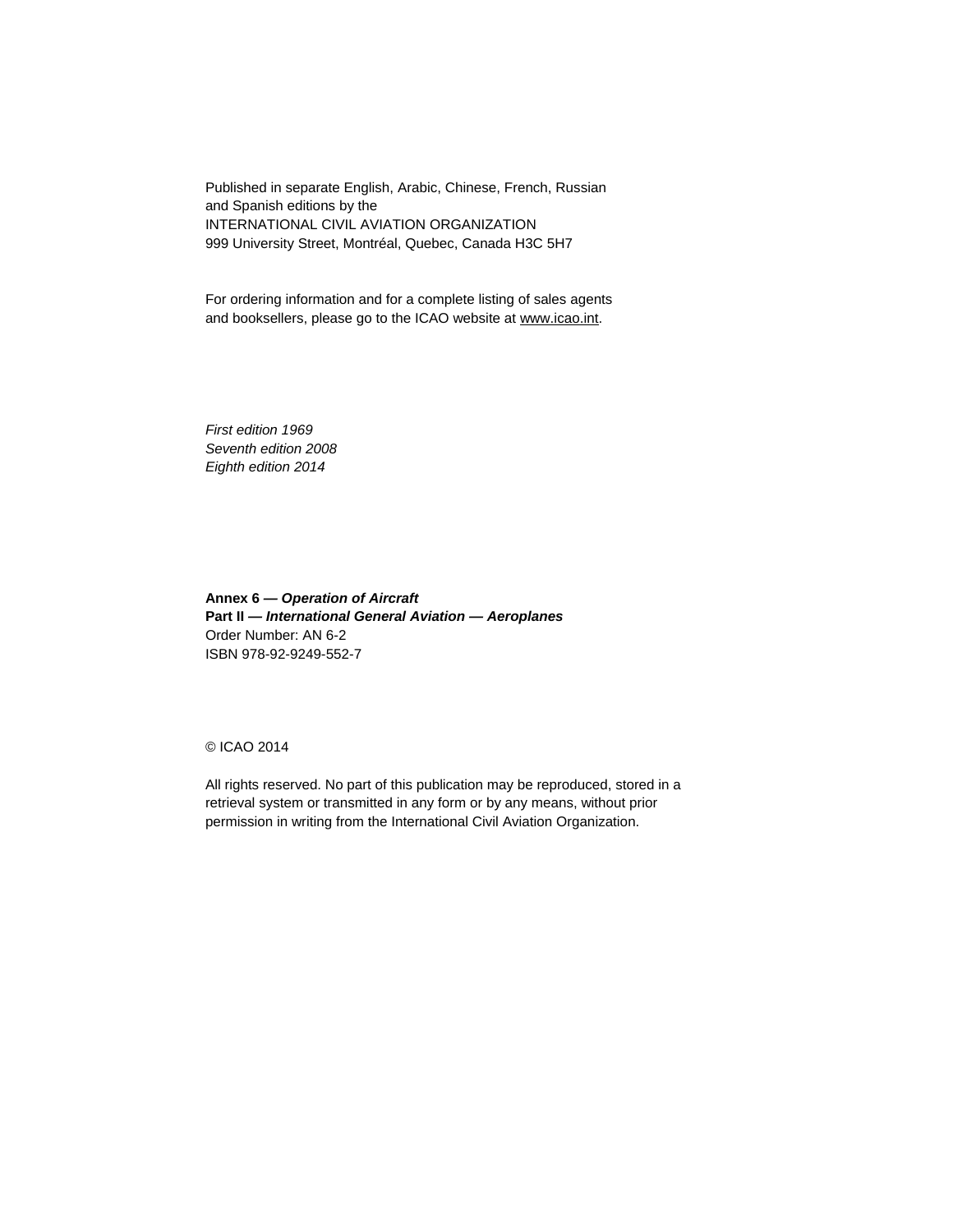## **AMENDMENTS**

Amendments are announced in the supplements to the *Publications Catalogue;* the Catalogue and its supplements are available on the ICAO website at www.icao.int. The space below is provided to keep a record of such amendments.

| <b>AMENDMENTS</b> |                    |                              |                        | $\mbox{CORRIGENDA}$ |                  |
|-------------------|--------------------|------------------------------|------------------------|---------------------|------------------|
| $\rm No.$         | Date<br>applicable | Date<br>entered              | Entered<br>$_{\rm by}$ | $\rm No.$           | Date<br>of issue |
| $1 - 33$          |                    | Incorporated in this edition |                        |                     |                  |
|                   |                    |                              |                        |                     |                  |
|                   |                    |                              |                        |                     |                  |
|                   |                    |                              |                        |                     |                  |
|                   |                    |                              |                        |                     |                  |
|                   |                    |                              |                        |                     |                  |
|                   |                    |                              |                        |                     |                  |
|                   |                    |                              |                        |                     |                  |
|                   |                    |                              |                        |                     |                  |
|                   |                    |                              |                        |                     |                  |
|                   |                    |                              |                        |                     |                  |
|                   |                    |                              |                        |                     |                  |
|                   |                    |                              |                        |                     |                  |
|                   |                    |                              |                        |                     |                  |
|                   |                    |                              |                        |                     |                  |
|                   |                    |                              |                        |                     |                  |
|                   |                    |                              |                        |                     |                  |
|                   |                    |                              |                        |                     |                  |
|                   |                    |                              |                        |                     |                  |
|                   |                    |                              |                        |                     |                  |
|                   |                    |                              |                        |                     |                  |
|                   |                    |                              |                        |                     |                  |
|                   |                    |                              |                        |                     |                  |
|                   |                    |                              |                        |                     |                  |
|                   |                    |                              |                        |                     |                  |
|                   |                    |                              |                        |                     |                  |
|                   |                    |                              |                        |                     |                  |

#### **RECORD OF AMENDMENTS AND CORRIGENDA**

| CORRIGENDA |                  |                 |                        |  |
|------------|------------------|-----------------|------------------------|--|
| No.        | Date<br>of issue | Date<br>entered | Entered<br>$_{\rm by}$ |  |
|            |                  |                 |                        |  |
|            |                  |                 |                        |  |
|            |                  |                 |                        |  |
|            |                  |                 |                        |  |
|            |                  |                 |                        |  |
|            |                  |                 |                        |  |
|            |                  |                 |                        |  |
|            |                  |                 |                        |  |
|            |                  |                 |                        |  |
|            |                  |                 |                        |  |
|            |                  |                 |                        |  |
|            |                  |                 |                        |  |
|            |                  |                 |                        |  |
|            |                  |                 |                        |  |
|            |                  |                 |                        |  |
|            |                  |                 |                        |  |
|            |                  |                 |                        |  |
|            |                  |                 |                        |  |
|            |                  |                 |                        |  |
|            |                  |                 |                        |  |
|            |                  |                 |                        |  |
|            |                  |                 |                        |  |
|            |                  |                 |                        |  |
|            |                  |                 |                        |  |
|            |                  |                 |                        |  |
|            |                  |                 |                        |  |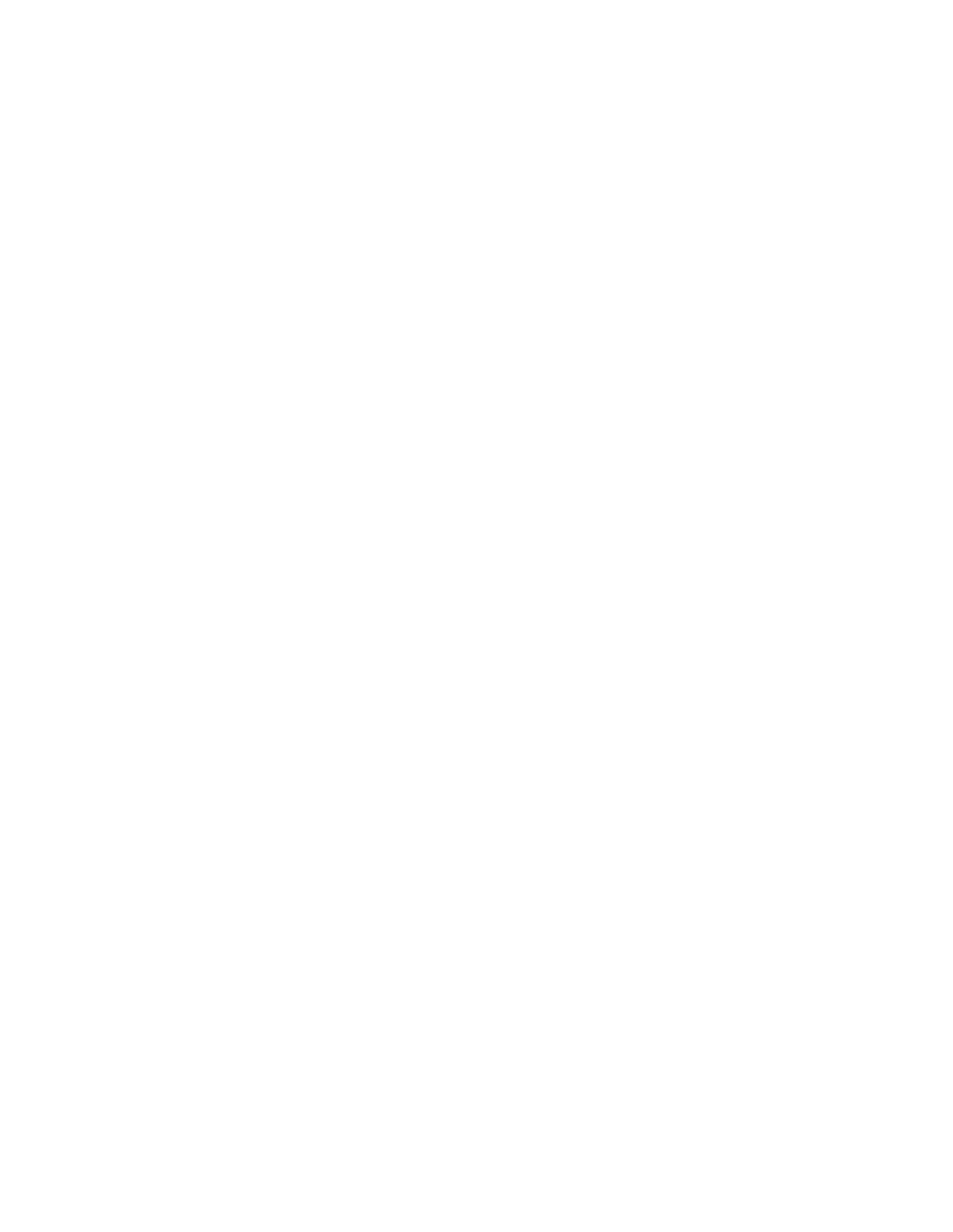## **TABLE OF CONTENTS**

|          | xiii) |
|----------|-------|
| Foreword | (xvii |

#### SECTION 1. GENERAL

|  | 1-1-1     |
|--|-----------|
|  | $1.2 - 1$ |

## SECTION 2. GENERAL AVIATION OPERATIONS

|       | $2.1 - 1$ |
|-------|-----------|
| 2.1.1 | $2.1 - 1$ |
| 2.1.2 | $2.1 - 2$ |
| 2.1.3 | $2.1 - 2$ |
|       | $2.2 - 1$ |
| 221   | $2.2 - 1$ |
| 2.2.2 | $2.2 - 1$ |
| 2.2.3 | $2.2 - 3$ |
| 2.2.4 | $2.2 - 7$ |
| 2.2.5 | $2.2 - 9$ |
| 2.2.6 | $2.2 - 9$ |
|       | $2.3 - 1$ |
| 2.3.1 | $2.3 - 1$ |
|       | $2.4 - 1$ |
| 241   | $2.4 - 1$ |
| 2.4.2 | $2.4 - 1$ |
| 2.4.3 | $2.4 - 2$ |
| 2.4.4 | $2.4 - 3$ |
| 2.4.5 | $2.4 - 4$ |
| 2.4.6 | $2.4 - 4$ |
| 2.4.7 | $2.4 - 5$ |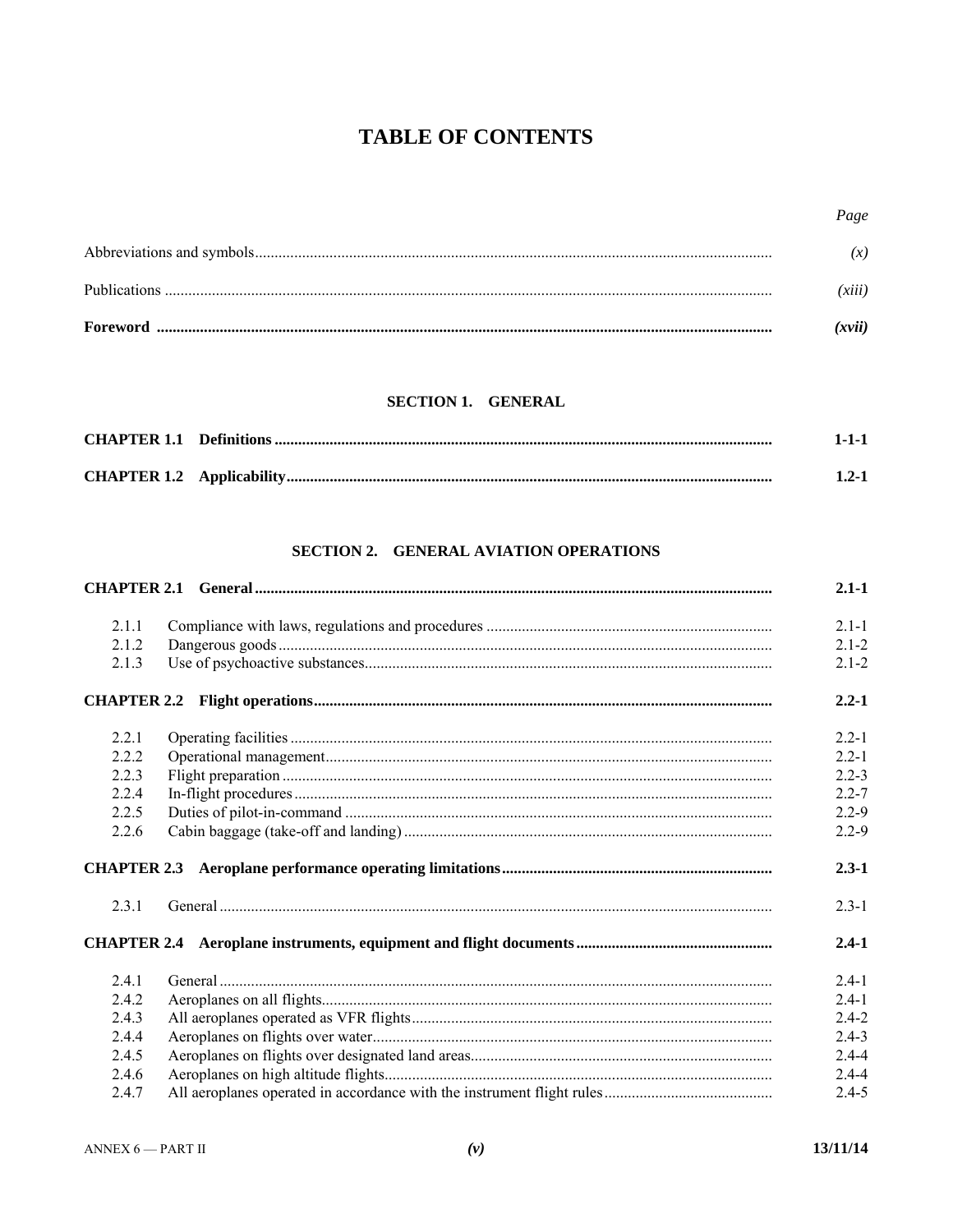| ×<br>٧ |
|--------|
|--------|

| 2.4.8               |                                                                                                           | $2.4 - 5$              |  |
|---------------------|-----------------------------------------------------------------------------------------------------------|------------------------|--|
| 2.4.9               | Aeroplanes complying with the noise certification Standards in Annex 16, Volume I                         | $2.4 - 6$              |  |
| 2.4.10              |                                                                                                           |                        |  |
| 2.4.11              | $2.4 - 6$<br>Aeroplanes required to be equipped with ground proximity warning systems (GPWS)<br>$2.4 - 6$ |                        |  |
| 2.4.12              |                                                                                                           |                        |  |
| 2.4.13              | Aeroplanes required to be equipped with a pressure-altitude reporting transponder                         | $2.4 - 7$<br>$2.4 - 8$ |  |
| 2.4.14              |                                                                                                           | $2.4 - 8$              |  |
| 2.4.15              | Aeroplanes equipped with a head-up display (HUD) or equivalent displays, enhanced vision                  |                        |  |
|                     | systems (EVS), synthetic vision systems (SVS) and/or combined vision systems (CVS)                        | $2.4 - 8$              |  |
| 2.4.16              |                                                                                                           | $2.4 - 9$              |  |
| 2.4.17              |                                                                                                           | $2.4 - 12$             |  |
|                     |                                                                                                           |                        |  |
|                     |                                                                                                           | $2.5 - 1$              |  |
| 2.5.1               |                                                                                                           | $2.5 - 1$              |  |
| 2.5.2               |                                                                                                           | $2.5 - 1$              |  |
|                     |                                                                                                           |                        |  |
|                     |                                                                                                           | $2.6 - 1$              |  |
| 2.6.1               |                                                                                                           | $2.6 - 1$              |  |
| 2.6.2               |                                                                                                           | $2.6 - 1$              |  |
| 2.6.3               |                                                                                                           | $2.6 - 2$              |  |
| 2.6.4               |                                                                                                           | $2.6 - 2$              |  |
| <b>CHAPTER 2.7</b>  |                                                                                                           | $2.7 - 1$              |  |
| 2.7.1               |                                                                                                           | $2.7 - 1$              |  |
| 2.7.2               |                                                                                                           | $2.7 - 1$              |  |
|                     |                                                                                                           |                        |  |
|                     |                                                                                                           | $2.8 - 1$              |  |
| 2.8.1               |                                                                                                           | $2.8 - 1$              |  |
| 2.8.2               |                                                                                                           | $2.8 - 1$              |  |
| 2.8.3               |                                                                                                           |                        |  |
| <b>CHAPTER 2.9</b>  |                                                                                                           | $2.9 - 1$              |  |
|                     |                                                                                                           |                        |  |
| 2.9.1               |                                                                                                           | $2.9 - 1$              |  |
| 2.9.2               |                                                                                                           | $2.9 - 1$              |  |
|                     |                                                                                                           | <b>APP 2.1-1</b>       |  |
| 1.                  |                                                                                                           | APP 2.1-1              |  |
| 2.                  |                                                                                                           | APP 2.1-1              |  |
| 3.                  |                                                                                                           | APP 2.1-2              |  |
| <b>APPENDIX 2.2</b> | Altimetry system performance requirements for operations in RVSM airspace                                 | <b>APP 2.2-1</b>       |  |
| <b>APPENDIX 2.3</b> |                                                                                                           | APP 2.3-1              |  |
|                     |                                                                                                           |                        |  |
| 1.                  |                                                                                                           | APP 2.3-1              |  |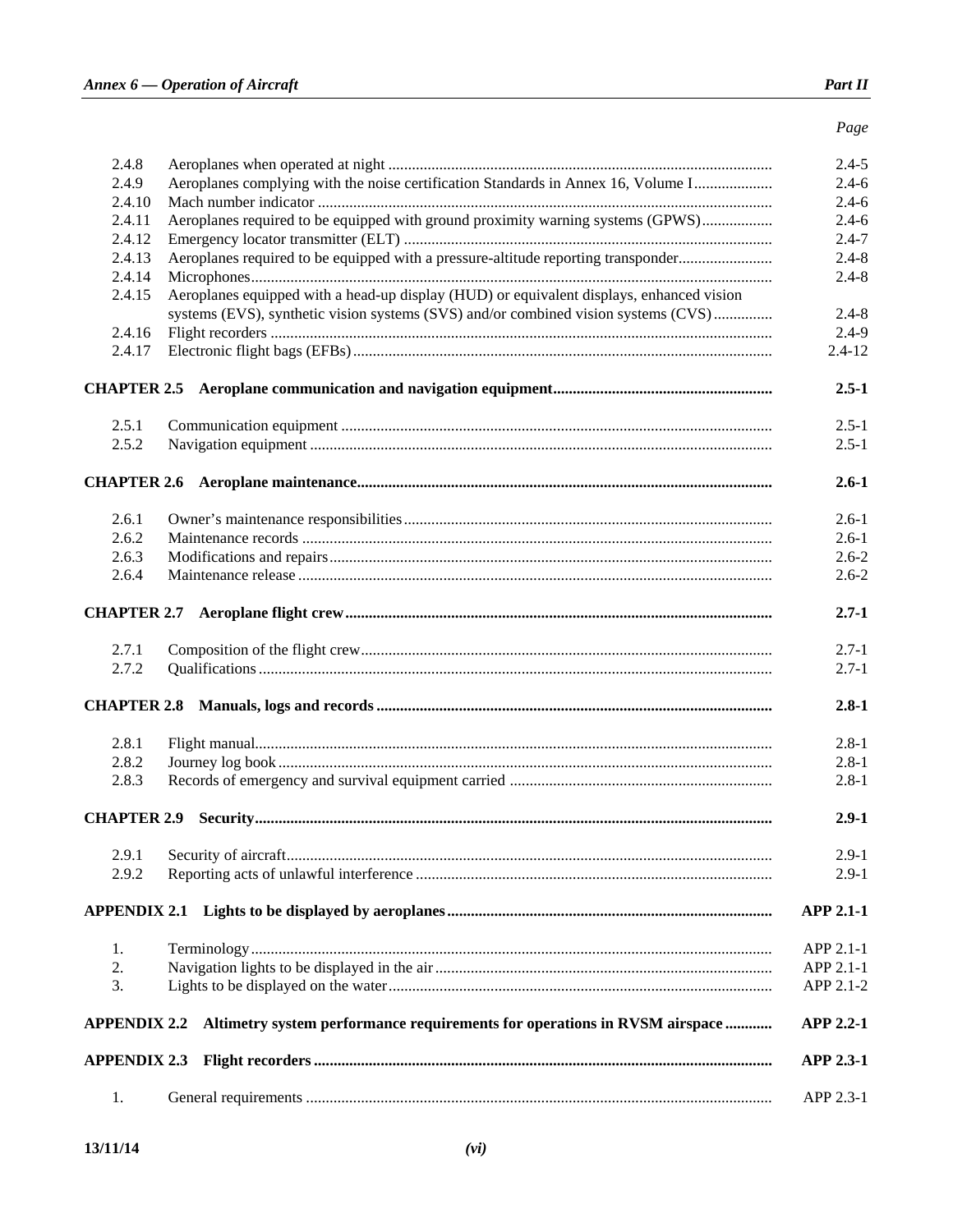Page

| 2.               |                                                                              | $APP 2.3-2$      |  |
|------------------|------------------------------------------------------------------------------|------------------|--|
| $\mathfrak{Z}$ . | APP 2.3-5                                                                    |                  |  |
| $\overline{4}$ . |                                                                              | APP 2.3-6        |  |
| 5.               |                                                                              | APP 2.3-6        |  |
| 6.               |                                                                              | APP 2.3-7        |  |
| 7.               | APP 2.3-7                                                                    |                  |  |
|                  |                                                                              | <b>ATT 2.A-1</b> |  |
| 1.               |                                                                              | $ATT 2.A-1$      |  |
| $\overline{2}$ . |                                                                              | ATT 2.A-1        |  |
|                  | ATTACHMENT 2.B Head-up display (HUD), equivalent displays and vision systems | <b>ATT 2.B-1</b> |  |
| 1.               |                                                                              | ATT 2.B-1        |  |
| 2.               |                                                                              | ATT $2.B-3$      |  |
| $\mathfrak{Z}$ . |                                                                              | $ATT 2.B-5$      |  |
| $\overline{4}$ . |                                                                              | $ATT 2.B-6$      |  |
| 5.               |                                                                              | $ATT 2.B-8$      |  |
| 6.               |                                                                              | $ATT 2.B-9$      |  |

### SECTION 3. LARGE AND TURBOJET AEROPLANES

|                    |                                                                                         | $3.1 - 1$              |
|--------------------|-----------------------------------------------------------------------------------------|------------------------|
|                    |                                                                                         | $3.2 - 1$              |
| <b>CHAPTER 3.3</b> |                                                                                         | $3.3 - 1$              |
| 3.3.1<br>3.3.2     |                                                                                         | $3.3 - 1$<br>$3.3 - 1$ |
|                    |                                                                                         | $3.4 - 1$              |
| 3.4.1              |                                                                                         | $3.4 - 1$              |
| 3.4.2              |                                                                                         | $3.4 - 1$              |
| 3.4.3              |                                                                                         | $3.4 - 3$              |
| 3.4.4              |                                                                                         | $3.4 - 8$              |
| 3.4.5              |                                                                                         | $3.4 - 8$              |
| 3.4.6              | $3.4 - 9$                                                                               |                        |
|                    |                                                                                         | $3.5 - 1$              |
| 3.51               |                                                                                         | $3.5 - 1$              |
| 3.5.2              | Applicable to aeroplanes certificated in accordance with Parts IIIA and IIIB of Annex 8 | $3.5 - 1$              |
|                    |                                                                                         | $3.6 - 1$              |
| 3.6.1              |                                                                                         | $3.6 - 1$              |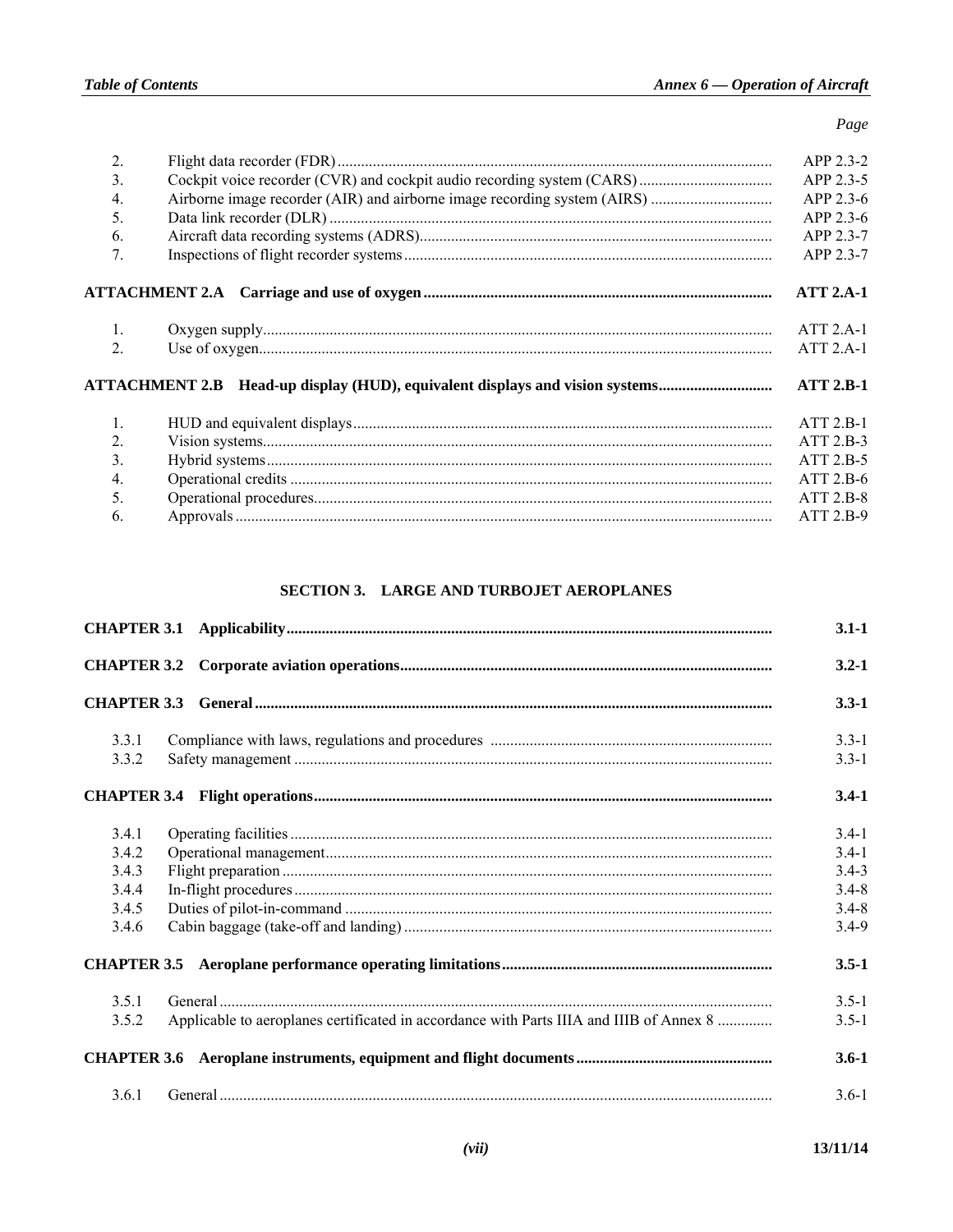| 3.6.2               |                                                                                           |  |
|---------------------|-------------------------------------------------------------------------------------------|--|
| 3.6.3               |                                                                                           |  |
| 3.6.4               |                                                                                           |  |
| 3.6.5               |                                                                                           |  |
| 3.6.6               | Pressurized aeroplanes when carrying passengers — weather-detecting equipment             |  |
| 3.6.7               |                                                                                           |  |
| 3.6.8               |                                                                                           |  |
|                     |                                                                                           |  |
| 3.6.9               | Aeroplanes required to be equipped with an airborne collision avoidance system (ACAS)     |  |
| 3.6.10              | Aeroplanes required to be equipped with a pressure-altitude reporting transponder         |  |
| 3.6.11              |                                                                                           |  |
| 3.6.12              | Aeroplanes equipped with automatic landing systems, a head-up display (HUD) or            |  |
|                     | equivalent displays, enhanced vision systems (EVS), synthetic vision systems (SVS) and/or |  |
|                     |                                                                                           |  |
| 3.7.1               |                                                                                           |  |
| 3.7.2               |                                                                                           |  |
| 3.7.3               |                                                                                           |  |
|                     |                                                                                           |  |
|                     |                                                                                           |  |
| 3.8.1               |                                                                                           |  |
| 3.8.2               |                                                                                           |  |
| 3.8.3               |                                                                                           |  |
| 3.8.4               |                                                                                           |  |
| 3.8.5               |                                                                                           |  |
| <b>CHAPTER 3.9</b>  |                                                                                           |  |
|                     |                                                                                           |  |
| 3.9.1               |                                                                                           |  |
| 3.9.2               |                                                                                           |  |
| 3.9.3               |                                                                                           |  |
| 3.9.4               |                                                                                           |  |
|                     |                                                                                           |  |
| <b>CHAPTER 3.11</b> |                                                                                           |  |
|                     |                                                                                           |  |
| 3.11.1              |                                                                                           |  |
| 3.11.2              |                                                                                           |  |
| 3.11.3              |                                                                                           |  |
| <b>CHAPTER 3.12</b> |                                                                                           |  |
| 3.12.1              |                                                                                           |  |
| 3.12.2              |                                                                                           |  |
| 3.12.3              |                                                                                           |  |
|                     |                                                                                           |  |
| 3.12.4              |                                                                                           |  |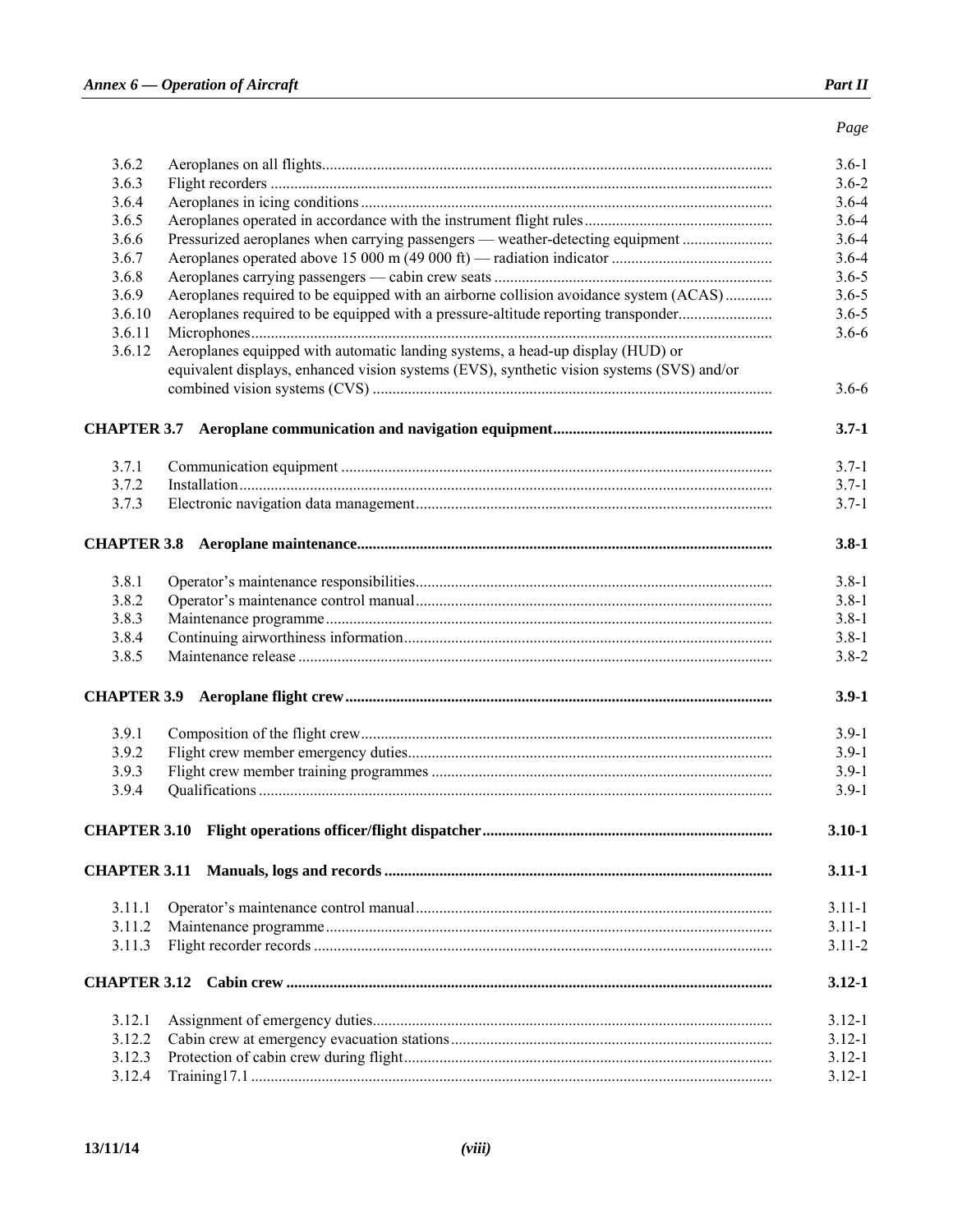| Page             |
|------------------|
| $3.13 - 1$       |
| $313-1$          |
| <b>ATT 3.A-1</b> |
| <b>ATT 3.B-1</b> |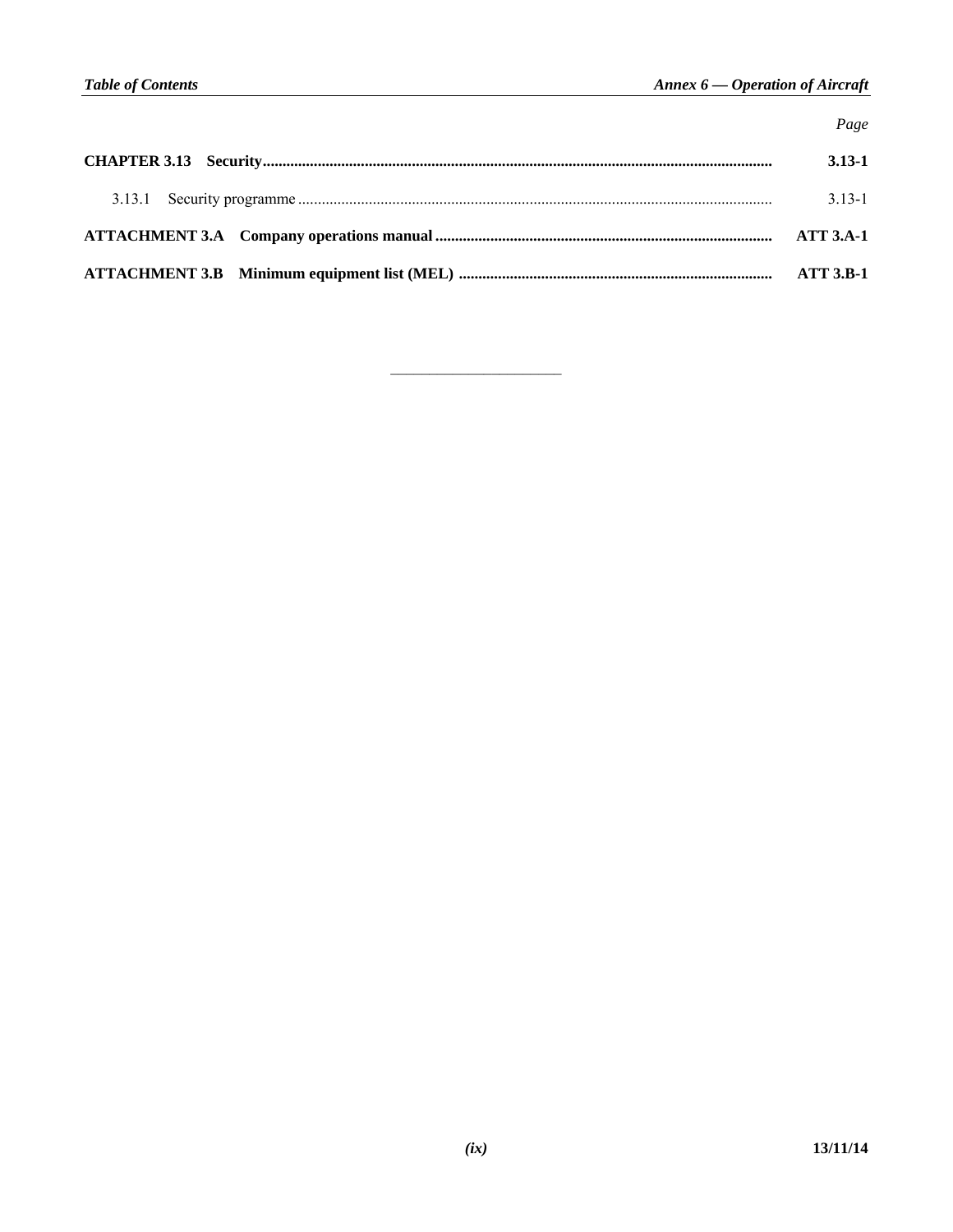#### **ABBREVIATIONS AND SYMBOLS**

*(used in this Annex)* 

#### *Abbreviations*

| AC                       | Alternating current                        |
|--------------------------|--------------------------------------------|
| <b>ACAS</b>              | Airborne collision avoidance system        |
| <b>ADREP</b>             | Accident/incident reporting                |
| <b>ADRS</b>              | Aircraft data recording system             |
| <b>ADS</b>               | Automatic dependent surveillance           |
| <b>AFCS</b>              | Automatic flight control system            |
| AIR                      | Airborne image recorder                    |
| AIRS                     | Airborne image recording system            |
| AOC                      | Air operator certificate                   |
| APU                      | Auxiliary power unit                       |
| <b>ARINC</b>             | Aeronautical Radio, Incorporated           |
| ASE                      | Altimetry system error                     |
| <b>ATC</b>               | Air traffic control                        |
| <b>ATM</b>               | Air traffic management                     |
| ATN                      | Aeronautical telecommunication network     |
| ATS                      | Air traffic services                       |
|                          |                                            |
| CARS                     | Cockpit audio recording system             |
| CAT I                    | Category I                                 |
| CAT II                   | Category II                                |
| CAT III                  | Category III                               |
| CAT IIIA                 | Category IIIA                              |
| CAT IIIB                 | Category IIIB                              |
| <b>CAT IIIC</b>          | Category IIIC                              |
| <b>CFIT</b>              | Controlled flight into terrain             |
| CG                       |                                            |
|                          | Centre of gravity<br>Centimetre            |
| cm                       |                                            |
| <b>CPDLC</b>             | Controller-pilot data link communications  |
| <b>CVR</b><br><b>CVS</b> | Cockpit voice recorder                     |
|                          | Combined vision system                     |
| DA                       |                                            |
| DA/H                     | Decision altitude                          |
| DC                       | Decision altitude/height<br>Direct current |
|                          |                                            |
| D-FIS                    | Data link-flight information services      |
| DH                       | Decision height                            |
| <b>DLR</b>               | Data link recorder                         |
| <b>DLRS</b>              | Data link recording system                 |
| DME                      | Distance measuring equipment               |
| <b>DSTRK</b>             | Desired track                              |
|                          |                                            |
| EFB                      | Electronic flight bag                      |
| <b>EFIS</b>              | Electronic flight instrument system        |
| EGT                      | Exhaust gas temperature                    |
| <b>EICAS</b>             | Engine indication and crew alerting system |
| <b>ELT</b>               | Emergency locator transmitter              |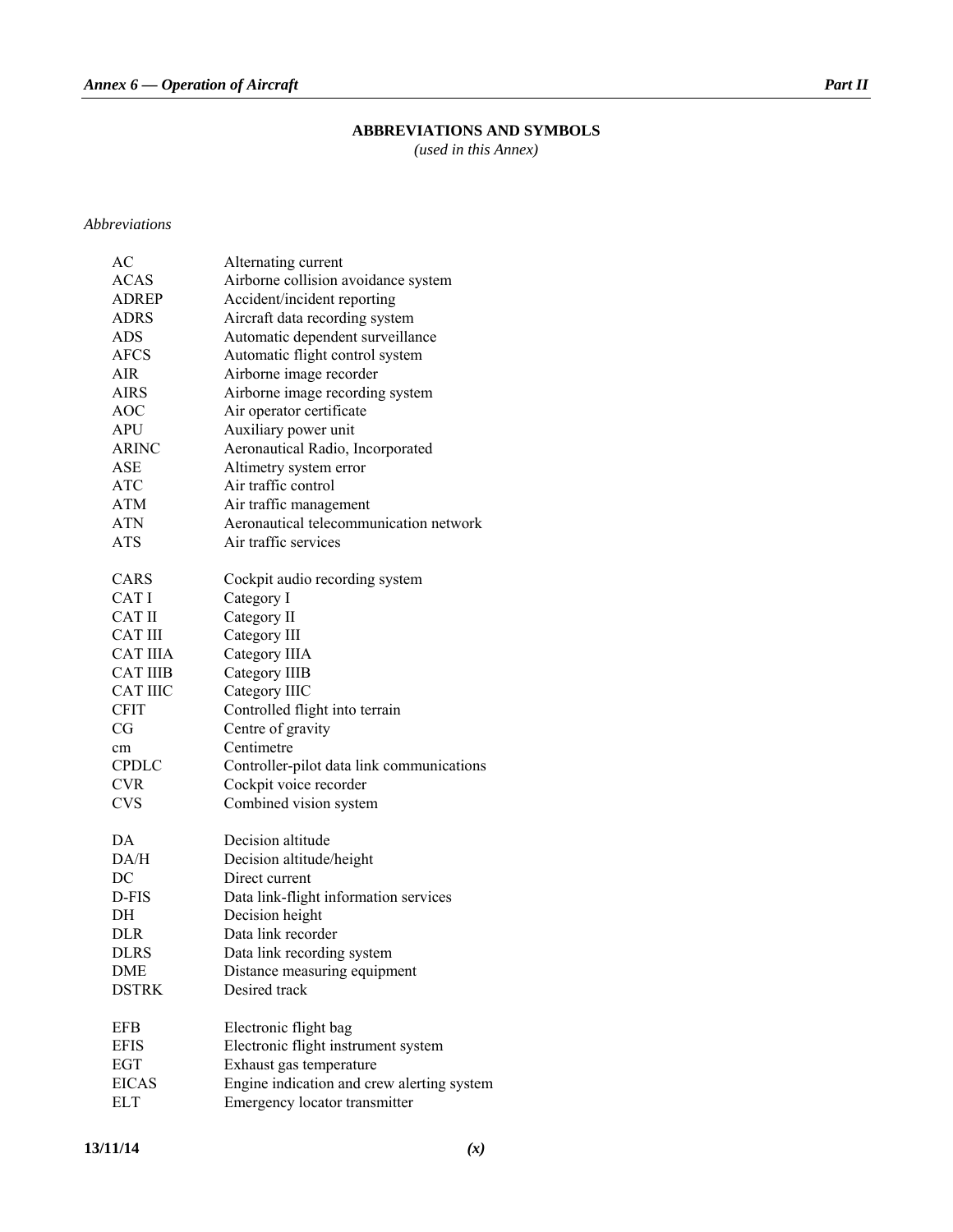| ELT(AD)          | Automatic deployable ELT                                       |
|------------------|----------------------------------------------------------------|
| ELT(AF)          | Automatic fixed ELT                                            |
| ELT(AP)          | Automatic portable ELT                                         |
| ELT(S)           | Survival ELT                                                   |
| <b>EPR</b>       | Engine pressure ratio                                          |
| <b>EUROCAE</b>   | European Organisation for Civil Aviation Equipment             |
| <b>EVS</b>       | Enhanced vision system                                         |
|                  |                                                                |
| <b>FANS</b>      | Future air navigation system                                   |
| <b>FDR</b>       | Flight data recorder                                           |
| FL               | Flight level                                                   |
| FM               | Frequency modulation                                           |
| ft               | Foot                                                           |
| ft/min           | Feet per minute                                                |
|                  | Normal acceleration                                            |
| g<br><b>GBAS</b> |                                                                |
|                  | Ground-based augmentation system                               |
| <b>GCAS</b>      | Ground collision avoidance system                              |
| <b>GLS</b>       | GBAS landing system                                            |
| <b>GNSS</b>      | Global navigation satellite system                             |
| <b>GPS</b>       | Global positioning system                                      |
| <b>GPWS</b>      | Ground proximity warning system                                |
| hPa              | Hectopascal                                                    |
| <b>HUD</b>       | Head-up display                                                |
|                  |                                                                |
| <b>IAOPA</b>     | International Council of Aircraft Owner and Pilot Associations |
| <b>IBAC</b>      | <b>International Business Aviation Council</b>                 |
| <b>IFR</b>       | Instrument flight rules                                        |
| ILS              | Instrument landing system                                      |
| <b>IMC</b>       | Instrument meteorological conditions                           |
| in-Hg            | Inch of mercury                                                |
| <b>INS</b>       | Inertial navigation system                                     |
| <b>ISA</b>       | International standard atmosphere                              |
| kg               | Kilogram                                                       |
| km               | Kilometre                                                      |
| km/h             | Kilometres per hour                                            |
| kt               | Knot                                                           |
|                  |                                                                |
| lbf              | Pound-force                                                    |
| <b>LED</b>       | Light emitting diode                                           |
| m                | Metre                                                          |
| mb               | Millibar                                                       |
| m/s              | Metres per second                                              |
| MDA              | Minimum descent altitude                                       |
| MDA/H            | Minimum descent altitude/height                                |
| <b>MDH</b>       | Minimum descent height                                         |
| MEL              | Minimum equipment list                                         |
| MHz              | Megahertz                                                      |
| <b>MLS</b>       | Microwave landing system                                       |
| MMEL             | Master minimum equipment list                                  |
|                  |                                                                |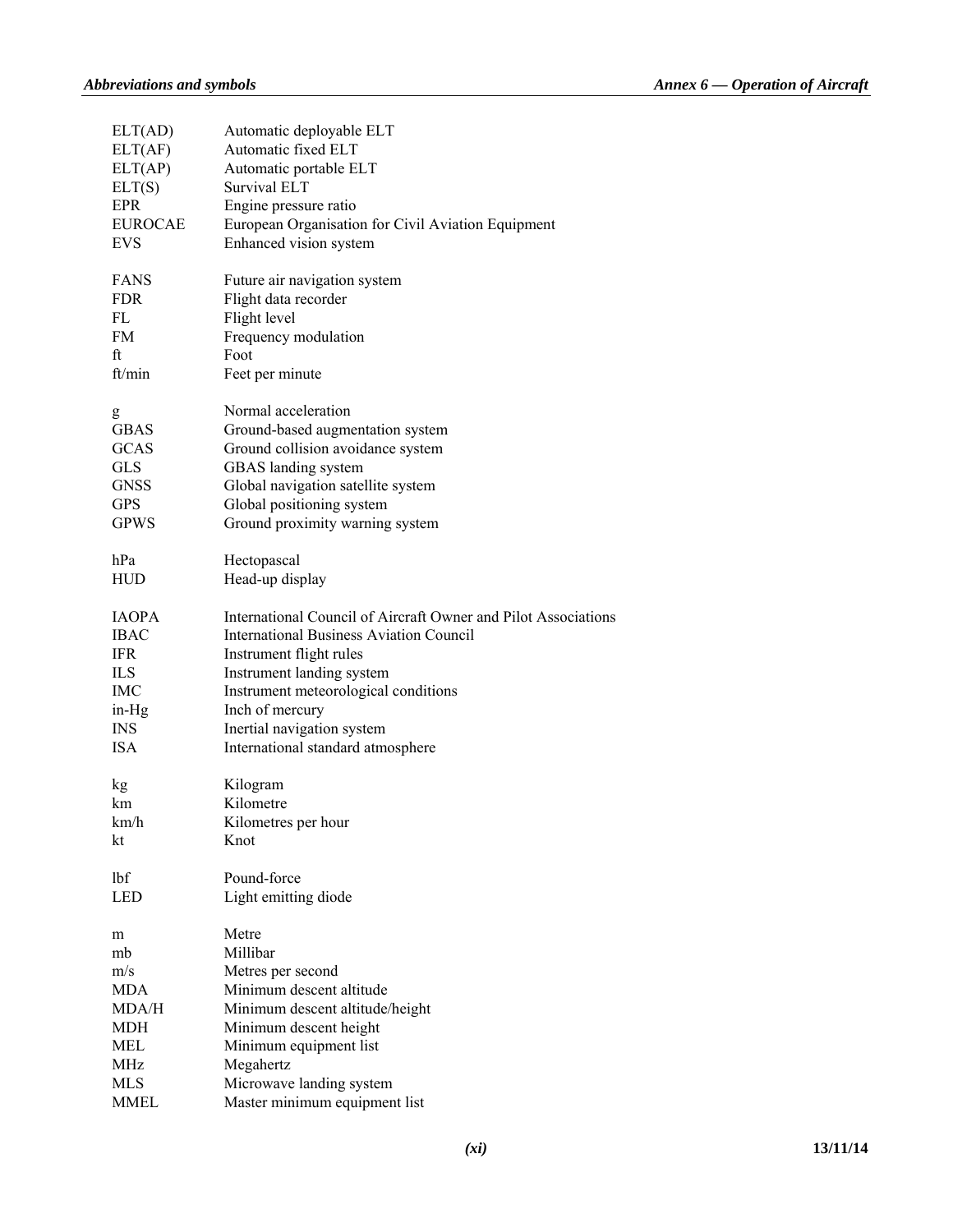| <b>MNPS</b><br><b>MOPS</b> | Minimum navigation performance specification<br>Minimum operational performance specification                        |
|----------------------------|----------------------------------------------------------------------------------------------------------------------|
| NAV                        | Navigation                                                                                                           |
| NM                         | Nautical mile                                                                                                        |
| <b>NVIS</b>                | Night vision imaging systems                                                                                         |
| $N_1$                      | Low pressure compressor speed (two-stage compressor); fan speed (three-stage compressor)                             |
| $N_2$                      | High pressure compressor speed (two-stage compressor); intermediate pressure compressor (three-<br>stage compressor) |
| $N_3$                      | High pressure compressor speed (three-stage compressor)                                                              |
| <b>OCA</b>                 | Obstacle clearance altitude                                                                                          |
| OCA/H                      | Obstacle clearance altitude/height                                                                                   |
| OCH                        | Obstacle clearance height                                                                                            |
| <b>PANS</b>                | Procedures for Air Navigation Services                                                                               |
| <b>PBN</b>                 | Performance-based navigation                                                                                         |
| <b>RCP</b>                 | Required communication performance                                                                                   |
| <b>RNAV</b>                | Area navigation                                                                                                      |
| <b>RNP</b>                 | Required navigation performance                                                                                      |
| <b>RNPSOR</b>              | Required navigation performance and special operational requirements                                                 |
| <b>RTCA</b>                | Radio Technical Commission for Aeronautics                                                                           |
| <b>RVR</b>                 | Runway visual range                                                                                                  |
| <b>RVSM</b>                | Reduced vertical separation minima                                                                                   |
| <b>SBAS</b>                | Satellite-based augmentation system                                                                                  |
| SI                         | International System of Units                                                                                        |
| <b>SOP</b>                 | Standard operating procedure                                                                                         |
| <b>SVS</b>                 | Synthetic vision system                                                                                              |
| <b>TAWS</b>                | Terrain awareness system                                                                                             |
| <b>TCAS</b>                | Traffic alert and collision avoidance system                                                                         |
| TLA                        | Thrust lever angle                                                                                                   |
| <b>TLS</b>                 | Target level of safety                                                                                               |
| <b>TVE</b>                 | Total vertical error                                                                                                 |
| <b>UTC</b>                 | Coordinated universal time                                                                                           |
| $V_D$                      | Design diving speed                                                                                                  |
| $V_{S_0}$                  | Stalling speed or the minimum steady flight speed in the landing configuration                                       |
| <b>VFR</b>                 | Visual flight rules                                                                                                  |
| <b>VMC</b>                 | Visual meteorological conditions                                                                                     |
| <b>VOR</b>                 | VHF omnidirectional radio range                                                                                      |
| <b>VSM</b>                 | Vertical separation minima                                                                                           |
| <b>WXR</b>                 | Weather radar                                                                                                        |
| Symbols                    |                                                                                                                      |
| $^{\circ}C$                | Degrees Celsius                                                                                                      |
| $\frac{0}{0}$              | Per cent                                                                                                             |
|                            |                                                                                                                      |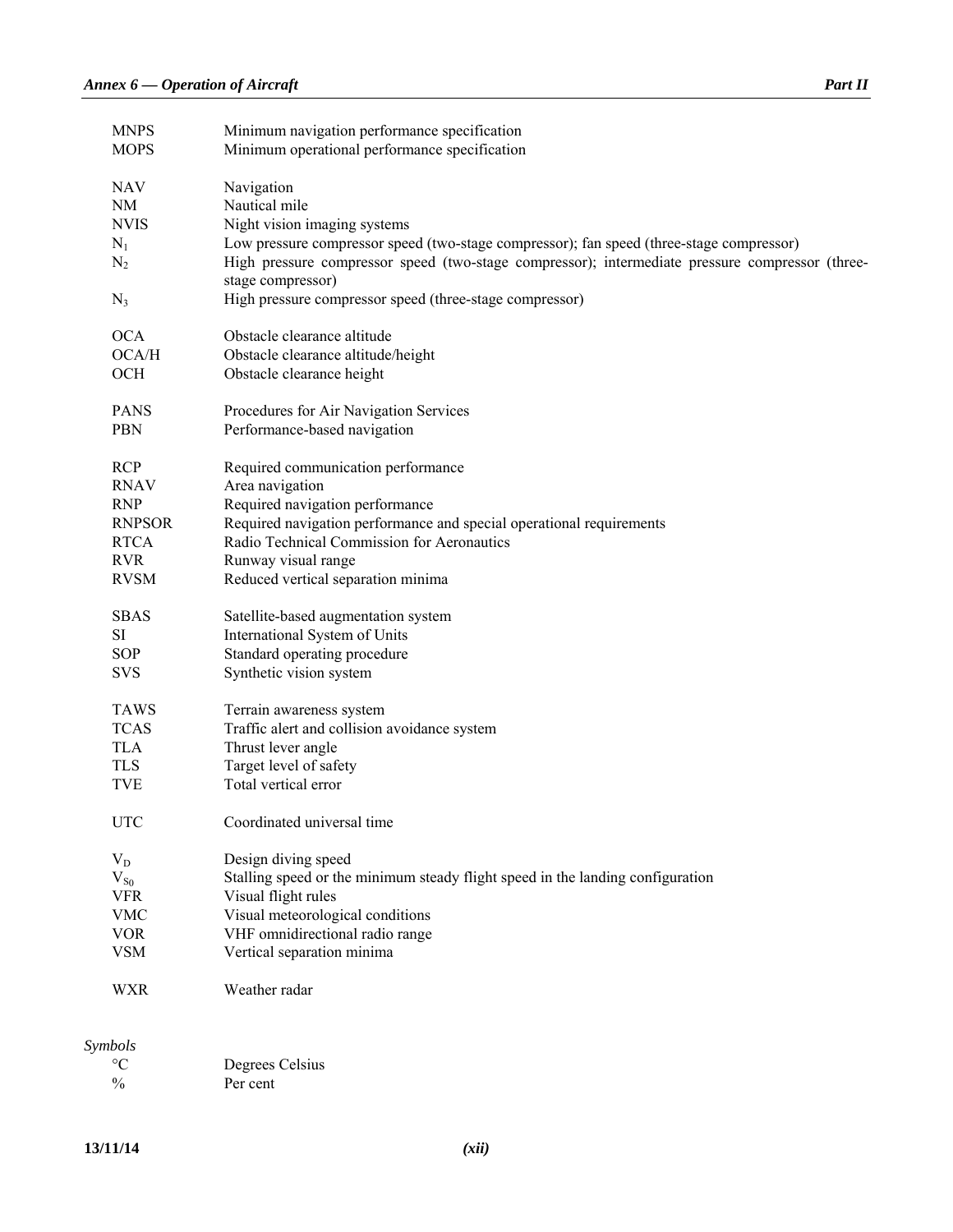#### **PUBLICATIONS**

*(referred to in this Annex)* 

#### **ICAO Publications**

Conventions and Related Acts

 *Convention on International Civil Aviation* (Doc 7300)

 *Protocol Relating to an Amendment to the Convention on International Civil Aviation* (*Article 83* bis) (Doc 9318)

Annexes to the Convention on International Civil Aviation

- Annex 1  *Personnel Licensing*
- Annex 2 *Rules of the Air*
- Annex 3 *Meteorological Service for International Air Navigation*

Annex 5 *— Units of Measurement to be Used in Air and Ground Operations* 

- Annex 6  *Operation of Aircraft*  Part I — *International Commercial Air Transport — Aeroplanes*  Part III — *International Operations — Helicopters*
- Annex 8 *Airworthiness of Aircraft*

Annex 10 *— Aeronautical Telecommunications*  Volume III — *Communication Systems* (Part I — *Digital Data Communication Systems;* Part II *— Voice Communication Systems*) Volume IV *— Surveillance and Collision Avoidance Systems* 

Annex 11 *— Air Traffic Services* 

- Annex 12 *Search and Rescue*
- Annex 13 *Aircraft Accident and Incident Investigation*
- Annex 14  *Aerodromes*  Volume I — *Aerodrome Design and Operations*
- Annex 15 *Aeronautical Information Services*
- Annex 16 *Environmental Protection*  Volume I — *Aircraft Noise*
- Annex 18 *The Safe Transport of Dangerous Goods by Air*
- Annex 19 *Safety Management*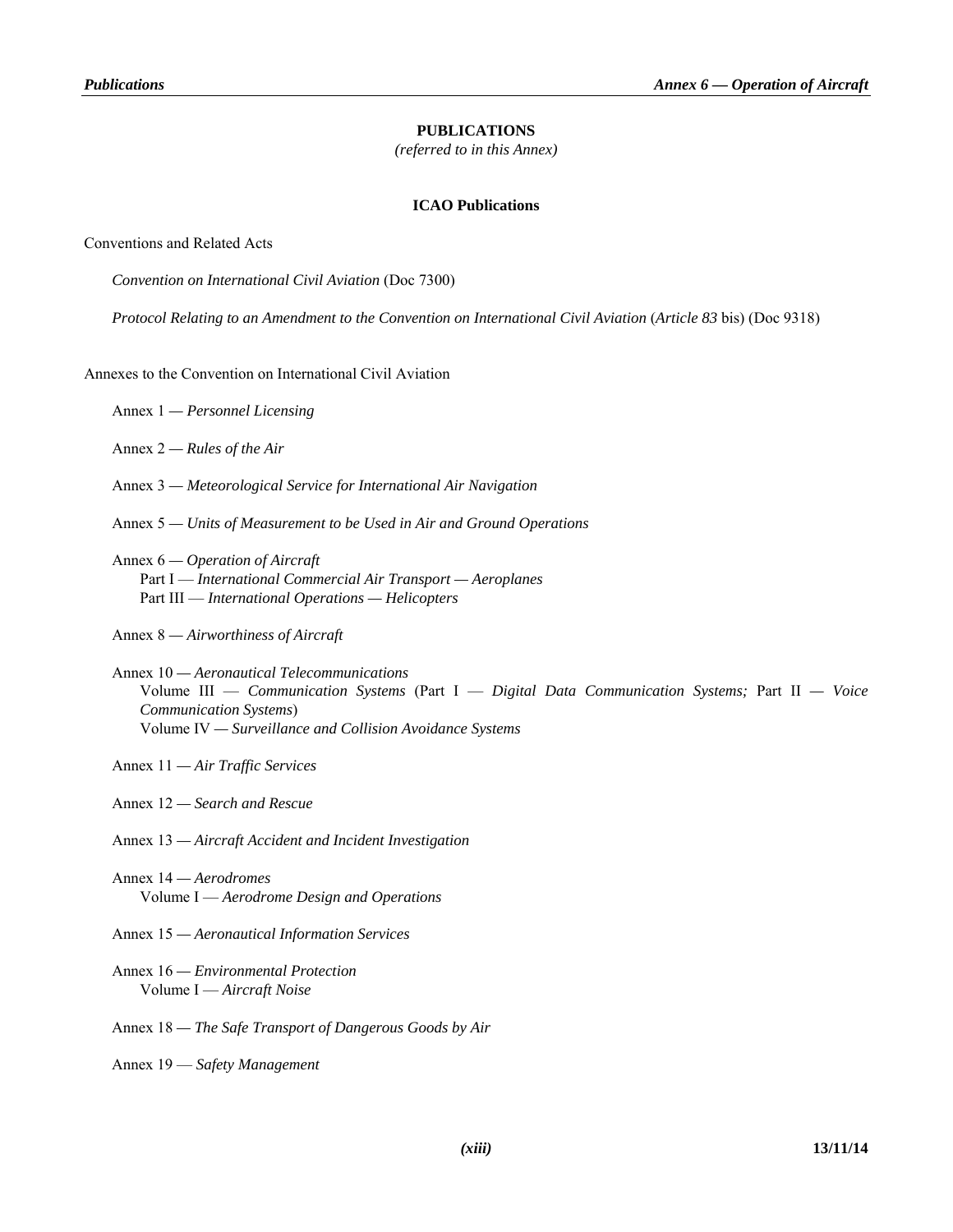Procedures for Air Navigation Services

 *ATM — Air Traffic Management* (Doc 4444)

*OPS — Aircraft Operations* (Doc 8168) Volume I — *Flight Procedures*  Volume II — *Construction of Visual and Instrument Flight Procedures* 

 *Regional Supplementary Procedures* (Doc 7030)

#### Manuals

```
Airport Services Manual (Doc 9137) 
Part 1 — Rescue and Fire Fighting 
Part 8 — Airport Operational Services
```
 *Airworthiness Manual* (Doc 9760)

*Fatigue Management Manual for General Aviation* (Doc 10033)

*Flight Planning and Fuel Management (FPFM) Manual* (Doc 9976)

*Human Factors Training Manual* (Doc 9683)

*Manual of Aircraft Ground De-icing/Anti-icing Operations* (Doc 9640)

 *Manual of All-Weather Operations* (Doc 9365)

 *Manual of Civil Aviation Medicine* (Doc 8984)

 *Manual on Electronic Flight Bags* (Doc 10020)

 *Manual on Implementation of a 300 m (1 000 ft) Vertical Separation Minimum Between FL 290 and FL 410 Inclusive*  (Doc 9574)

 *Manual on Required Communication Performance (RCP)* (Doc 9869)

 *Performance-based Navigation (PBN) Manual* (Doc 9613)

*Policy and Guidance Material on the Economic Regulation of International Air Transport (Doc 9587)* 

*Safety Management Manual* (SMM) (Doc 9859)

#### **Other publications**

Aeronautical Radio, Incorporated (ARINC), ARINC*-*647A

 European Organisation for Civil Aviation Equipment (EUROCAE) Documents ED-55, ED-56A, ED-76, ED-77, E-112, E-112A, ED-155

International Maritime Organization (IMO), *International Regulations for Preventing Collisions at Sea*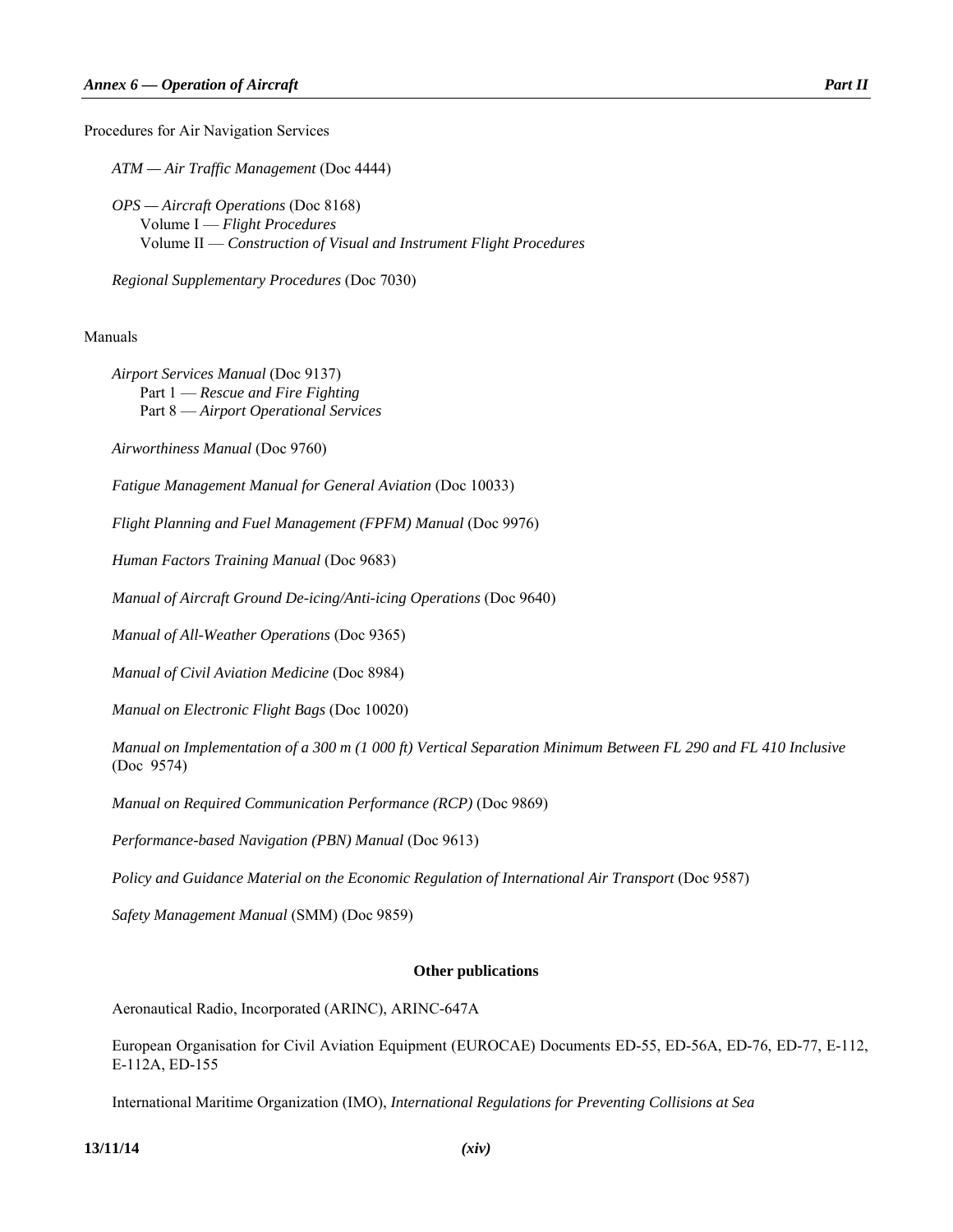Radio Technical Commission for Aeronautics (RTCA), DO-200A and DO-201A

United States Federal Aviation Administration, FAA Report No. DOT/FAA/AR-99-63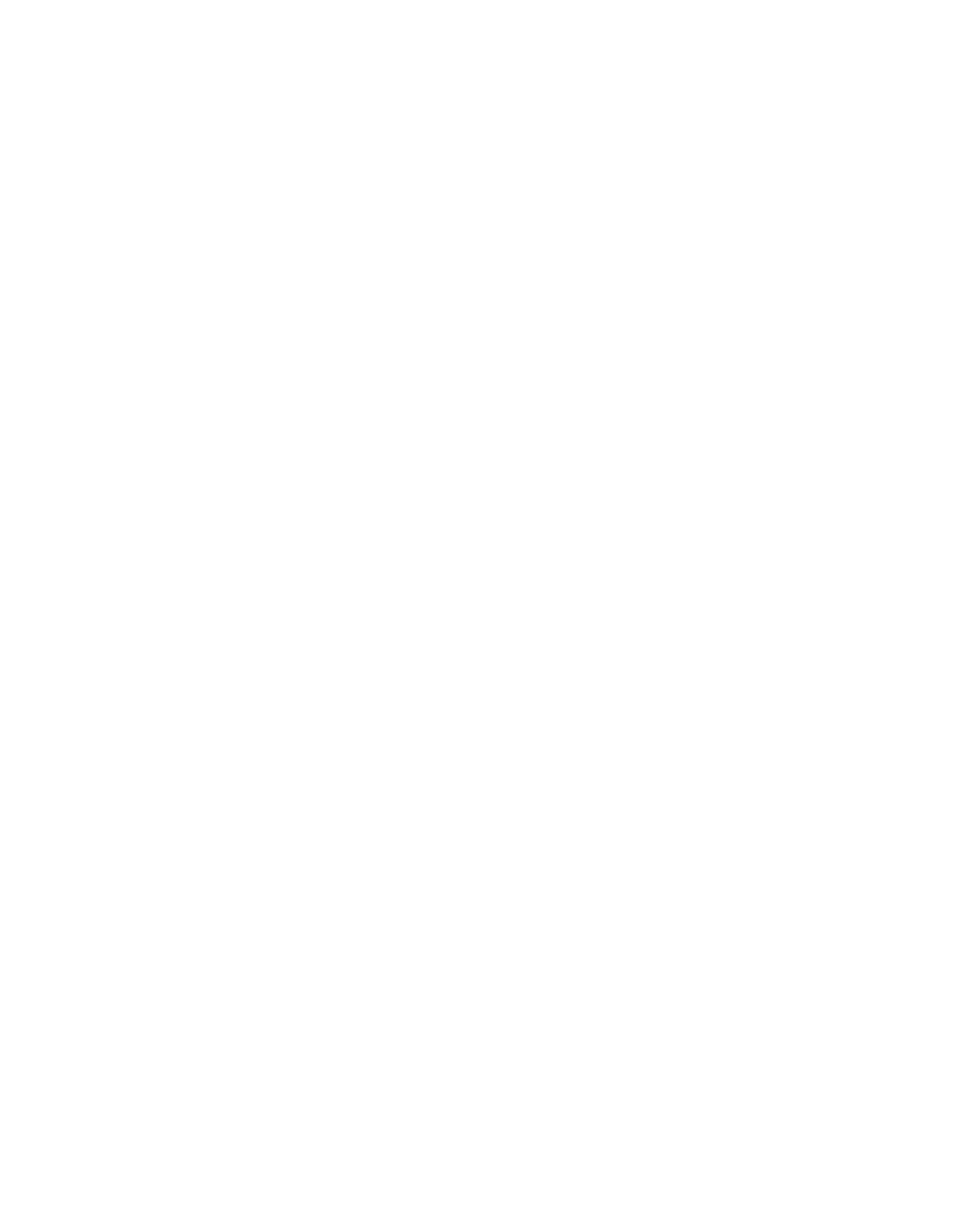## **ANNEX 6 — PART II INTERNATIONAL GENERAL AVIATION — AEROPLANES**

## **FOREWORD**

#### **Historical background**

Standards and Recommended Practices for the Operation of Aircraft — International General Aviation were first adopted by the Council on 2 December 1968 pursuant to the provisions of Article 37 of the Convention on International Civil Aviation (Chicago, 1944) and designated as Annex 6, Part II, to the Convention. They became effective on 2 April 1969 and applicable on 18 September 1969.

 Annex 6, Part II, was developed in the following manner: the Fifteenth Session of the Assembly, Montreal, June–July 1965, adopted Resolution A15-15: "Consideration of the needs of international general aviation in relation to the scope of ICAO technical activities". Subsequently, the Fourth Air Navigation Conference (Montreal, November–December 1965) recommended a series of factors which it considered should be taken into account in extending the scope of Annex 6 to meet the needs of general aviation in accordance with the directives of Assembly Resolution A15-15.

 The Fourth Air Navigation Conference recommended that the International Standards and Recommended Practices to be developed for International General Aviation Operations exclude, for the present, aerial work operations. It was however clearly the view of the conference that the Annex should be framed in such a manner as to facilitate its extension to cover aerial work operations at a later date, should such extension prove desirable.

 Based on the above considerations, draft International Standards and Recommended Practices for the Operation of International General Aviation Aircraft were developed by the Air Navigation Commission and, after amendment following the usual consultation with the Member States of the Organization, were adopted by the Council so as to become, together with the Foreword approved by the Council, the text of this Annex. In developing this material in 1965 the Air Navigation Commission was guided by the following philosophies:

*Presentation and conformity with Annex 6, Part I.* The Annex should be, as nearly as practicable, equivalent in scope and conform as closely as possible to Annex 6 (now Annex 6, Part I).

*Applicability.* Although the definition of general aviation originally used in this Annex encompassed aerial work operations, these were specifically excluded from the provisions of this Annex by Chapter 1.2 — Applicability.

*Level of safety.* The Annex should ensure an acceptable level of safety to passengers and third parties (third parties meaning persons on the ground and persons in the air in other aircraft). Also, as some international general aviation operations (typically under 5 700 kg) would be performed by crews less experienced and less skilled, with less reliable equipment, to less rigorous standards and with greater freedom of action than in commercial air transport operations, it was therefore accepted that the passenger in international general aviation aircraft would not necessarily enjoy the same level of safety as the fare-paying passenger in commercial air transport. However, it was recognized that in ensuring an acceptable degree of safety for third parties, an acceptable level of safety for flight crews and passengers would be achieved.

*Freedom of action.* The maximum freedom of action consistent with maintaining an acceptable level of safety should be granted to international general aviation.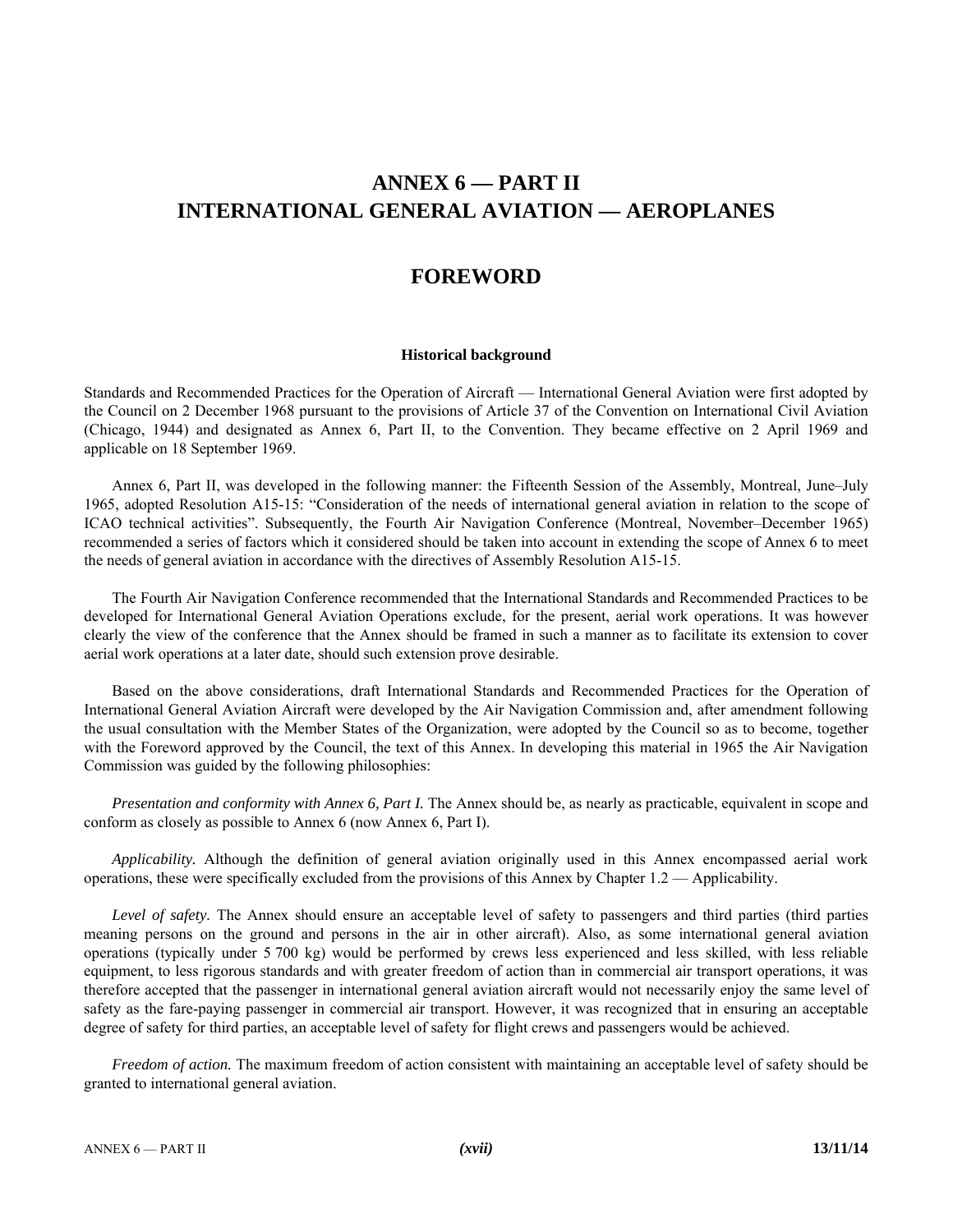*Responsibility.* The responsibility that devolves upon the operator in Annex 6, Part I, should, in Part II of the Annex, fall upon the owner and pilot-in-command. Precedent for this course of action exists in Annex 2.

 Consequent to the adoption of Annex 6, Part III, *International Operations — Helicopters*, an amendment to the title was introduced to indicate that Annex 6, Part II was applicable only to aeroplanes.

 In 1986 the Air Navigation Commission commenced a review of Annex 6, Part II, and concluded that the definition of general aviation should be revised to exclude aerial work thus recognizing that aerial work was a distinct aspect of civil aviation and recognizing the exclusion of aerial work from the applicability of Annex 6, Part II. As with the Fourth Air Navigation Conference in 1965, the Air Navigation Commission was not aware of any degree of international aerial work operations which would necessitate the development of International Standards and Recommended Practices. The revised definitions for general aviation and aerial work and the revised applicability chapter were submitted to States in the usual manner and approved by the Council in March 1990.

 In 2005 and 2006, the Air Navigation Commission completed a thorough review of Annex 6, Part II, with the intent of modernizing the provisions to reflect the significant changes in general aviation since the Annex was initially developed. The Commission considered new general aviation dynamics reflected by the increasing use of large, technically advanced turbineengined aeroplanes in international general aviation operations. The Commission endorsed the philosophy established during initial development of the Annex that the owner and pilot-in-command must assume responsibility for the safety of operations in non-commercial operations where travel is not open to the general public. In such operations the Standards and Recommended Practices need not be as prescriptive as those in Annex 6, Part I, due to the inherent self-responsibility of the owner and pilot-in-command. The State does not have an equivalent "duty of care" to protect the occupants as it does for fare-paying customers in commercial operations. The Commission endorsed the level-of-safety philosophy that the Standards and Recommended Practices of Annex 6, Part II, must protect the interests of third parties. It was therefore agreed that the basic provisions of Annex 6, Part II, should remain applicable to all general aviation operations, but updated to reflect current technologies and operational procedures and the use of safety management systems where appropriate.

 The Commission also considered that additional provisions should be added for the larger, more complex operations, and all general aviation operations using turbojet aeroplanes. In this regard the Commission decided to add an additional section applicable to this sector of general aviation.

 In large and turbojet operations, it was concluded that their complexity warrants provisions governing an operator, whereas in the initial development of Annex 6, Part II, the provisions applied to the owner and pilot-in-command. A review of the safety record of this general aviation sector showed that the principles of individual operator responsibility and industry codes of practice have been effective given that the safety record is excellent and essentially equivalent to large, scheduled air transport governed by Annex 6, Part I.

 The Commission also expressed the need for a more modern approach to rulemaking through application of "performance-based" Standards. Such an approach was being considered for other Annexes, including Annex 6, Part III. Performance-based Standards are facilitated through use of industry "codes of practice", and the Commission endorsed reference to acceptable codes in the development of an updated Annex 6, Part II.

 Table A shows the origin of amendments together with a list of the principal subjects involved and the dates on which the Annex and the amendments were adopted by the Council, when they became effective and when they became applicable.

#### **Applicability**

The Standards and Recommended Practices of Annex 6, Part II, are applicable to international general aviation operations with aeroplanes.

 The Standards and Recommended Practices represent minimum provisions and, together with those of Annex 6 — *Operation of Aircraft*, Part I — *International Commercial Air Transport — Aeroplanes*, now cover the operation of all aeroplanes in international civil aviation, except in aerial work operations.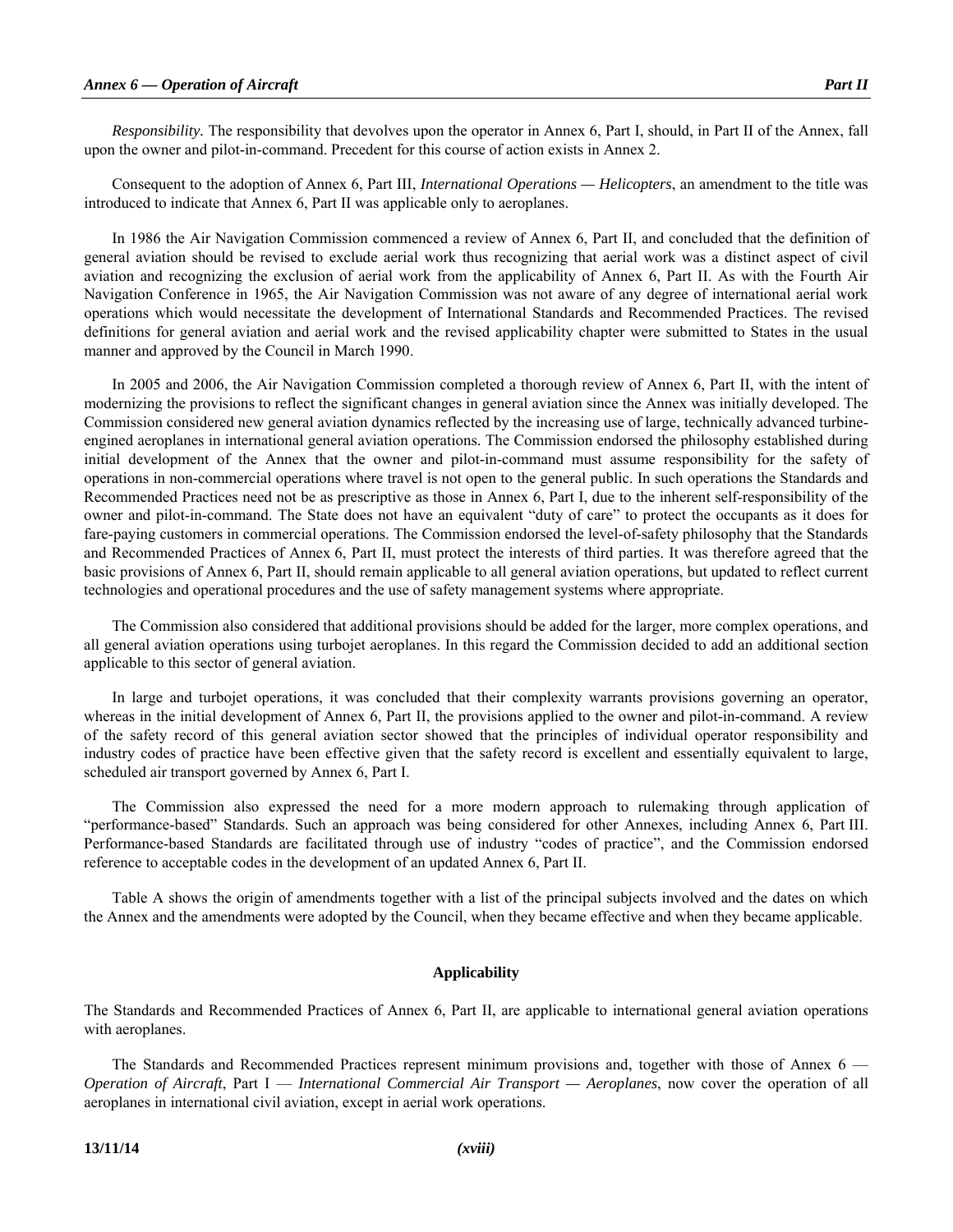It will be noted that the Standards and Recommended Practices contained in Annex 6, Part II, when applied to the operation of large aeroplanes, are less stringent than those in Annex 6, Part I, applicable to the same or similar aeroplanes when used in commercial air transport operations. Nevertheless, it is considered that, in conjunction with existing provisions in Annexes 1 and 8, Annex 6, Part II, ensures an adequate level of safety for the operations envisaged for the large aeroplanes in question. In this connection attention is drawn to the point that the entire performance Standards of Annex 8 are applicable to all aeroplanes of over 5 700 kg mass intended for the carriage of passengers or cargo or mail for international air navigation, of which the prototype was submitted for certification on or after 13 December 1964. Moreover, by virtue of Annex 1 the pilot of an aircraft certificated for operation with a minimum crew of at least two pilots must hold a type rating for that aircraft type.

#### **Action by Contracting States**

*Notification of differences.* The attention of Contracting States is drawn to the obligation imposed by Article 38 of the Convention by which Contracting States are required to notify the Organization of any differences between their national regulations and practices and the International Standards contained in this Annex and any amendments thereto. Contracting States are invited to extend such notification to any differences from the Recommended Practices contained in this Annex, and any amendments thereto, when the notification of such differences is important for the safety of air navigation. Further, Contracting States are invited to keep the Organization currently informed of any differences which may subsequently occur, or of the withdrawal of any differences previously notified. A specific request for notification of differences will be sent to Contracting States immediately after the adoption of each amendment to this Annex.

 The attention of States is also drawn to the provision of Annex 15 related to the publication of differences between their national regulations and practices and the related ICAO Standards and Recommended Practices through the Aeronautical Information Service, in addition to the obligation of States under Article 38 of the Convention.

*Promulgation of information.* The establishment and withdrawal of and changes to facilities, services and procedures affecting aircraft operations provided in accordance with the Standards and Recommended Practices specified in this Annex should be notified and take effect in accordance with the provisions of Annex 15.

#### **Status of Annex components**

An Annex is made up of the following component parts, not all of which, however, are necessarily found in every Annex; they have the status indicated:

- 1.— *Material comprising the Annex proper:*
	- a) *Standards* and *Recommended Practices* adopted by the Council under the provisions of the Convention. They are defined as follows:

 *Standard:* Any specification for physical characteristics, configuration, matériel, performance, personnel or procedure, the uniform application of which is recognized as necessary for the safety or regularity of international air navigation and to which Contracting States will conform in accordance with the Convention; in the event of impossibility of compliance, notification to the Council is compulsory under Article 38.

 *Recommended Practice:* Any specification for physical characteristics, configuration, matériel, performance, personnel or procedure, the uniform application of which is recognized as desirable in the interest of safety, regularity or efficiency of international air navigation, and to which Contracting States will endeavour to conform in accordance with the Convention.

 b) Appendices comprising material grouped separately for convenience but forming part of the Standards and Recommended Practices adopted by the Council.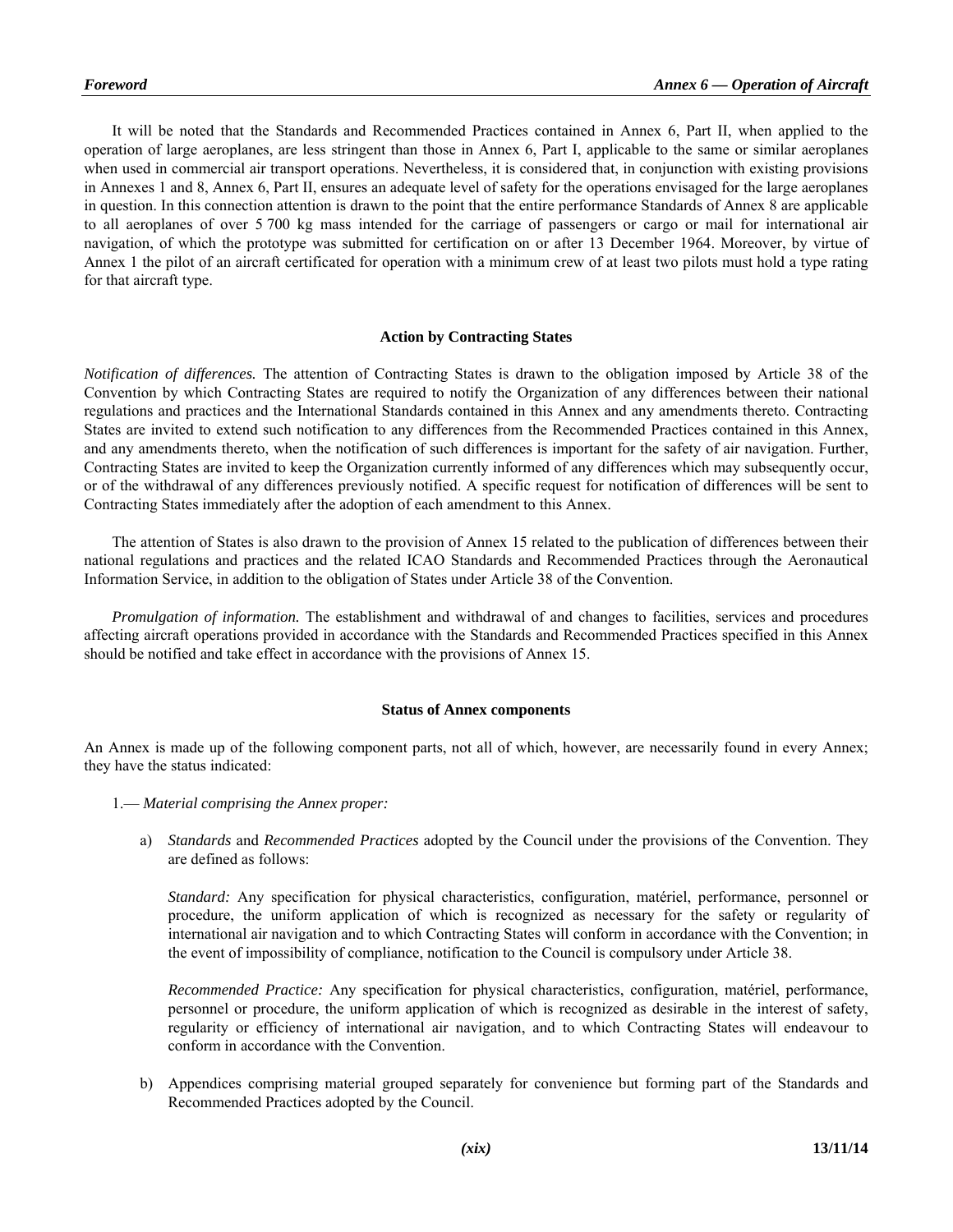- c) Definitions of terms used in the Standards and Recommended Practices which are not self-explanatory in that they do not have accepted dictionary meanings. A definition does not have independent status but is an essential part of each Standard and Recommended Practice in which the term is used, since a change in the meaning of the term would affect the specification.
- d) Tables and Figures which add to or illustrate a Standard or Recommended Practice and which are referred to therein, form part of the associated Standard or Recommended Practice and have the same status.

 It is to be noted that some Standards in this Annex incorporate, by reference, other specifications having the status of Recommended Practices. In such cases, the text of the Recommended Practice becomes part of the Standard.

- 2.— *Material approved by the Council for publication in association with the Standards and Recommended Practices:*
	- a) *Forewords* comprising historical and explanatory material based on the action of the Council and including an explanation of the obligations of States with regard to the application of the Standards and Recommended Practices ensuing from the Convention and the Resolution of Adoption;
	- b) *Introductions* comprising explanatory material introduced at the beginning of parts, chapters or sections of the Annex to assist in the understanding of the application of the text;
	- c) *Notes* included in the text, where appropriate, to give factual information or references bearing on the Standards or Recommended Practices in question, but not constituting part of the Standards or Recommended Practices;
	- d) *Attachments* comprising material supplementary to the Standards and Recommended Practices, or included as a guide to their application.

#### **Selection of language**

This Annex has been adopted in six languages — English, Arabic, Chinese, French, Russian and Spanish. Each Contracting State is requested to select one of those texts for the purpose of national implementation and for other effects provided for in the Convention, either through direct use or through translation into its own national language, and to notify the Organization accordingly.

#### **Editorial practices**

The following practice has been adhered to in order to indicate at a glance the status of each statement: *Standards* have been printed in light face roman; *Recommended Practices* have been printed in light face italics, the status being indicated by the prefix **Recommendation**; *Notes* have been printed in light face italics, the status being indicated by the prefix *Note*.

 The following editorial practice has been followed in the writing of specifications: for Standards the operative verb "shall" is used, and for Recommended Practices the operative verb "should" is used.

 The units of measurement used in this document are in accordance with the International System of Units (SI) as specified in Annex 5 to the Convention on International Civil Aviation. Where Annex 5 permits the use of non-SI alternative units these are shown in parentheses following the basic units. Where two sets of units are quoted it must not be assumed that the pairs of values are equal and interchangeable. It may, however, be inferred that an equivalent level of safety is achieved when either set of units is used exclusively.

 Any reference to a portion of this document, which is identified by a number and/or title, includes all subdivisions of that portion.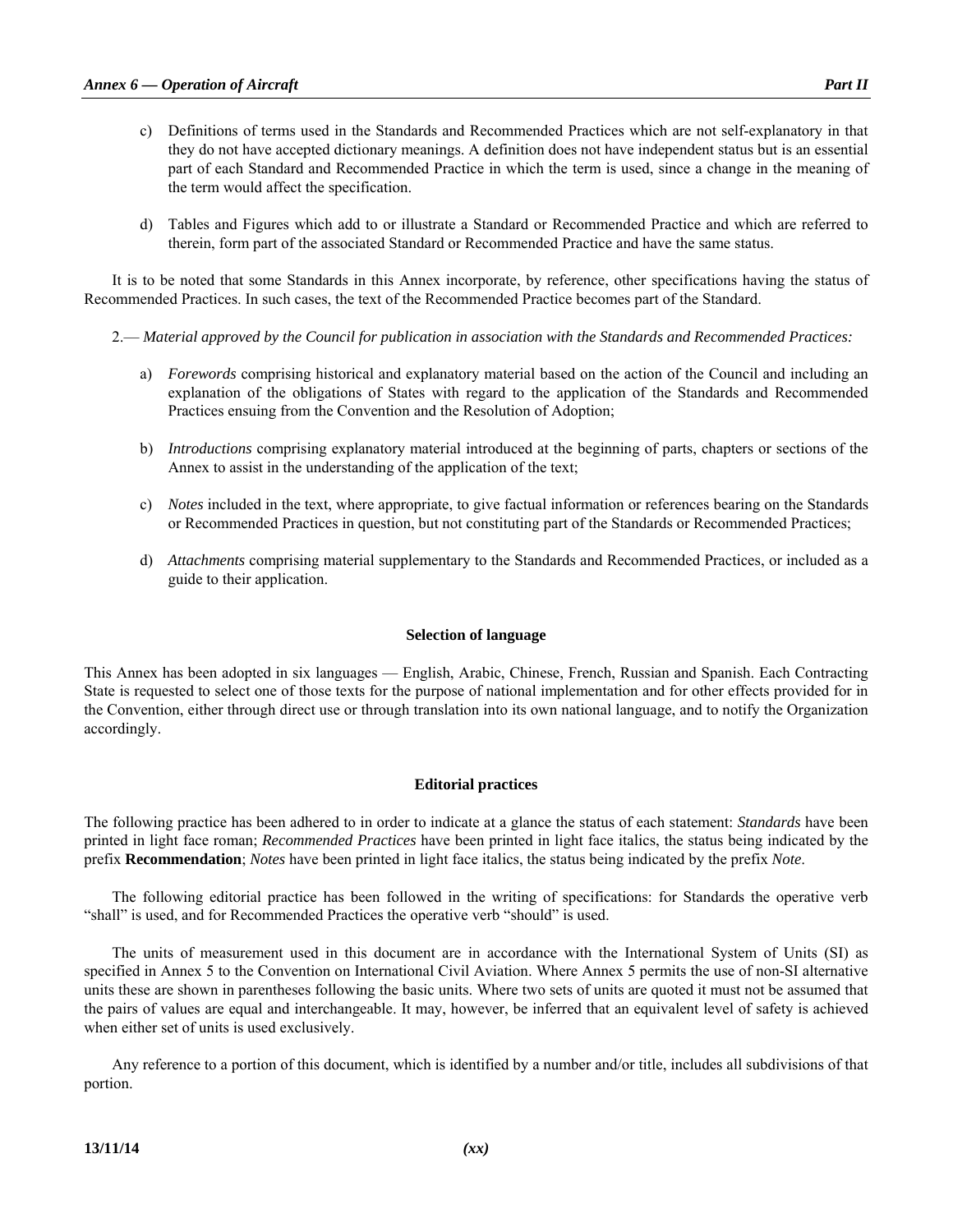| Amendment          | Source(s)                                                                                                                                                                                          | Subject(s)                                                                                                                                                                                                                                                                                                                                                                                                                                                                                               | Adopted<br>Effective<br>Applicable                   |
|--------------------|----------------------------------------------------------------------------------------------------------------------------------------------------------------------------------------------------|----------------------------------------------------------------------------------------------------------------------------------------------------------------------------------------------------------------------------------------------------------------------------------------------------------------------------------------------------------------------------------------------------------------------------------------------------------------------------------------------------------|------------------------------------------------------|
| 1st Edition        | Fifteenth Session<br>of the Assembly<br>(Resolution A15-15) and<br>Fourth Air Navigation<br>Conference                                                                                             |                                                                                                                                                                                                                                                                                                                                                                                                                                                                                                          | 2 December 1968<br>2 April 1969<br>18 September 1969 |
| $\mathbf{1}$       | Sixth Air<br>Navigation<br>Conference                                                                                                                                                              | The requirement for additional instruments in aeroplanes operated as<br>a)<br>controlled VFR flights in the en-route phase; and<br>the permitting of aeroplanes, when unable to navigate by visual references<br>b)<br>to landmarks, to be navigated by equipment other than radio navigation<br>equipment, e.g. solely by self-contained navigation means, provided that<br>certain equipment capabilities are met, thus eliminating any requirement<br>for the carriage of radio navigation equipment. | 1 June 1970<br>1 October 1970<br>4 February 1971     |
| 2<br>(2nd Edition) | Special Meeting on<br>Aircraft Noise in<br>the Vicinity of<br>Aerodromes                                                                                                                           | The inclusion of a specification for aeroplanes to be operated within the weight<br>limitations imposed by the applicable noise certification Standards, except in<br>prescribed circumstances, and to carry a document attesting noise certification.                                                                                                                                                                                                                                                   | 2 April 1971<br>2 August 1971<br>6 January 1972      |
| 3                  | Seventh Air<br>Navigation<br>Conference                                                                                                                                                            | The inclusion of a Recommended Practice covering the design, carriage and<br>installation of emergency location beacons — aircraft, in such aeroplanes and<br>on such flights as may be determined by the appropriate authority.                                                                                                                                                                                                                                                                         | 29 May 1973<br>1 October 1973<br>23 May 1974         |
| 4                  | Revision of<br>Annex 12, the<br>Air Navigation<br>Commission's study<br>concerning<br>interception of civil<br>aircraft and the<br>Council action in<br>pursuance of Assembly<br>Resolution A18-16 | Provisions for the marking of break-in points on aircraft;<br>a)<br>provisions for reducing the risk for intercepted aircraft;<br>b)<br>the revision of the Introductory Note to Chapter 3 of the Annex. The<br>c)<br>revision points to a practical method for States to discharge their functions<br>in the cases of lease, charter and interchange of aircraft in international<br>operations.                                                                                                        | 4 February 1975<br>4 June 1975<br>9 October 1975     |
| 5                  | Studies by the<br>Air Navigation<br>Commission.<br>Amendment 60 to<br>Annex 3 and<br>Amendment 30 to<br>Annex 14                                                                                   | Requirements for the provision and use of flight crew safety harnesses;<br>amplification of specifications for the type of timepiece required for operations<br>in accordance with the instrument flight rules and controlled VFR flights; and<br>revision of the definitions of Aerodrome and Meteorological information.                                                                                                                                                                               | 7 April 1976<br>7 August 1976<br>30 December 1976    |
| 6                  | Asia/Pacific<br>(ASIA/PAC) Regional<br>Air Navigation Meeting                                                                                                                                      | The requirement for the carriage of survival radio equipment over those areas<br>in which search and rescue would be especially difficult to be determined by<br>States rather than Regional Air Navigation Agreement.                                                                                                                                                                                                                                                                                   | 16 June 1976<br>16 October 1976<br>6 October 1977    |
| 7                  | Air Navigation<br>Commission study                                                                                                                                                                 | Recommendation for the fitting of ground proximity warning systems to<br>certain aeroplanes.                                                                                                                                                                                                                                                                                                                                                                                                             | 15 December 1977<br>15 April 1978<br>10 August 1978  |
| 8                  | Air Navigation<br>Commission study                                                                                                                                                                 | Introduction of requirements for navigation equipment to meet minimum<br>navigation performance specifications (MNPS).                                                                                                                                                                                                                                                                                                                                                                                   | 2 April 1980<br>2 August 1980<br>27 November 1980    |

## **Table A. Amendments to Annex 6, Part II**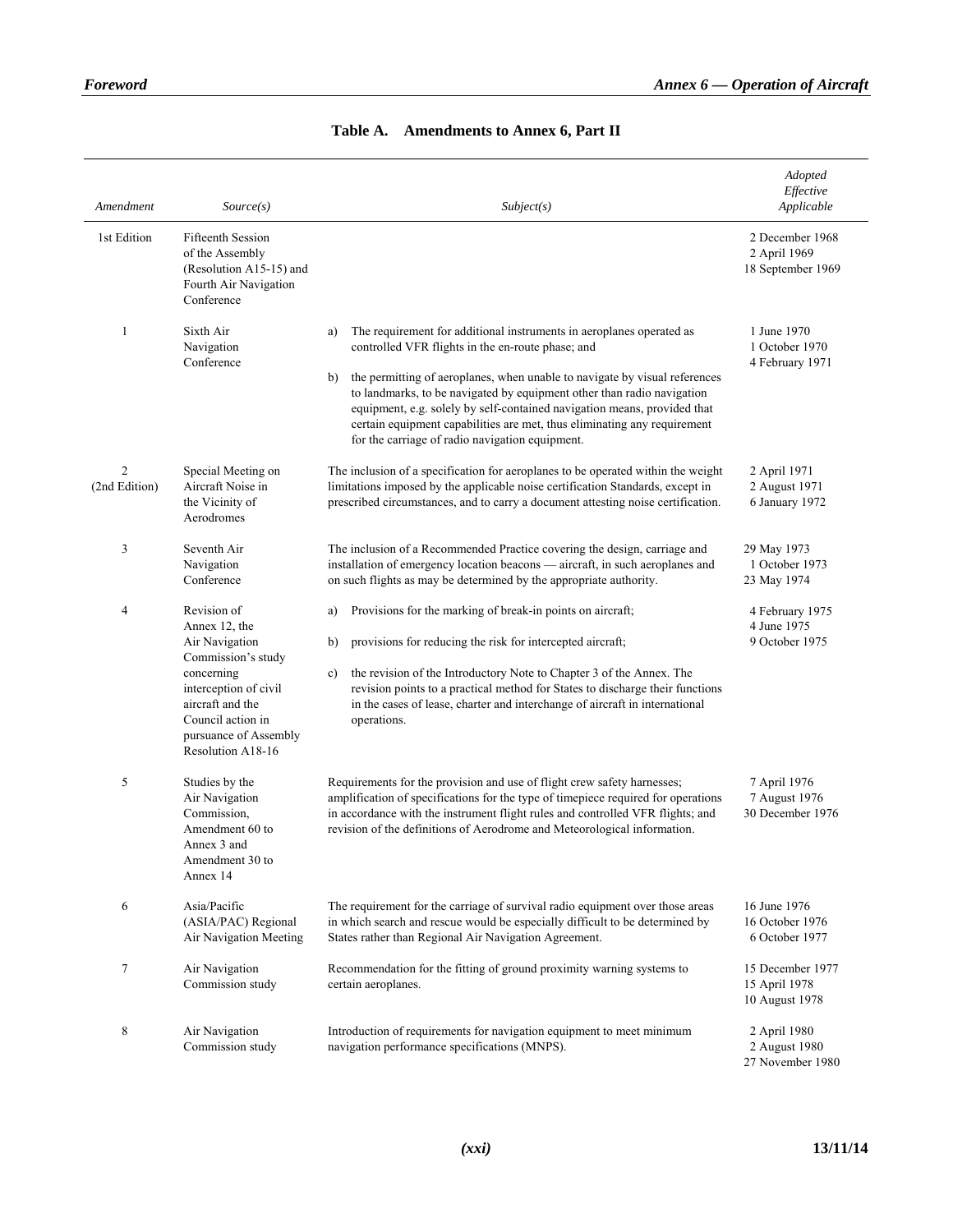|                     |                                                                                                                                                                                                                 |                                                                                                                                                                                                                                                                                                                                                                                                                                                                                                                                                                                                                                                              | Adopted                                              |
|---------------------|-----------------------------------------------------------------------------------------------------------------------------------------------------------------------------------------------------------------|--------------------------------------------------------------------------------------------------------------------------------------------------------------------------------------------------------------------------------------------------------------------------------------------------------------------------------------------------------------------------------------------------------------------------------------------------------------------------------------------------------------------------------------------------------------------------------------------------------------------------------------------------------------|------------------------------------------------------|
| Amendment           | Source(s)                                                                                                                                                                                                       | Subject(s)                                                                                                                                                                                                                                                                                                                                                                                                                                                                                                                                                                                                                                                   | Effective<br>Applicable                              |
| 9                   | Air Navigation<br>Commission study                                                                                                                                                                              | Revision of the provisions relating to exterior lights to align with new<br>provisions in Annexes 2 and 8.                                                                                                                                                                                                                                                                                                                                                                                                                                                                                                                                                   | 22 March 1982<br>22 July 1982<br>25 November 1982    |
| 10<br>(3rd Edition) | Seventh meeting of<br>the Obstacle<br>Clearance Panel,<br>Aerodromes, Air Routes<br>and Ground Aids (AGA)<br>Divisional Meeting<br>$(1981)$ , amendments<br>consequential to<br>adoption of<br>Annexes 5 and 18 | Introduced provisions related to development and use of instrument approach<br>procedures, authority and competence to taxi aeroplanes. Changes to the<br>requirements for the carriage of dangerous goods as a result of adoption by the<br>Council of Annex 18. Units of measurement were brought in line with the<br>provisions of Annex 5 and the Note in Chapter 3 concerning lease, charter and<br>interchange was updated. The term "aerodrome operating minima" was<br>introduced in lieu of "aerodrome meteorological minima", and definitions of<br>"decision altitude/height" and "minimum descent altitude/height" were entered<br>in Chapter 1. | 20 May 1983<br>20 September 1983<br>24 November 1983 |
| 11                  | Accident Prevention and<br><b>Investigation Divisional</b><br>Meeting, AIG (1979)                                                                                                                               | Introduction of provisions relating to flight recorders. Introduction of related<br>guidance material in an attachment.                                                                                                                                                                                                                                                                                                                                                                                                                                                                                                                                      | 8 March 1985<br>29 July 1985<br>21 November 1985     |
| 12                  | Air Navigation<br>Commission                                                                                                                                                                                    | Carriage of information on board aircraft; communication equipment on<br>121.5 MHz.                                                                                                                                                                                                                                                                                                                                                                                                                                                                                                                                                                          | 14 March 1986<br>27 July 1986<br>20 November 1986    |
| 13                  | Seventh meeting of<br>the Obstacle<br>Clearance Panel,<br>Air Navigation<br>Commission studies                                                                                                                  | Supply and use of oxygen and pressurization failure warning; refuelling with<br>passengers on board; provision of climb performance data with all engines<br>operating.                                                                                                                                                                                                                                                                                                                                                                                                                                                                                      | 14 March 1986<br>27 July 1986<br>20 November 1986    |
| 14<br>(4th Edition) | Air Navigation<br>Commission review<br>of the Annex,<br>Stage I, Third meeting<br>of the Visual Flight<br>Rules Operations                                                                                      | Revision of the definitions of aerial work and general aviation. Revision of<br>a)<br>the definition of alternate aerodrome to introduce take-off, en-route and<br>destination alternate aerodromes. Introduction of a new definition for a<br>commercial air transport operation and the definitions for flight plan and<br>flight recorder;                                                                                                                                                                                                                                                                                                                | 19 March 1990<br>30 July 1990<br>15 November 1990    |
|                     | Panel, Air Navigation<br>Commission study                                                                                                                                                                       | deletion of the reference to aerial work from the applicability;<br>b)                                                                                                                                                                                                                                                                                                                                                                                                                                                                                                                                                                                       |                                                      |
|                     |                                                                                                                                                                                                                 | alignment with Annex 6, Part I, particularly with respect to flight recorder<br>c)<br>records subsequent to accidents or incidents and the requirement for a<br>Mach number indicator;                                                                                                                                                                                                                                                                                                                                                                                                                                                                       |                                                      |
|                     |                                                                                                                                                                                                                 | elimination of the term "controlled VFR flight";<br>d)                                                                                                                                                                                                                                                                                                                                                                                                                                                                                                                                                                                                       |                                                      |
|                     |                                                                                                                                                                                                                 | introduction of guidance material concerning flight data recording of<br>e)<br>important operational information in aeroplanes with electronic displays.                                                                                                                                                                                                                                                                                                                                                                                                                                                                                                     |                                                      |
| 15                  | Fifth meeting of the<br>Operations Panel,<br>Seventh and Eighth<br>meetings of the                                                                                                                              | Revision of definitions of aerodrome operating minima, decision<br>a)<br>altitude/height, minimum descent altitude/height and introduction of<br>definition of obstacle clearance altitude/height;                                                                                                                                                                                                                                                                                                                                                                                                                                                           | 21 March 1994<br>25 July 1994<br>10 November 1994    |
|                     | Review of the<br>General Concept of<br>Separation Panel,                                                                                                                                                        | introduction of new definitions for emergency locator transmitters (ELTs),<br>b)<br>required navigation performance (RNP) and RNP type;                                                                                                                                                                                                                                                                                                                                                                                                                                                                                                                      |                                                      |
|                     | Accident Investigation<br>Divisional Meeting<br>(AIG/1992),                                                                                                                                                     | introduction of the definition for the classification of instrument approach<br>c)<br>and landing operations;                                                                                                                                                                                                                                                                                                                                                                                                                                                                                                                                                |                                                      |
|                     | Air Navigation<br>Commission studies                                                                                                                                                                            | revision of the requirements concerning the use of engraving metal foil<br>d)<br>flight data recorders;                                                                                                                                                                                                                                                                                                                                                                                                                                                                                                                                                      |                                                      |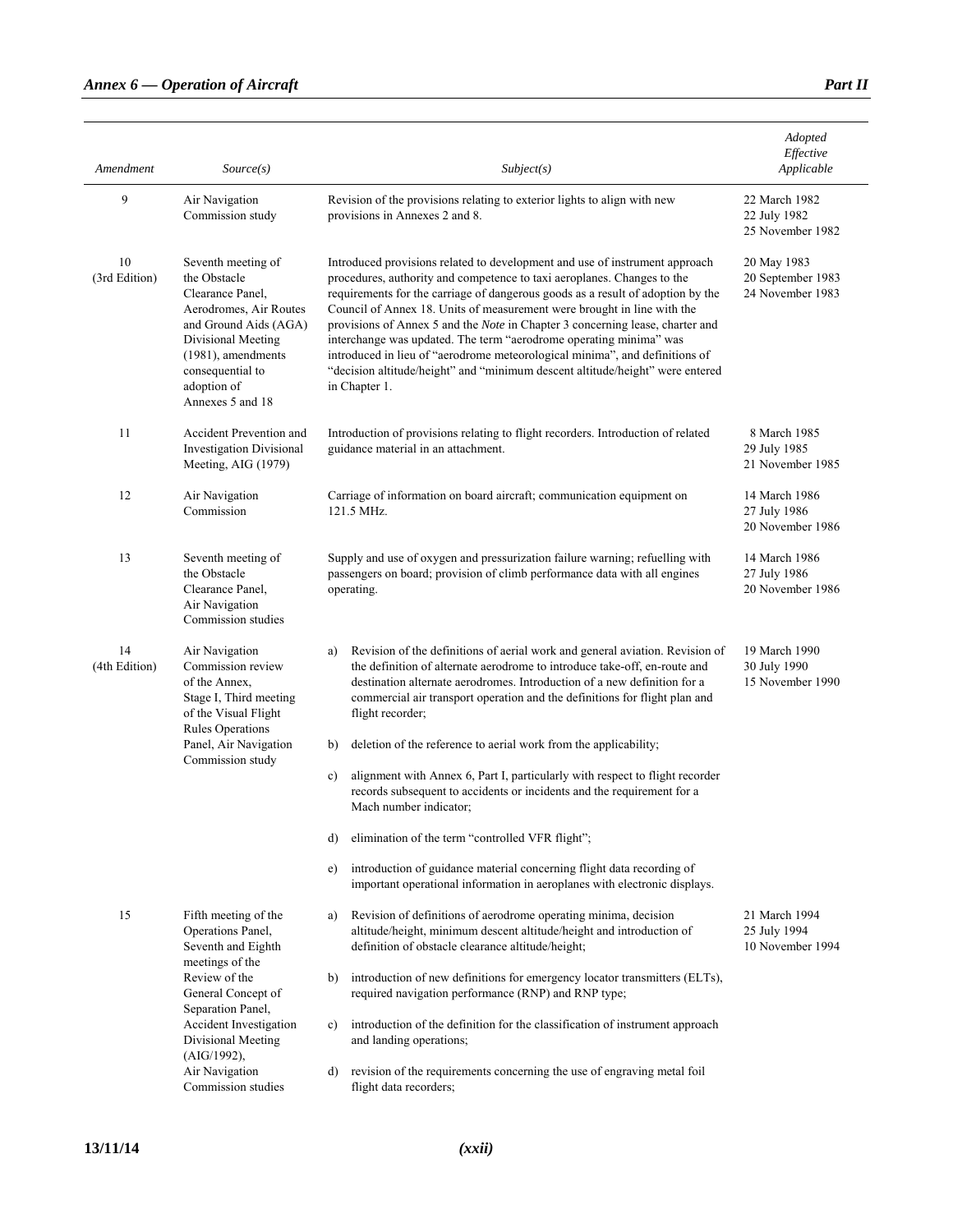| Amendment           | Source(s)                                                                                                                                                               | Subject(s)                                                                                                                                                                                                                                                                                                                                                      | Adopted<br>Effective<br>Applicable                  |
|---------------------|-------------------------------------------------------------------------------------------------------------------------------------------------------------------------|-----------------------------------------------------------------------------------------------------------------------------------------------------------------------------------------------------------------------------------------------------------------------------------------------------------------------------------------------------------------|-----------------------------------------------------|
|                     |                                                                                                                                                                         | introduction of carriage requirements for emergency locator transmitters<br>e)<br>(ELTs) to replace provisions regarding survival radio equipment and<br>emergency location beacon;                                                                                                                                                                             |                                                     |
|                     |                                                                                                                                                                         | introduction of a requirement that the navigation equipment carried shall<br>f)<br>enable the aircraft to proceed in accordance with RNP types prescribed for<br>the intended route(s) or $area(s)$ and provisions to permit the uniform<br>implementation of 300 m (1 000 ft) VSM above FL 290.                                                                |                                                     |
| 16<br>(5th Edition) | Air Navigation<br>Commission studies,                                                                                                                                   | Introduction of revised definitions;<br>a)                                                                                                                                                                                                                                                                                                                      | 10 March 1995<br>24 July 1995                       |
|                     | Fourteenth meeting of<br>the Dangerous Goods<br>Panel, editorial<br>amendment, text<br>alignment with<br>Annex 6, Part I and/or<br>Part III, consequential<br>amendment | inclusion of references to Article 35 of the Convention;<br>b)                                                                                                                                                                                                                                                                                                  | 9 November 1995                                     |
|                     |                                                                                                                                                                         | revision of the provisions concerning operating facilities, briefing,<br>c)<br>aeroplane airworthiness and safety precautions, destination alternate<br>aerodromes, limitations imposed by weather conditions, use of oxygen and<br>safety harness;                                                                                                             |                                                     |
|                     |                                                                                                                                                                         | new provisions concerning all aeroplanes on all flights, all aeroplanes<br>d)<br>operated as VFR flights and ground proximity warning systems (GPWS);                                                                                                                                                                                                           |                                                     |
|                     |                                                                                                                                                                         | revision of the provisions concerning aeroplanes operated in accordance<br>e)<br>with the instrument flight rules (IFR);                                                                                                                                                                                                                                        |                                                     |
|                     |                                                                                                                                                                         | revision of the provisions concerning the composition of the flight crew;<br>f)<br>and                                                                                                                                                                                                                                                                          |                                                     |
|                     |                                                                                                                                                                         | revision of the provisions concerning the carriage and use of oxygen.<br>g)                                                                                                                                                                                                                                                                                     |                                                     |
| 17                  | Fourth meeting<br>of the Secondary<br>Surveillance Radar<br>Improvements and<br>Collision Avoidance<br><b>Systems Panel</b><br>(SICASP/4)                               | Requirement for aeroplanes to be equipped with pressure-altitude reporting<br>transponders.                                                                                                                                                                                                                                                                     | 19 February 1996<br>15 July 1996<br>7 November 1996 |
| 18<br>(6th Edition) | First meeting of the<br>Flight Recorder Panel,<br><b>ICAO</b> and Industry                                                                                              | Introduction of new and revised definitions for psychoactive substances<br>a)<br>and required navigation performance;                                                                                                                                                                                                                                           | 20 March 1998<br>20 July 1998<br>5 November 1998    |
|                     | CFIT Task Force, Air<br>Navigation Commission                                                                                                                           | revision of the notes concerning lease and interchange;<br>b)                                                                                                                                                                                                                                                                                                   |                                                     |
|                     | studies, Amendment 162<br>to Annex 1,                                                                                                                                   | introduction of a note concerning use of psychoactive substances; and<br>c)                                                                                                                                                                                                                                                                                     |                                                     |
|                     | Amendment 38 to<br>Annex 11, editorial<br>amendment                                                                                                                     | new and revised provisions concerning ground proximity warning<br>d)<br>systems, pressure-altitude reporting transponders and flight recorders.                                                                                                                                                                                                                 |                                                     |
| 19                  | Second meeting of the                                                                                                                                                   | Revised definitions; and<br>a)                                                                                                                                                                                                                                                                                                                                  | 15 March 1999                                       |
|                     | Flight Recorder Panel,<br>Air Navigation<br>Commission studies                                                                                                          | new provisions concerning the mandatory carriage of ELTs operating on<br>b)<br>406 MHz and 121.5 MHz, the addition of a predictive terrain hazard<br>warning function to the ground proximity warning system (GPWS),<br>pressure-altitude reporting transponders and the introduction of an<br>implementation date for the recording of digital communications. | 19 July 1999<br>4 November 1999                     |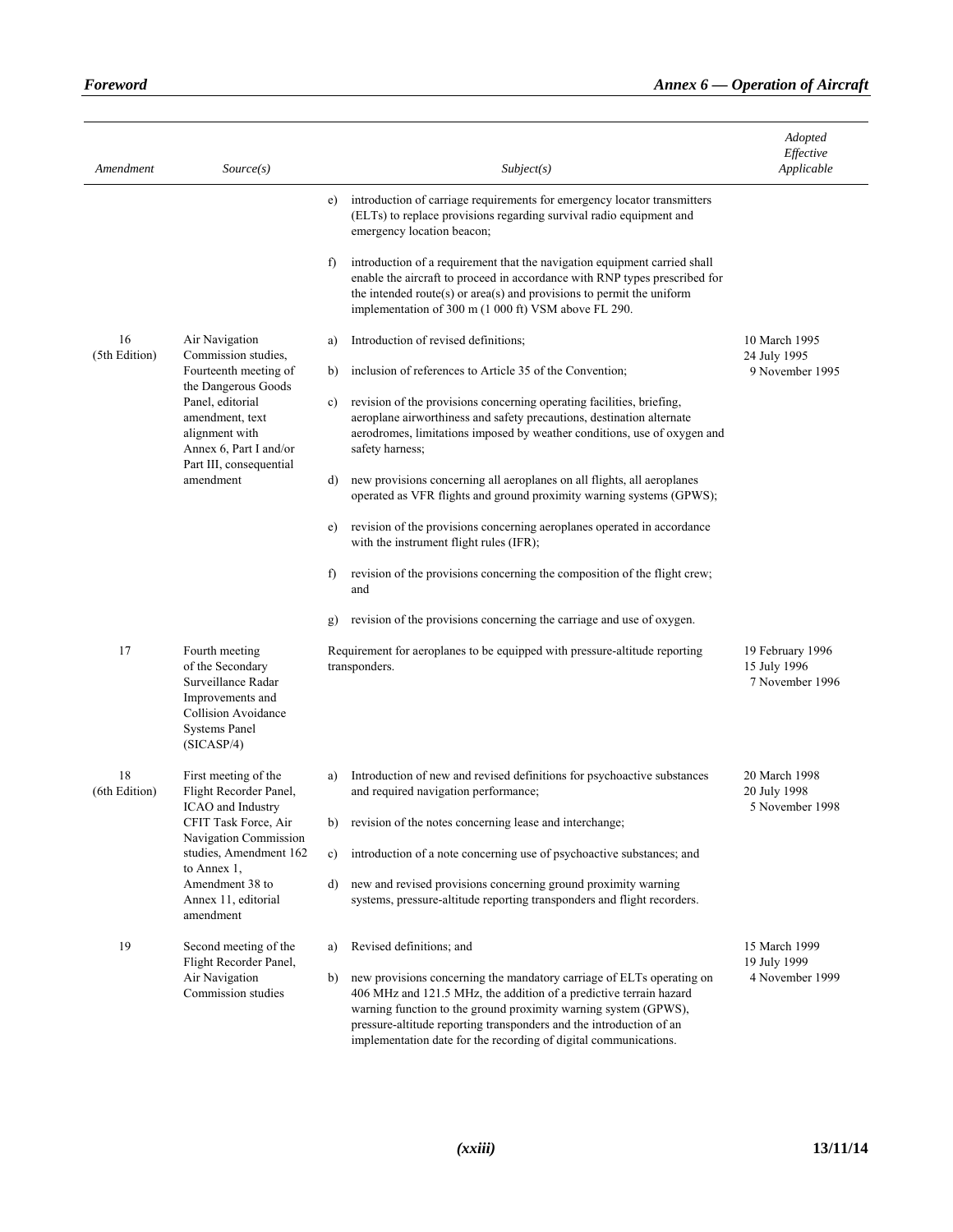| Amendment           | Source(s)                                                                                                                               | Subject(s)                                                                                                                                                                                                                                                                                            | Adopted<br>Effective<br>Applicable                               |
|---------------------|-----------------------------------------------------------------------------------------------------------------------------------------|-------------------------------------------------------------------------------------------------------------------------------------------------------------------------------------------------------------------------------------------------------------------------------------------------------|------------------------------------------------------------------|
|                     |                                                                                                                                         |                                                                                                                                                                                                                                                                                                       |                                                                  |
| 20                  | Air Navigation<br>Commission studies                                                                                                    | Revised definitions; and<br>a)<br>revision of the duties of the pilot-in-command and the introduction of<br>b)<br>criteria for instrument approach operations.                                                                                                                                        | 15 March 2000<br>17 July 2000<br>2 November 2000                 |
| 21                  | Second meeting of the<br>Flight Recorder Panel,<br>Third meeting of the<br>Global Navigation                                            | Update of the provisions pertaining to flight recorders, including the<br>a)<br>recording of digital communications; FDR requirements for new aircraft;<br>revised parameter listings; introduction of two-hour duration CVRs;                                                                        | 9 March 2001<br>16 July 2001<br>1 November 2001                  |
|                     | Satellite System Panel,<br>Fifth meeting of the<br>Continuing                                                                           | amendment of the classification of instrument approach and landing<br>b)<br>operations;                                                                                                                                                                                                               |                                                                  |
|                     | Airworthiness Panel                                                                                                                     | new provisions pertaining to approach with vertical guidance (APV)<br>c)<br>operations; and                                                                                                                                                                                                           |                                                                  |
|                     |                                                                                                                                         | new definitions and update of provisions pertaining to maintenance-related<br>d)<br>requirements.                                                                                                                                                                                                     |                                                                  |
| 22                  | Air Navigation<br>Commission studies                                                                                                    | Revised requirements for the ground proximity warning system (GPWS) and<br>forward-looking terrain avoidance function.                                                                                                                                                                                | 15 March 2002<br>15 July 2002<br>28 November 2002                |
| 23                  | Separation and Airspace<br><b>Safety Panel</b>                                                                                          | Authorization by the State of Registry for operations in RNP airspace.                                                                                                                                                                                                                                | 13 March 2003<br>14 July 2003<br>27 November 2003                |
| 24                  | Separation and Airspace<br>Safety Panel and Air<br>Navigation Commission<br>studies                                                     | New definitions and provisions regarding height-keeping performance and<br>a)<br>height-monitoring requirements associated with reduced vertical<br>separation minimum (RVSM) operations; and                                                                                                         | 28 February 2005<br>11 July 2005<br>24 November 2005             |
|                     |                                                                                                                                         | new requirements for the carriage of airborne collision avoidance systems<br>b)<br>(ACAS II) in general aviation aeroplanes, and associated training<br>requirements for pilots.                                                                                                                      |                                                                  |
| 25                  | Fourteenth meeting of<br>the Obstacle Clearance<br>Panel (OCP/14)                                                                       | Pilot awareness of operational requirements determined by procedure design.                                                                                                                                                                                                                           | 6 March 2006                                                     |
| 26                  | First meeting of the<br>Operational Data Link<br>Panel (OPLINKP/1)<br>and Air Navigation<br>Commission study                            | Amendments to Standards to facilitate implementation of the available<br>a)<br>technology in relation to the use of automatic dependent surveillance -<br>contract (ADS-C) and to the introduction of required communication<br>performance (RCP) in the provision of air traffic services (ATS); and | 14 March 2007<br>16 July 2007<br>22 November 2007<br>1 July 2008 |
|                     |                                                                                                                                         | mandatory carriage requirements of emergency locator transmitters<br>b)<br>(ELTs) as of 1 July 2008.                                                                                                                                                                                                  |                                                                  |
| 27<br>(7th Edition) | Secretariat with the<br>assistance of IBAC<br>and IAOPA; Secretariat                                                                    | Introduces provisions reflecting current practices in international general<br>a)<br>aviation as well changes to the basic structure of the Annex; and                                                                                                                                                | 7 March 2008<br>20 July 2008<br>18 November 2010                 |
|                     | with the assistance of<br>the Required Navigation<br>Performance and Special<br><b>Operational Requirements</b><br>(RNPSOR) Study Group | amendments to definitions and Standards to align required navigation<br>b)<br>performance (RNP) and area navigation (RNAV) terminology with the<br>performance-based navigation (PBN) concept.                                                                                                        |                                                                  |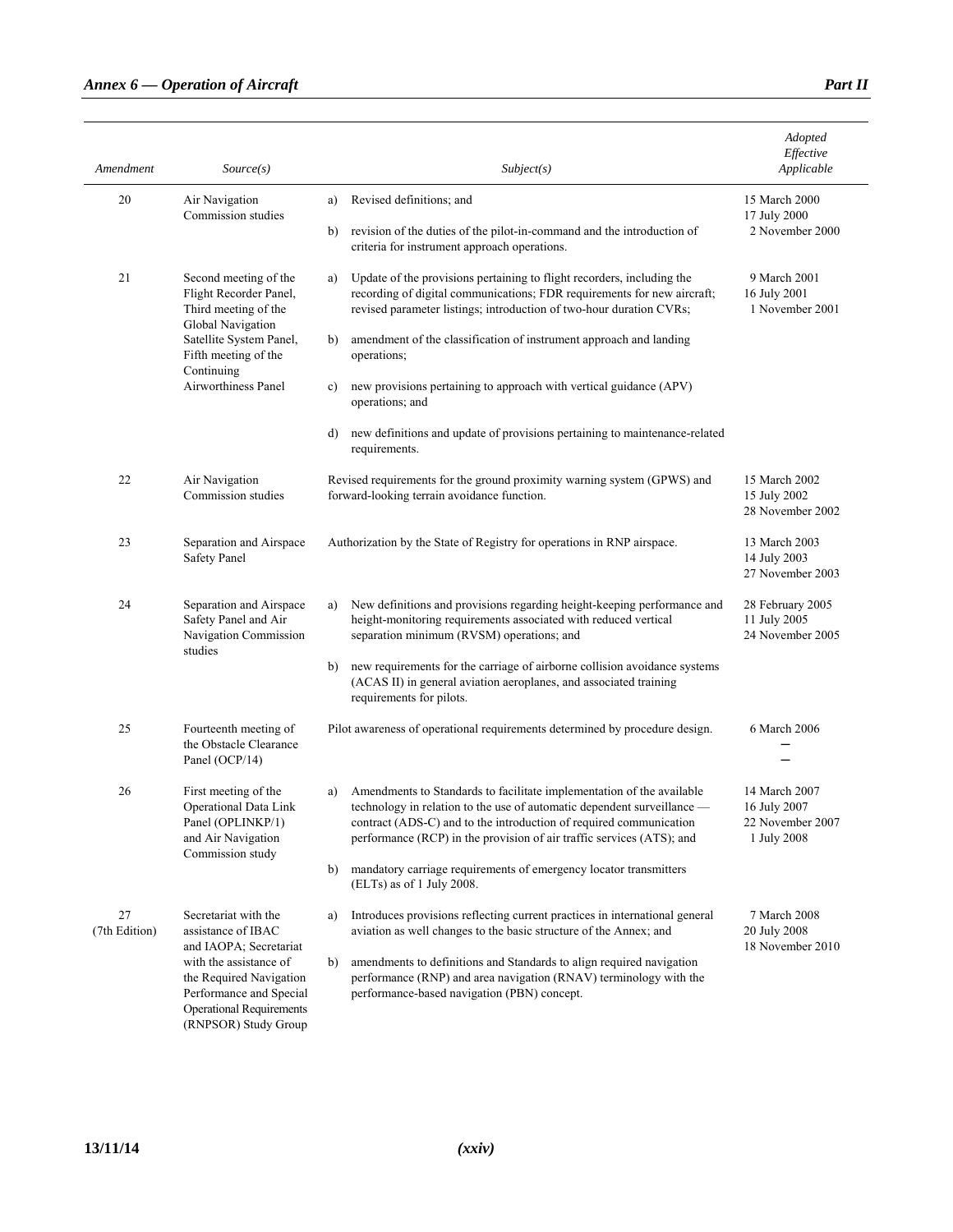| Amendment | Source(s)                                                                                                                                                                                                                                         | Subject(s)                                                                                                                                                                             | Adopted<br>Effective<br>Applicable                   |
|-----------|---------------------------------------------------------------------------------------------------------------------------------------------------------------------------------------------------------------------------------------------------|----------------------------------------------------------------------------------------------------------------------------------------------------------------------------------------|------------------------------------------------------|
| 28        | Seventh meeting of the<br><b>Operations Panel</b><br>(OPSP/7)                                                                                                                                                                                     | Amendment to the definition of "approach and landing operations using<br>a)<br>instrument approach procedures" to show a reduced RVR requirement for<br>CAT II and CAT IIIA and B; and | 2 March 2009<br>20 July 2009<br>18 November 2010     |
|           |                                                                                                                                                                                                                                                   | new Recommendation 3.4.4.4 to introduce provisions for climbs and<br>b)<br>descents to reduce unnecessary ACAS II resolution advisories.                                               |                                                      |
| 29        | Secretariat, with the<br>assistance of the<br>Separation and Airspace                                                                                                                                                                             | Amendment to the provisions concerning reduced vertical separation<br>a)<br>minimum (RVSM) long-term monitoring requirements;                                                          | 26 February 2010<br>12 July 2010<br>18 November 2010 |
|           | Safety Panel (SASP);<br>ninth meeting of the<br><b>Operations Panel</b>                                                                                                                                                                           | b)<br>new provisions for head-up displays (HUD)/enhanced vision systems<br>(EVS);                                                                                                      |                                                      |
|           | Working Group of the<br>Whole (OPSP/WG/<br>WHL/9); twelfth                                                                                                                                                                                        | amendment to provisions to provide consistency in propulsion<br>c)<br>terminology; and                                                                                                 |                                                      |
|           | meeting of the<br>Airworthiness Panel<br>Working Group of the<br>Whole (AIRP/WG/<br>WHL/12); Secretariat,<br>with the assistance of the<br>second meeting of the<br>Flight Recorder Panel<br>Working Group of the<br>Whole (FLIRECP/WG/<br>WHL/2) | d)<br>new and updated provisions regarding flight recorders.                                                                                                                           |                                                      |
| 30        | Secretariat, in order<br>to implement the<br>Council mandate,<br>pursuant to Assembly<br>Resolution A37-9                                                                                                                                         | The use of a halon replacement agent in lavatory fire extinguishers on or after<br>31 December 2011 and 31 December 2016 for hand-held fire extinguishers.                             | 13 June 2011<br>30 October 2011<br>15 December 2011  |
| 31        | Secretariat, with the<br>assistance of the third<br>meeting of the Flight<br>Recorder Panel Working<br>Group of the Whole<br>(FLIRECP/WP/WHL/3)                                                                                                   | Amendment concerning carriage requirements for flight recorders.                                                                                                                       | 7 March 2012<br>16 July 2012<br>15 November 2012     |
| $32-A$    | Twelfth meeting of<br>the Operations Panel                                                                                                                                                                                                        | Amendment concerning:                                                                                                                                                                  | 25 February 2013<br>15 July 2013                     |
|           | Working Group of the<br>Whole (OPSP/WG/                                                                                                                                                                                                           | timepiece requirements and approach ban;<br>a)                                                                                                                                         | 14 November 2013                                     |
|           | WHL/12); Special<br>Meeting of the Safety<br>Management Panel<br>(SMP/SM/1)                                                                                                                                                                       | the transfer of safety management provisions to Annex 19.<br>b)                                                                                                                        |                                                      |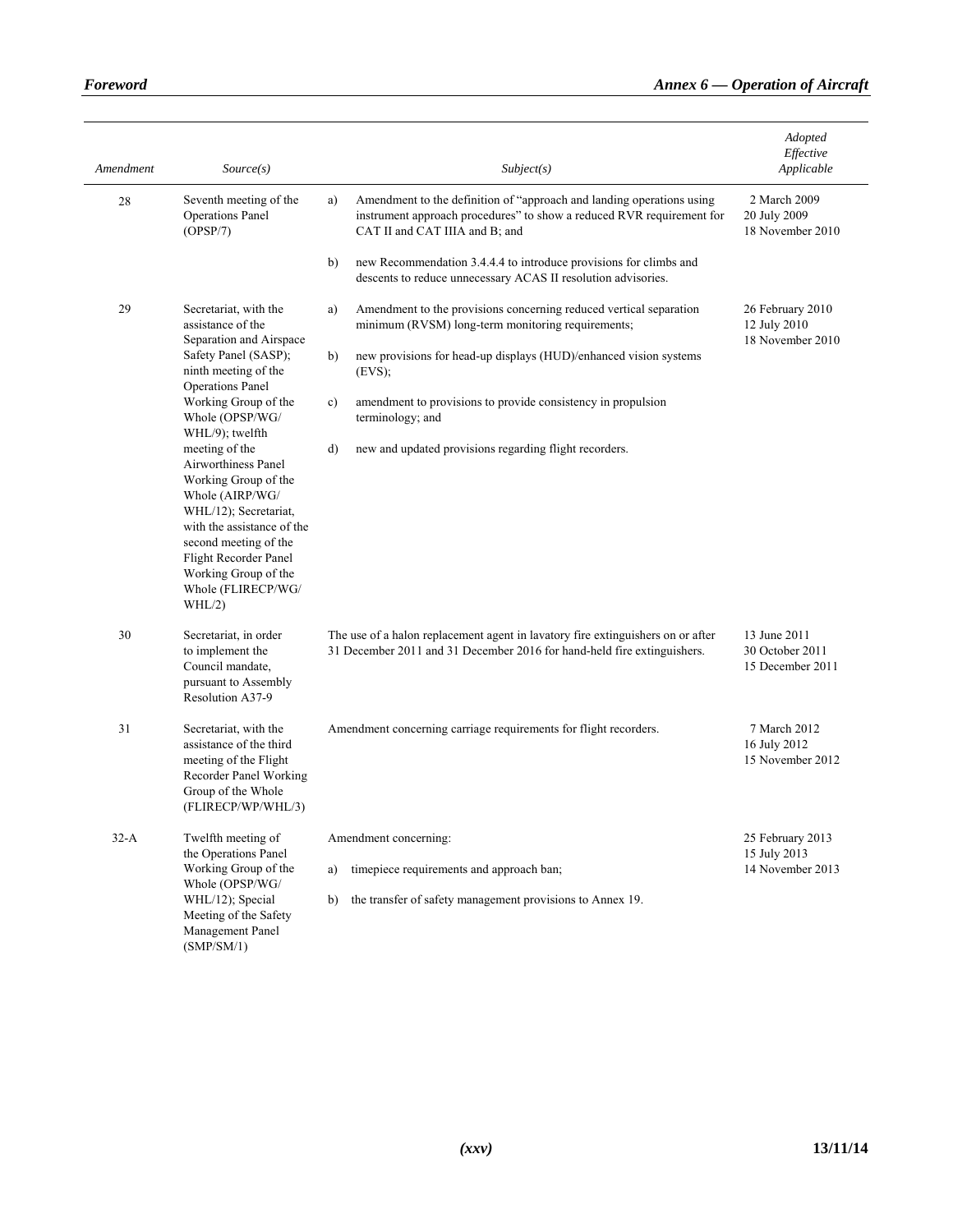| Part |  |
|------|--|
|      |  |

| Amendment           | Source(s)                                                                                                                                                                                                                                                                                                                                                                                                     | Subject(s)                                                                                                                                                                                                                                                                                                                                                                                                                                                                                                                                                                                                                                                                                                                                                                                                                                                 | Adopted<br>Effective<br>Applicable                   |
|---------------------|---------------------------------------------------------------------------------------------------------------------------------------------------------------------------------------------------------------------------------------------------------------------------------------------------------------------------------------------------------------------------------------------------------------|------------------------------------------------------------------------------------------------------------------------------------------------------------------------------------------------------------------------------------------------------------------------------------------------------------------------------------------------------------------------------------------------------------------------------------------------------------------------------------------------------------------------------------------------------------------------------------------------------------------------------------------------------------------------------------------------------------------------------------------------------------------------------------------------------------------------------------------------------------|------------------------------------------------------|
| $32-B$              | Secretariat supported by<br>the Approach<br><b>Classification Task</b><br>Force (ACTF) in<br>coordination with the<br>Aerodromes Panel (AP),<br>the Instrument Flight<br>Procedure Panel (IFPP).<br>the Navigation Systems<br>Panel (NSP) and the<br><b>Operations Panel</b><br>(OPSP)                                                                                                                        | Amendment concerning provisions related to instrument approach operations<br>and procedures as a result of the new approach classification.                                                                                                                                                                                                                                                                                                                                                                                                                                                                                                                                                                                                                                                                                                                | 25 February 2013<br>15 July 2013<br>13 November 2014 |
| 33<br>(8th edition) | Seventh, eighth, ninth,<br>tenth and eleventh<br>meetings of the<br><b>Instrument Flight</b><br>Procedures Panel<br>Working Group of the<br>Whole (IFPP/WG-<br>WHL/7, 8, 9, 10 and 11);<br>fifteenth meeting of the<br><b>Operations Panel</b><br>Working Group of<br>the Whole (OPSP/WG/<br>$WHL/15$ ; fifth meeting<br>of the Flight Recorder<br>Panel Working Group<br>of the Whole (FLIRECP/<br>WG/WHL/5) | Amendment concerning:<br>procedure design criteria and charting requirements to support PBN<br>a)<br>approach and departure operations;<br>harmonization of provisions concerning EFBs, HUDs and vision systems,<br>b)<br>and fuel use. Introduction of a reference to general aviation guidance for<br>fatigue management programmes;<br>flight recorder requirements to: reference updated EUROCAE Minimum<br>$\mathbf{c}$ )<br>Operational Performance Specifications (MOPS); include the use of<br>Class C lightweight airborne image recording systems (AIRS); include a<br>seating configuration limitation for the carriage of lightweight flight<br>recorders in small aeroplanes; align underwater location device (ULD)<br>requirements with Annex 6, Part I; and include less stringent inspection<br>requirements for flight recorder systems. | 3 March 2014<br>14 July 2014<br>13 November 2014     |

 $\mathcal{L}=\{1,2,3,4,5\}$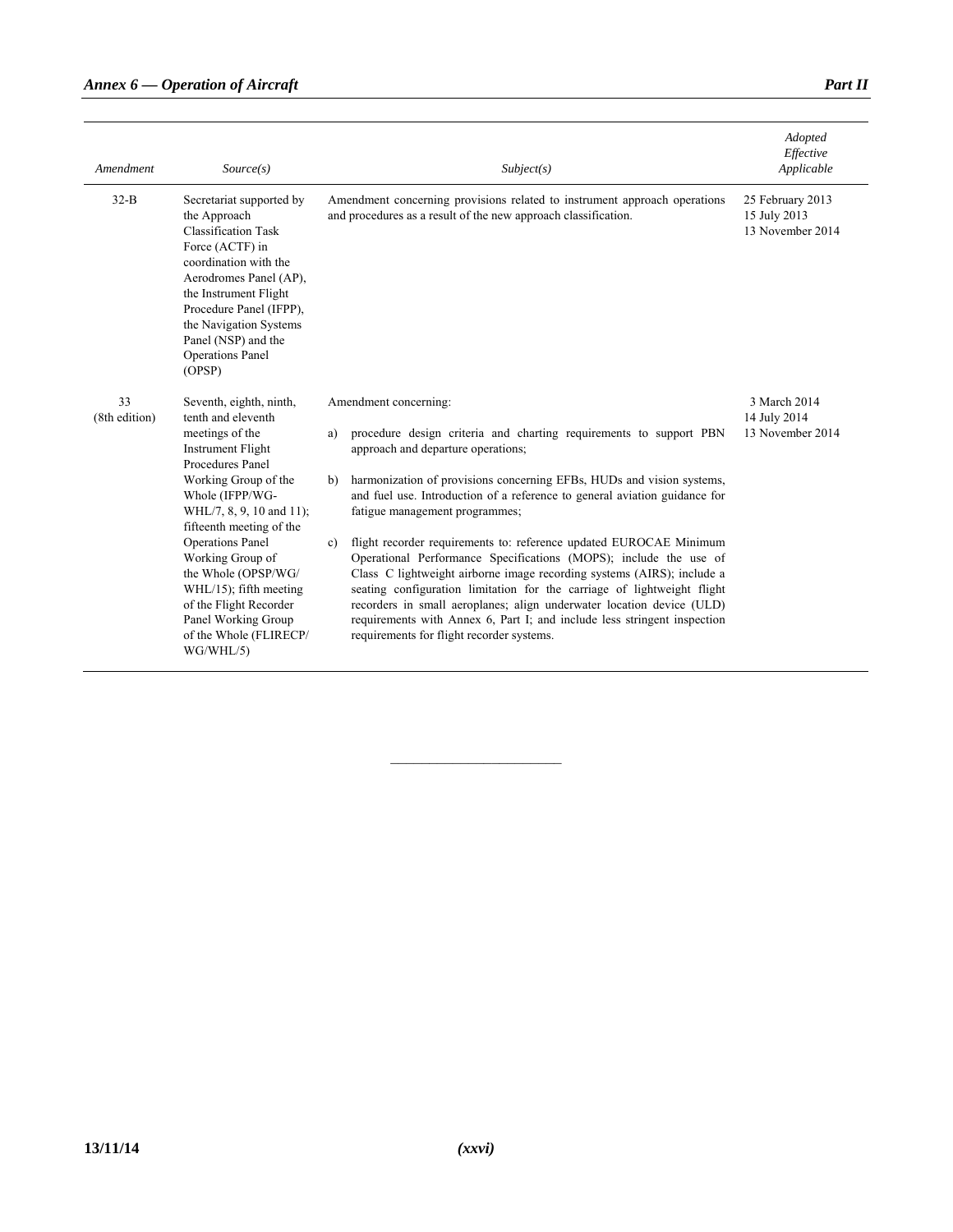**ANNEX 6 — PART II** 

**SECTION 1** 

**GENERAL**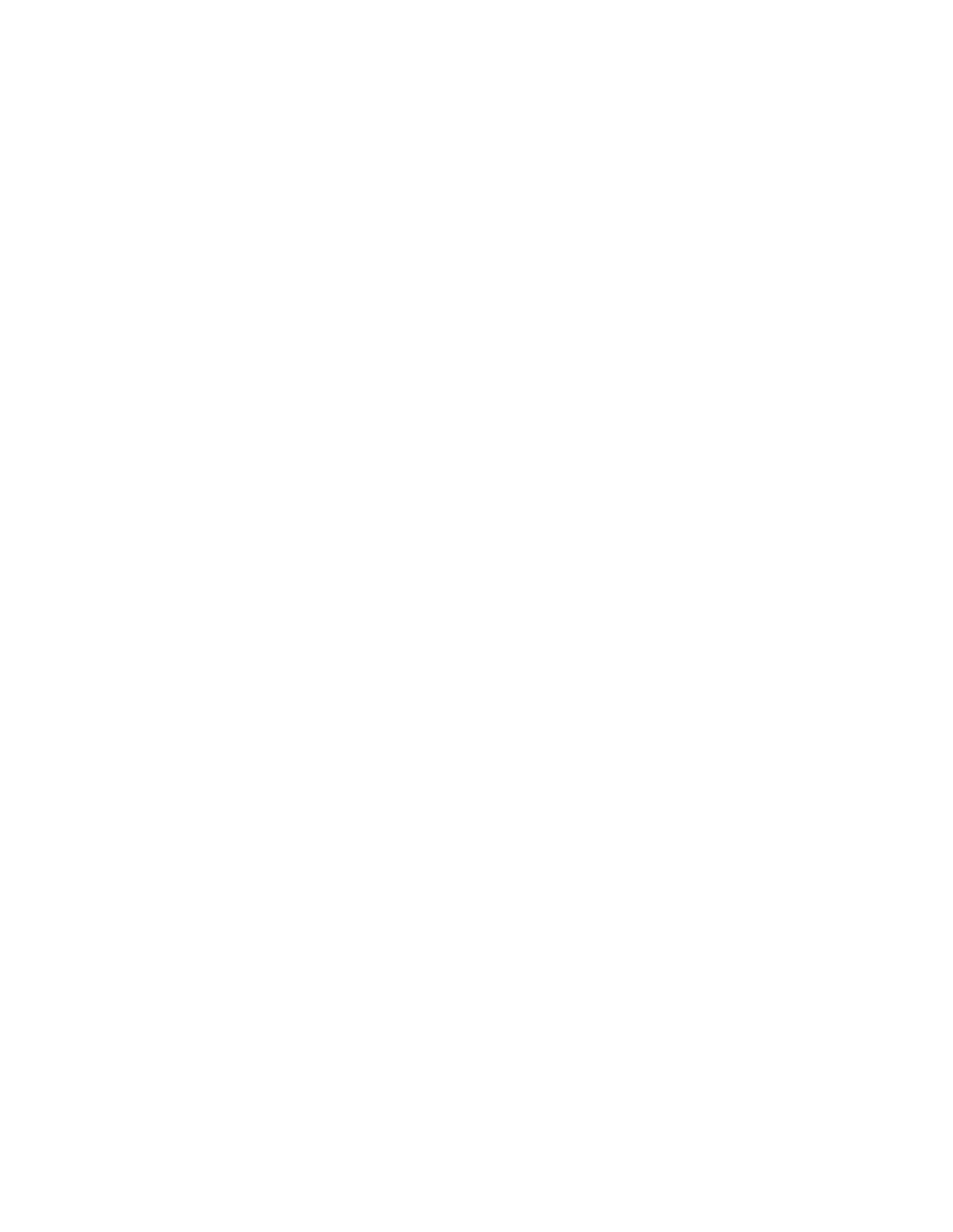## **INTERNATIONAL STANDARDS AND RECOMMENDED PRACTICES**

## **CHAPTER 1.1 DEFINITIONS**

When the following terms are used in the Standards and Recommended Practices for the operation of aeroplanes in international general aviation, they have the following meanings:

- *Acts of unlawful interference.* These are acts or attempted acts such as to jeopardize the safety of civil aviation and air transport, i.e.:
	- unlawful seizure of aircraft in flight,
	- unlawful seizure of aircraft on the ground,
	- hostage-taking on board an aircraft or on aerodromes,
	- forcible intrusion on board an aircraft, at an airport or on the premises of an aeronautical facility,
	- introduction on board an aircraft or at an airport of a weapon or hazardous device or material intended for criminal purposes,
	- communication of false information as to jeopardize the safety of an aircraft in flight or on the ground, of passengers, crew, ground personnel or the general public, at an airport or on the premises of a civil aviation facility.
- *Aerial work.* An aircraft operation in which an aircraft is used for specialized services such as agriculture, construction, photography, surveying, observation and patrol, search and rescue, aerial advertisement, etc.
- *Aerodrome.* A defined area on land or water (including any buildings, installations and equipment) intended to be used either wholly or in part for the arrival, departure and surface movement of aircraft.

*Aerodrome operating minima.* The limits of usability of an aerodrome for:

- a) take-off, expressed in terms of runway visual range and/or visibility and, if necessary, cloud conditions;
- b) landing in 2D instrument approach operations, expressed in terms of visibility and/or runway visual range minimum descent altitude/height (MDA/H) and, if necessary, cloud conditions; and
- c) landing in 3D instrument approach operations, expressed in terms of visibility and/or runway visual range and decision altitude/height (DA/H) as appropriate to the type and/or category of the operation.
- *Aeroplane.* A power-driven heavier-than-air aircraft, deriving its lift in flight chiefly from aerodynamic reactions on surfaces which remain fixed under given conditions of flight.
- *Aircraft.* Any machine that can derive support in the atmosphere from the reactions of the air other than the reactions of the air against the earth's surface.
- *Airworthy.* The status of an aircraft, engine, propeller or part when it conforms to its approved design and is in a condition for safe operation.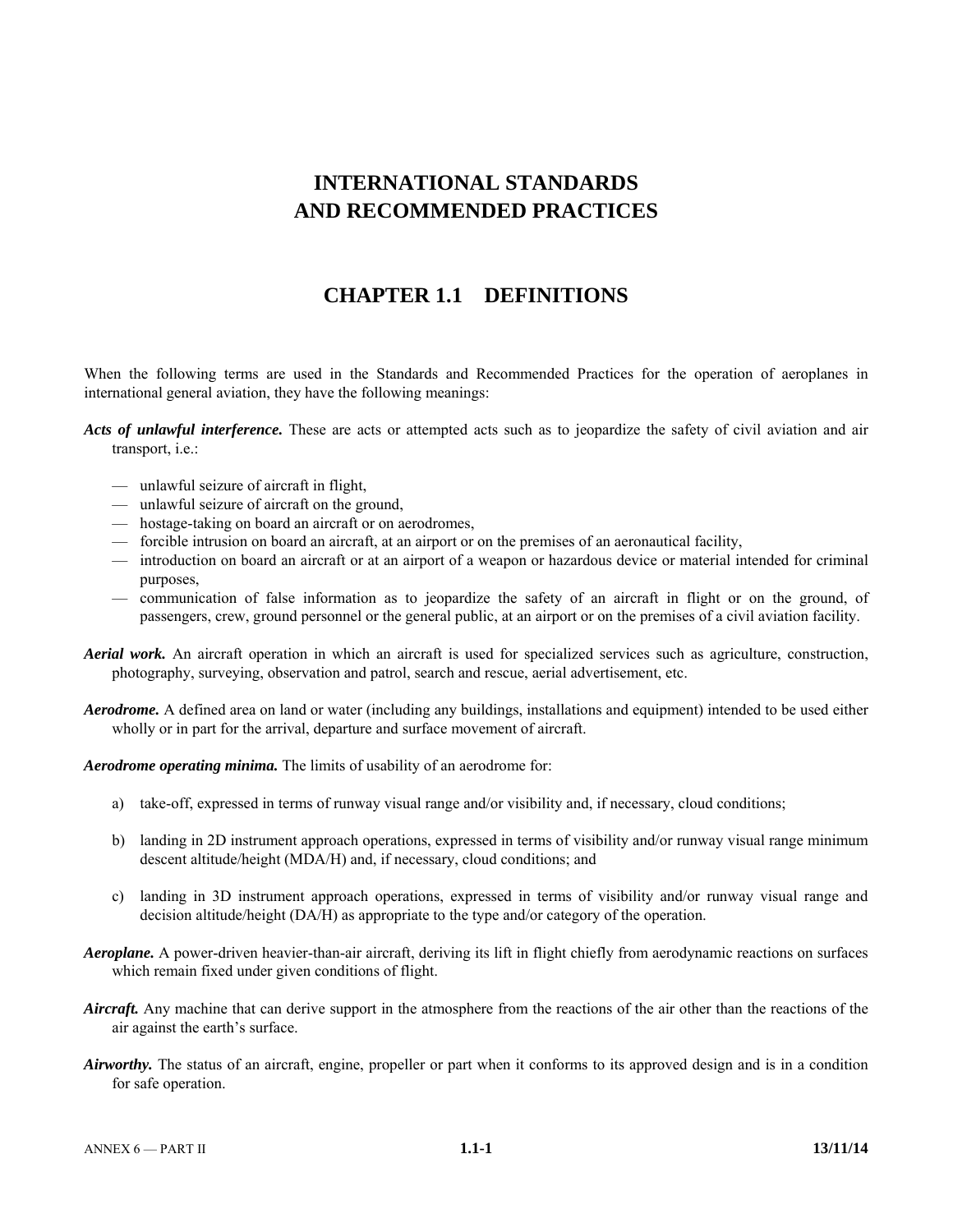- *Alternate aerodrome.* An aerodrome to which an aircraft may proceed when it becomes either impossible or inadvisable to proceed to or to land at the aerodrome of intended landing where the necessary services and facilities are available, where aircraft performance requirements can be met and which is operational at the expected time of use. Alternate aerodromes include the following:
	- *Take-off alternate.* An alternate aerodrome at which an aircraft would be able to land should this become necessary shortly after take-off and it is not possible to use the aerodrome of departure.
	- *En-route alternate.* An alternate aerodrome at which an aircraft would be able to land in the event that a diversion becomes necessary while en route.
	- *Destination alternate.* An alternate aerodrome at which an aircraft would be able to land should it become either impossible or inadvisable to land at the aerodrome of intended landing.

*Note.— The aerodrome from which a flight departs may also be an en-route or a destination alternate aerodrome for that flight.* 

- *Altimetry system error (ASE).* The difference between the altitude indicated by the altimeter display, assuming a correct altimeter barometric setting, and the pressure altitude corresponding to the undisturbed ambient pressure.
- *Area navigation (RNAV).* A method of navigation which permits aircraft operation on any desired flight path within the coverage of ground- or spaced-based navigation aids or within the limits of the capability of self-contained aids, or a combination of these.

 *Note.— Area navigation includes performance-based navigation as well as other operations that do not meet the definition of performance-based navigation.* 

- *Cabin crew member.* A crew member who performs, in the interest of safety of passengers, duties assigned by the operator or the pilot-in-command of the aircraft, but who shall not act as a flight crew member.
- *Combined vision system (CVS).* A system to display images from a combination of an enhanced vision system (EVS) and a synthetic vision system (SVS).
- *Commercial air transport operation.* An aircraft operation involving the transport of passengers, cargo or mail for remuneration or hire.
- *Continuing airworthiness***.** The set of processes by which an aircraft, engine, propeller or part complies with the applicable airworthiness requirements and remains in a condition for safe operation throughout its operating life.
- *Continuous descent final approach (CDFA).* A technique, consistent with stabilized approach procedures, for flying the final approach segment of a non-precision instrument approach procedure as a continuous descent, without level-off, from an altitude/height at or above the final approach fix altitude/height to a point approximately 15 m (50 ft) above the landing runway threshold or the point where the flare manoeuvre should begin for the type of aircraft flown.
- *Corporate aviation operation.* The non-commercial operation or use of aircraft by a company for the carriage of passengers or goods as an aid to the conduct of company business, flown by a professional pilot(s) employed to fly the aircraft.
- *Dangerous goods.* Articles or substances which are capable of posing a risk to health, safety, property or the environment and which are shown in the list of dangerous goods in the Technical Instructions or which are classified according to those Instructions.

*Note.— Dangerous goods are classified in Annex 18, Chapter 3.*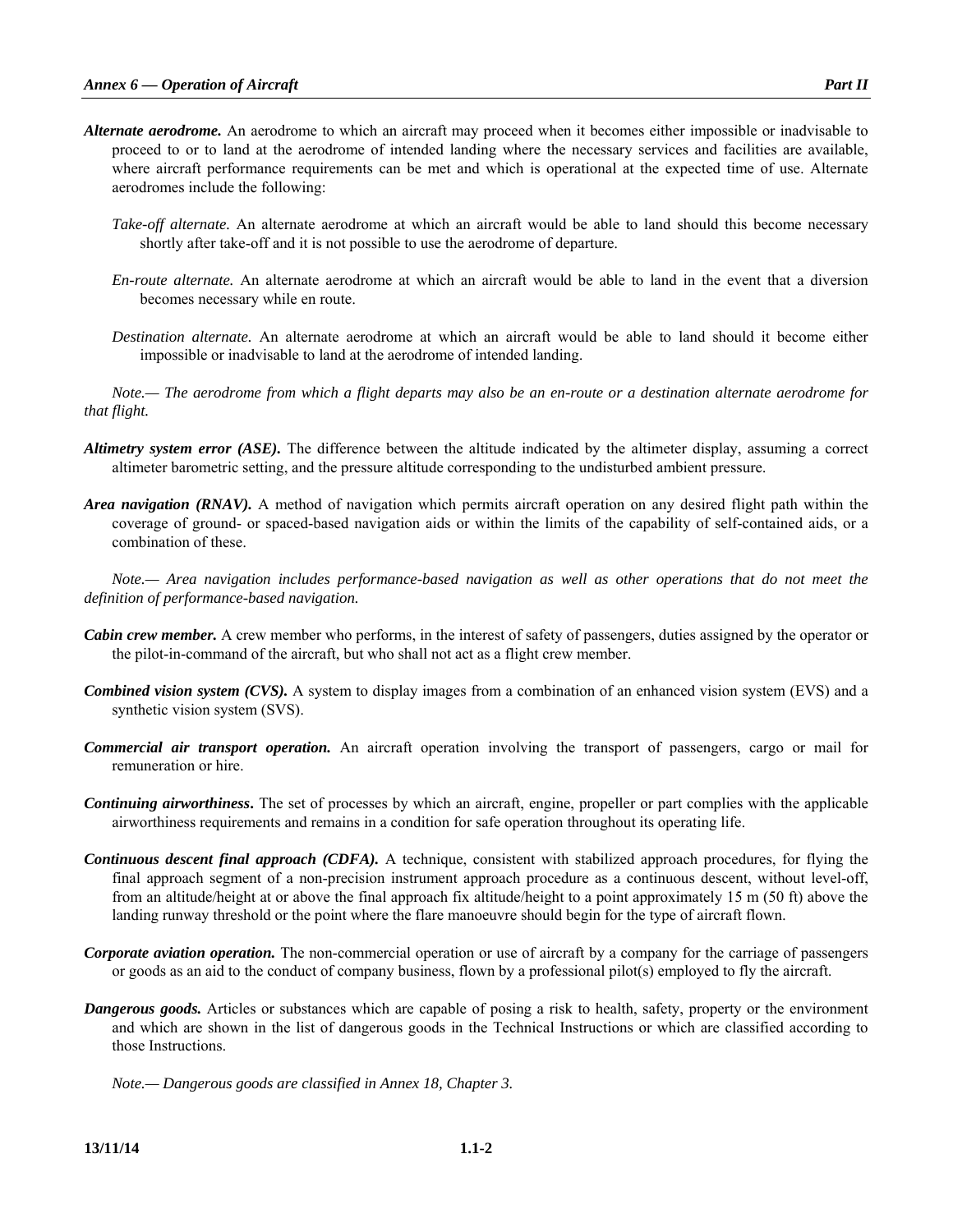*Decision altitude (DA)* or *decision height (DH).* A specified altitude or height in a 3D instrument approach operation at which a missed approach must be initiated if the required visual reference to continue the approach has not been established.

*Note 1.— Decision altitude (DA) is referenced to mean sea level and decision height (DH) is referenced to the threshold elevation.* 

*Note 2.— The required visual reference means that section of the visual aids or of the approach area which should have been in view for sufficient time for the pilot to have made an assessment of the aircraft position and rate of change of position, in relation to the desired flight path. In Category III operations with a decision height the required visual reference is that specified for the particular procedure and operation.* 

 *Note 3.— For convenience where both expressions are used they may be written in the form "decision altitude/height" and abbreviated "DA/H".* 

- *Electronic flight bag (EFB).* An electronic information system, comprised of equipment and applications for flight crew, which allows for the storing, updating, displaying and processing of EFB functions to support flight operations or duties.
- *Emergency locator transmitter (ELT).* A generic term describing equipment which broadcast distinctive signals on designated frequencies and, depending on application, may be automatically activated by impact or be manually activated. An ELT may be any of the following:

 *Automatic fixed ELT (ELT(AF)).* An automatically activated ELT which is permanently attached to an aircraft.

- *Automatic portable ELT (ELT(AP)).* An automatically activated ELT which is rigidly attached to an aircraft but readily removable from the aircraft.
- *Automatic deployable ELT (ELT(AD)).* An ELT which is rigidly attached to an aircraft and which is automatically deployed and activated by impact, and, in some cases, also by hydrostatic sensors. Manual deployment is also provided.
- *Survival ELT (ELT(S)).* An ELT which is removable from an aircraft, stowed so as to facilitate its ready use in an emergency, and manually activated by survivors.
- *Engine*. A unit used or intended to be used for aircraft propulsion. It consists of at least those components and equipment necessary for functioning and control, but excludes the propeller/rotors (if applicable).
- *Enhanced vision system (EVS).* A system to display electronic real-time images of the external scene achieved through the use of image sensors.
	- *Note.— EVS does not include night vision imaging systems (NVIS).*
- *Extended flight over water.* A flight operated over water at a distance of more than 93 km (50 NM), or 30 minutes at normal cruising speed, whichever is the lesser, away from land suitable for making an emergency landing.
- *Final approach segment (FAS).* That segment of an instrument approach procedure in which alignment and descent for landing are accomplished.
- *Flight crew member.* A licensed crew member charged with duties essential to the operation of an aircraft during a flight duty period.
- *Flight manual.* A manual, associated with the certificate of airworthiness, containing limitations within which the aircraft is to be considered airworthy, and instructions and information necessary to the flight crew members for the safe operation of the aircraft.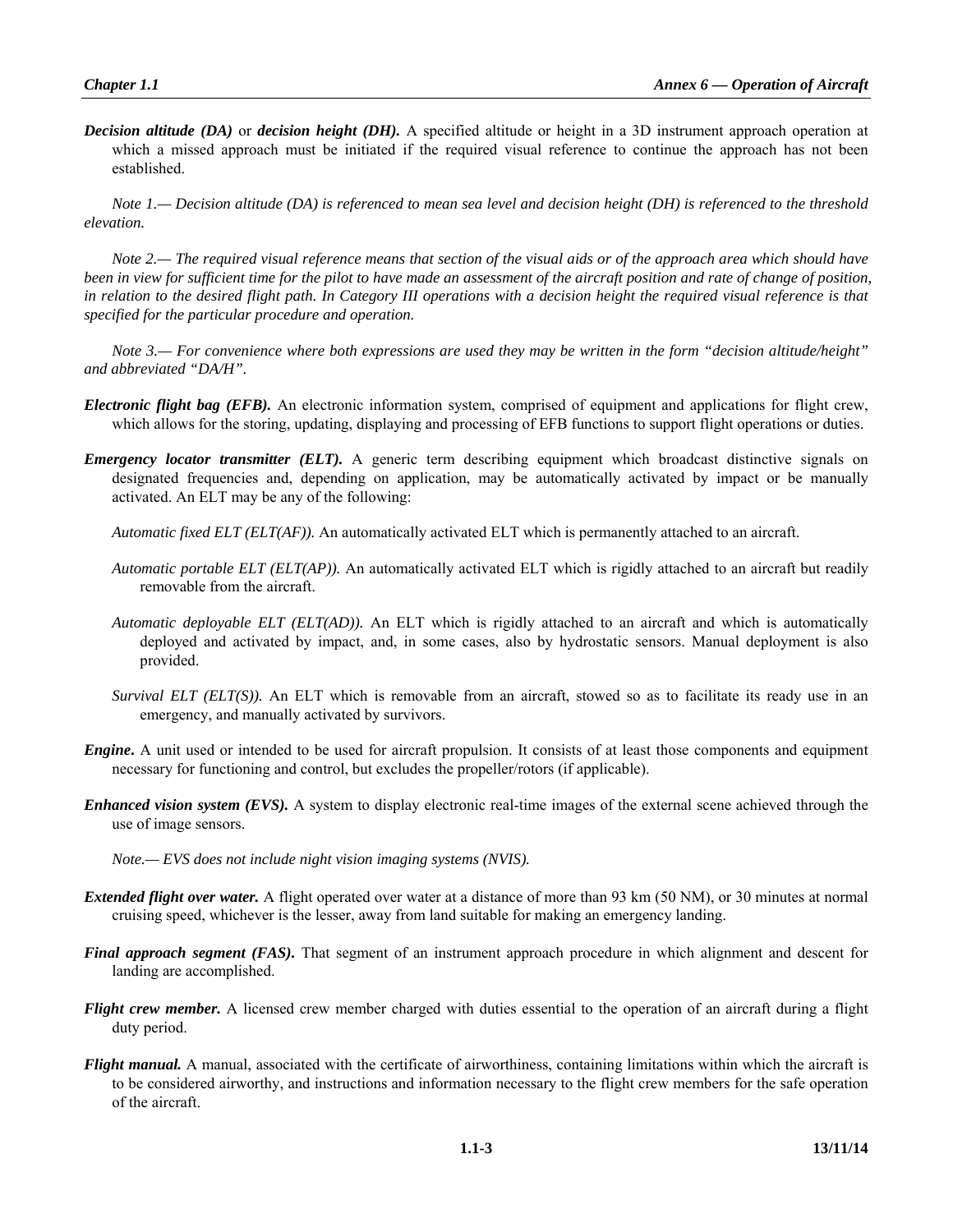- *Flight recorder.* Any type of recorder installed in the aircraft for the purpose of complementing accident/incident investigation.
- *Flight simulation training device.* Any one of the following three types of apparatus in which flight conditions are simulated on the ground:
	- *A flight simulator,* which provides an accurate representation of the flight deck of a particular aircraft type to the extent that the mechanical, electrical, electronic, etc. aircraft systems control functions, the normal environment of flight crew members, and the performance and flight characteristics of that type of aircraft are realistically simulated;
	- *A flight procedures trainer,* which provides a realistic flight deck environment, and which simulates instrument responses, simple control functions of mechanical, electrical, electronic, etc. aircraft systems, and the performance and flight characteristics of aircraft of a particular class;
	- *A basic instrument flight trainer,* which is equipped with appropriate instruments, and which simulates the flight deck environment of an aircraft in flight in instrument flight conditions.
- *Flight time aeroplanes.* The total time from the moment an aeroplane first moves for the purpose of taking off until the moment it finally comes to rest at the end of the flight.

*Note.— Flight time as here defined is synonymous with the term "block to block" time or "chock to chock" time in general usage which is measured from the time an aeroplane first moves for the purpose of taking off until it finally stops at the end of the flight.*

*General aviation operation.* An aircraft operation other than a commercial air transport operation or an aerial work operation.

*Head-up display (HUD).* A display system that presents flight information into the pilot's forward external field of view.

*Industry codes of practice.* Guidance material developed by an industry body, for a particular sector of the aviation industry to comply with the requirements of the International Civil Aviation Organization's Standards and Recommended Practices, other aviation safety requirements and the best practices deemed appropriate.

*Note.— Some States accept and reference industry codes of practice in the development of regulations to meet the requirements of Annex 6, Part II, and make available, for the industry codes of practice, their sources and how they may be obtained.* 

- *Instrument approach operations.* An approach and landing using instruments for navigation guidance based on an instrument approach procedure. There are two methods for executing instrument approach operations:
	- a) a two-dimensional (2D) instrument approach operation, using lateral navigation guidance only; and
	- b) a three-dimensional (3D) instrument approach operation, using both lateral and vertical navigation guidance.

 *Note.— Lateral and vertical navigation guidance refers to the guidance provided either by:* 

- *a) a ground-based radio navigation aid; or*
- *b) computer-generated navigation data from ground-based, space-based, self-contained navigation aids or a combination of these.*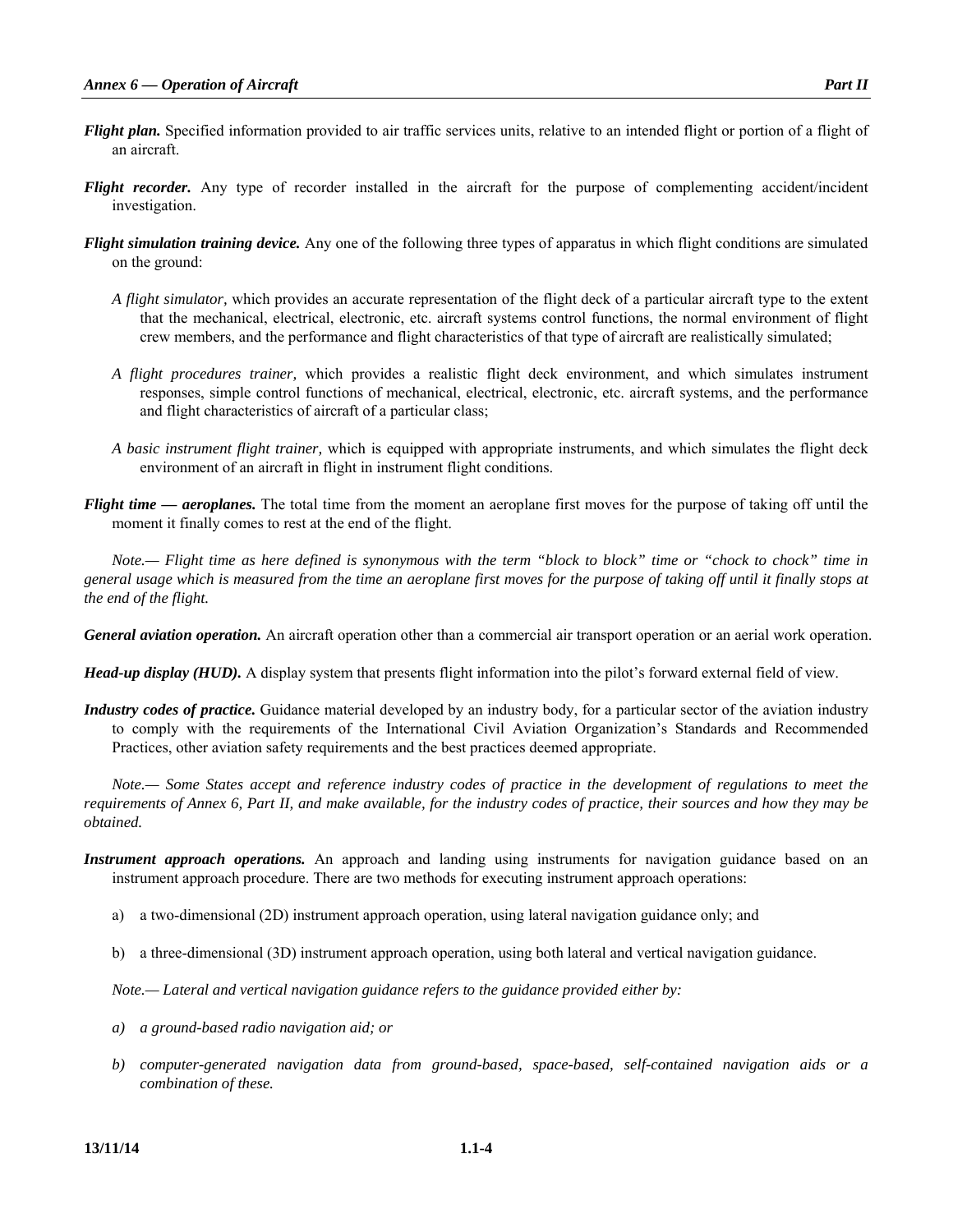- *Instrument approach procedure (IAP).* A series of predetermined manoeuvres by reference to flight instruments with specified protection from obstacles from the initial approach fix, or where applicable, from the beginning of a defined arrival route to a point from which a landing can be completed and thereafter, if a landing is not completed, to a position at which holding or en-route obstacle clearance criteria apply. Instrument approach procedures are classified as follows:
	- *Non-precision approach (NPA) procedure.* An instrument approach procedure designed for 2D instrument approach operations Type A.

 *Note.— Non-precision approach procedures may be flown using a continuous descent final approach (CDFA) technique. CDFAs with advisory vertical navigation (VNAV) guidance calculated by on-board equipment (see PANS-OPS (Doc 8168), Volume I, Part I, Section 4, Chapter 1, paragraph 1.8.1) are considered 3D instrument approach operations. CDFAs with manual calculation of the required rate of descent are considered 2D instrument approach operations. For more information on CDFAs, refer to PANS-OPS (Doc 8168), Volume I, Part I, Section 4, Chapter 1, paragraphs 1.7 and 1.8.* 

- *Approach procedure with vertical guidance (APV).* A performance-based navigation (PBN) instrument approach procedure designed for 3D instrument approach operations Type A.
- *Precision approach (PA) procedure.* An instrument approach procedure based on navigation systems (ILS, MLS, GLS and SBAS CAT I) designed for 3D instrument approach operations Type A or B.
- *Note.— Refer to Section 2, Chapter 2.2, 2.2.2.2.2, for instrument approach operation types.*
- *Instrument meteorological conditions (IMC).* Meteorological conditions expressed in terms of visibility, distance from cloud, and ceiling,<sup>\*</sup> less than the minima specified for visual meteorological conditions.

*Note.— The specified minima for visual meteorological conditions are contained in Chapter 4 of Annex 2.* 

- *Isolated aerodrome*. A destination aerodrome for which there is no destination alternate aerodrome suitable for a given aeroplane type.
- *Large aeroplane.* An aeroplane of a maximum certificated take-off mass of over 5 700 kg.
- *Maintenance*. The performance of tasks required to ensure the continuing airworthiness of an aircraft, including any one or combination of overhaul, inspection, replacement, defect rectification, and the embodiment of a modification or repair.
- *Maintenance programme.* A document which describes the specific scheduled maintenance tasks and their frequency of completion and related procedures, such as a reliability programme, necessary for the safe operation of those aircraft to which it applies.
- *Maintenance release.* A document which contains a certification confirming that the maintenance work to which it relates has been completed in a satisfactory manner, either in accordance with the approved data and the procedures described in the maintenance organization's procedures manual or under an equivalent system.
- *Meteorological information.* Meteorological report, analysis, forecast, and any other statement relating to existing or expected meteorological conditions.
- *Minimum descent altitude (MDA)* or *minimum descent height (MDH).* A specified altitude or height in a 2D instrument approach operation or circling approach operation below which descent must not be made without the required visual reference.

 $\overline{a}$ 

As defined in Annex 2.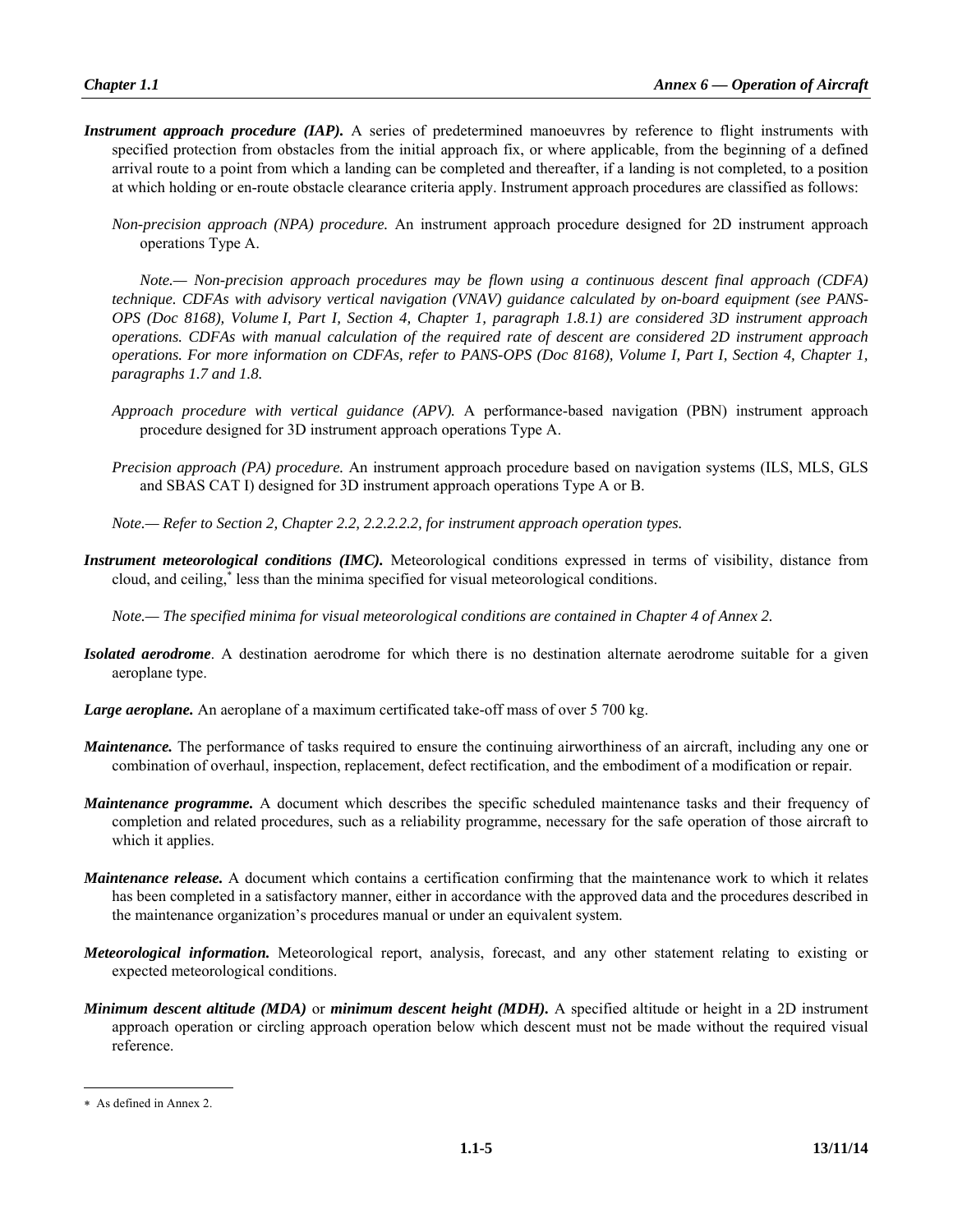*Note 1.— Minimum descent altitude (MDA) is referenced to mean sea level and minimum descent height (MDH) is referenced to the aerodrome elevation or to the threshold elevation if that is more than 2 m (7 ft) below the aerodrome elevation. A minimum descent height for a circling approach is referenced to the aerodrome elevation.* 

 *Note 2.— The required visual reference means that section of the visual aids or of the approach area which should have been in view for sufficient time for the pilot to have made an assessment of the aircraft position and rate of change of position, in relation to the desired flight path. In the case of a circling approach the required visual reference is the runway environment.* 

 *Note 3.— For convenience when both expressions are used they may be written in the form "minimum descent altitude/height" and abbreviated "MDA/H".*

- *Navigation specification.* A set of aircraft and flight crew requirements needed to support performance-based navigation operations within a defined airspace. There are two kinds of navigation specifications:
	- *Required navigation performance (RNP) specification.* A navigation specification based on area navigation that includes the requirement for performance monitoring and alerting, designated by the prefix RNP, e.g. RNP 4, RNP APCH.
	- *Area navigation (RNAV) specification.* A navigation specification based on area navigation that does not include the requirement for performance monitoring and alerting, designated by the prefix RNAV, e.g. RNAV 5, RNAV 1.

 *Note 1.— The* Performance-based Navigation (PBN) Manual *(Doc 9613), Volume II, contains detailed guidance on navigation specifications* 

 *Note 2.— The term RNP, previously defined as "a statement of the navigation performance necessary for operation*  within a defined airspace", has been removed from this Annex as the concept of RNP has been overtaken by the concept of *PBN. The term RNP in this Annex is now solely used in the context of navigation specifications that require performance monitoring and alerting, e.g. RNP 4 refers to the aircraft and operating requirements, including a 4 NM lateral performance with on-board performance monitoring and alerting that are detailed in Doc 9613.* 

*Night.* The hours between the end of evening civil twilight and the beginning of morning civil twilight or such other period between sunset and sunrise, as may be prescribed by the appropriate authority.

 *Note.— Civil twilight ends in the evening when the centre of the sun's disc is 6 degrees below the horizon and begins in the morning when the centre of the sun's disc is 6 degrees below the horizon.* 

*Obstacle clearance altitude (OCA)* or *obstacle clearance height (OCH).* The lowest altitude or the lowest height above the elevation of the relevant runway threshold or the aerodrome elevation as applicable, used in establishing compliance with appropriate obstacle clearance criteria.

*Note 1.— Obstacle clearance altitude is referenced to mean sea level and obstacle clearance height is referenced to the threshold elevation or in the case of non-precision approach procedures to the aerodrome elevation or the threshold elevation if that is more than 2 m (7 ft) below the aerodrome elevation. An obstacle clearance height for a circling approach procedure is referenced to the aerodrome elevation.* 

 *Note 2.— For convenience when both expressions are used they may be written in the form "obstacle clearance altitude/height" and abbreviated "OCA/H".*

*Operating base.* The location from which operational control is exercised.

*Note.— An operating base is normally the location where personnel involved in the operation of the aeroplane work and the records associated with the operation are located. An operating base has a degree of permanency beyond that of a regular point of call.*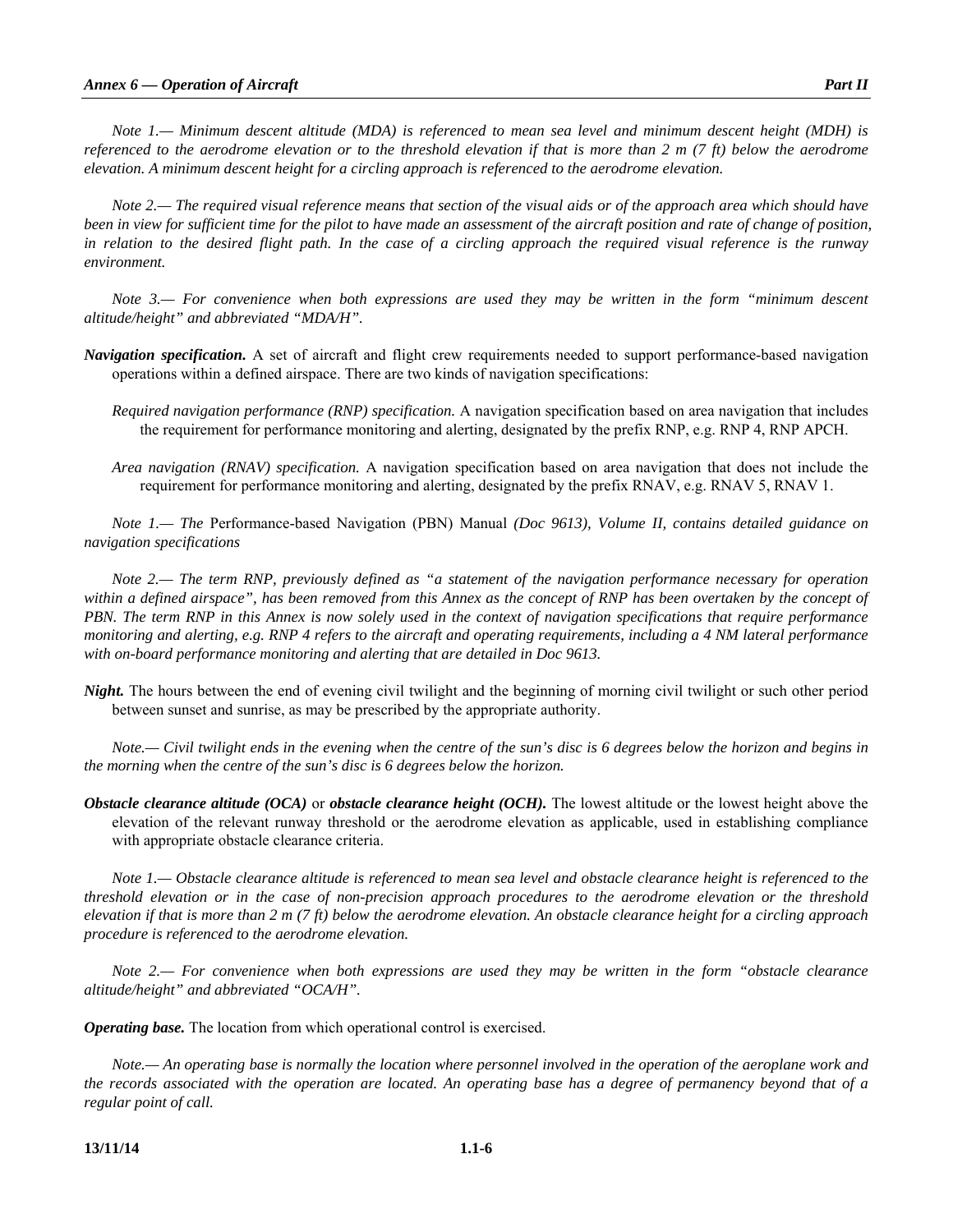- *Operational control.* The exercise of authority over the initiation, continuation, diversion or termination of a flight in the interest of the safety of the aircraft and the regularity and efficiency of the flight.
- *Operational flight plan.* The operator's plan for the safe conduct of the flight based on considerations of aeroplane performance, other operating limitations and relevant expected conditions on the route to be followed and at the aerodromes concerned.
- *Operations manual.* A manual containing procedures, instructions and guidance for use by operational personnel in the execution of their duties.
- *Operator.* A person, organization or enterprise engaged in or offering to engage in an aircraft operation.

 *Note.— In the context of Annex 6, Part II, the operator is not engaged in the transport of passengers, cargo or mail for remuneration or hire.*

*Performance-based navigation (PBN).* Area navigation based on performance requirements for aircraft operating along an ATS route, on an instrument approach procedure or in a designated airspace.

 *Note.— Performance requirements are expressed in navigation specifications (RNAV specification, RNP specification) in terms of accuracy, integrity, continuity, availability and functionality needed for the proposed operation in the context of a particular airspace concept.* 

- *Pilot-in-command.* The pilot designated by the operator or the owner as being in command and charged with the safe conduct of a flight.
- *Point of no return.* The last possible geographic point at which an aeroplane can proceed to the destination aerodrome as well as to an available en-route alternate aerodrome for a given flight.
- *Psychoactive substances.* Alcohol, opioids, cannabinoids, sedatives and hypnotics, cocaine, other psychostimulants, hallucinogens, and volatile solvents, whereas coffee and tobacco are excluded.
- *RCP type.* A label (e.g. RCP 240) that represents the values assigned to RCP parameters for communication transaction time, continuity, availability and integrity.
- *Repair.* The restoration of an aeronautical product to an airworthy condition to ensure that the aircraft continues to comply with the design aspects of the appropriate airworthiness requirements used for the issuance of the type certificate for the respective aircraft type, after it has been damaged or subjected to wear.
- *Required communication performance (RCP).* A statement of the performance requirements for operational communication in support of specific ATM functions.
- *Runway visual range (RVR)*. The range over which the pilot of an aircraft on the centre line of a runway can see the runway surface markings or the lights delineating the runway or identifying its centre line.

*State of Registry.* The State on whose register the aircraft is entered.

*Note.— In the case of the registration of aircraft of an international operating agency on other than a national basis, the States constituting the agency are jointly and severally bound to assume the obligations which, under the Chicago Convention, attach to a State of Registry. See, in this regard, the Council Resolution of 14 December 1967 on Nationality and Registration of Aircraft Operated by International Operating Agencies which can be found in* Policy and Guidance Material on the Economic Regulation of International Air Transport *(Doc 9587).* 

**State of the Aerodrome.** The State in whose territory the aerodrome is located.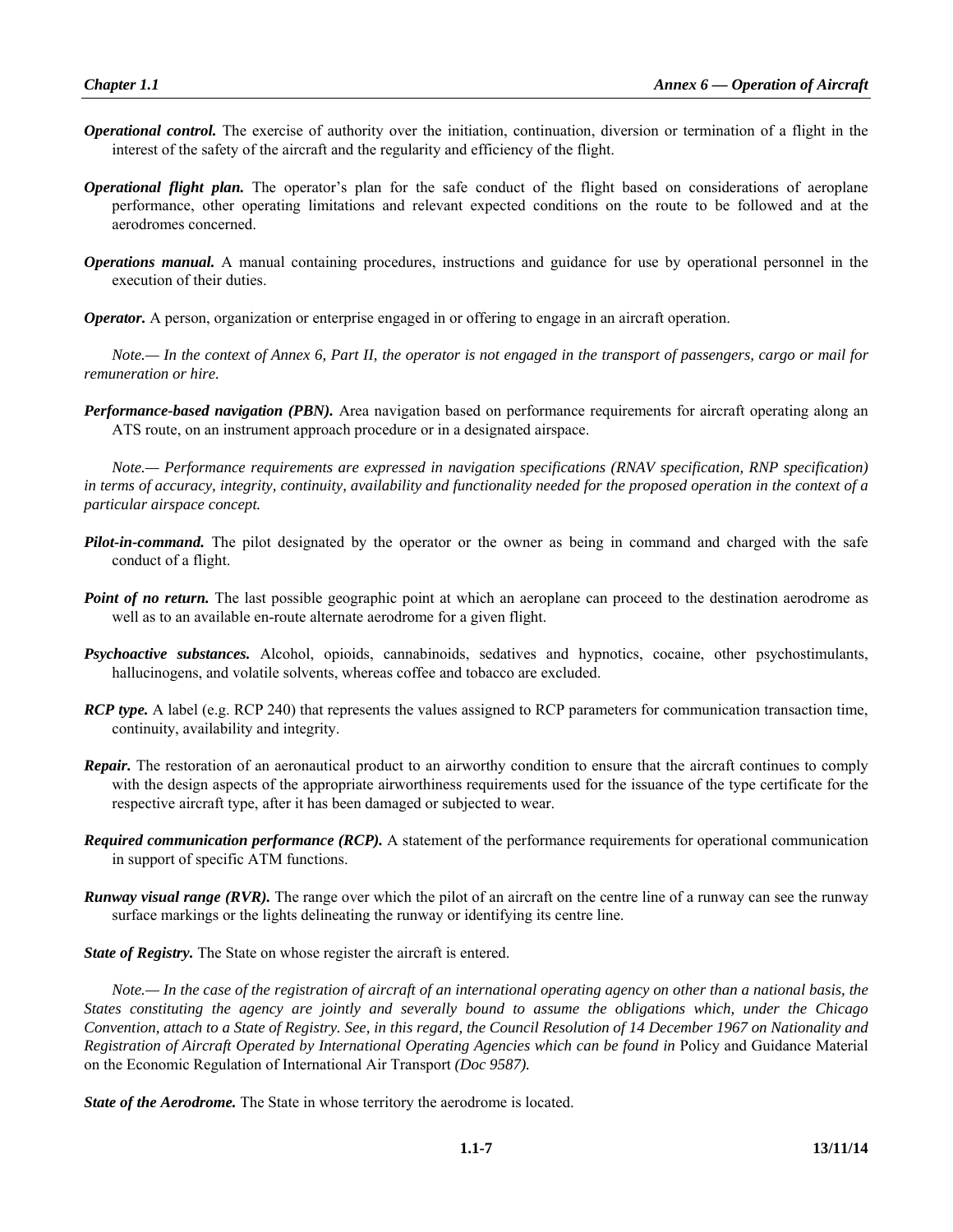- *Synthetic vision system (SVS).* A system to display data-derived synthetic images of the external scene from the perspective of the flight deck.
- *Target level of safety (TLS).* A generic term representing the level of risk which is considered acceptable in particular circumstances.
- *Total vertical error (TVE).* The vertical geometric difference between the actual pressure altitude flown by an aircraft and its assigned pressure altitude (flight level).
- *Visual meteorological conditions (VMC).* Meteorological conditions expressed in terms of visibility, distance from cloud, and ceiling, \* equal to or better than specified minima.

 $\mathcal{L}=\{1,2,3,4,5\}$ 

 *Note.— The specified minima are contained in Chapter 4 of Annex 2.*

 $\overline{a}$ 

As defined in Annex 2.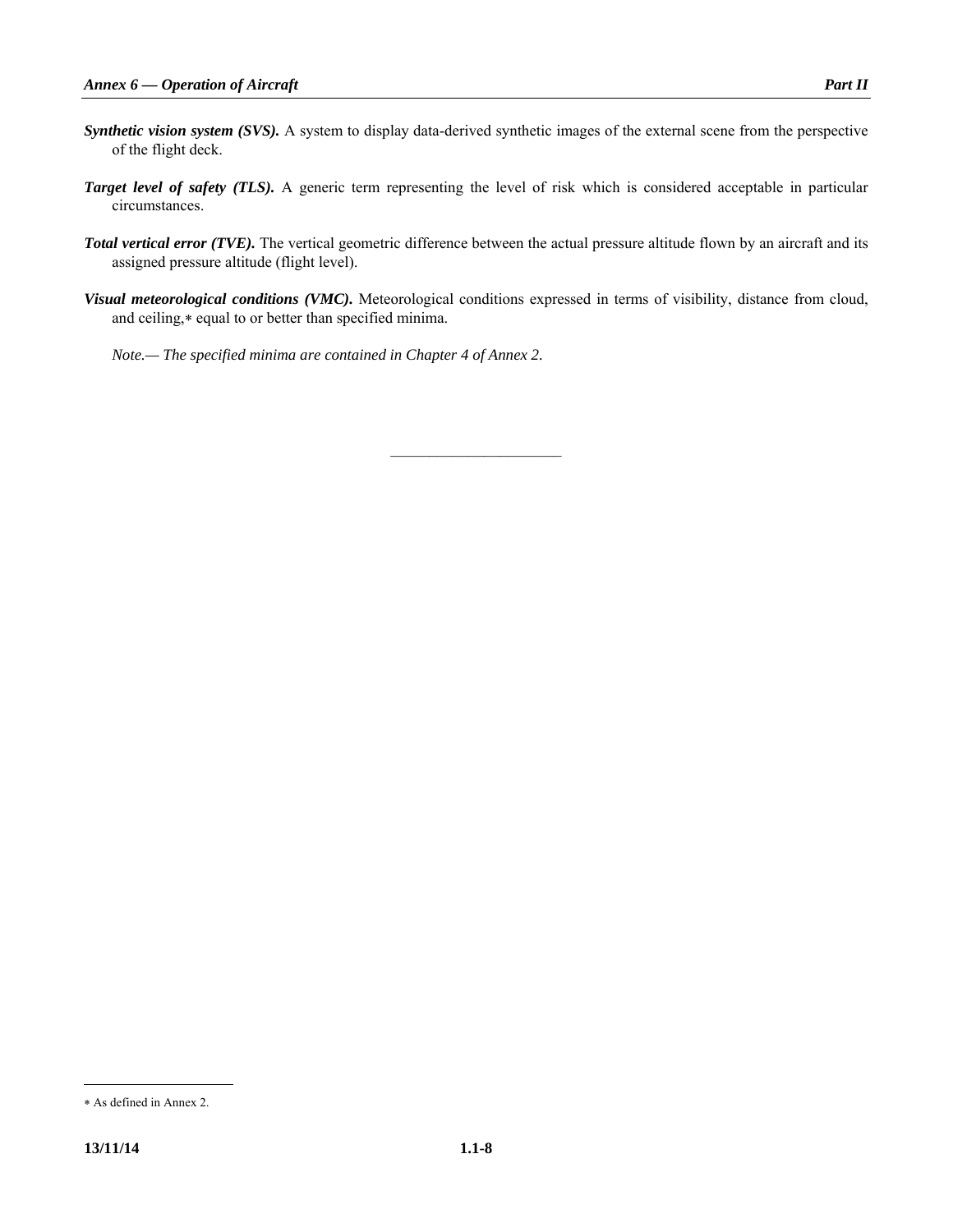## **CHAPTER 1.2 APPLICABILITY**

The Standards and Recommended Practices contained in Annex 6, Part II, shall be applicable to international general aviation operations with aeroplanes as described in Section 2 and Section 3.

*Note 1.— Standards and Recommended Practices applicable to the operation of aeroplanes by operators authorized to conduct international commercial air transport operations are to be found in Annex 6, Part I.* 

 *Note 2.— Standards and Recommended Practices applicable to international commercial air transport operations or international general aviation operations with helicopters are to be found in Annex 6, Part III.* 

 *Note 3.— Section 2 of Annex 6, Part II, applies to all international general aviation aeroplane operations, including those covered in Section 3. Section 3 adds additional requirements for large aeroplanes, turbojet aeroplanes and corporate aviation operations.* 

 $\mathcal{L}=\{1,2,3,4,5\}$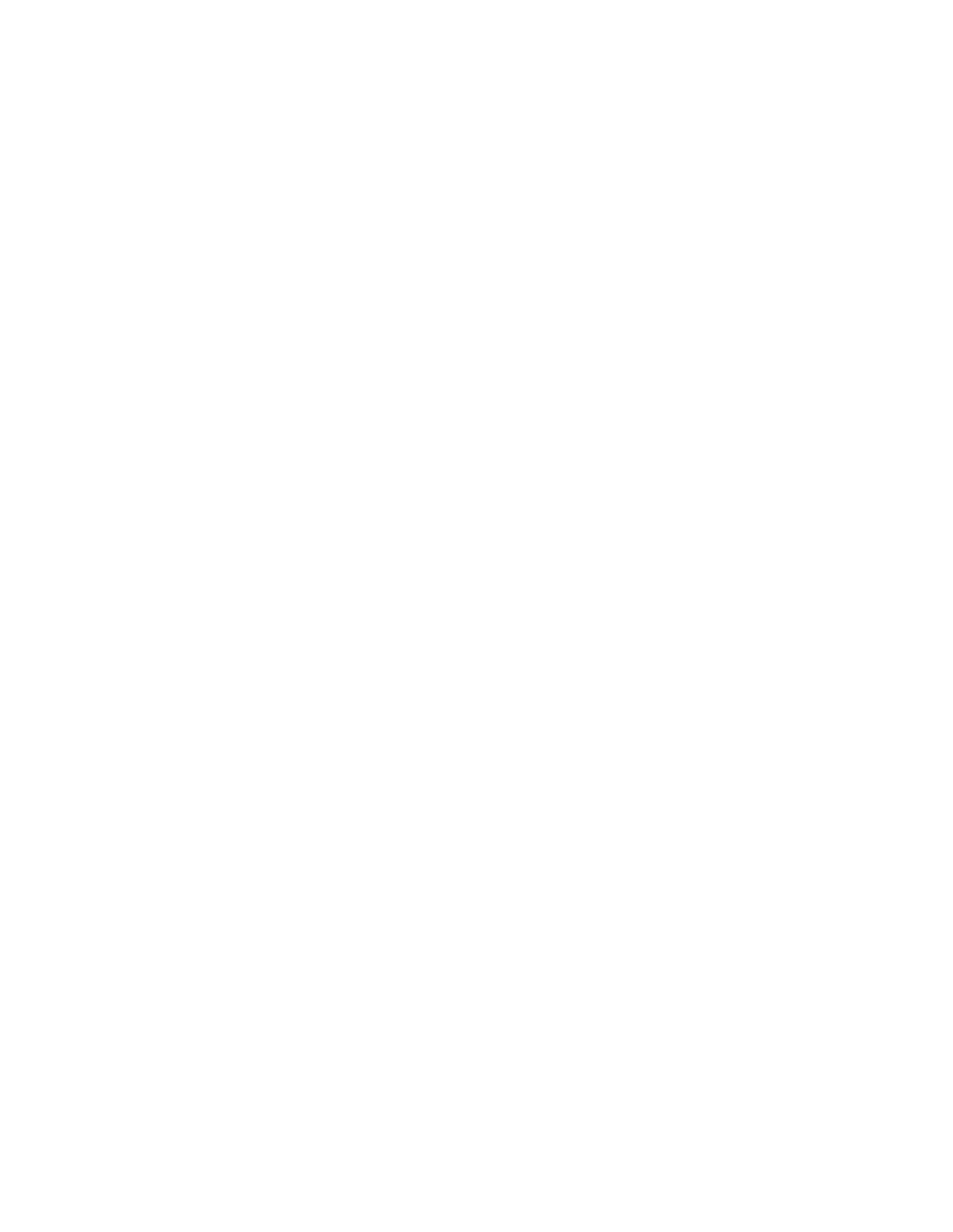**ANNEX 6 — PART II** 

# **SECTION 2**

# **GENERAL AVIATION OPERATIONS**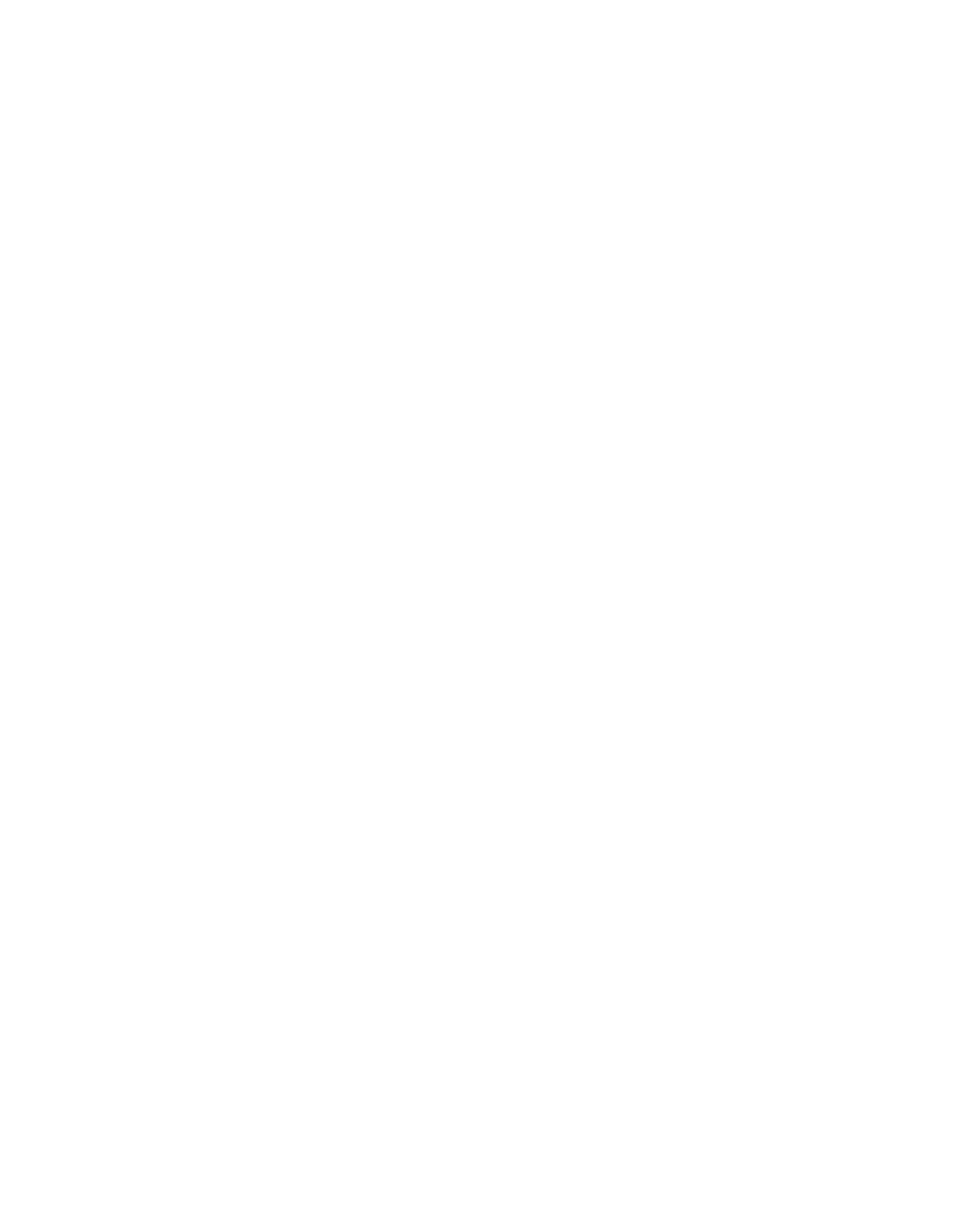## **CHAPTER 2.1 GENERAL**

 *Note 1.— Although the Convention on International Civil Aviation allocates to the State of Registry certain functions which that State is entitled to discharge, or obligated to discharge, as the case may be, the Assembly recognized, in Resolution A23-13, that the State of Registry may be unable to fulfil its responsibilities adequately in instances where aircraft are leased, chartered or interchanged — in particular without crew — by an operator of another State and that the Convention may not adequately specify the rights and obligations of the State of an operator in such instances until such time as Article 83* bis *of the Convention enters into force. Accordingly, the Council urged that if, in the above-mentioned instances, the State of Registry finds itself unable to discharge adequately the functions allocated to it by the Convention, it delegate to the State of the Operator, subject to acceptance by the latter State, those functions of the State of Registry that can more adequately be discharged by the State of the Operator. It was understood that pending entry into force of Article 83* bis *of the Convention the foregoing action would only be a matter of practical convenience and would not affect either the provisions of the Chicago Convention prescribing the duties of the State of Registry or any third State. However, as Article 83* bis *of the Convention entered into force on 20 June 1997, such transfer agreements will have effect in respect of Contracting States which have ratified the related Protocol (Doc 9318) upon fulfilment of the conditions established in Article 83* bis*.* 

*Note 2.— In the case of international operations effected jointly with aeroplanes not all of which are registered in the same Contracting State, nothing in this Part prevents the States concerned entering into an agreement for the joint exercise of the functions placed upon the State of Registry by the provisions of the relevant Annexes.* 

#### **2.1.1 Compliance with laws, regulations and procedures**

 2.1.1.1 The pilot-in-command shall comply with the laws, regulations and procedures of those States in which operations are conducted.

 2.1.1.2 The pilot-in-command shall be familiar with the laws, regulations and procedures, pertinent to the performance of his or her duties, prescribed for the areas to be traversed, the aerodromes to be used and the air navigation facilities relating thereto. The pilot-in-command shall ensure that other members of the flight crew are familiar with such of these laws, regulations and procedures as are pertinent to the performance of their respective duties in the operation of the aeroplane.

 *Note.— Information for pilots on flight procedure parameters and operational procedures is contained in PANS-OPS (Doc 8168), Volume I. Criteria for the construction of visual and instrument flight procedures are contained in PANS-OPS (Doc 8168), Volume II. Obstacle clearance criteria and procedures used in certain States may differ from PANS-OPS, and knowledge of these differences is important for safety reasons.*

2.1.1.3 The pilot-in-command shall have responsibility for operational control.

*Note.— The rights and obligations of a State with respect to the operation of aeroplanes registered in that State are not affected by this provision.* 

 2.1.1.4 If an emergency situation which endangers the safety or security of the aeroplane or persons necessitates the taking of action which involves a violation of local regulations or procedures, the pilot-in-command shall notify the appropriate local authority without delay. If required by the State in which the incident occurs, the pilot-in-command shall submit a report on any such violation to the appropriate authority of such State; in that event, the pilot-in-command shall also submit a copy of it to the State of Registry of the aeroplane. Such reports shall be submitted as soon as possible and normally within ten days.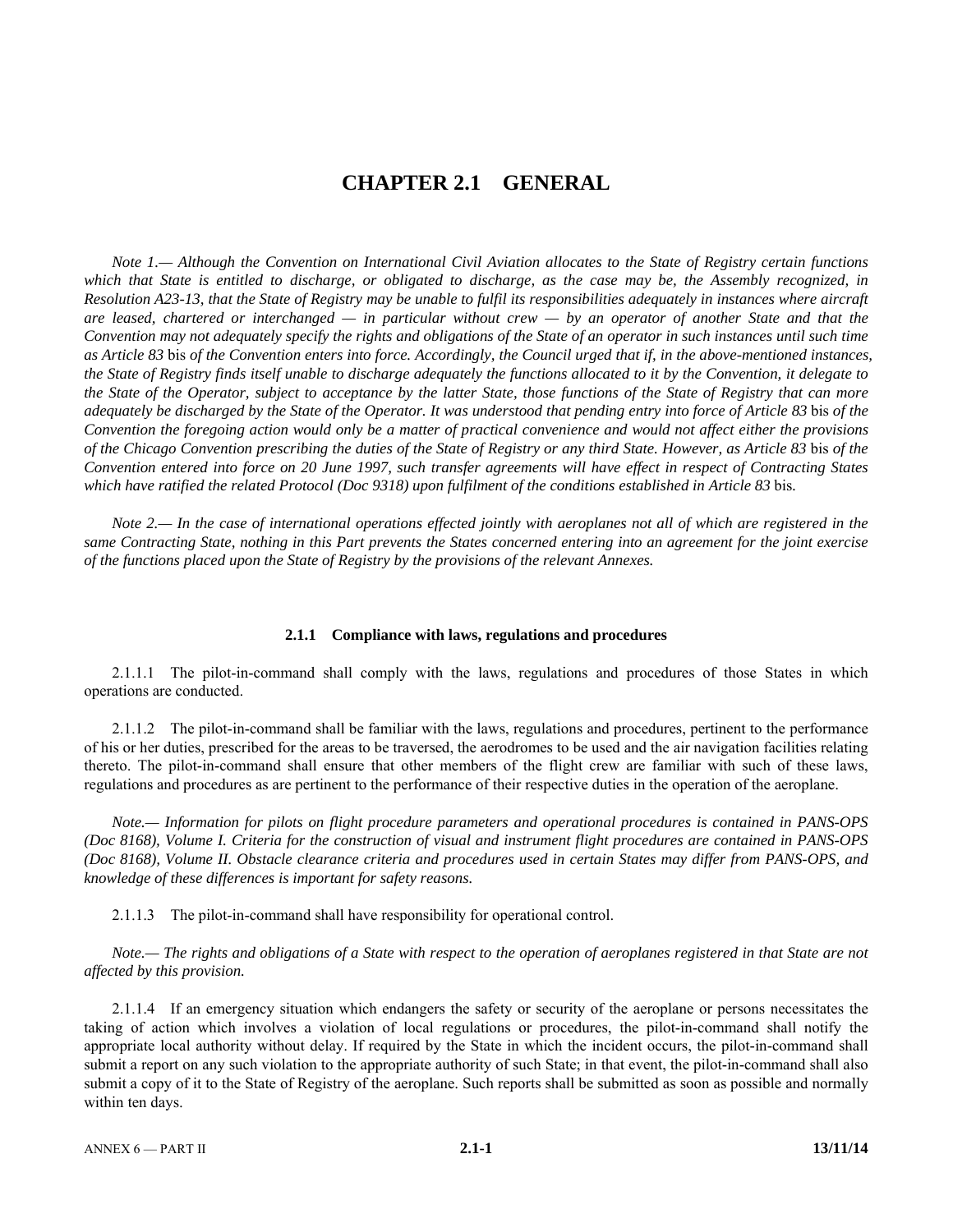2.1.1.5 **Recommendation.—** *The pilot-in-command should have available on board the aeroplane the essential information concerning the search and rescue services in the area over which the aeroplane will be flown.* 

 2.1.1.6 The pilot-in-command shall ensure that flight crew members demonstrate the ability to speak and understand the language used for aeronautical radiotelephony communications as specified in Annex 1.

## **2.1.2 Dangerous goods**

*Note 1.— Provisions for carriage of dangerous goods are contained in Annex 18.* 

*Note 2.— Article 35 of the Convention refers to certain classes of cargo restrictions.* 

## **2.1.3 Use of psychoactive substances**

*Note.— Provisions concerning the use of psychoactive substances are contained in Annex 1, 1.2.7 and Annex 2, 2.5.* 

 $\mathcal{L}=\{1,2,3,4,5\}$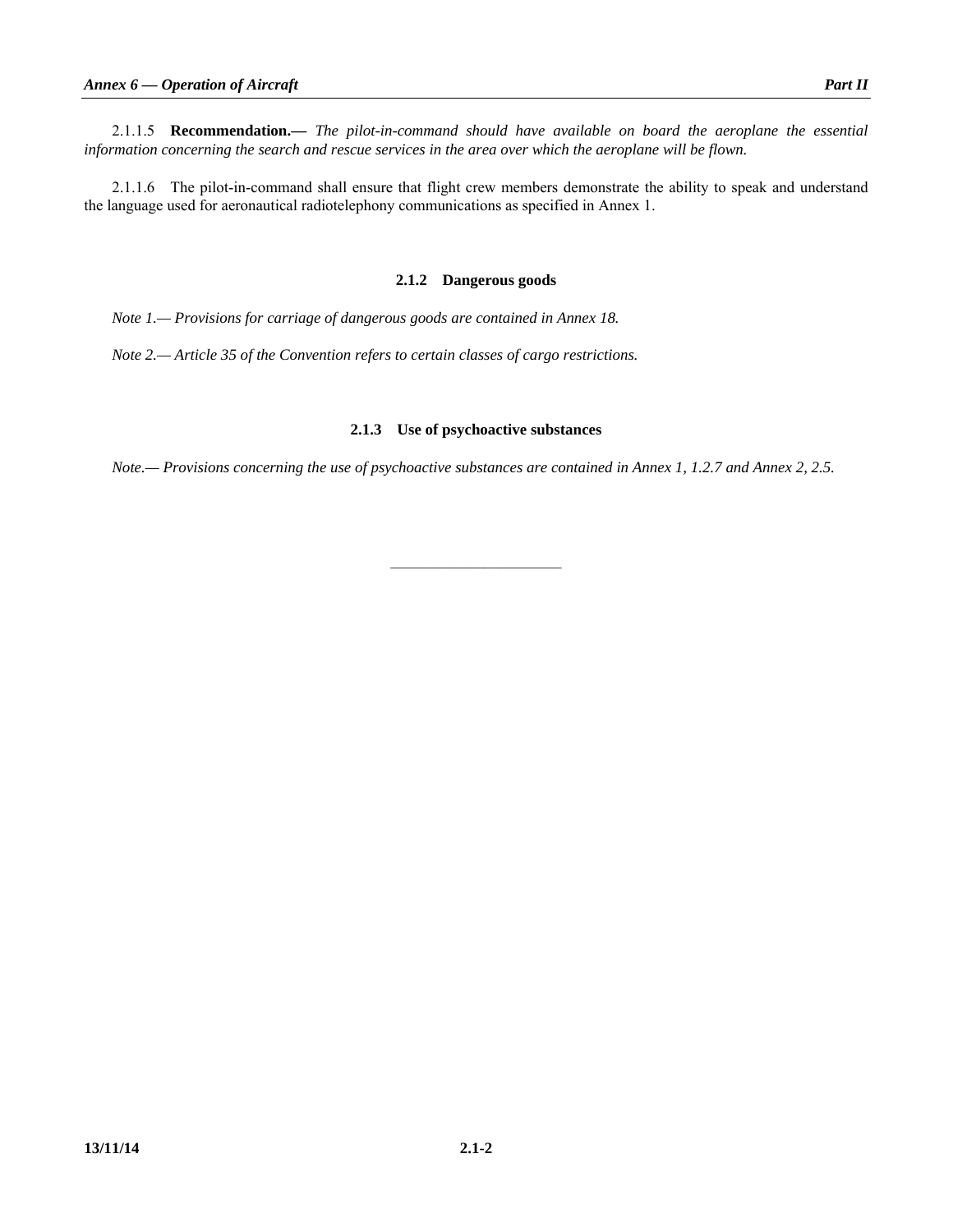## **CHAPTER 2.2 FLIGHT OPERATIONS**

### **2.2.1 Operating facilities**

The pilot-in-command shall ensure that a flight will not be commenced unless it has been ascertained by every reasonable means available that the ground and/or water facilities including communication facilities and navigation aids available and directly required on such flight, for the safe operation of the aeroplane, are adequate for the type of operation under which the flight is to be conducted.

*Note.— "Reasonable means" in this Standard is intended to denote the use, at the point of departure, of information available to the pilot-in-command either through official information published by the aeronautical information services or readily obtainable from other sources.* 

#### **2.2.2 Operational management**

## 2.2.2.1 Operating instructions — general

An aeroplane shall not be taxied on the movement area of an aerodrome unless the person at the controls is an appropriately qualified pilot or:

- a) has been duly authorized by the owner or in the case where it is leased the lessee, or a designated agent;
- b) is fully competent to taxi the aeroplane;
- c) is qualified to use the radio if radio communications are required; and
- d) has received instruction from a competent person in respect of aerodrome layout, and where appropriate, information on routes, signs, marking, lights, ATC signals and instructions, phraseology and procedures, and is able to conform to the operational standards required for safe aeroplane movement at the aerodrome.

#### 2.2.2.2 Aerodrome operating minima

 2.2.2.2.1 The pilot-in-command shall establish aerodrome operating minima in accordance with criteria specified by the State of Registry, for each aerodrome to be used in operations. Such minima shall not be lower than any that may be established for such aerodromes by the State of the Aerodrome, except when specifically approved by that State.

*Note.— This Standard does not require the State of the Aerodrome to establish aerodrome operating minima.* 

 2.2.2.2.1.1 The State of Registry may approve operational credit(s) for operations with aeroplanes equipped with a HUD or equivalent displays, EVS, SVS or CVS. Such approvals shall not affect the classification of the instrument approach procedure.

*Note 1.— Operational credit includes:*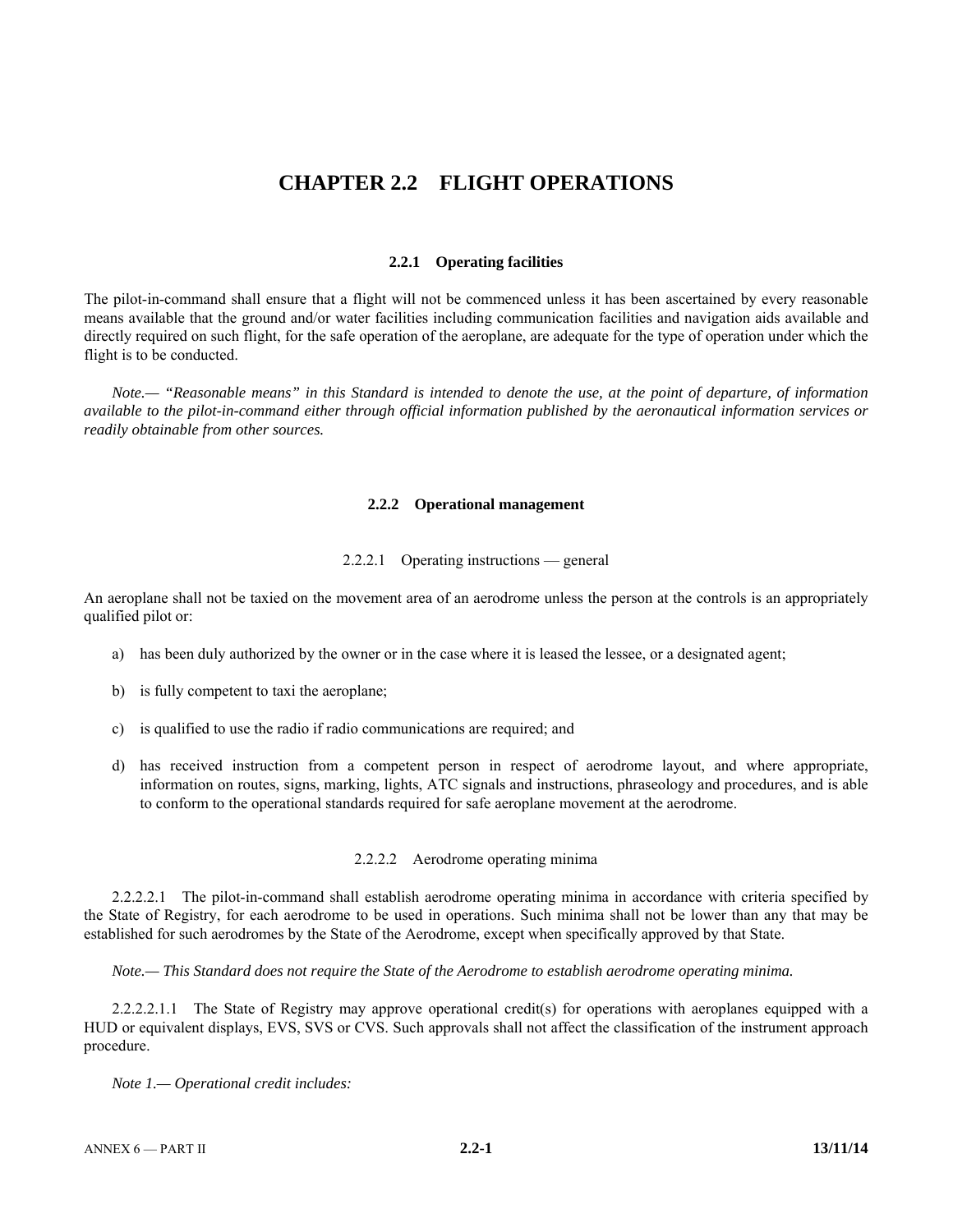- *a) for the purposes of an approach ban (2.2.4.1.2), a minima below the aerodrome operating minima;*
- *b) reducing or satisfying the visibility requirements; or*
- *c) requiring fewer ground facilities as compensated for by airborne capabilities.*

 *Note 2.— Guidance on operational credit for aircraft equipped with a HUD or equivalent displays, EVS, SVS and CVS is contained in Attachment 2.B and in the* Manual of All-Weather Operations *(Doc 9365).* 

 *Note 3.— Information regarding a HUD or equivalent displays, including references to RTCA and EUROCAE documents, is contained in the* Manual of All-Weather Operations *(Doc 9365).* 

 2.2.2.2.2 Instrument approach operations shall be classified based on the designed lowest operating minima below which an approach operation shall only be continued with the required visual reference as follows:

- a) Type A: a minimum descent height or decision height at or above 75 m (250 ft); and
- b) Type B: a decision height below 75 m (250 ft). Type B instrument approach operations are categorized as:
	- 1) Category I (CAT I): a decision height not lower than 60 m (200 ft) and with either a visibility not less than 800 m or a runway visual range not less than 550 m;
	- 2) Category II (CAT II): a decision height lower than 60 m (200 ft) but not lower than 30 m (100 ft) and a runway visual range not less than 300 m;
	- 3) Category IIIA (CAT IIIA): a decision height lower than 30 m (100 ft) or no decision height and a runway visual range not less than 175 m;
	- 4) Category IIIB (CAT IIIB): a decision height lower than 15 m (50 ft) or no decision height and a runway visual range less than 175 m but not less than 50 m; and
	- 5) Category IIIC (CAT IIIC): no decision height and no runway visual range limitations.

*Note 1.— Where decision height (DH) and runway visual range (RVR) fall into different categories of operation, the instrument approach operation would be conducted in accordance with the requirements of the most demanding category (e.g. an operation with a DH in the range of CAT IIIA but with an RVR in the range of CAT IIIB would be considered a CAT IIIB operation or an operation with a DH in the range of CAT II but with an RVR in the range of CAT I would be considered a CAT II operation).* 

 *Note 2.— The required visual reference means that section of the visual aids or of the approach area which should have been in view for sufficient time for the pilot to have made an assessment of the aircraft position and rate of change of position, in relation to the desired flight path. In the case of a circling approach operation, the required visual reference is the runway environment.* 

 *Note 3.— Guidance on approach classification as it relates to instrument approach operations, procedures, runways and navigation systems is contained in the* Manual of All-Weather Operations *(Doc 9365).* 

 2.2.2.2.3 The operating minima for 2D instrument approach operations using instrument approach procedures shall be determined by establishing a minimum descent altitude (MDA) or minimum descent height (MDH), minimum visibility and, if necessary, cloud conditions.

 *Note.— For guidance on applying a continuous descent final approach (CDFA) flight technique on non-precision approach procedures, refer to PANS-OPS (Doc 8168), Volume I, Part I, Section 4, Chapter 1, paragraph 1.7.*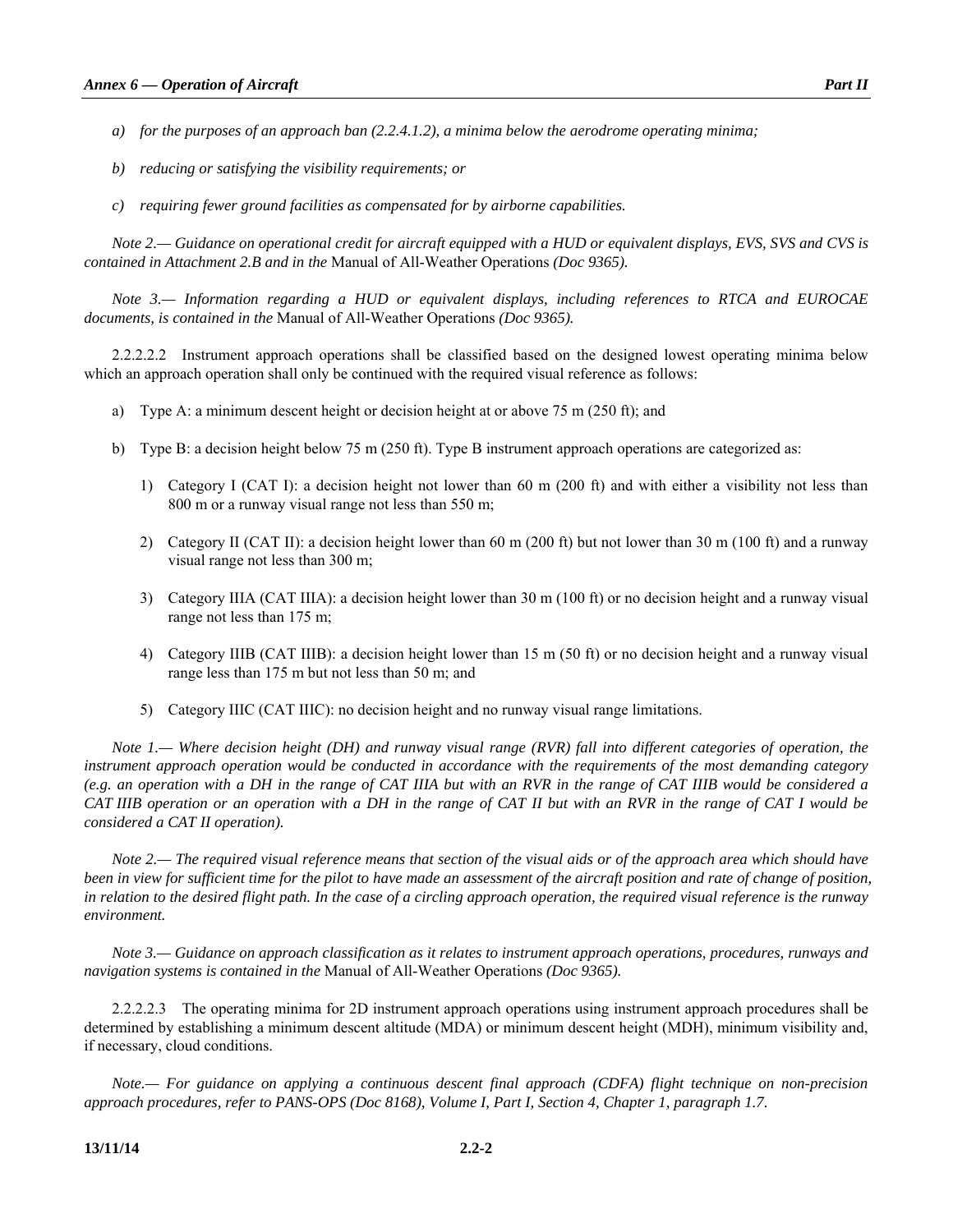2.2.2.2.4 The operating minima for 3D instrument approach operations using instrument approach procedures shall be determined by establishing a decision altitude (DA) or decision height (DH) and the minimum visibility or RVR.

## 2.2.2.3 Passengers

2.2.2.3.1 The pilot-in-command shall ensure that passengers are made familiar with the location and use of:

a) seat belts;

- b) emergency exits;
- c) life jackets, if the carriage of life jackets is prescribed;
- d) oxygen dispensing equipment if the use of oxygen is anticipated; and
- e) other emergency equipment provided for individual use, including passenger emergency briefing cards.

 2.2.2.3.2 The pilot-in-command shall ensure that all persons on board are aware of the location and general manner of use of the principal emergency equipment carried for collective use.

 2.2.2.3.3 In an emergency during flight, the pilot-in-command shall ensure that passengers are instructed in such emergency action as may be appropriate to the circumstances.

 2.2.2.3.4 The pilot-in-command shall ensure that, during take-off and landing and whenever considered necessary by reason of turbulence or any emergency occurring during flight, all passengers on board an aeroplane shall be secured in their seats by means of the seat belts or harnesses provided.

## **2.2.3 Flight preparation**

2.2.3.1 A flight shall not be commenced until the pilot-in-command is satisfied that:

- a) the aeroplane is airworthy, duly registered and that appropriate certificates with respect thereto are aboard the aeroplane;
- b) the instruments and equipment installed in the aeroplane are appropriate, taking into account the expected flight conditions;
- c) any necessary maintenance has been performed in accordance with Chapter 2.6;
- d) the mass of the aeroplane and centre of gravity location are such that the flight can be conducted safely, taking into account the flight conditions expected;
- e) any load carried is properly distributed and safely secured; and
- f) the aeroplane operating limitations, contained in the flight manual, or its equivalent, will not be exceeded.

2.2.3.2**Recommendation.—** *The pilot-in-command should have sufficient information on climb performance with all engines operating to enable determination of the climb gradient that can be achieved during the departure phase for the existing take-off conditions and intended take-off technique.*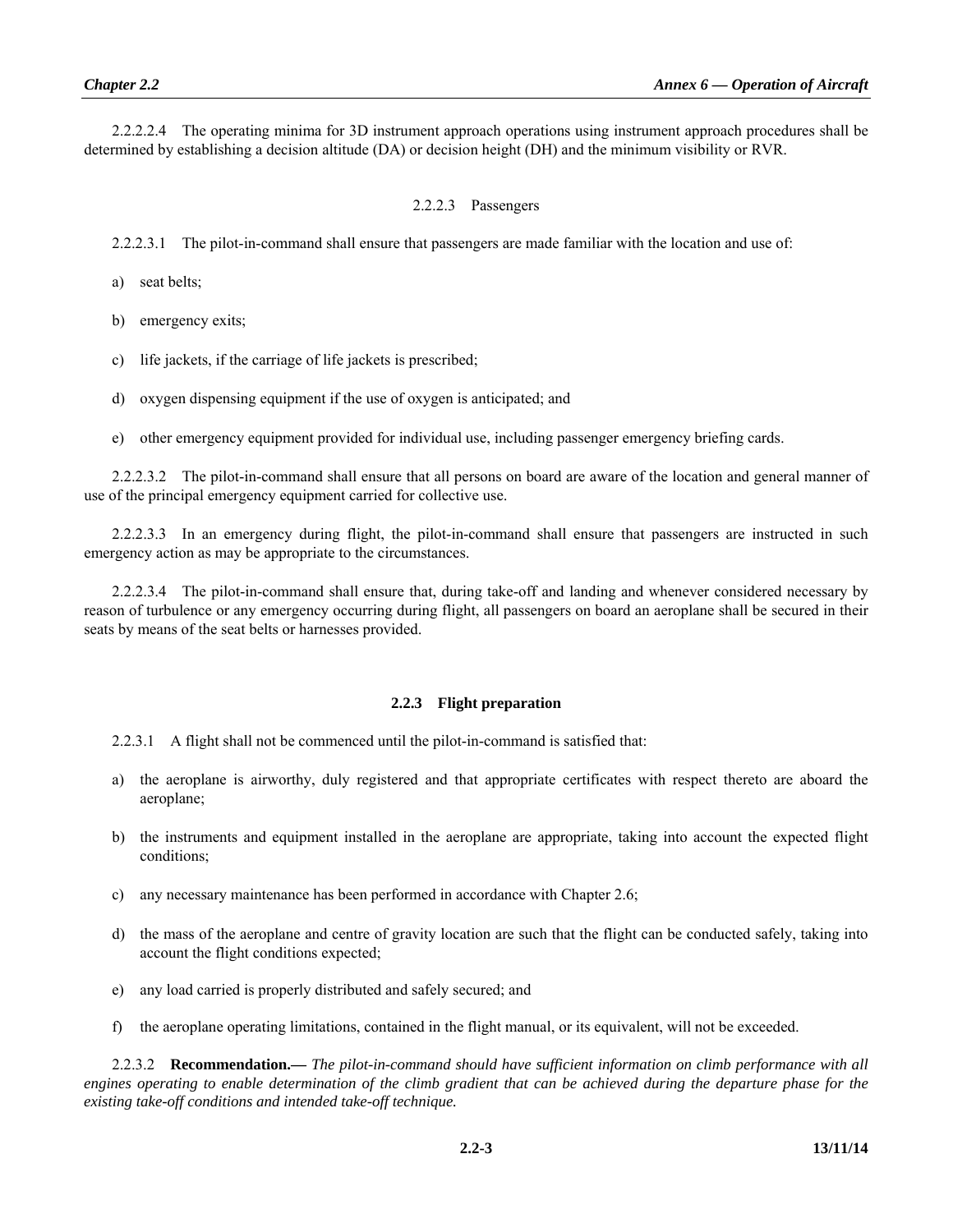#### 2.2.3.3 Flight planning

Before commencing a flight the pilot-in-command shall be familiar with all available meteorological information appropriate to the intended flight. Preparation for a flight away from the vicinity of the place of departure, and for every flight under the instrument flight rules, shall include:

- a) a study of available current weather reports and forecasts; and
- b) the planning of an alternative course of action to provide for the eventuality that the flight cannot be completed as planned, because of weather conditions.

 *Note 1.— It is the practice in some States to declare, for flight planning purposes, higher minima for an aerodrome when nominated as an alternate, than for the same aerodrome when planned as that of intended landing.* 

*Note 2.— The requirements for flight plans are contained in Annex 2 — Rules of the Air and Procedures for Air* Navigation Services — Air Traffic Management *(PANS-ATM, Doc 4444).* 

## 2.2.3.4 Meteorological conditions

 2.2.3.4.1 A flight to be conducted in accordance with the visual flight rules shall not be commenced unless current meteorological reports or a combination of current reports and forecasts indicate that the meteorological conditions along the route or that part of the route to be flown under the visual flight rules will, at the appropriate time, be such as to enable compliance with these rules.

2.2.3.4.2 A flight to be conducted in accordance with the instrument flight rules shall not:

- a) take off from the departure aerodrome unless the meteorological conditions, at the time of use, are at or above the aerodrome operating minima for that operation; and
- b) take off or continue beyond the point of in-flight re-planning unless at the aerodrome of intended landing or at each alternate aerodrome to be selected in compliance with 2.2.3.5, current meteorological reports or a combination of current reports and forecasts indicate that the meteorological conditions will be, at the estimated time of use, at or above the aerodrome operating minima for that operation.

 2.2.3.4.3 The State of Registry shall establish criteria to be used for the estimated time of use of an aerodrome including a margin of time.

*Note.*— A widely accepted time margin for "estimated time of use" is one hour before and after the earliest and latest *time of arrival. Additional considerations can be found in the* Flight Planning and Fuel Management (FPFM) Manual *(Doc 9976).* 

 2.2.3.4.4 A flight to be operated in known or expected icing conditions shall not be commenced unless the aeroplane is certificated and equipped to cope with such conditions.

 2.2.3.4.5 A flight to be planned or expected to operate in suspected or known ground icing conditions shall not take off unless the aeroplane has been inspected for icing and, if necessary, has been given appropriate de-icing/anti-icing treatment. Accumulation of ice or other naturally occurring contaminants shall be removed so that the aeroplane is kept in an airworthy condition prior to take-off.

*Note.— Guidance material is given in the* Manual of Aircraft Ground De-icing/Anti-icing Operations *(Doc 9640).*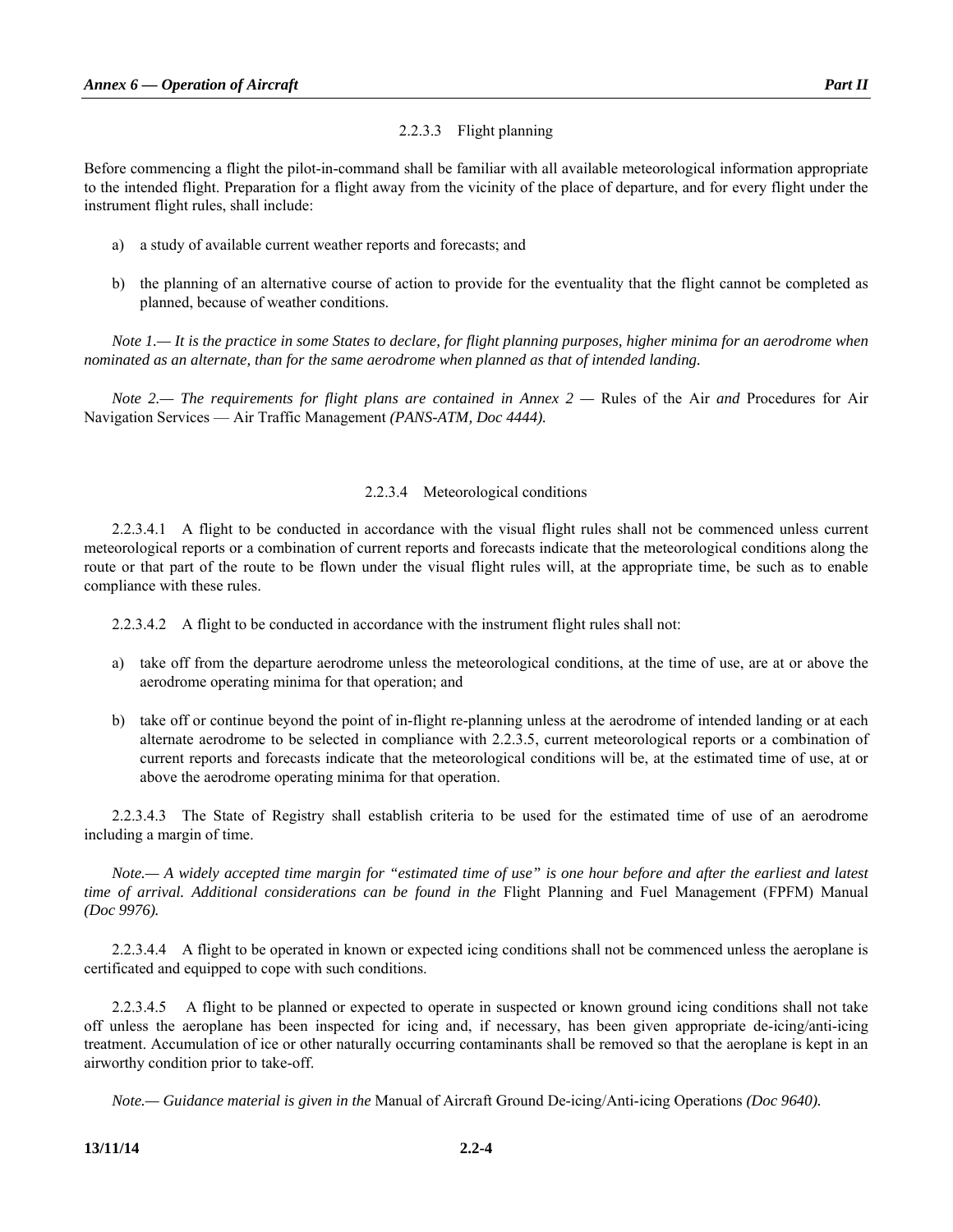## 2.2.3.5 Alternate aerodromes

## *Destination alternate aerodromes*

For a flight to be conducted in accordance with the instrument flight rules, at least one destination alternate aerodrome shall be selected and specified in the flight plans, unless:

- a) the duration of the flight from the departure aerodrome, or from the point of in-flight re-planning, to the destination aerodrome is such that, taking into account all meteorological conditions and operational information relevant to the flight, at the estimated time of use, a reasonable certainty exists that:
	- 1) the approach and landing may be made under visual meteorological conditions; and
	- 2) separate runways are usable at the estimated time of use of the destination aerodrome with at least one runway having an operational instrument approach procedure; or
- b) the aerodrome of intended landing is isolated and:
	- 1) a standard instrument approach procedure is prescribed for the aerodrome of intended landing;
	- 2) a point of no return has been determined; and
	- 3) a flight shall not be continued past the point of no return unless available current meteorological information indicates that the following meteorological conditions will exist at the estimated time of use:
		- i) a cloud base of at least 300 m (1 000 ft) above the minimum associated with the instrument approach procedure; and
		- ii) visibility of at least 5.5 km (3 NM) or of 4 km (2 NM) more than the minimum associated with the instrument approach procedure.

*Note.— Separate runways are two or more runways at the same aerodrome configured such that if one runway is closed, operations to the other runway(s) can be conducted.* 

## 2.2.3.6 Fuel and oil requirements

 2.2.3.6.1 A flight shall not be commenced unless, taking into account both the meteorological conditions and any delays that are expected in flight, the aeroplane carries sufficient fuel and oil to ensure that it can safely complete the flight. The amount of fuel to be carried must permit:

- a) when the flight is conducted in accordance with the instrument flight rules and a destination alternate aerodrome is not required in accordance with 2.2.3.5, or when the flight is to an isolated aerodrome, flight to the aerodrome of intended landing, and after that, have a final reserve fuel for at least 45 minutes at normal cruising altitude; or
- b) when the flight is conducted in accordance with the instrument flight rules and a destination alternate aerodrome is required, flight to the aerodrome of intended landing, then to an alternate aerodrome, and after that, have a final reserve fuel for at least 45 minutes at normal cruising altitude; or
- c) when the flight is conducted in accordance with the visual flight rules by day, flight to the aerodrome of intended landing, and after that, have a final reserve fuel for at least 30 minutes at normal cruising altitude; or
- d) when the flight is conducted in accordance with the visual flight rules by night, flight to the aerodrome of intended landing and thereafter have a final reserve fuel for at least 45 minutes at normal cruising altitude.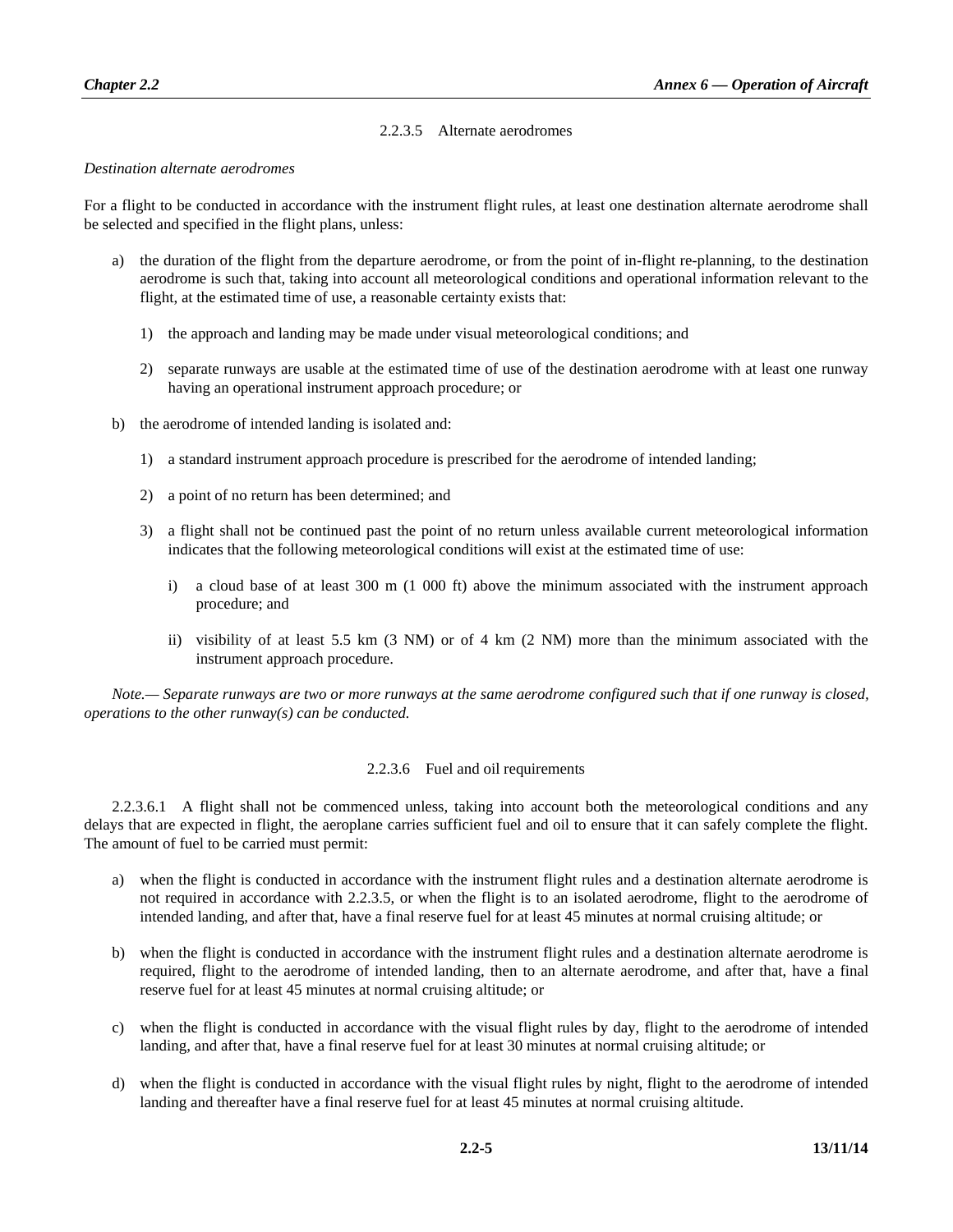*Note 1.*— *Nothing in 2.2.3.6 precludes amendment of a flight plan in flight in order to replan the flight to another aerodrome, provided that the requirements of 2.2.3.6 can be complied with from the point where the flight is replanned.* 

*Note 2.— Guidance on planning operations to isolated aerodromes is contained in the Flight Planning and Fuel* Management (FPFM) Manual *(Doc 9976).* 

 2.2.3.6.2 The use of fuel after flight commencement for purposes other than originally intended during pre-flight planning shall require a re-analysis and, if applicable, adjustment of the planned operation.

2.2.3.7 Refuelling with passengers on board

2.2.3.7.1 **Recommendation.—** *An aeroplane should not be refuelled when passengers are embarking, on board or disembarking unless it is attended by the pilot-in-command or other qualified personnel ready to initiate and direct an evacuation of the aeroplane by the most practical and expeditious means available.* 

2.2.3.7.2 **Recommendation.—** *When refuelling with passengers embarking, on board or disembarking, two-way communications should be maintained by the aeroplane's intercommunication system or other suitable means between the ground crew supervising the refuelling and the pilot-in-command or other qualified personnel required by 2.2.3.7.1.* 

*Note 1.*— The provisions of 2.2.3.7.1 do not necessarily require the deployment of integral aeroplane stairs or the *opening of emergency exits as a prerequisite to refuelling.* 

 *Note 2.— Provisions concerning aircraft refuelling are contained in Annex 14, Volume I, and guidance on safe refuelling practices is contained in the* Airport Services Manual *(Doc 9137), Parts 1 and 8.* 

 *Note 3.— Additional precautions are required when refuelling with fuels other than aviation kerosene or when refuelling results in a mixture of aviation kerosene with other aviation turbine fuels, or when an open line is used.* 

#### 2.2.3.8 Oxygen supply

The pilot-in-command shall ensure that breathing oxygen is available to crew members and passengers in sufficient quantities for all flights at such altitudes where a lack of oxygen might result in impairment of the faculties of crew members or harmfully affect passengers.

 *Note 1.— Guidance on the carriage and use of oxygen is given in Attachment 2.A.* 

 *Note 2.— Approximate altitudes in the Standard Atmosphere corresponding to the values of absolute pressure used in the text of Attachment 2.A are as follows:* 

| Absolute pressure | <i>Metres</i> | Feet   |
|-------------------|---------------|--------|
| 700 hPa           | 3000          | 10 000 |
| $620$ hPa         | 4 000         | 13 000 |
| $376$ hPa         | 7600          | 25 000 |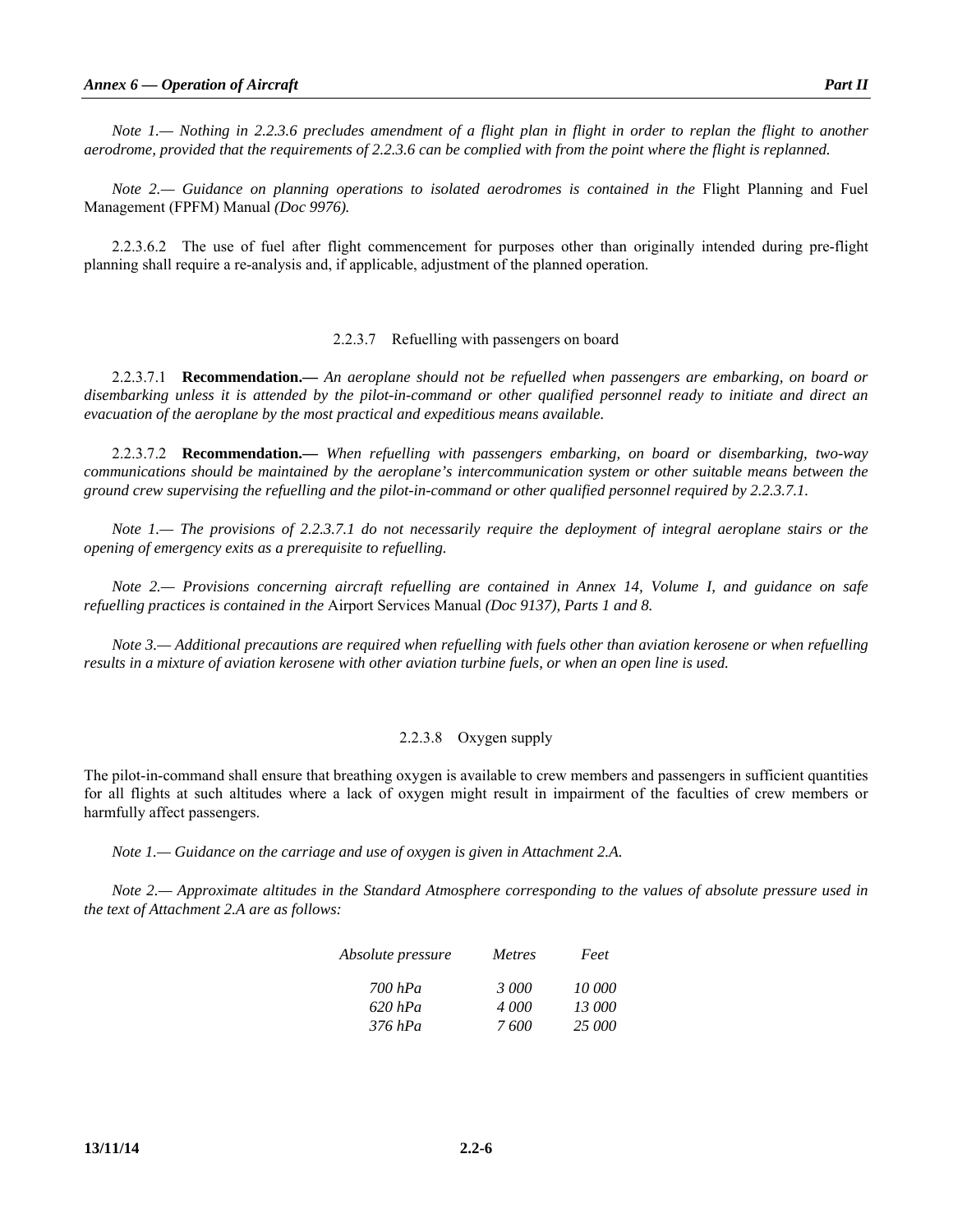## **2.2.4 In-flight procedures**

## 2.2.4.1 Aerodrome operating minima

 2.2.4.1.1 A flight shall not be continued towards the aerodrome of intended landing, unless the latest available information indicates that at the expected time of arrival, a landing can be effected at that aerodrome or at least one destination alternate aerodrome, in compliance with the operating minima established in accordance with 2.2.2.2.

 2.2.4.1.2 An instrument approach shall not be continued below 300 m (1 000 ft) above the aerodrome elevation or into the final approach segment unless the reported visibility or controlling RVR is at or above the aerodrome operating minima.

## *Note.— Criteria for the final approach segment is contained in PANS-OPS (Doc 8168), Volume II.*

 2.2.4.1.3 If, after entering the final approach segment or after descending below 300 m (1 000 ft) above the aerodrome elevation, the reported visibility or controlling RVR falls below the specified minimum, the approach may be continued to DA/H or MDA/H. In any case, an aeroplane shall not continue its approach-to-land beyond a point at which the limits of the aerodrome operating minima would be infringed.

*Note.— Controlling RVR means the reported values of one or more RVR reporting locations (touchdown, midpoint and stop-end) used to determine whether operating minima are or are not met. Where RVR is used, the controlling RVR is the touchdown RVR, unless otherwise specified by State criteria.* 

## 2.2.4.2 Weather reporting by pilots

 **Recommendation.—** *When weather conditions likely to affect the safety of other aircraft are encountered, they should be reported as soon as possible.* 

*Note.*— The procedures for making meteorological observations on board aircraft in flight and for recording and *reporting them are contained in Annex 3, the PANS-ATM (Doc 4444) and the appropriate* Regional Supplementary Procedures *(Doc 7030).* 

## 2.2.4.3 Hazardous flight conditions

 **Recommendation.—** *Hazardous flight conditions encountered, other than those associated with meteorological conditions, should be reported to the appropriate aeronautical station as soon as possible. The reports so rendered should give such details as may be pertinent to the safety of other aircraft.* 

## 2.2.4.4 Flight crew members at duty stations

2.2.4.4.1 *Take-off and landing.* All flight crew members required to be on flight deck duty shall be at their stations.

 2.2.4.4.2 *En route.* All flight crew members required to be on flight deck duty shall remain at their stations except when their absence is necessary for the performance of duties in connection with the operation of the aeroplane or for physiological needs.

2.2.4.4.3 *Seat belts.* All flight crew members shall keep their seat belts fastened when at their stations.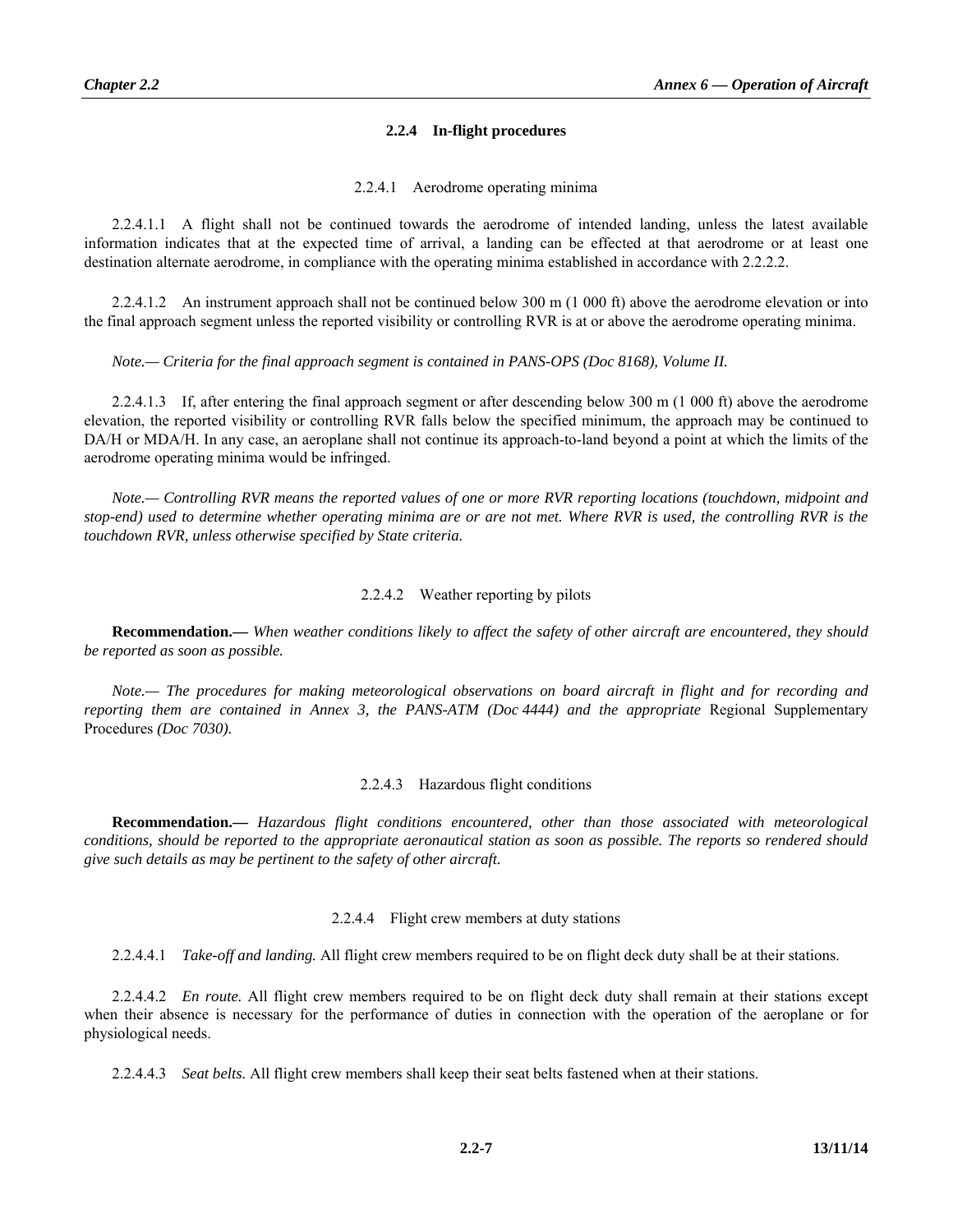2.2.4.4.4 *Safety harness.* When safety harnesses are provided, any flight crew member occupying a pilot's seat shall keep the safety harness fastened during the take-off and landing phases; all other flight crew members shall keep their safety harnesses fastened during the take-off and landing phases unless the shoulder straps interfere with the performance of their duties, in which case the shoulder straps may be unfastened but the seat belt must remain fastened.

 *Note.— Safety harness includes shoulder strap(s) and a seat belt which may be used independently.* 

#### 2.2.4.5 Use of oxygen

All flight crew members, when engaged in performing duties essential to the safe operation of an aeroplane in flight, shall use breathing oxygen continuously whenever the circumstances prevail for which its supply has been prescribed in 2.2.3.8.

#### 2.2.4.6 Safeguarding of cabin crew and passengers in pressurized aeroplanes in the event of loss of pressurization

 **Recommendation.—** *Cabin crew should be safeguarded so as to ensure reasonable probability of their retaining consciousness during any emergency descent which may be necessary in the event of loss of pressurization and, in addition, they should have such means of protection as will enable them to administer first aid to passengers during stabilized flight following the emergency. Passengers should be safeguarded by such devices or operational procedures as will ensure reasonable probability of their surviving the effects of hypoxia in the event of loss of pressurization.* 

*Note.— It is not envisaged that cabin crew will always be able to provide assistance to passengers during emergency descent procedures which may be required in the event of loss of pressurization.* 

### 2.2.4.7 In-flight fuel management

 2.2.4.7.1 The pilot-in-command shall monitor the amount of usable fuel remaining on board to ensure it is not less than the fuel required to proceed to an aerodrome where a safe landing can be made with the planned final reserve fuel remaining.

 2.2.4.7.2 The pilot-in-command shall advise ATC of a minimum fuel state by declaring MINIMUM FUEL when, having committed to land at a specific aerodrome, the pilot calculates that any change to the existing clearance to that aerodrome, or other air traffic delays, may result in landing with less than the planned final reserve fuel.

*Note.— The declaration of MINIMUM FUEL informs ATC that all planned aerodrome options have been reduced to a specific aerodrome of intended landing and any change to the existing clearance, or air traffic delays, may result in landing with less than the planned final reserve fuel. This is not an emergency situation but an indication that an emergency situation is possible should any additional delay occur.* 

 2.2.4.7.3 The pilot-in-command shall declare a situation of fuel emergency by broadcasting MAYDAY MAYDAY MAYDAY FUEL, when the calculated usable fuel estimated to be available upon landing at the nearest aerodrome where a safe landing can be made is less than the planned final reserve fuel.

*Note 1.*— The planned final reserve fuel refers to the value calculated in 2.2.3.6 and is the minimum amount of fuel *required upon landing at any aerodrome.* 

 *Note 2.— The words "MAYDAY FUEL" describe the nature of the distress conditions as required in Annex 10, Volume II, 5.3.2.1.1, b) 3.*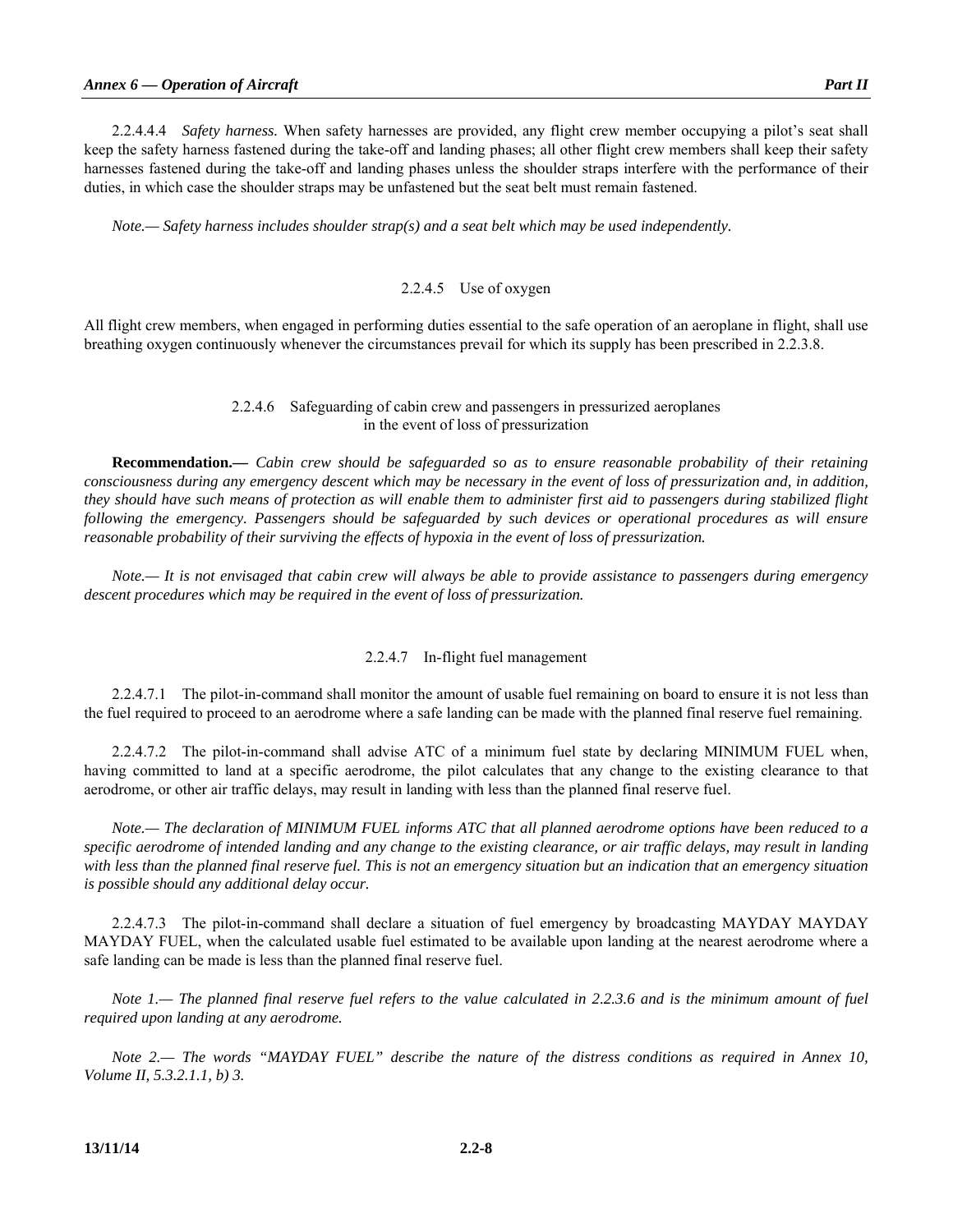## 2.2.4.8 Instrument approach procedures

 2.2.4.8.1 One or more instrument approach procedures designed to support instrument approach operations shall be approved and promulgated by the State in which the aerodrome is located to serve each instrument runway or aerodrome utilized for instrument flight operations.

 2.2.4.8.2 Aeroplanes operated in accordance with the instrument flight rules shall comply with the instrument approach procedures approved by the State in which the aerodrome is located.

 *Note 1.— See 2.2.2.2.1 for instrument approach operation classifications.* 

 *Note 2.— Information for pilots on flight procedure parameters and operational procedures is contained in PANS-OPS, Volume I. Criteria for the construction of visual and instrument flight procedures are contained in PANS-OPS, Volume II. Obstacle clearance criteria and procedures used in certain States may differ from PANS-OPS, and knowledge of these differences is important for safety reasons (see 2.1.1.1).* 

## **2.2.5 Duties of pilot-in-command**

 2.2.5.1 The pilot-in-command shall be responsible for the operation, safety and security of the aeroplane and the safety of all crew members, passengers and cargo on board.

2.2.5.2 The pilot-in-command shall be responsible for ensuring that a flight:

- a) will not be commenced if any flight crew member is incapacitated from performing duties by any cause such as injury, sickness, fatigue, the effects of any psychoactive substance; and
- b) will not be continued beyond the nearest suitable aerodrome when flight crew members' capacity to perform functions is significantly reduced by impairment of faculties from causes such as fatigue, sickness or lack of oxygen.

 2.2.5.3 The pilot-in-command shall be responsible for notifying the nearest appropriate authority by the quickest available means of any accident involving the aeroplane, resulting in serious injury or death of any person or substantial damage to the aeroplane or property.

*Note.— A definition of the term "serious injury" is contained in Annex 13.* 

## **2.2.6 Cabin baggage (take-off and landing)**

The pilot-in-command shall ensure that all baggage carried onto an aeroplane and taken into the passenger cabin is securely stowed.

 $\mathcal{L}=\{1,2,3,4,5\}$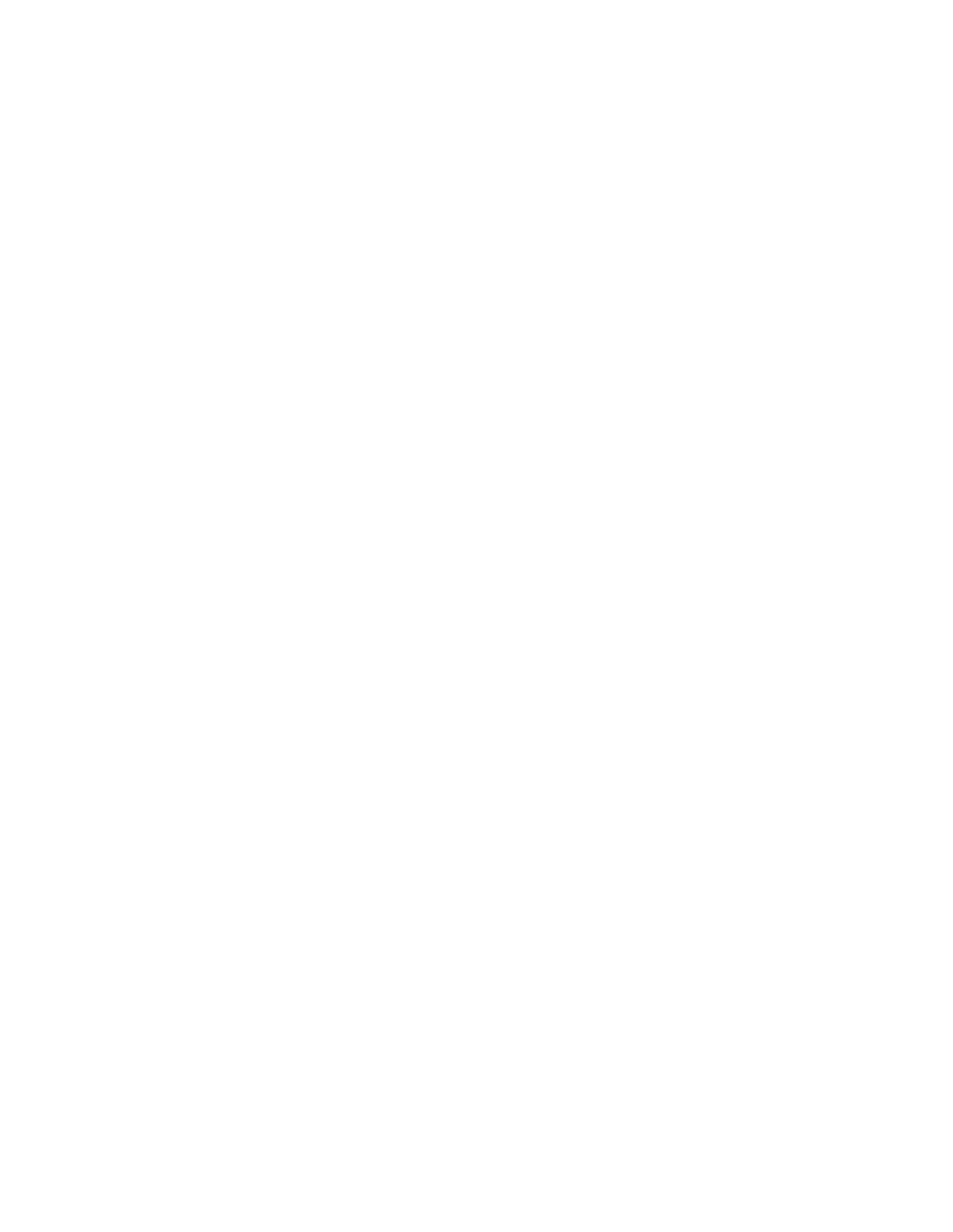## **CHAPTER 2.3 AEROPLANE PERFORMANCE OPERATING LIMITATIONS**

## **2.3.1 General**

2.3.1.1 An aeroplane shall be operated:

- a) in compliance with the terms of its airworthiness certificate or equivalent approved document;
- b) within the operating limitations prescribed by the certificating authority of the State of Registry; and
- c) if applicable, within the mass limitations imposed by compliance with the applicable noise certification Standards in Annex 16, Volume I, unless otherwise authorized in exceptional circumstances for a certain aerodrome or a runway where there is no noise disturbance problem, by the competent authority of the State in which the aerodrome is situated.

 2.3.1.2 Placards, listings, instrument markings, or combinations thereof, containing those operating limitations prescribed by the certificating authority of the State of Registry for visual presentation, shall be displayed in the aeroplane.

 2.3.1.3 The pilot-in-command shall determine that aeroplane performance will permit the take-off and departure to be carried out safely.

 $\mathcal{L}_\text{max}$  , where  $\mathcal{L}_\text{max}$  and  $\mathcal{L}_\text{max}$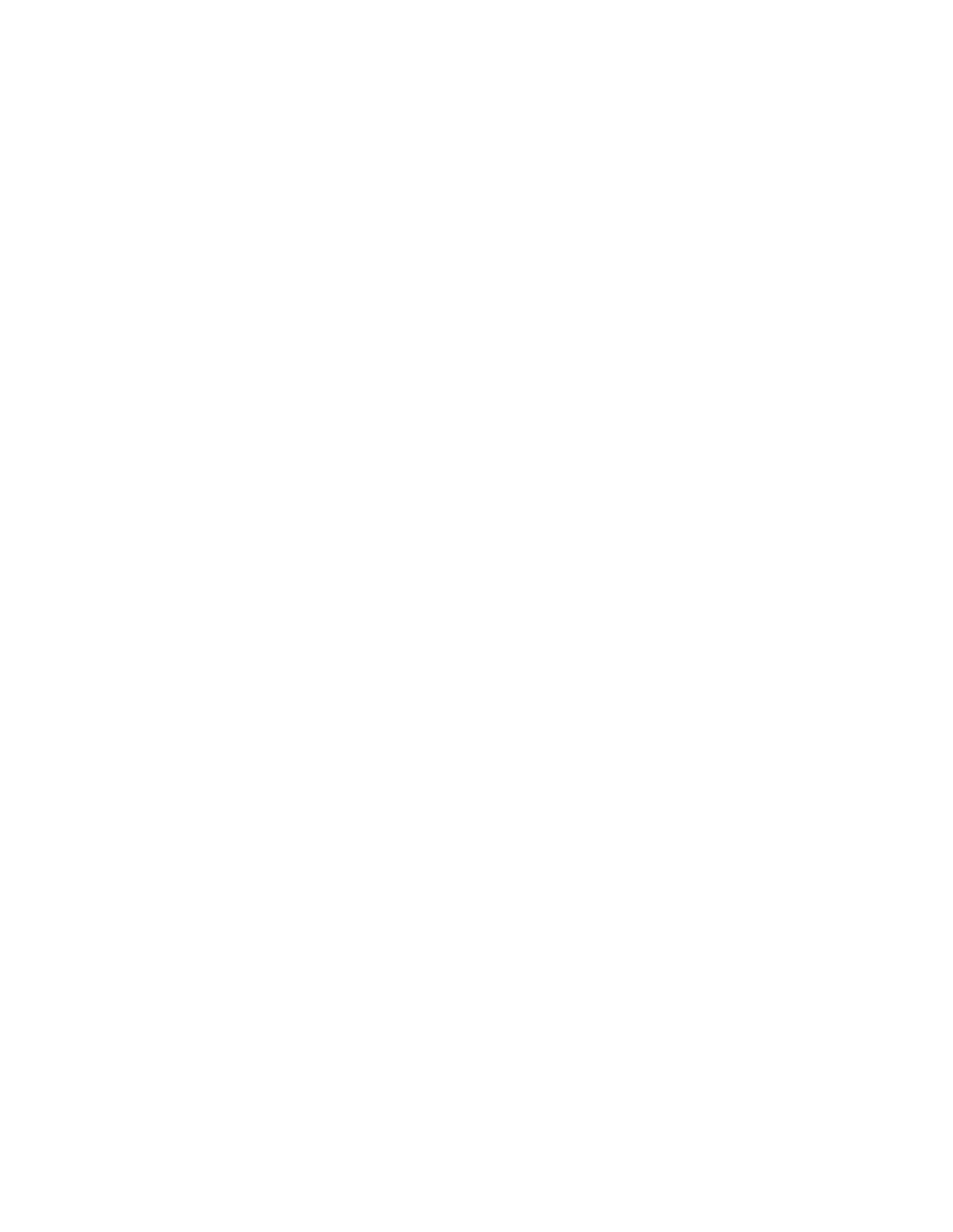## **CHAPTER 2.4 AEROPLANE INSTRUMENTS, EQUIPMENT AND FLIGHT DOCUMENTS**

 *Note.— Specifications for the provision of aeroplane communication and navigation equipment are contained in Chapter 2.5.* 

#### **2.4.1 General**

In addition to the minimum equipment necessary for the issuance of a certificate of airworthiness, the instruments, equipment and flight documents prescribed in the following paragraphs shall be installed or carried, as appropriate, in aeroplanes according to the aeroplane used and to the circumstances under which the flight is to be conducted. The prescribed instruments and equipment, including their installation, shall be acceptable to the State of Registry.

#### **2.4.2 Aeroplanes on all flights**

 2.4.2.1 An aeroplane shall be equipped with instruments which will enable the flight crew to control the flight path of the aeroplane, carry out any required procedural manoeuvres and observe the operating limitations of the aeroplane in the expected operating conditions.

- 2.4.2.2 An aeroplane shall be equipped with:
- a) an accessible first-aid kit;
- b) portable fire extinguishers of a type which, when discharged, will not cause dangerous contamination of the air within the aeroplane. At least one shall be located in:
	- 1) the pilot's compartment; and
	- 2) each passenger compartment that is separate from the pilot's compartment and that is not readily accessible to the flight crew;

*Note.— Refer to 2.4.2.3 for fire extinguishing agents.* 

- c) 1) a seat or berth for each person over an age to be determined by the State of Registry; and
	- 2) a seat belt for each seat and restraining belts for each berth;
- d) the following manuals, charts and information:
	- 1) the flight manual or other documents or information concerning any operating limitations prescribed for the aeroplane by the certificating authority of the State of Registry, required for the application of Chapter 2.3;
	- 2) current and suitable charts for the route of the proposed flight and all routes along which it is reasonable to expect that the flight may be diverted;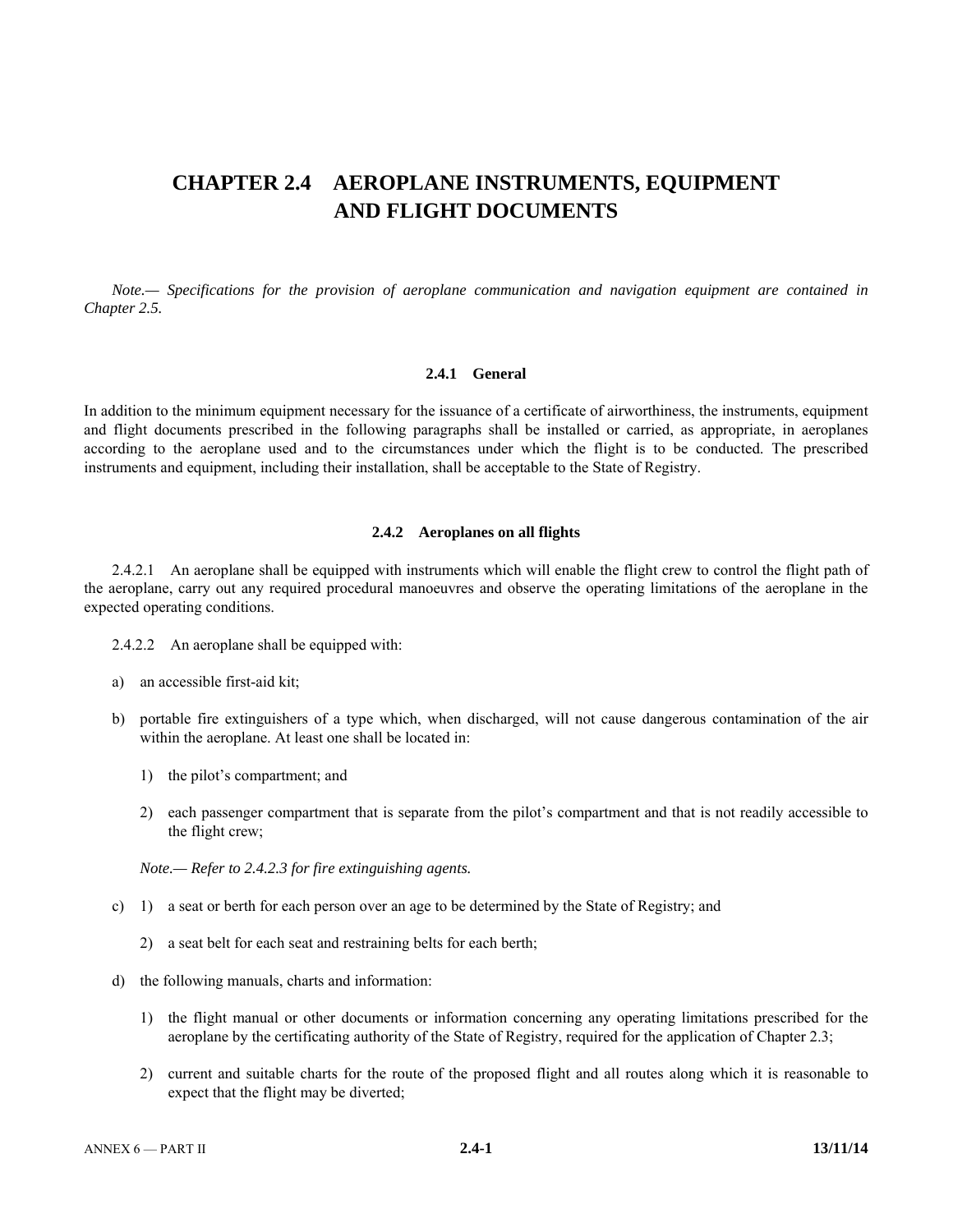- 3) procedures, as prescribed in Annex 2, for pilots-in-command of intercepted aircraft;
- 4) visual signals for use by intercepting and intercepted aircraft, as contained in Annex 2; and
- 5) the journey log book for the aeroplane;
- e) where the aeroplane is fitted with fuses that are accessible in flight, spare electrical fuses of appropriate ratings for replacement of those fuses.

 2.4.2.3 Any agent used in a built-in fire extinguisher for each lavatory disposal receptacle for towels, paper or waste in an aeroplane for which the individual certificate of airworthiness is first issued on or after 31 December 2011 and any extinguishing agent used in a portable fire extinguisher in an aeroplane for which the individual certificate of airworthiness is first issued on or after 31 December 2016 shall:

- a) meet the applicable minimum performance requirements of the State of Registry; and
- b) not be of a type listed in the 1987 *Montreal Protocol on Substances that Deplete the Ozone Layer* as it appears in the Eighth Edition of the *Handbook for the Montreal Protocol on Substances that Deplete the Ozone La*yer, Annex A, Group II.

*Note.— Information concerning extinguishing agents is contained in the UNEP Halons Technical Options Committee* Technical Note No. 1 — New Technology Halon Alternatives *and* FAA Report No. DOT/FAA/AR-99-63, Options to the Use of Halons for Aircraft Fire Suppression Systems*.* 

 2.4.2.4 **Recommendation.—** *Aeroplanes on all flights should be equipped with the ground-air signal codes for search and rescue purposes.* 

 2.4.2.5 **Recommendation.—** *Aeroplanes on all flights should be equipped with a safety harness for each flight crew member seat.* 

 *Note.—- Safety harness includes shoulder strap(s) and a seat belt which may be used independently.* 

#### 2.4.2.6 Marking of break-in points

 2.4.2.6.1 If areas of the fuselage suitable for break-in by rescue crews in emergency are marked on an aeroplane such areas shall be marked as shown below (see figure following). The colour of the markings shall be red or yellow, and if necessary they shall be outlined in white to contrast with the background.

2.4.2.6.2 If the corner markings are more than 2 m apart, intermediate lines 9 cm  $\times$  3 cm shall be inserted so that there is no more than 2 m between adjacent markings.

 *Note.— This Standard does not require any aeroplane to have break-in areas.* 

#### **2.4.3 All aeroplanes operated as VFR flights**

2.4.3.1 All aeroplanes when operated as VFR flights shall be:

- a) equipped with a means of measuring and displaying:
	- 1) magnetic heading;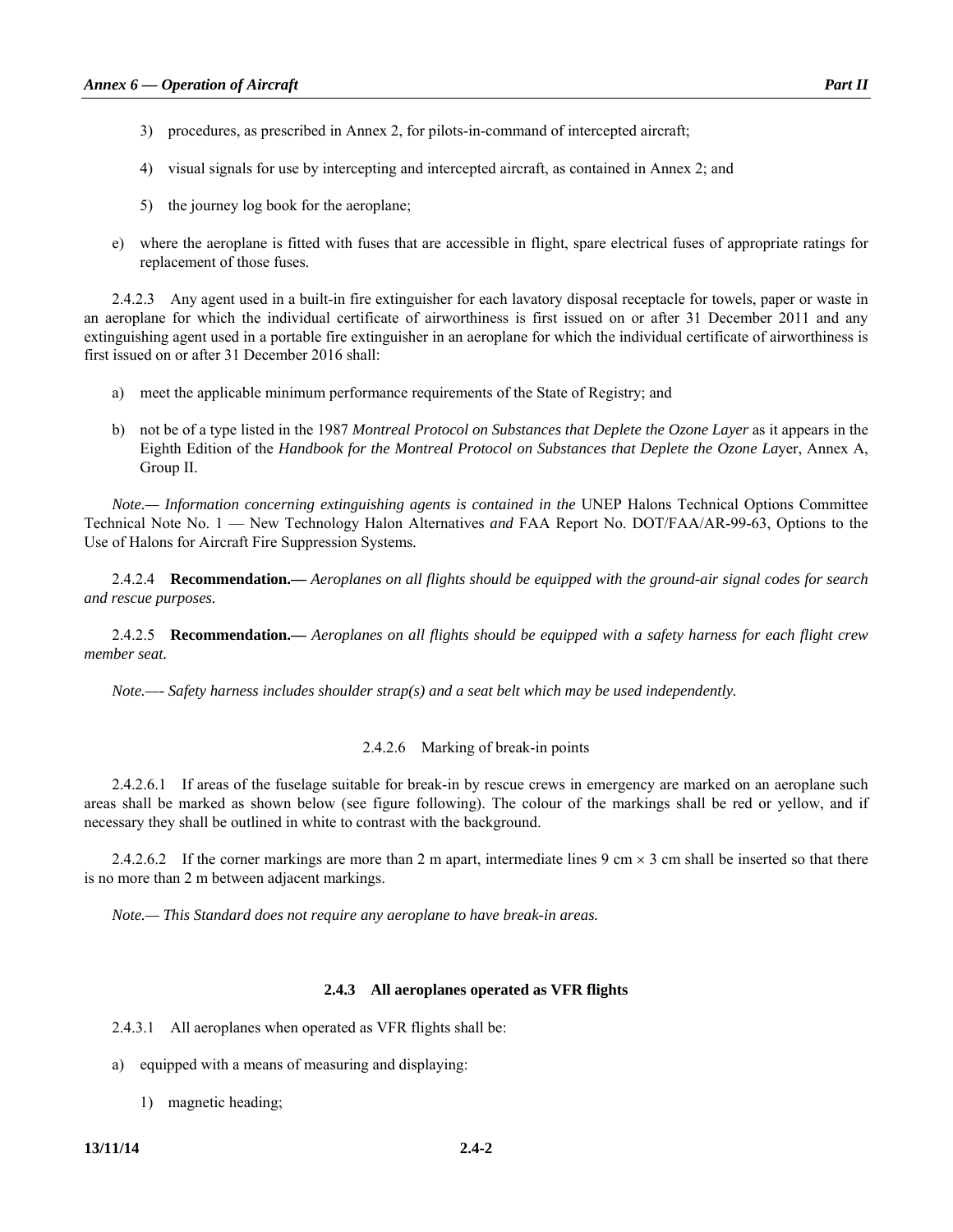

MARKING OF BREAK-IN POINTS (see 2.4.2.6)

- 2) barometric altitude;
- 3) indicated airspeed;
- b) equipped with, or shall carry, a means of measuring and displaying time in hours, minutes and seconds; and
- c) equipped with such additional equipment as may be prescribed by the appropriate authority.

 2.4.3.2 **Recommendation.—** *VFR flights which are operated as controlled flights should be equipped in accordance with 2.4.7.* 

## **2.4.4 Aeroplanes on flights over water**

#### 2.4.4.1 Seaplanes

Seaplanes for all flights shall be equipped with:

- a) one life jacket, or equivalent individual floatation device, for each person on board, stowed in a position readily accessible from the seat or berth;
- b) equipment for making the sound signals prescribed in the *International Regulations for Preventing Collisions at Sea*, where applicable;
- c) one anchor; and
- d) one sea anchor (drogue), when necessary to assist in manoeuvring.

 *Note.— "Seaplanes" includes amphibians operated as seaplanes*.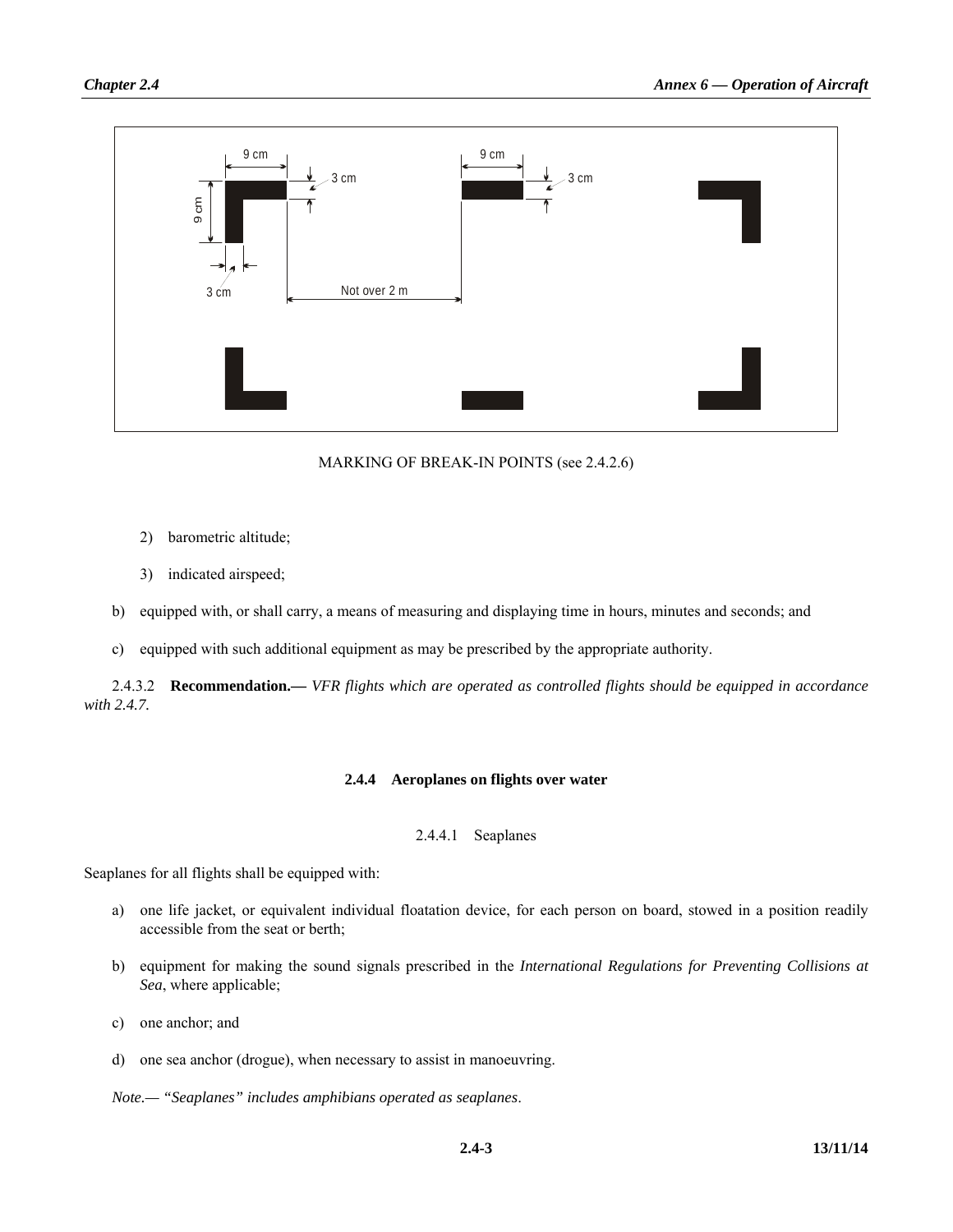2.4.4.2 Landplanes

*Single-engined landplanes*

 **Recommendation.—** *All single-engined landplanes:* 

- *a) when flying en route over water beyond gliding distance from the shore; or*
- *b) when taking off or landing at an aerodrome where, in the opinion of the pilot-in-command, the take-off or approach path is so disposed over water that in the event of a mishap there would be a likelihood of a ditching;*

 *should carry one life jacket or equivalent individual floatation device for each person on board, stowed in a position easily accessible from the seat or berth of the person for whose use it is provided.* 

 *Note.— "Landplanes" includes amphibians operated as landplanes.* 

#### 2.4.4.3 Aeroplanes on extended flights over water

 2.4.4.3.1 All aeroplanes operated on extended flights over water shall be equipped with, at a minimum, one life jacket or equivalent individual floatation device for each person on board, stowed in a position easily accessible from the seat or berth of the person for whose use it is provided.

 2.4.4.3.2 The pilot-in-command of an aeroplane operated on an extended flight over water shall determine the risks to survival of the occupants of the aeroplane in the event of a ditching. The pilot-in-command shall take into account the operating environment and conditions such as, but not limited to, sea state and sea and air temperatures, the distance from land suitable for making an emergency landing, and the availability of search and rescue facilities. Based upon the assessment of these risks, the pilot-in-command shall, in addition to the equipment required in 2.4.4.3.1, ensure that the aeroplane is equipped with:

- a) life-saving rafts in sufficient numbers to carry all persons on board, stowed so as to facilitate their ready use in emergency, provided with such life-saving equipment, including means of sustaining life, as is appropriate to the flight to be undertaken; and
- b) equipment for making the distress signals described in Annex 2.

#### **2.4.5 Aeroplanes on flights over designated land areas**

Aeroplanes, when operated across land areas which have been designated by the State concerned as areas in which search and rescue would be especially difficult, shall be equipped with such signalling devices and life-saving equipment (including means of sustaining life) as may be appropriate to the area overflown.

#### **2.4.6 Aeroplanes on high altitude flights**

 2.4.6.1 Aeroplanes intended to be operated at high altitudes shall be equipped with oxygen storage and dispensing apparatus capable of storing and dispensing the oxygen supplies required in 2.2.3.8.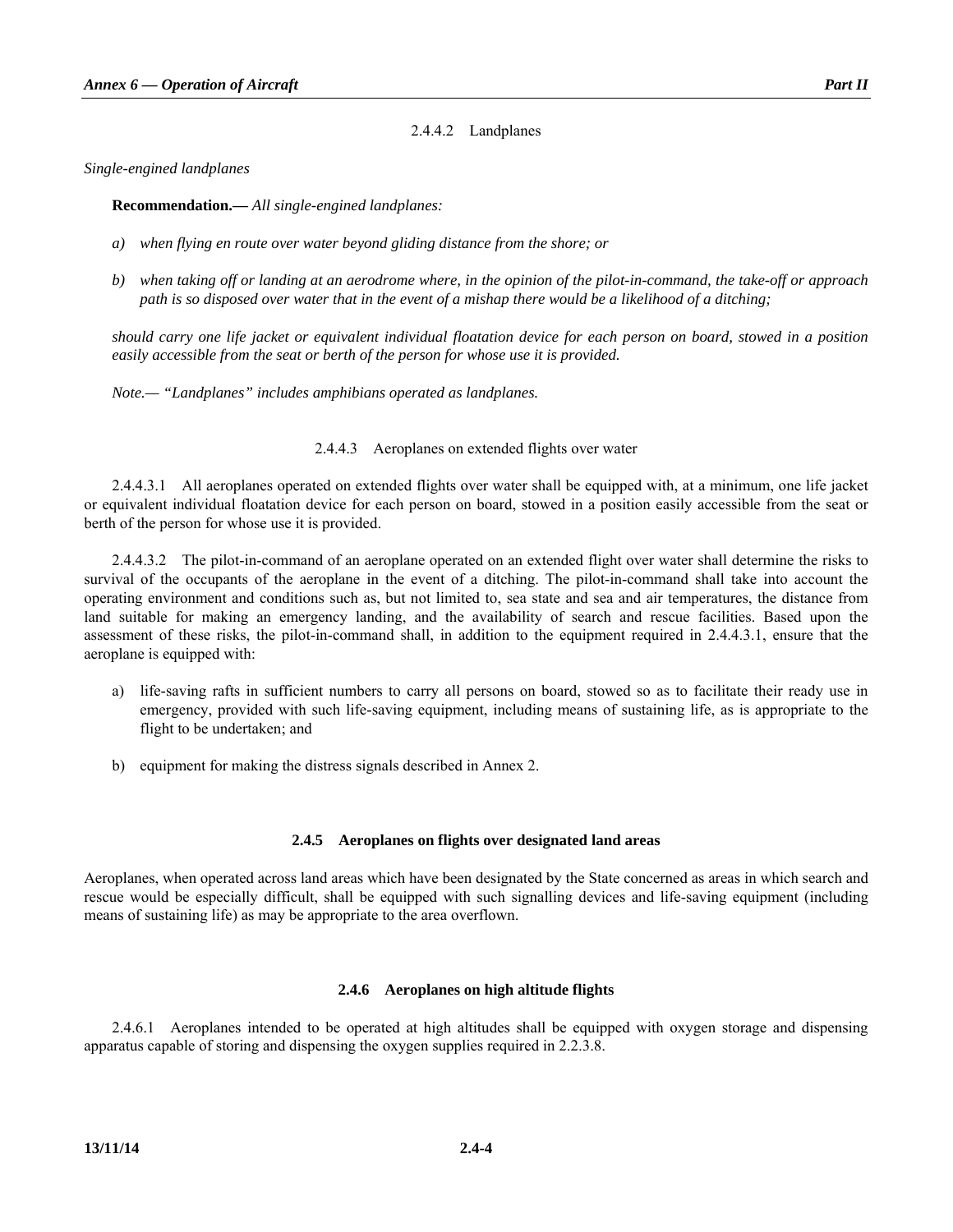## 2.4.6.2 Aeroplanes for which the individual certificate of airworthiness is first issued on or after 1 January 1990

Pressurized aeroplanes intended to be operated at flight altitudes at which the atmospheric pressure is less than 376 hPa shall be equipped with a device to provide positive warning to the flight crew of any dangerous loss of pressurization.

## 2.4.6.3 Aeroplanes for which the individual certificate of airworthiness was first issued before 1 January 1990

 **Recommendation.—** *Pressurized aeroplanes intended to be operated at flight altitudes at which the atmospheric pressure is less than 376 hPa should be equipped with a device to provide positive warning to the flight crew of any dangerous loss of pressurization.* 

## **2.4.7 All aeroplanes operated in accordance with the instrument flight rules**

All aeroplanes when operated in accordance with the instrument flight rules, or when the aeroplane cannot be maintained in a desired attitude without reference to one or more flight instruments, shall be:

- a) equipped with a means of measuring and displaying:
	- 1) magnetic heading (standby compass);
	- 2) barometric altitude;
	- 3) indicated airspeed, with a means of preventing malfunctioning due to either condensation or icing;
	- 4) turn and slip;
	- 5) aircraft attitude;
	- 6) stabilized aircraft heading;

 *Note.— The requirements of 4), 5) and 6) may be met by combinations of instruments or by integrated flight director systems provided that the safeguards against total failure, inherent in the three separate instruments, are retained.* 

- 7) whether the supply of power to the gyroscopic instruments is adequate;
- 8) the outside air temperature;
- 9) rate-of-climb and descent;
- b) equipped with, or shall carry, a means of measuring and displaying time in hours, minutes and seconds; and
- c) equipped with such additional instruments or equipment as may be prescribed by the appropriate authority.

#### **2.4.8 Aeroplanes when operated at night**

Aeroplanes, when operated at night, shall be equipped with: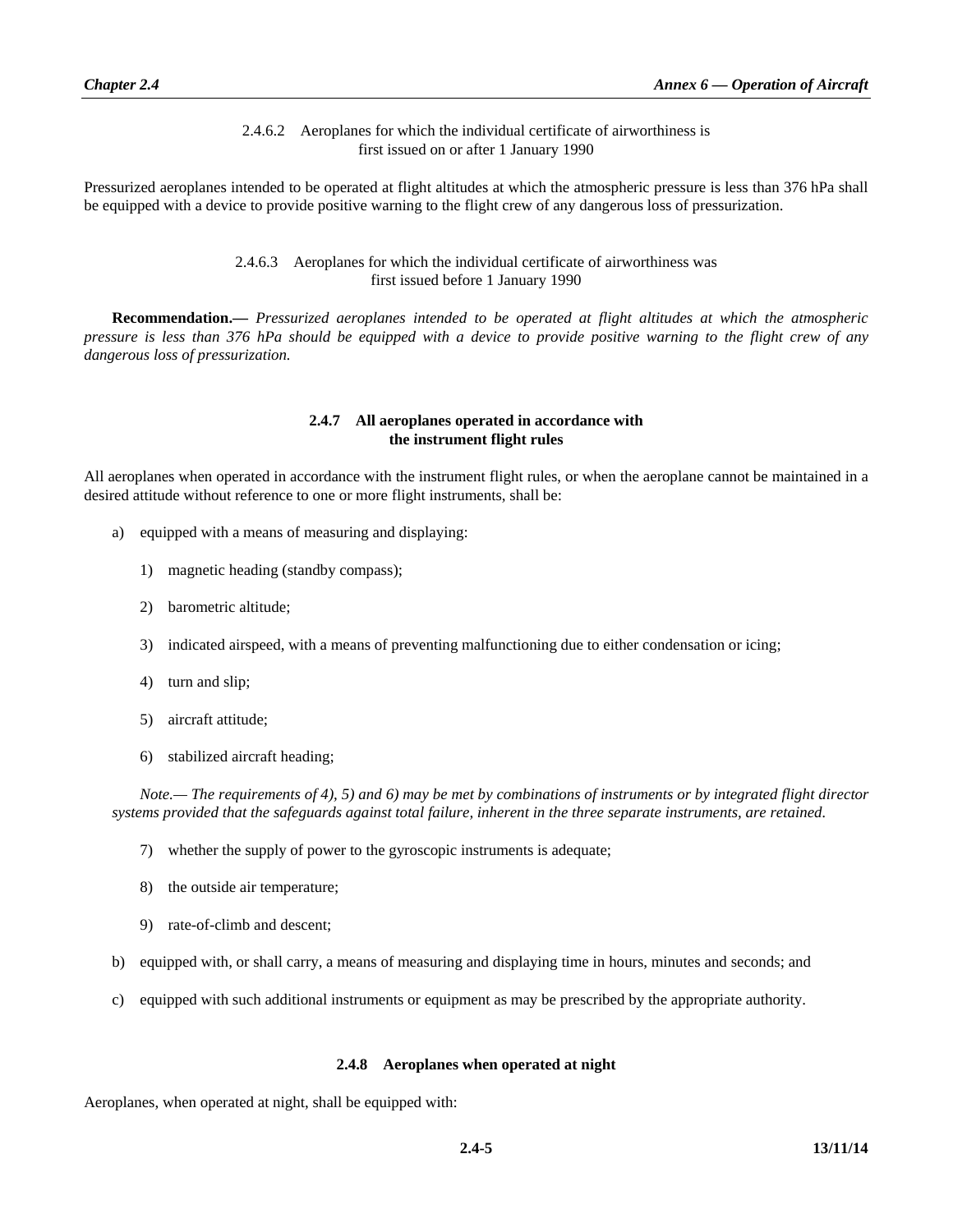- a) the equipment specified in 2.4.7; and
- b) the lights required by Annex 2 for aircraft in flight or operating on the movement area of an aerodrome;

 *Note.— Specifications for lights meeting the requirements of Annex 2 for navigation lights are contained in Appendix 2.1. The general characteristics of lights are specified in Annex 8.* 

- c) a landing light;
- d) illumination for all flight instruments and equipment that are essential for the safe operation of the aeroplane that are used by the flight crew;
- e) lights in all passenger compartments; and
- f) an independent portable light for each crew member station.

## **2.4.9 Aeroplanes complying with the noise certification Standards in Annex 16, Volume I**

An aeroplane shall carry a document attesting noise certification.

 *Note.— The attestation may be contained in any document, carried on board, approved by the State of Registry.* 

#### **2.4.10 Mach number indicator**

Aeroplanes with speed limitations expressed in terms of Mach number shall be equipped with a means of displaying Mach number.

#### **2.4.11 Aeroplanes required to be equipped with ground proximity warning systems (GPWS)**

 2.4.11.1 All turbine-engined aeroplanes of a maximum certificated take-off mass in excess of 5 700 kg or authorized to carry more than nine passengers shall be equipped with a ground proximity warning system which has a forward-looking terrain avoidance function.

 2.4.11.2 **Recommendation**.— *All turbine-engined aeroplanes of a maximum certificated take-off mass of 5 700 kg or less and authorized to carry more than five but not more than nine passengers should be equipped with a ground proximity warning system which has a forward-looking terrain avoidance function.*

 2.4.11.3 **Recommendation.—** *All piston-engined aeroplanes of a maximum certificated take-off mass in excess of 5 700 kg or authorized to carry more than nine passengers should be equipped with a ground proximity warning system which has a forward-looking terrain avoidance function.* 

 2.4.11.4 A ground proximity warning system shall provide automatically a timely and distinctive warning to the flight crew when the aeroplane is in potentially hazardous proximity to the earth's surface.

 2.4.11.5 A ground proximity warning system shall provide, at a minimum, warnings of at least the following circumstances: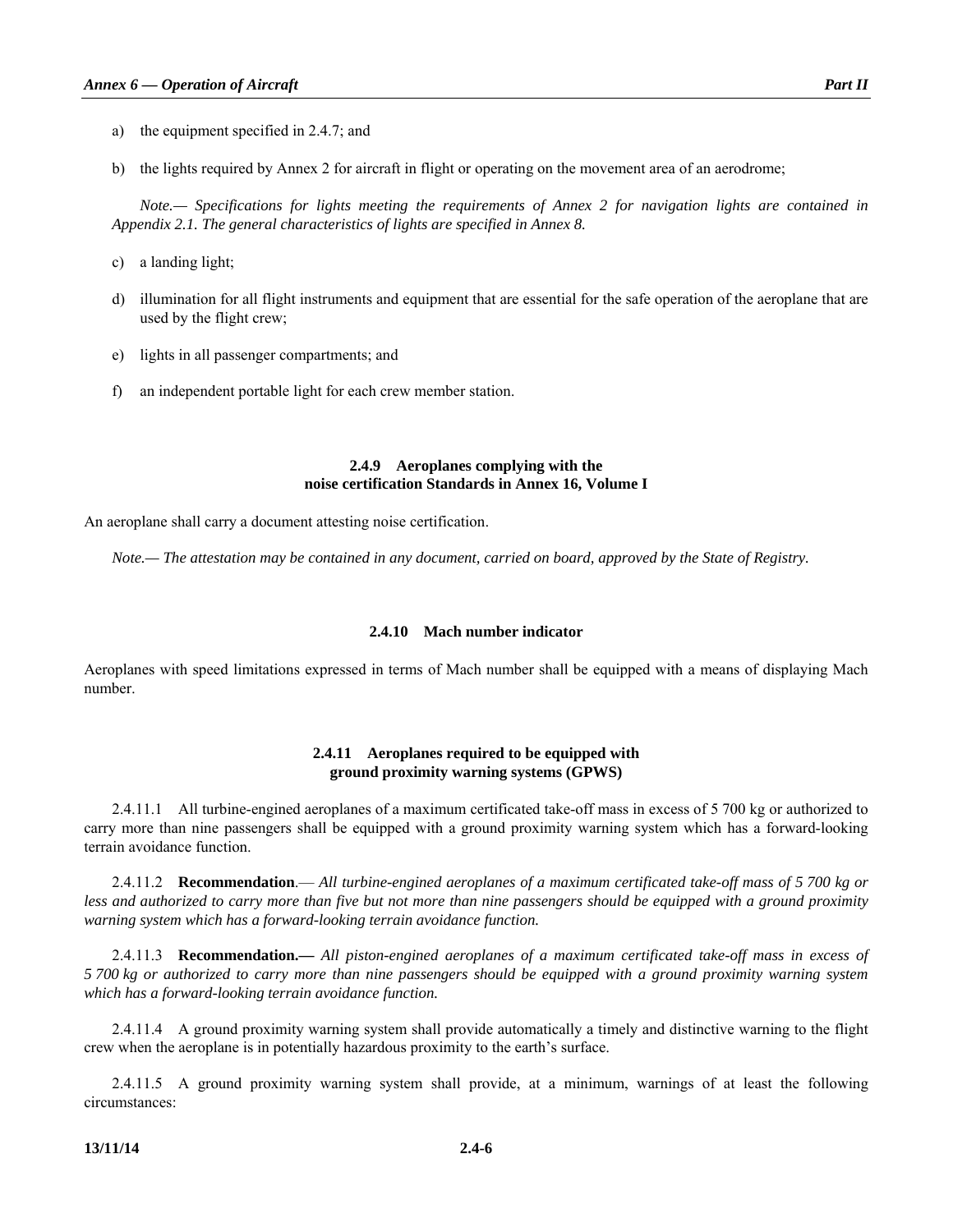- a) excessive descent rate;
- b) excessive altitude loss after take-off or go-around; and
- c) unsafe terrain clearance.

 2.4.11.6 **Recommendation.—** *A ground proximity warning system should provide, as a minimum, warnings of at least the following circumstances:* 

- *a) excessive descent rate;*
- *b) excessive terrain closure rate;*
- *c) excessive altitude loss after take-off or go-around;*
- *d) unsafe terrain clearance while not in landing configuration;* 
	- *1) gear not locked down;*
	- *2) flaps not in a landing position; and*
- *e) excessive descent below the instrument glide path.*

 2.4.11.7 A ground proximity warning system installed in turbine-engined aeroplanes of a maximum certificated takeoff mass in excess of 5 700 kg or authorized to carry more than nine passengers for which the individual certificate of airworthiness was first issued after 1 January 2011 shall provide, as a minimum, warnings of at least the following circumstances:

- a) excessive descent rate;
- b) excessive terrain closure rate;
- c) excessive altitude loss after take-off or go-around;
- d) unsafe terrain clearance while not in landing configuration;
	- 1) gear not locked down;
	- 2) flaps not in a landing position; and
- e) excessive descent below the instrument glide path.

#### **2.4.12 Emergency locator transmitter (ELT)**

- 2.4.12.1 **Recommendation.—** *All aeroplanes should carry an automatic ELT.*
- 2.4.12.2 Except as provided for in 2.4.12.3, all aeroplanes shall be equipped with at least one ELT of any type.

 2.4.12.3 All aeroplanes for which the individual certificate of airworthiness is first issued after 1 July 2008 shall be equipped with at least one automatic ELT.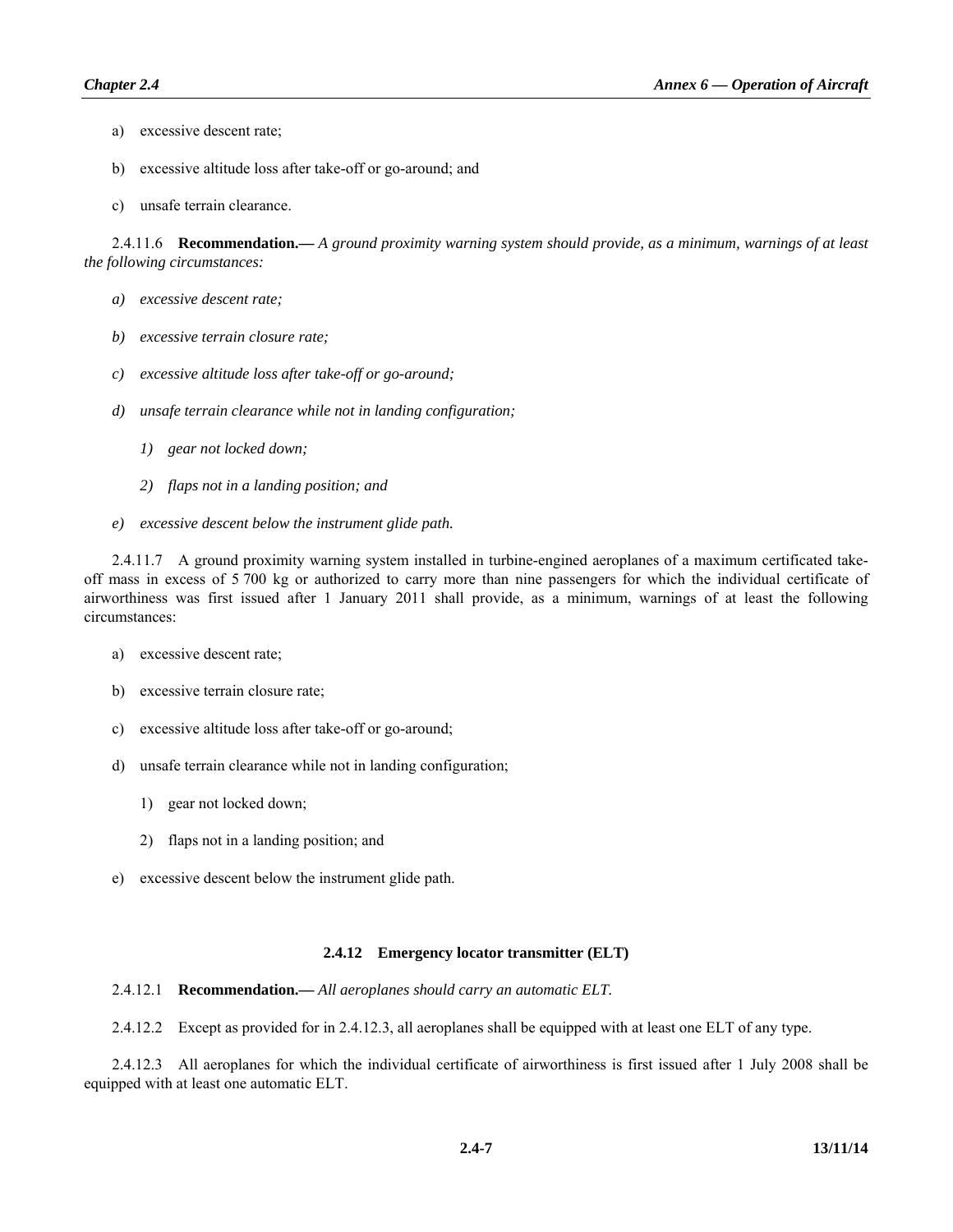2.4.12.4 ELT equipment carried to satisfy the requirements of 2.4.12.1, 2.4.12.2 and 2.4.12.3 shall operate in accordance with the relevant provisions of Annex 10, Volume III.

 *Note.— The judicious choice of numbers of ELTs, their type and placement on aircraft, and associated floatable life-support systems, will ensure the greatest chance of ELT activation in the event of an accident for aircraft operating over water or land, including areas especially difficult for search and rescue. Placement of transmitter units is a vital factor in ensuring optimal crash and fire protection. The placement of the control and switching devices (activation monitors) of automatic fixed ELTs and their associated operational procedures will also take into consideration the need for rapid detection of inadvertent activation and convenient manual switching by crew members.* 

#### **2.4.13 Aeroplanes required to be equipped with a pressure-altitude reporting transponder**

 2.4.13.1 Aeroplanes shall be equipped with a pressure-altitude reporting transponder which operates in accordance with the relevant provisions of Annex 10, Volume IV.

 2.4.13.2 Unless exempted by the appropriate authorities, aeroplanes operating as VFR flights shall be equipped with a pressure-altitude reporting transponder which operates in accordance with the relevant provision of Annex 10, Volume IV.

 *Note.— These provisions are intended to support the effectiveness of ACAS as well as to improve the effectiveness of air traffic services.* 

#### **2.4.14 Microphones**

 **Recommendation.—** *When operating under the instrument flight rules all flight crew members required to be on flight deck duty should communicate through boom or throat microphones below the transition level/altitude.*

## **2.4.15 Aeroplanes equipped with a head-up display (HUD) or equivalent displays, enhanced vision systems (EVS), synthetic vision systems (SVS) and/or combined vision systems (CVS)**

 2.4.15.1 Where aeroplanes are equipped with a HUD or equivalent displays, EVS, SVS or CVS, or any combination of those systems into a hybrid system, criteria for the use of such systems for the safe operation of an aeroplane shall be established by the State of Registry.

 *Note.— Information regarding a HUD or equivalent displays, including references to RTCA and EUROCAE documents, is contained in the* Manual of All-Weather Operations *(Doc 9365).*

 2.4.15.2 In approving the operational use of a HUD or equivalent displays, EVS, SVS or CVS, the State of Registry shall ensure that:

- a) the equipment meets the appropriate airworthiness certification requirements;
- b) the operator has carried out a safety risk assessment of the operations supported by the HUD or equivalent displays, EVS, SVS or CVS;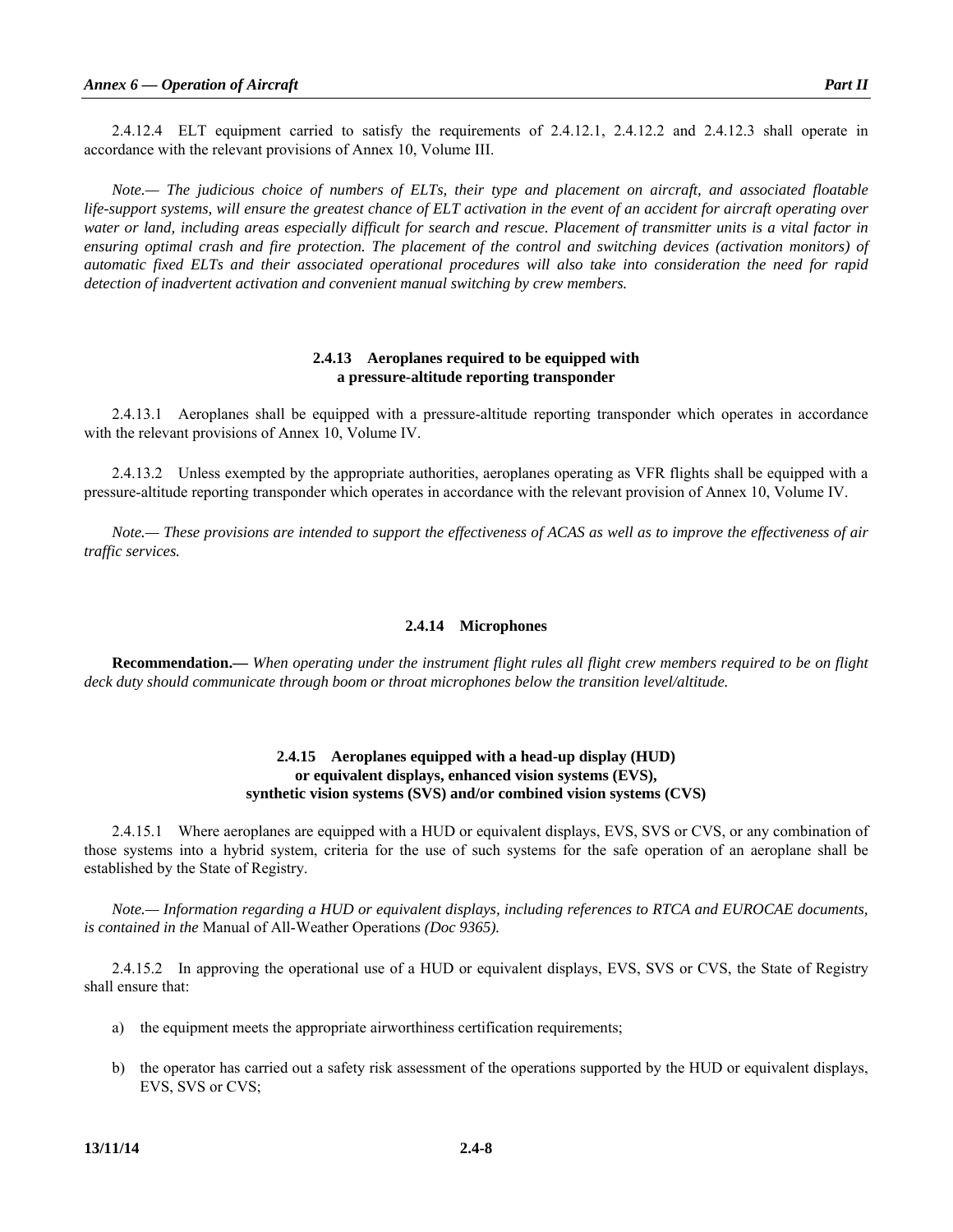c) the operator has established and documented the procedures for the use of, and training requirements for, a HUD or equivalent displays, EVS, SVS or CVS.

*Note 1.— Guidance on safety risk assessments is contained in the* Safety Management Manual (SMM) *(Doc 9859).*

 *Note 2.— Guidance on operational approvals is contained in Attachment 2.B.* 

#### **2.4.16 Flight recorders**

 *Note 1.— Crash protected flight recorders comprise one or more of the following systems: a flight data recorder (FDR), a cockpit voice recorder (CVR), an airborne image recorder (AIR) and/or a data link recorder (DLR). Image and data link information may be recorded on either the CVR or the FDR.* 

 *Note 2.— Lightweight flight recorders comprise one or more of the following systems: an aircraft data recording system (ADRS), a cockpit audio recording system (CARS), an airborne image recording system (AIRS) and/or a data link recording system (DLRS). Image and data link information may be recorded on either the CARS or the ADRS.* 

 *Note 3.— Detailed guidance on flight recorders is contained in Appendix 2.3.* 

 *Note 4.— For aeroplanes for which the application for type certification is submitted to a Contracting State before 1 January 2016, specifications applicable to flight recorders may be found in EUROCAE ED-112, ED-56A, ED-55, Minimum Operational Performance Specifications (MOPS), or earlier equivalent documents.* 

 *Note 5.— For aeroplanes for which the application for type certification is submitted to a Contracting State on or after 1 January 2016, specifications applicable to flight recorders may be found in EUROCAE ED-112A, Minimum Operational Performance Specification (MOPS), or equivalent documents.* 

 *Note 6.— Specifications applicable to lightweight flight recorders may be found in EUROCAE ED-155, Minimum Operational Performance Specification (MOPS), or equivalent documents.* 

2.4.16.1 Flight data recorders and aircraft data recording systems

 *Note.— Parameters to be recorded are listed in Tables A2.3-1 and A2.3-3 of Appendix 2.3.*

2.4.16.1.1 Types

 2.4.16.1.1.1 Types I and IA FDRs shall record the parameters required to determine accurately the aeroplane flight path, speed, attitude, engine power, configuration and operation.

 2.4.16.1.1.2 Type II FDRs shall record the parameters required to determine accurately the aeroplane flight path, speed, attitude, engine power and configuration of lift and drag devices.

#### 2.4.16.1.2 Operation

 2.4.16.1.2.1 **Recommendation.***— All turbine-engined aeroplanes with a seating configuration of more than five*  passenger seats and a maximum certificated take-off mass of 5 700 kg or less for which the individual certificate of *airworthiness is first issued on or after 1 January 2016 should be equipped with:*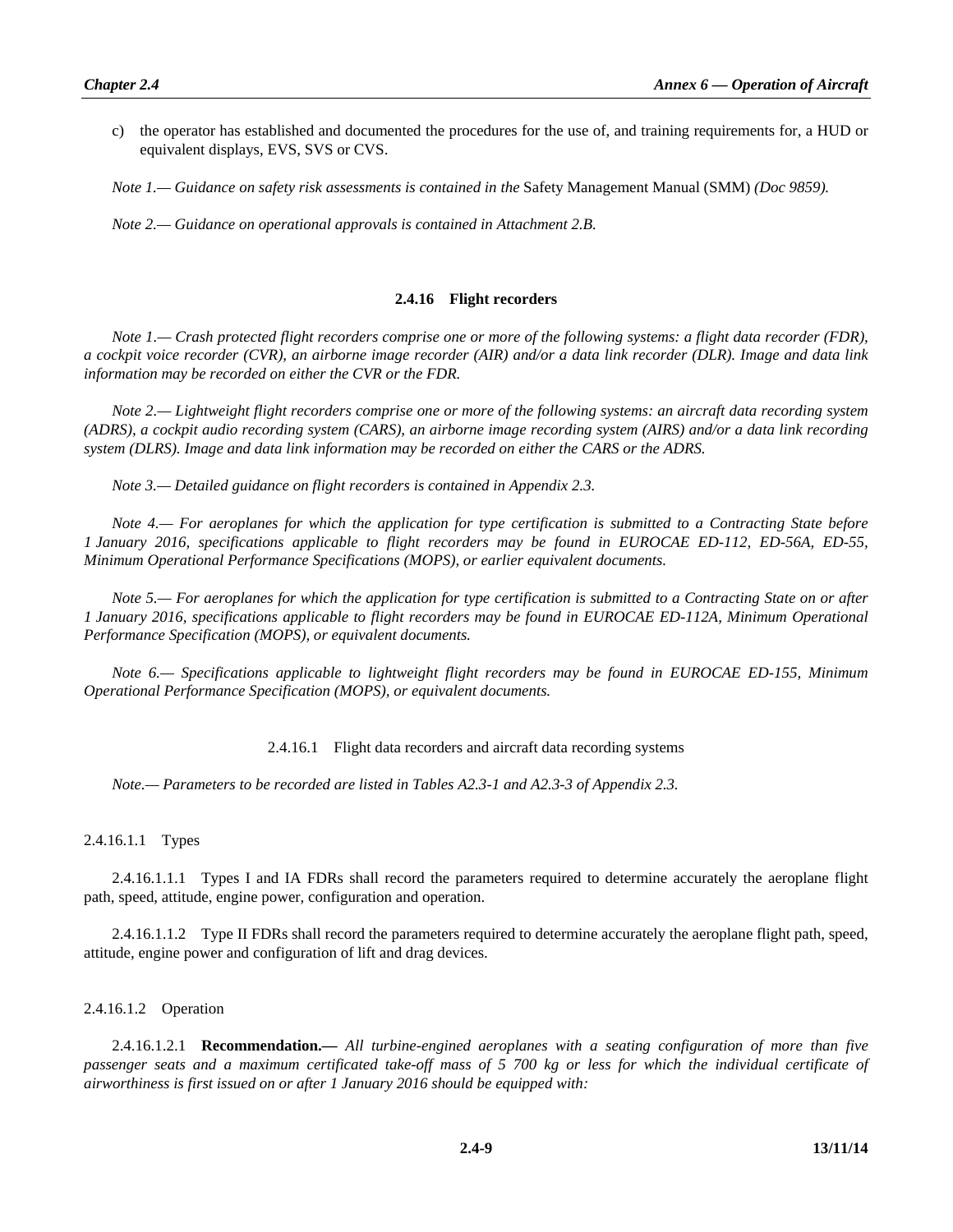*a) a Type II FDR; or* 

 *b) a Class C AIR or AIRS capable of recording flight path and speed parameters displayed to the pilot(s); or* 

 *c) an ADRS capable of recording the essential parameters defined in Table A2.3-3 of Appendix 2.3.* 

 *Note.— AIR or AIRS classification is defined in 4.1 of Appendix 2.3.* 

 2.4.16.1.2.2 All aeroplanes for which the application for type certification is submitted to a Contracting State on or after 1 January 2016, and which are required to be fitted with an FDR, shall record the following parameters at a maximum recording interval of 0.125 seconds:

— Pilot input and/or control surface position – primary controls (pitch, roll, yaw).

*Note 1.— For aeroplanes with control systems in which movement of a control surface will back drive the pilot's control, "or" applies. For aeroplanes with control systems in which movement of a control surface will not back drive the pilot's control, "and" applies. In aeroplanes with independent moveable surfaces, each surface needs to be recorded separately. In aeroplanes with independent pilot input on primary controls, each pilot input on primary controls needs to be recorded separately.* 

 *Note 2.— "The application for type certification that is submitted to a Contracting State" refers to the date of application of the original "Type Certificate" for the aeroplane type, not the date of certification of particular aeroplane variants or derivative models.*

#### 2.4.16.1.3 Discontinuation

- 2.4.16.1.3.1 The use of engraving metal foil FDRs shall be discontinued.
- 2.4.16.1.3.2 The use of analogue FDRs using frequency modulation (FM) shall be discontinued.
- 2.4.16.1.3.3 The use of photographic film FDRs shall be discontinued.

2.4.16.1.3.4 **Recommendation.***— The use of magnetic tape FDRs should be discontinued.*

2.4.16.1.3.5 The use of magnetic tape FDRs shall be discontinued by 1 January 2016.

#### 2.4.16.1.4 Duration

All FDRs shall be capable of retaining the information recorded during at least the last 25 hours of their operation.

2.4.16.2 Cockpit voice recorders and cockpit audio recording systems

#### 2.4.16.2.1 Operation

**Recommendation.—** *All turbine-engined aeroplanes with a seating configuration of more than five passenger seats and a maximum certificated take-off mass of 5 700 kg or less for which the individual certificate of airworthiness is first issued on or after 1 January 2016 and required to be operated by more than one pilot should be equipped with either a CVR or a CARS.*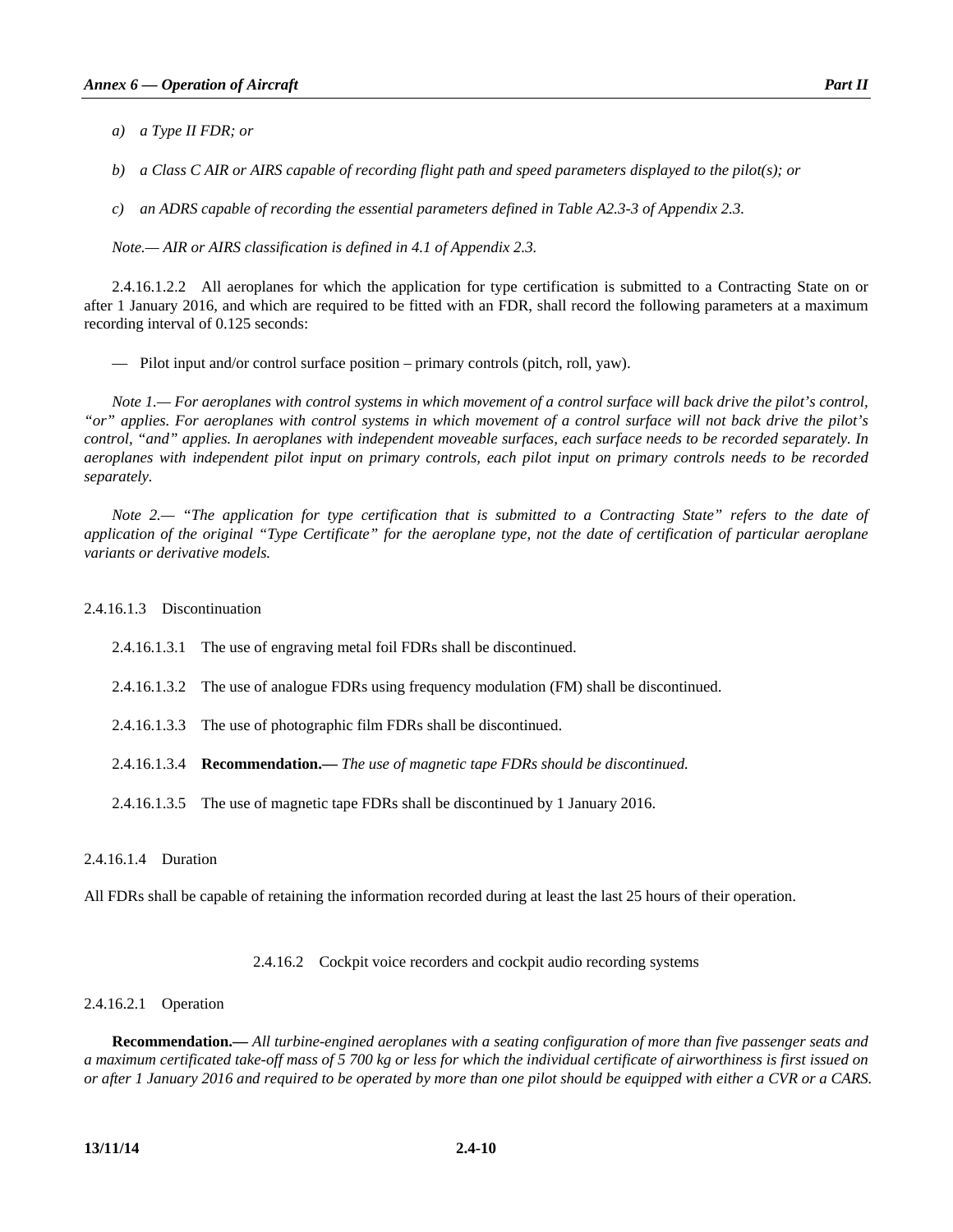2.4.16.2.2 Discontinuation

2.4.16.2.2.1 The use of magnetic tape and wire CVRs shall be discontinued by 1 January 2016.

2.4.16.2.2.2 **Recommendation.—** *The use of magnetic tape and wire CVRs should be discontinued.*

## 2.4.16.2.3 Duration

 2.4.16.2.3.1 All CVRs shall be capable of retaining the information recorded during at least the last 30 minutes of their operation.

 2.4.16.2.3.2 From 1 January 2016, all CVRs shall be capable of retaining the information recorded during at least the last two hours of their operation.

 2.4.16.2.3.3 **Recommendation.—** *All aeroplanes for which the individual certificate of airworthiness is first issued on or after 1 January 1990, and that are required to be equipped with a CVR, should have a CVR capable of retaining the information recorded during at least the last two hours of their operation.*

## 2.4.16.3 Data link recorders

2.4.16.3.1 Applicability

 2.4.16.3.1.1 All aeroplanes for which the individual certificate of airworthiness is first issued on or after 1 January 2016, which utilize any of the data link communications applications listed in 5.1.2 of Appendix 2.3 and are required to carry a cockpit voice recorder (CVR), shall record on a flight recorder all data link communications messages.

 2.4.16.3.1.2 All aeroplanes which are modified on or after 1 January 2016 to install and utilize any of the data link communications applications listed in 5.1.2 of Appendix 2.3 and are required to carry a CVR shall record on a flight recorder the data link communications messages.

 *Note 1.— Data link communications are currently conducted by either ATN-based or FANS 1/A-equipped aircraft.* 

*Note 2.— A Class B AIR could be a means for recording data link communications applications messages to and from the aeroplanes where it is not practical or is prohibitively expensive to record those data link communications applications messages on FDR or CVR.* 

2.4.16.3.2 Duration

The minimum recording duration shall be equal to the duration of the CVR.

2.4.16.3.3 Correlation

Data link recording shall be able to be correlated to the recorded cockpit audio.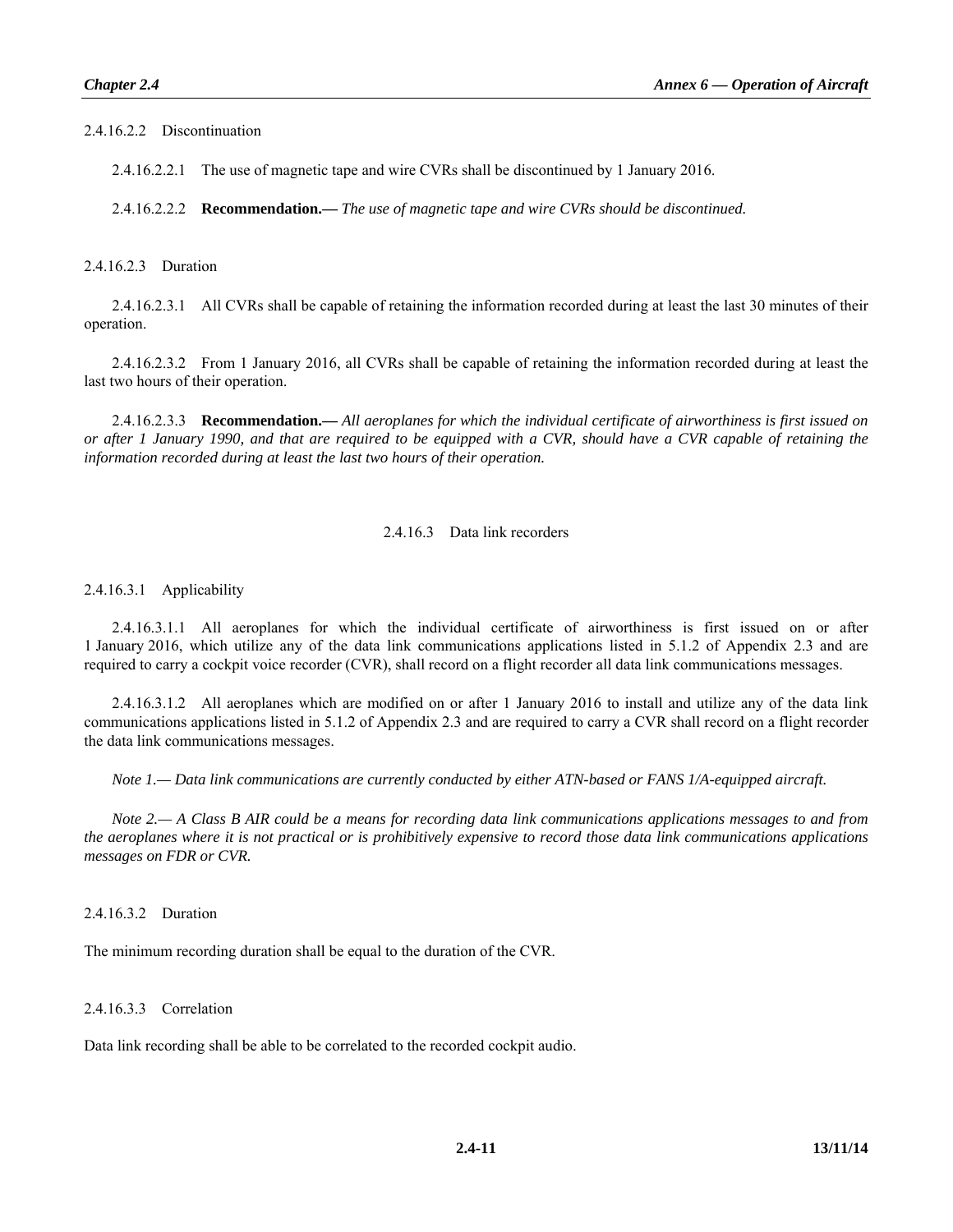## 2.4.16.4 Flight recorders — general

#### 2.4.16.4.1 Construction and installation

Flight recorders shall be constructed, located and installed so as to provide maximum practical protection for the recordings in order that the recorded information may be preserved, recovered and transcribed. Flight recorders shall meet the prescribed crashworthiness and fire protection specifications.

#### 2.4.16.4.2 Operation

2.4.16.4.2.1 Flight recorders shall not be switched off during flight time.

 2.4.16.4.2.2 To preserve flight recorder records, flight recorders shall be deactivated upon completion of flight time following an accident or incident. The flight recorders shall not be reactivated before their disposition as determined in accordance with Annex 13.

*Note 1.— The need for removal of the flight recorder records from the aircraft will be determined by the investigation authority in the State conducting the investigation with due regard to the seriousness of an occurrence and the circumstances, including the impact on the operation.* 

*Note 2.— The pilot-in-command's responsibilities regarding the retention of flight recorder records are contained in 2.4.16.4.3.* 

#### 2.4.16.4.3 Flight recorder records

The pilot-in-command, and/or the owner/operator, shall ensure, to the extent possible, in the event the aeroplane becomes involved in an accident or incident, the preservation of all related flight recorder records, and if necessary the associated flight recorders, and their retention in safe custody pending their disposition as determined in accordance with Annex 13.

#### 2.4.16.4.4 Continued serviceability

Operational checks and evaluations of recordings from the flight recorder systems shall be conducted to ensure the continued serviceability of the recorders.

 *Note.— Procedures for the inspections of the flight recorder systems are given in Appendix 2.3.* 

2.4.16.4.5 Flight recorder electronic documentation

 **Recommendation.—** *The documentation requirement concerning FDR and ADRS parameters provided by operators to accident investigation authorities should be in electronic format and take account of industry specifications.* 

 *Note.— Industry specifications for documentation concerning flight recorder parameters may be found in ARINC 647A,*  Flight Recorder Electronic Documentation*, or equivalent document.*

#### **2.4.17 Electronic flight bags (EFBs)**

 *Note.— Guidance on EFB equipment, functions and establishing criteria for their operational use is contained in the*  Manual on Electronic Flight Bags *(Doc 10020).*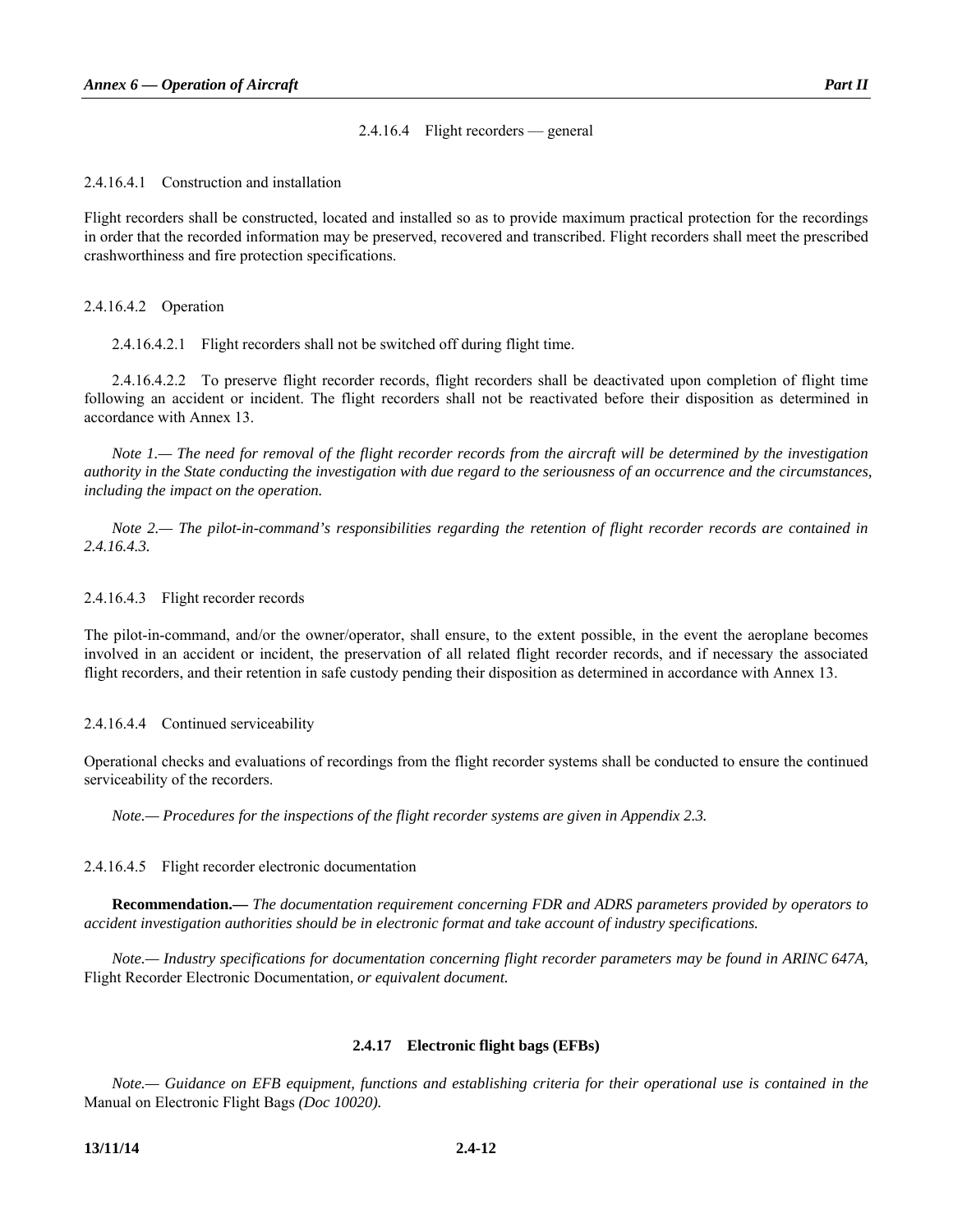## 2.4.17.1 EFB equipment

Where portable EFBs are used on board an aeroplane, the pilot-in-command and/or the operator/owner shall ensure that they do not affect the performance of the aeroplane systems, equipment or the ability to operate the aeroplane.

## 2.4.17.2 EFB functions

- 2.4.17.2.1 Where EFBs are used on board an aeroplane the pilot-in-command and/or the owner/operator shall:
- a) assess the safety risk(s) associated with each EFB function;
- b) establish the procedures for the use of, and training requirements for, the device and each EFB function; and
- c) ensure that, in the event of an EFB failure, sufficient information is readily available to the flight crew for the flight to be conducted safely.

 *Note.— Guidance on safety risk assessments is contained in the* Safety Management Manual (SMM) *(Doc 9859).* 

 2.4.17.2.2 The State of Registry shall establish criteria for the operational use of EFB functions to be used for the safe operation of aeroplanes.

#### 2.4.17.3 EFB operational criteria

In establishing operational criteria for the use of EFBs, the State of Registry shall ensure that:

- a) the EFB equipment and its associated installation hardware, including interaction with aeroplane systems if applicable, meet the appropriate airworthiness certification requirements;
- b) the operator/owner has assessed the risks associated with the operations supported by the EFB function(s);
- c) the operator/owner has established requirements for redundancy of the information (if appropriate) contained in and displayed by the EFB function(s);
- d) the operator/owner has established and documented procedures for the management of the EFB function(s) including any databases it may use; and
- e) the operator/owner has established and documented the procedures for the use of, and training requirements for, the EFB function(s).

 *Note.— Guidance on safety risk assessments is contained in the* Safety Management Manual (SMM) *(Doc 9859).* 

 $\mathcal{L}_\text{max}$  , where  $\mathcal{L}_\text{max}$  and  $\mathcal{L}_\text{max}$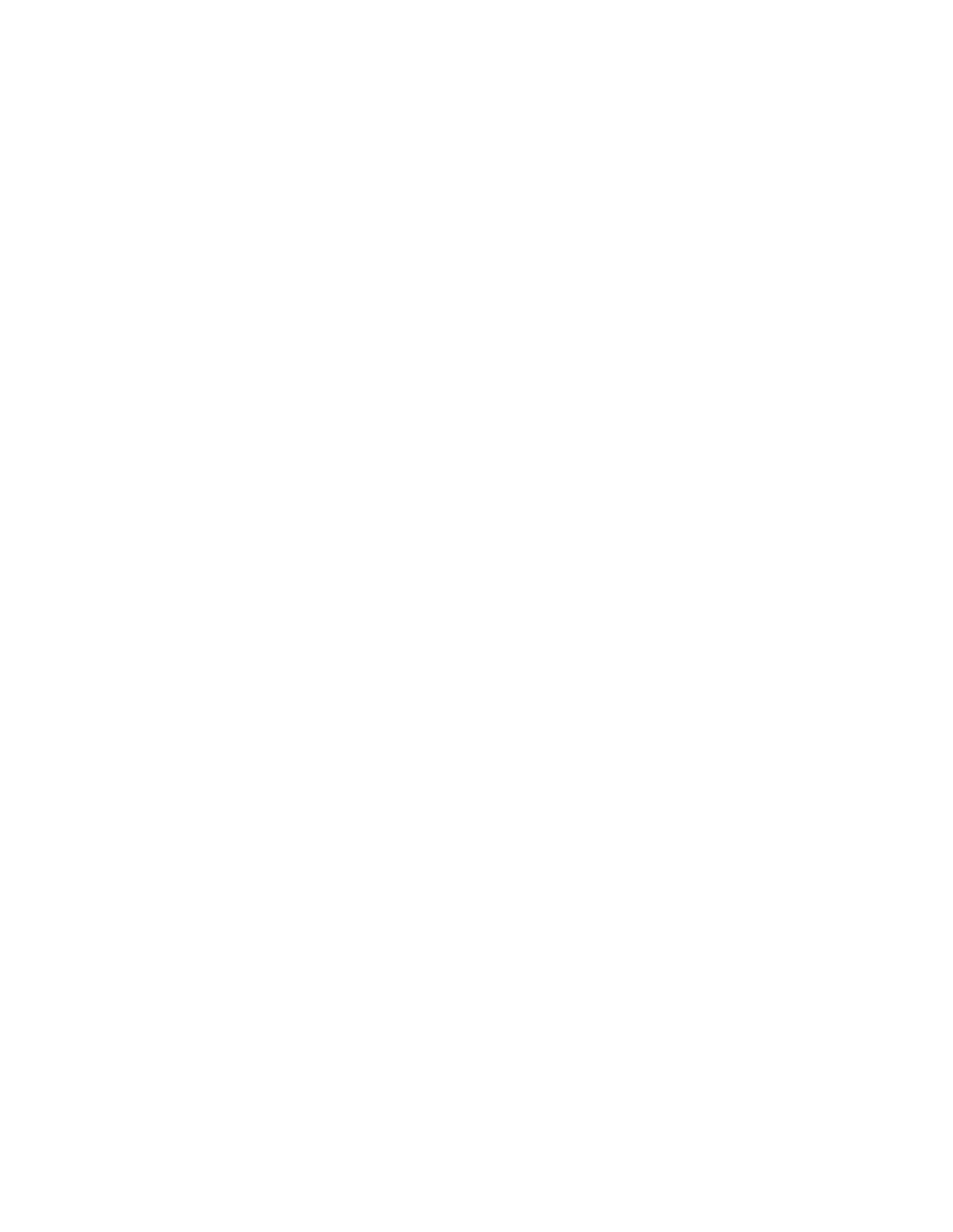## **CHAPTER 2.5 AEROPLANE COMMUNICATION AND NAVIGATION EQUIPMENT**

#### **2.5.1 Communication equipment**

 2.5.1.1 An aeroplane to be operated in accordance with the instrument flight rules or at night shall be provided with radio communication equipment. Such equipment shall be capable of conducting two-way communication with those aeronautical stations and on those frequencies prescribed by the appropriate authority.

 *Note.— The requirements of 2.5.1.1 are considered fulfilled if the ability to conduct the communications specified therein is established during radio propagation conditions which are normal for the route.* 

 2.5.1.2 When compliance with 2.5.1.1 requires that more than one communication equipment unit be provided, each shall be independent of the other or others to the extent that a failure in any one will not result in failure of any other.

 2.5.1.3 An aeroplane to be operated in accordance with the visual flight rules, but as a controlled flight, shall, unless exempted by the appropriate authority, be provided with radio communication equipment capable of conducting two-way communication at any time during flight with such aeronautical stations and on such frequencies as may be prescribed by the appropriate authority.

 2.5.1.4 An aeroplane to be operated on a flight to which the provisions of 2.4.4.3.1 or 2.4.5 apply shall, unless exempted by the appropriate authority, be provided with radio communication equipment capable of conducting two-way communication at any time during flight with such aeronautical stations and on such frequencies as may be prescribed by the appropriate authority.

 2.5.1.5 The radio communication equipment required in accordance with 2.5.1.1 to 2.5.1.4 shall provide for communication on the aeronautical emergency frequency 121.5 MHz.

 2.5.1.6For flights in defined portions of airspace or on routes where an RCP type has been prescribed, an aeroplane shall, in addition to the requirements specified in 2.5.1.1 to 2.5.1.5:

- a) be provided with communication equipment which will enable it to operate in accordance with the prescribed RCP type(s); and
- b) be authorized by the State of Registry for such operations.

 *Note.— Information on RCP and associated procedures, and guidance concerning the approval process, are contained in the* Manual on Required Communication Performance (RCP) *(Doc 9869). This document also contains references to other documents produced by States and international bodies concerning communication systems and RCP.* 

### **2.5.2 Navigation equipment**

2.5.2.1 An aeroplane shall be provided with navigation equipment which will enable it to proceed:

a) in accordance with the flight plan; and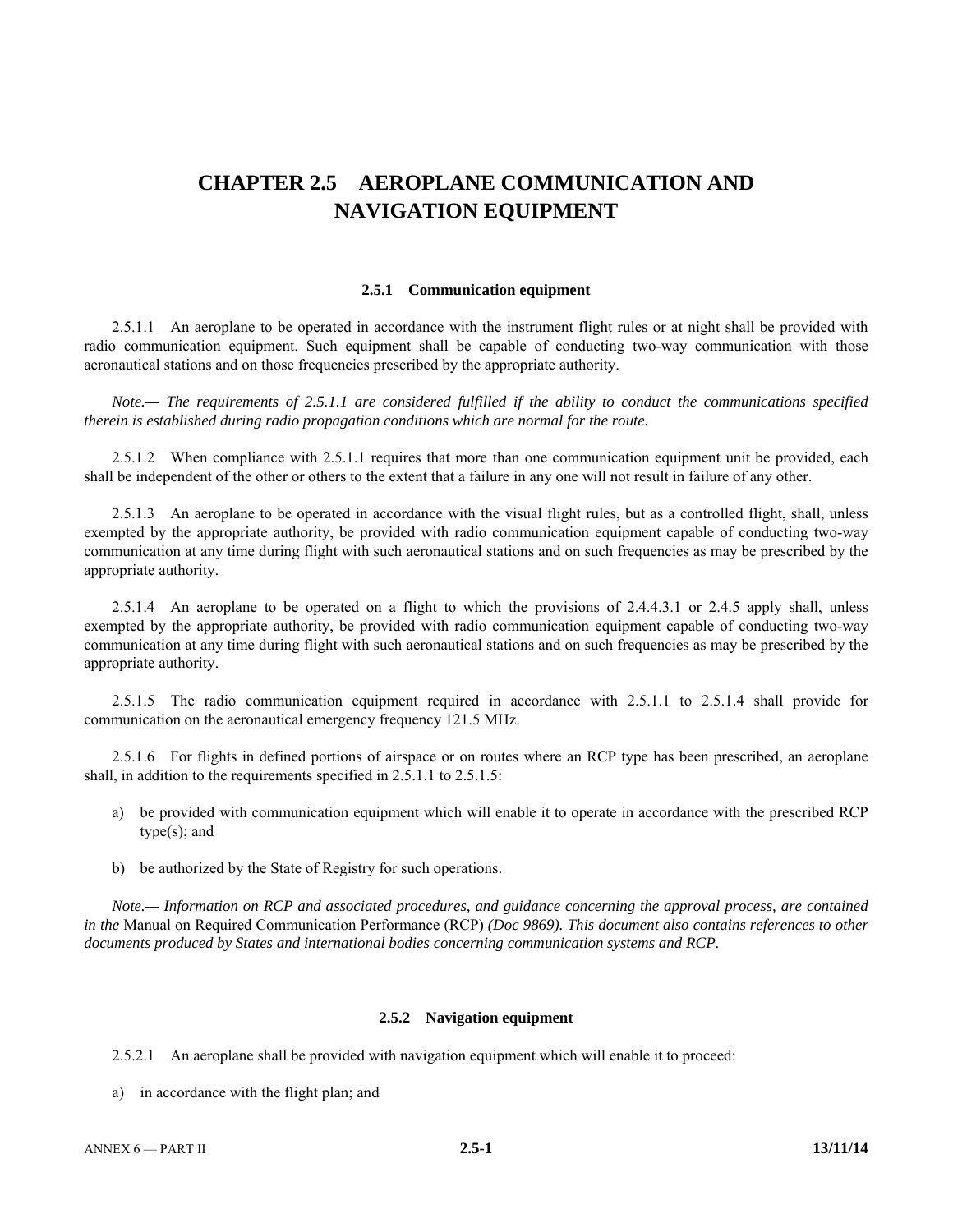b) in accordance with the requirements of air traffic services;

except when, if not so precluded by the appropriate authority, navigation for flights under the visual flight rules is accomplished by visual reference to landmarks.

 2.5.2.2 For operations where a navigation specification for performance-based navigation has been prescribed, an aeroplane shall, in addition to the requirements specified in 2.5.2.1:

- a) be provided with navigation equipment which will enable it to operate in accordance with the prescribed navigation specification(s); and
- b) be authorized by the State of Registry for such operations.

*Note.— Information on performance-based navigation, and guidance concerning the implementation and operational approval process, are contained in the* Performance-based Navigation (PBN) Manual *(Doc 9613)*. *This document also contains a comprehensive list of references to other documents produced by States and international bodies concerning navigation systems.* 

 2.5.2.3 For flights in defined portions of airspace where, based on Regional Air Navigation Agreement, minimum navigation performance specifications (MNPS) are prescribed, an aeroplane shall be provided with navigation equipment which:

- a) continuously provides indications to the flight crew of adherence to or departure from track to the required degree of accuracy at any point along that track; and
- b) has been authorized by the State of Registry for the MNPS operations concerned.

*Note.— The prescribed minimum navigation performance specifications and the procedures governing their application are published in the* Regional Supplementary Procedures *(Doc 7030).* 

 2.5.2.4 For flights in defined portions of airspace where, based on Regional Air Navigation Agreement, a reduced vertical separation minimum (RVSM) of 300 m (1 000 ft) is applied between FL 290 and FL 410 inclusive, an aeroplane:

- a) shall be provided with equipment which is capable of:
	- 1) indicating to the flight crew the flight level being flown;
	- 2) automatically maintaining a selected flight level;
	- 3) providing an alert to the flight crew when a deviation occurs from the selected flight level. The threshold for the alert shall not exceed  $\pm 90$  m (300 ft); and
	- 4) automatically reporting pressure-altitude;
- b) shall be authorized by the State of Registry for operation in the airspace concerned; and
- c) shall demonstrate a vertical navigation performance in accordance with Appendix 2.2.
- 2.5.2.5 Prior to granting the RVSM approval required in accordance with 2.5.2.4 b), the State shall be satisfied that:
- a) the vertical navigation performance capability of the aeroplane satisfies the requirements specified in Appendix 2.2;
- b) the owner/operator has instituted appropriate procedures in respect of continued airworthiness (maintenance and repair) practices and programmes; and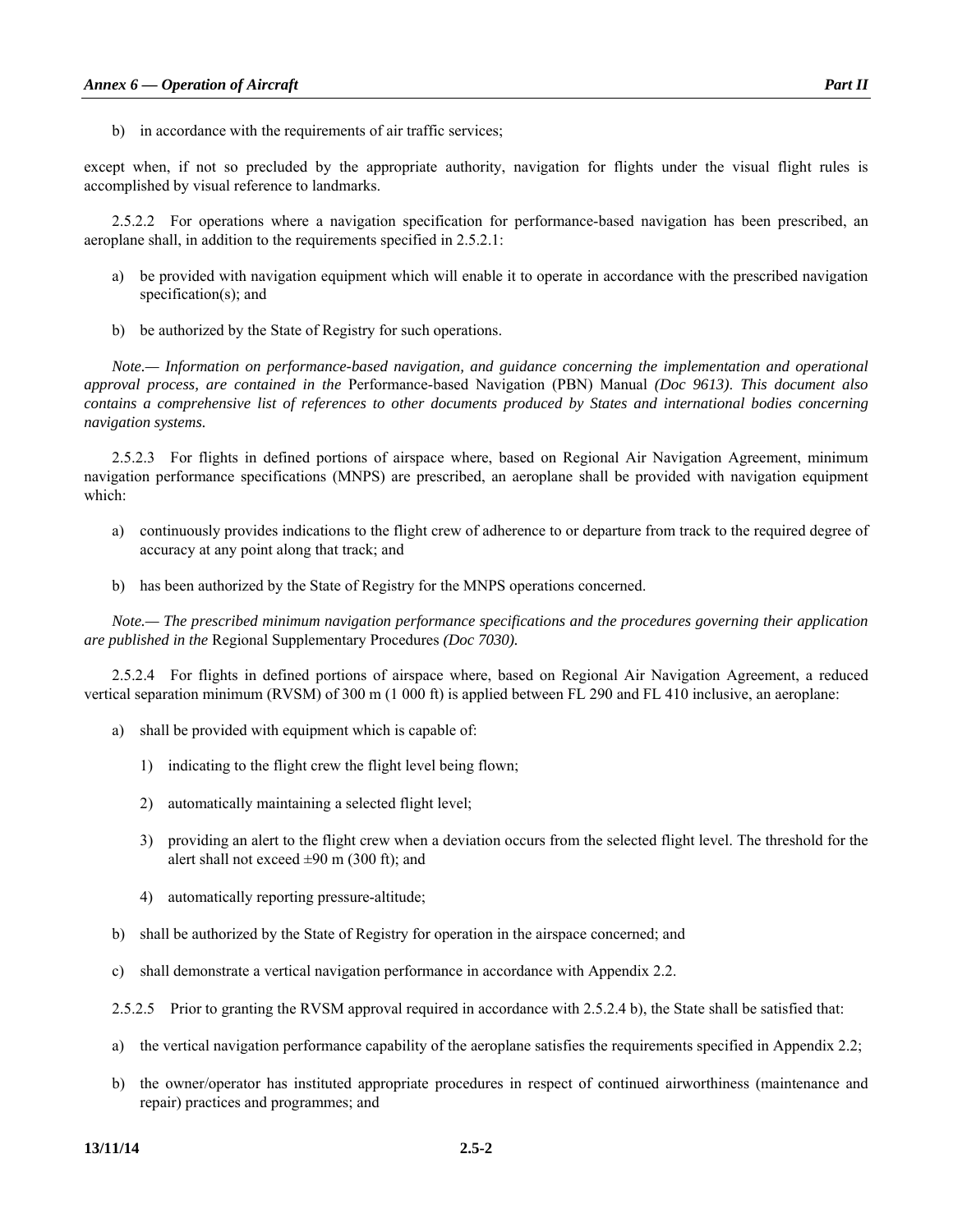c) the owner/operator has instituted appropriate flight crew procedures for operations in RVSM airspace.

*Note.— An RVSM approval is valid globally on the understanding that any operating procedures specific to a given region will be stated in the operations manual or appropriate crew guidance.* 

 2.5.2.6 The State of Registry shall ensure that, in respect of those aeroplanes mentioned in 2.5.2.4, adequate provisions exist for:

- a) receiving the reports of height-keeping performance issued by the monitoring agencies established in accordance with Annex 11, 3.3.5.1; and
- b) taking immediate corrective action for individual aircraft, or aircraft type groups, identified in such reports as not complying with the height-keeping requirements for operation in airspace where RVSM is applied.

 2.5.2.7 The State of Registry that has issued an RVSM approval to an owner/operator shall establish a requirement which ensures that a minimum of two aeroplanes of each aircraft type grouping of the owner/operator have their heightkeeping performance monitored, at least once every two years or within intervals of 1 000 flight hours per aeroplane, whichever period is longer. If an owner/operator aircraft type grouping consists of a single aeroplane, monitoring of that aeroplane shall be accomplished within the specified period.

 *Note.— Monitoring data from any regional monitoring programme established in accordance with Annex 11, 3.3.5.2, may be used to satisfy the requirement.*

 2.5.2.8 All States that are responsible for airspace where RVSM has been implemented, or that have issued RVSM approvals to owners/operators within their State, shall establish provisions and procedures which ensure that appropriate action will be taken in respect of aircraft and owners/operators found to be operating in RVSM airspace without a valid RVSM approval.

 *Note 1.— These provisions and procedures need to address both the situation where the aircraft in question was operating without approval in the airspace of the State, and the situation where an owner/operator for which the State has regulatory oversight responsibility is found to be operating without the required approval in the airspace of another State.* 

*Note 2.— Guidance material relating to the approval for operation in RVSM airspace is contained in the Manual on* Implementation of a 300 m (1 000 ft) Vertical Separation Minimum Between FL 290 and FL 410 Inclusive *(Doc 9574)*.

 2.5.2.9 The aeroplane shall be sufficiently provided with navigation equipment to ensure that, in the event of the failure of one item of equipment at any stage of the flight, the remaining equipment will enable the aeroplane to navigate in accordance with 2.5.2.1 and where applicable 2.5.2.2, 2.5.2.3 and 2.5.2.4.

*Note 1.— This requirement may be met by means other than the duplication of equipment.* 

 *Note 2.— Guidance material relating to aircraft equipment necessary for flight in airspace where a 300 m (1 000 ft) VSM is applied above FL 290 is contained in the* Manual on Implementation of a 300 m (1 000 ft) Vertical Separation Minimum Between FL 290 and FL 410 Inclusive *(Doc 9574).* 

 2.5.2.10 On flights in which it is intended to land in instrument meteorological conditions, an aeroplane shall be provided with radio equipment capable of receiving signals providing guidance to a point from which a visual landing can be effected. This equipment shall be capable of providing such guidance for each aerodrome at which it is intended to land in instrument meteorological conditions and for any designated alternate aerodromes.

\_\_\_\_\_\_\_\_\_\_\_\_\_\_\_\_\_\_\_\_\_\_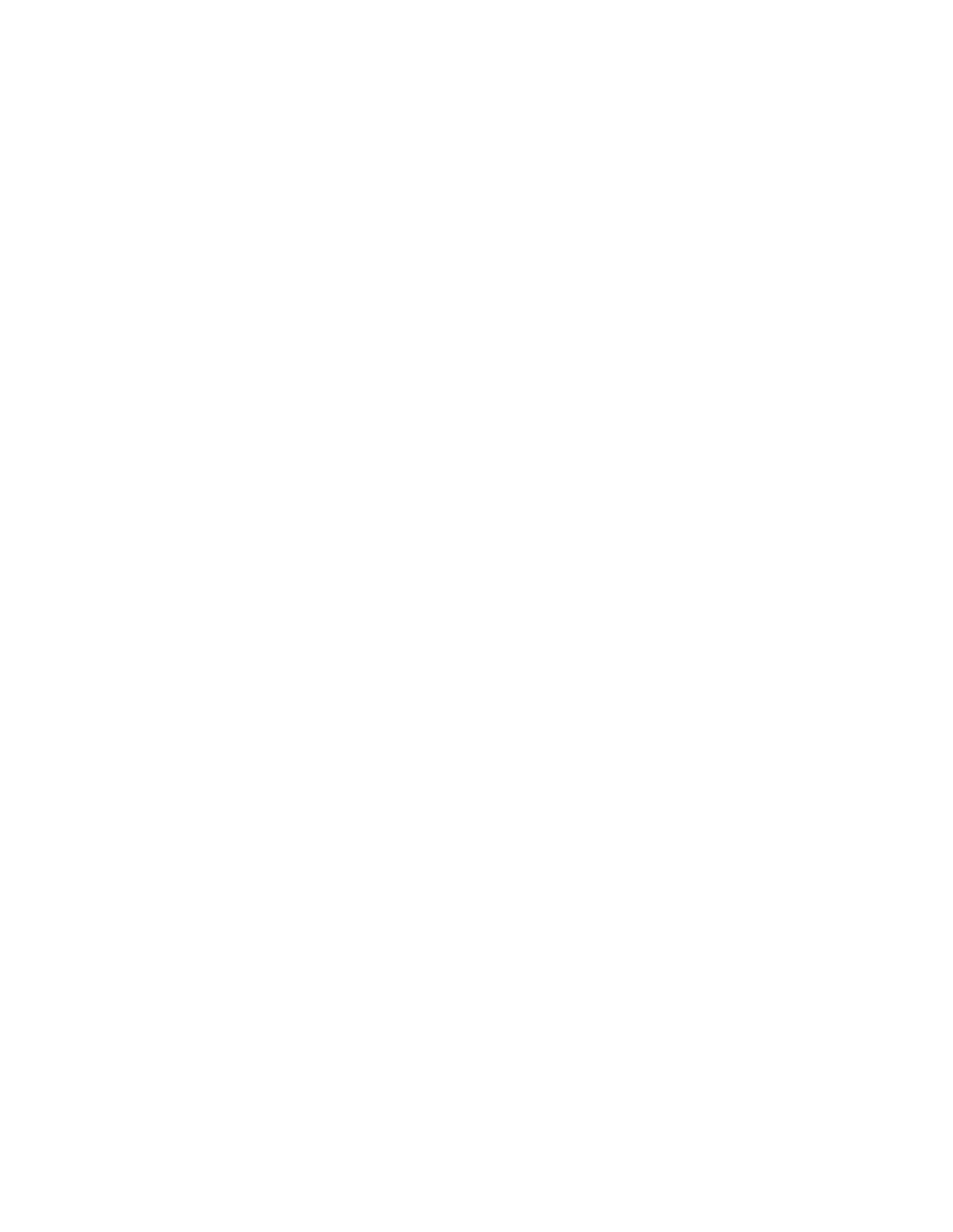## **CHAPTER 2.6 AEROPLANE MAINTENANCE**

 *Note 1.— For the purpose of this chapter "aeroplane" includes: engines, propellers, components, accessories, instruments, equipment and apparatus including emergency equipment.* 

*Note 2.— Guidance on continuing airworthiness requirements is contained in the Airworthiness Manual (Doc 9760).* 

 *Note 3.— States are encouraged to conduct a risk assessment when approving a maintenance programme not based on the type certificate holder's maintenance recommendations.* 

#### **2.6.1 Owner's maintenance responsibilities**

 2.6.1.1 The owner of an aeroplane, or in the case where it is leased, the lessee, shall ensure that, in accordance with procedures acceptable to the State of Registry:

- a) the aeroplane is maintained in an airworthy condition;
- b) the operational and emergency equipment necessary for an intended flight is serviceable; and
- c) the certificate of airworthiness of the aeroplane remains valid.

 2.6.1.2 The owner or the lessee shall not operate the aeroplane unless it is maintained and released to service under a system acceptable to the State of Registry.

 2.6.1.3 When the maintenance release is not issued by an approved maintenance organization in accordance with Annex 6, Part I, 8.7, the person signing the maintenance release shall be licensed in accordance with Annex 1.

 2.6.1.4 The owner or the lessee shall ensure that the maintenance of the aeroplane is performed in accordance with a maintenance programme acceptable to the State of Registry.

#### **2.6.2 Maintenance records**

 2.6.2.1 The owner of an aeroplane, or in the case where it is leased, the lessee, shall ensure that the following records are kept for the periods mentioned in 2.6.2.2:

- a) the total time in service (hours, calendar time and cycles, as appropriate) of the aeroplane and all life-limited components;
- b) the current status of compliance with all applicable mandatory continuing airworthiness information;
- c) appropriate details of modifications and repairs;
- d) the time in service (hours, calendar time and cycles, as appropriate) since the last overhaul of the aeroplane or its components subject to a mandatory overhaul life;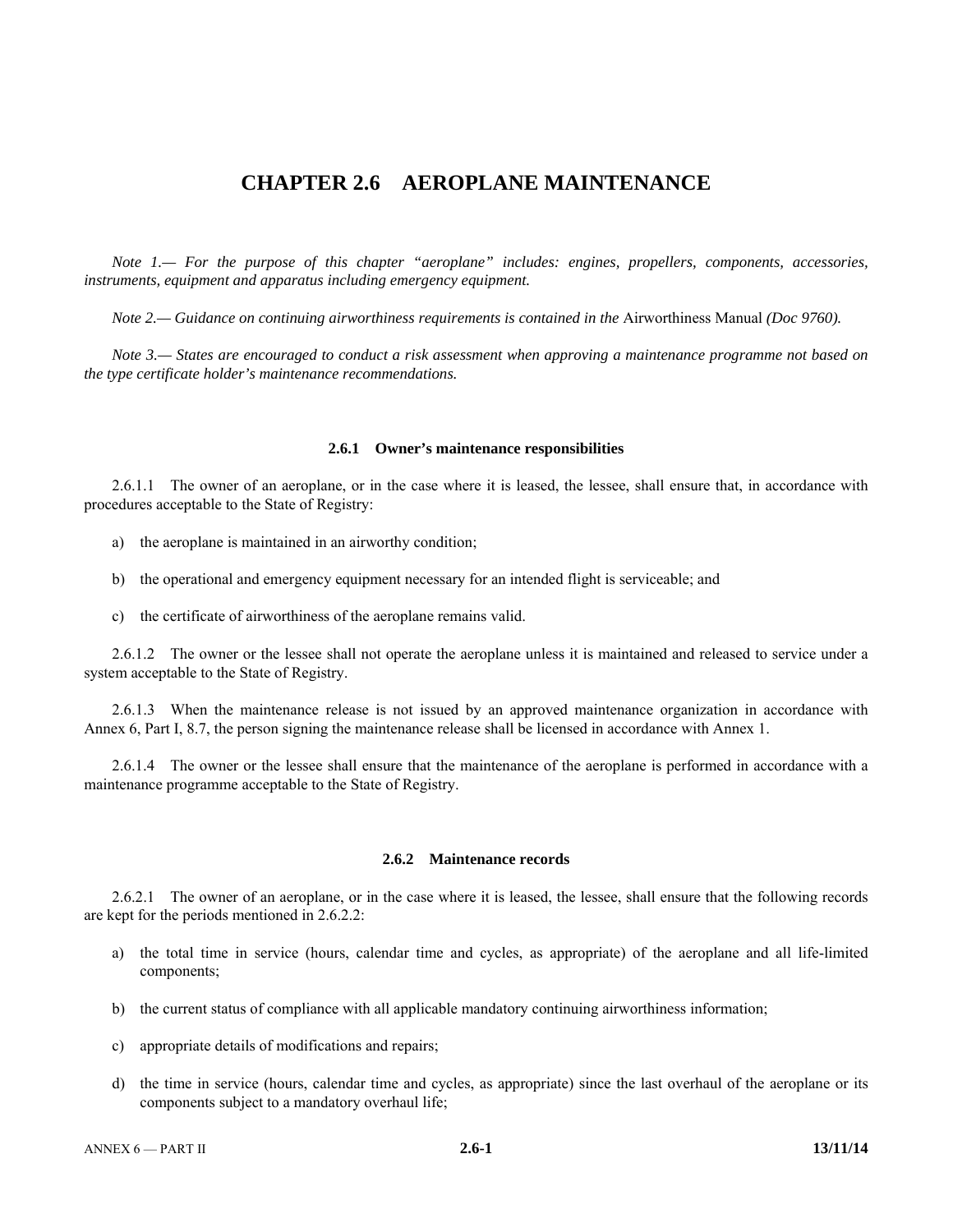- e) the current status of the aeroplane's compliance with the maintenance programme; and
- f) the detailed maintenance records to show that all requirements for the signing of a maintenance release have been met.

 2.6.2.2 The records in 2.6.2.1 a) to e) shall be kept for a minimum period of 90 days after the unit to which they refer has been permanently withdrawn from service and the records in 2.6.2.1 f) for a minimum period of one year after the signing of the maintenance release.

 2.6.2.3 In the event of a temporary change of owner or lessee, the records shall be made available to the new owner or lessee. In the event of any permanent change of owner or lessee, the records shall be transferred to the new owner or lessee.

 *Note 1. — Maintenance records or related documents, other than a valid certificate of airworthiness, need not be carried in the aeroplane during international flights.* 

 *Note 2. — In the context of 2.6.2.3, a judgement on what should be considered as a temporary change of owner or lessee will need to be made by the State of Registry in the light of the need to exercise control over the records, which will depend on access to them and the opportunity to update them.* 

#### **2.6.3 Modifications and repairs**

All modifications and repairs shall comply with airworthiness requirements acceptable to the State of Registry. Procedures shall be established to ensure that the substantiating data supporting compliance with the airworthiness requirements are retained.

#### **2.6.4 Maintenance release**

 2.6.4.1 A maintenance release shall be completed and signed, as prescribed by the State of Registry, to certify that the maintenance work performed has been completed satisfactorily and in accordance with data and procedures acceptable to the State of Registry.

2.6.4.2 A maintenance release shall contain a certification including:

- a) basic details of the maintenance performed;
- b) the date such maintenance was completed;
- c) when applicable, the identity of the approved maintenance organization; and
- d) the identity of the authorized person or persons signing the release.

 $\mathcal{L}_\text{max}$  , where  $\mathcal{L}_\text{max}$  and  $\mathcal{L}_\text{max}$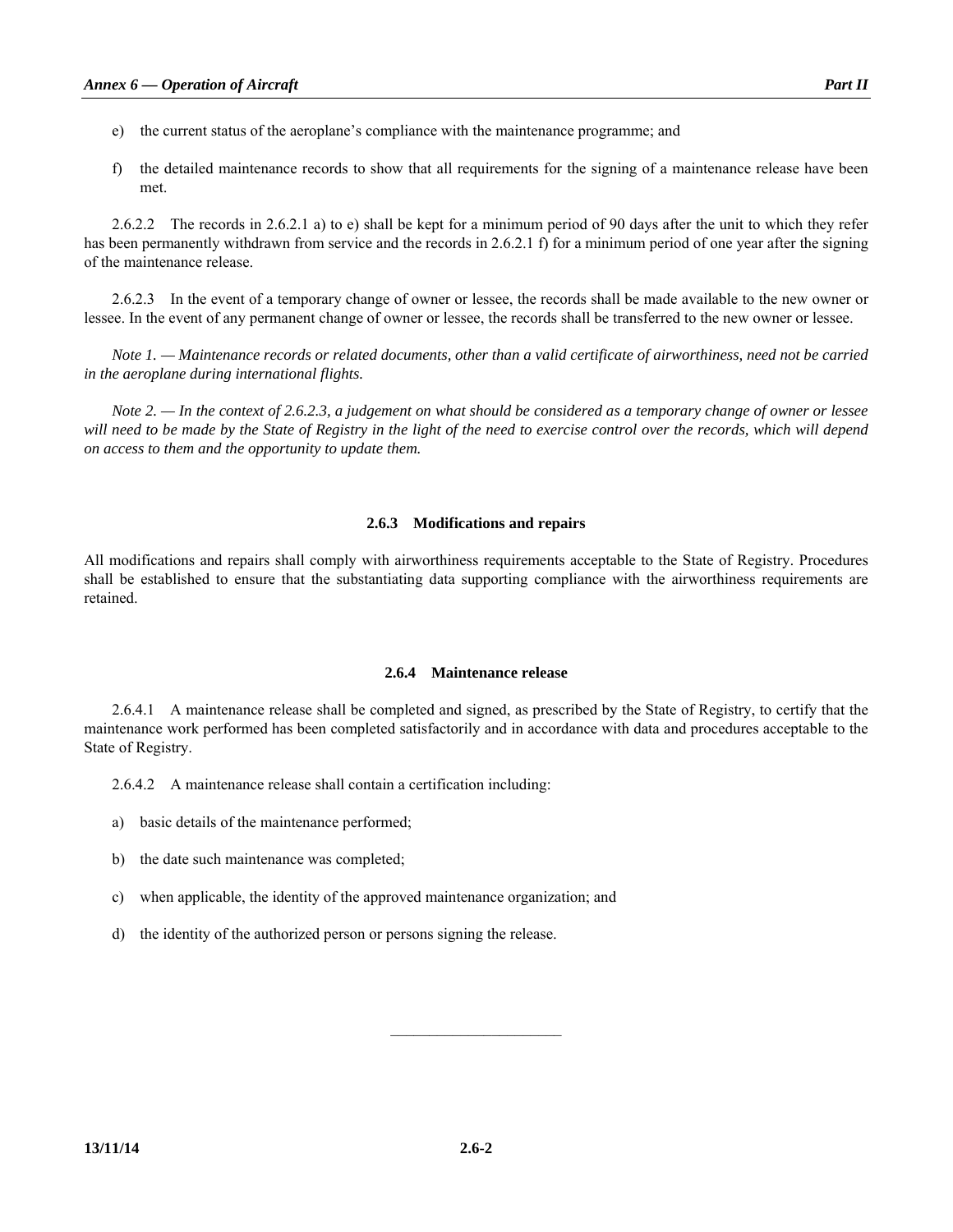## **CHAPTER 2.7 AEROPLANE FLIGHT CREW**

#### **2.7.1 Composition of the flight crew**

The number and composition of the flight crew shall not be less than that specified in the flight manual or other documents associated with the certificate of airworthiness.

## **2.7.2 Qualifications**

2.7.2.1 The pilot-in-command shall:

- a) ensure that each flight crew member holds a valid licence issued by the State of Registry, or if issued by another Contracting State, rendered valid by the State of Registry;
- b) ensure that flight crew members are properly rated; and
- c) be satisfied that flight crew members have maintained competency.

 2.7.2.2 The pilot-in-command of an aeroplane equipped with an airborne collision avoidance system (ACAS II) shall ensure that each flight crew member has been appropriately trained to competency in the use of ACAS II equipment and the avoidance of collision.

*Note 1.*— Procedures for the use of ACAS II equipment are specified in the Procedures for Air Navigation Services — Aircraft Operations *(PANS-OPS, Doc 8168), Volume I* — Flight Procedures*. ACAS II Training Guidelines for Pilots are provided in PANS-OPS, Volume I, Attachment A to Part III, Section 3, Chapter 3.* 

 *Note 2.— Appropriate training, to the satisfaction of the State, to competency in the use of ACAS II equipment and the avoidance of collisions may be evidenced, for example, by:* 

- *a) possession of a type rating for an aeroplane equipped with ACAS II, where the operation and use of ACAS II are included in the training syllabus for the type rating; or*
- *b) possession of a document issued by a training organization or person approved by the State to conduct training for pilots in the use of ACAS II, indicating that the holder has been trained in accordance with the guidelines referred to in Note 1; or*
- *c) a comprehensive pre-flight briefing by a pilot who has been trained in the use of ACAS II in accordance with the guidelines referred to in Note 1.*

 $\mathcal{L}_\text{max}$  , where  $\mathcal{L}_\text{max}$  and  $\mathcal{L}_\text{max}$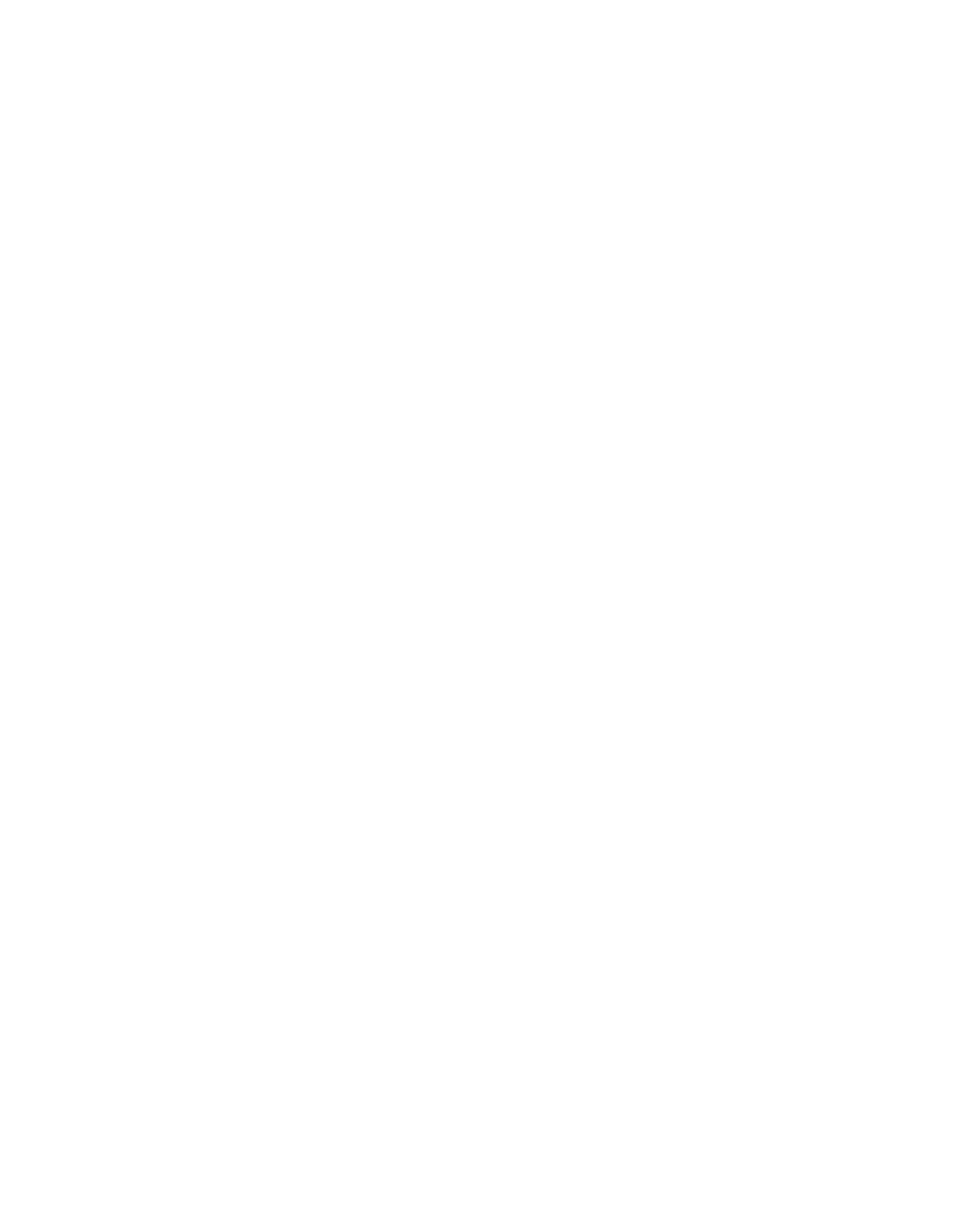## **CHAPTER 2.8 MANUALS, LOGS AND RECORDS**

*Note.— The following documents are associated with this Annex but are not included in this chapter:* 

 *Maintenance records — see 2.6.2.* 

#### **2.8.1 Flight manual**

 *Note.— The aeroplane flight manual contains the information specified in Annex 8.* 

The aeroplane flight manual shall be updated by implementing changes made mandatory by the State of Registry.

#### **2.8.2 Journey log book**

 2.8.2.1 A journey log book shall be maintained for every aeroplane engaged in international air navigation in which shall be entered particulars of the aeroplane, its crew and each journey.

2.8.2.2 **Recommendation.—** *The aeroplane journey log should contain the following items:* 

- *a) aeroplane nationality and registration;*
- *b) date;*
- *c) crew member names and duty assignments;*
- *d) departure and arrival points* and times;
- *e) purpose of flight;*
- *f) observations regarding the flight; and*
- *g) signature of the pilot-in-command.*

## **2.8.3 Records of emergency and survival equipment carried**

The owner of the aeroplane, or in the case where it is leased, the lessee, shall at all times have available for immediate communication to rescue coordination centres, lists containing information on the emergency and survival equipment carried on board the aeroplane engaged in international air navigation. The information shall include, as applicable, the number, colour and type of life rafts and pyrotechnics, details of emergency medical supplies, water supplies and the type and frequencies of the emergency portable radio equipment.

 $\mathcal{L}=\{1,2,3,4,5\}$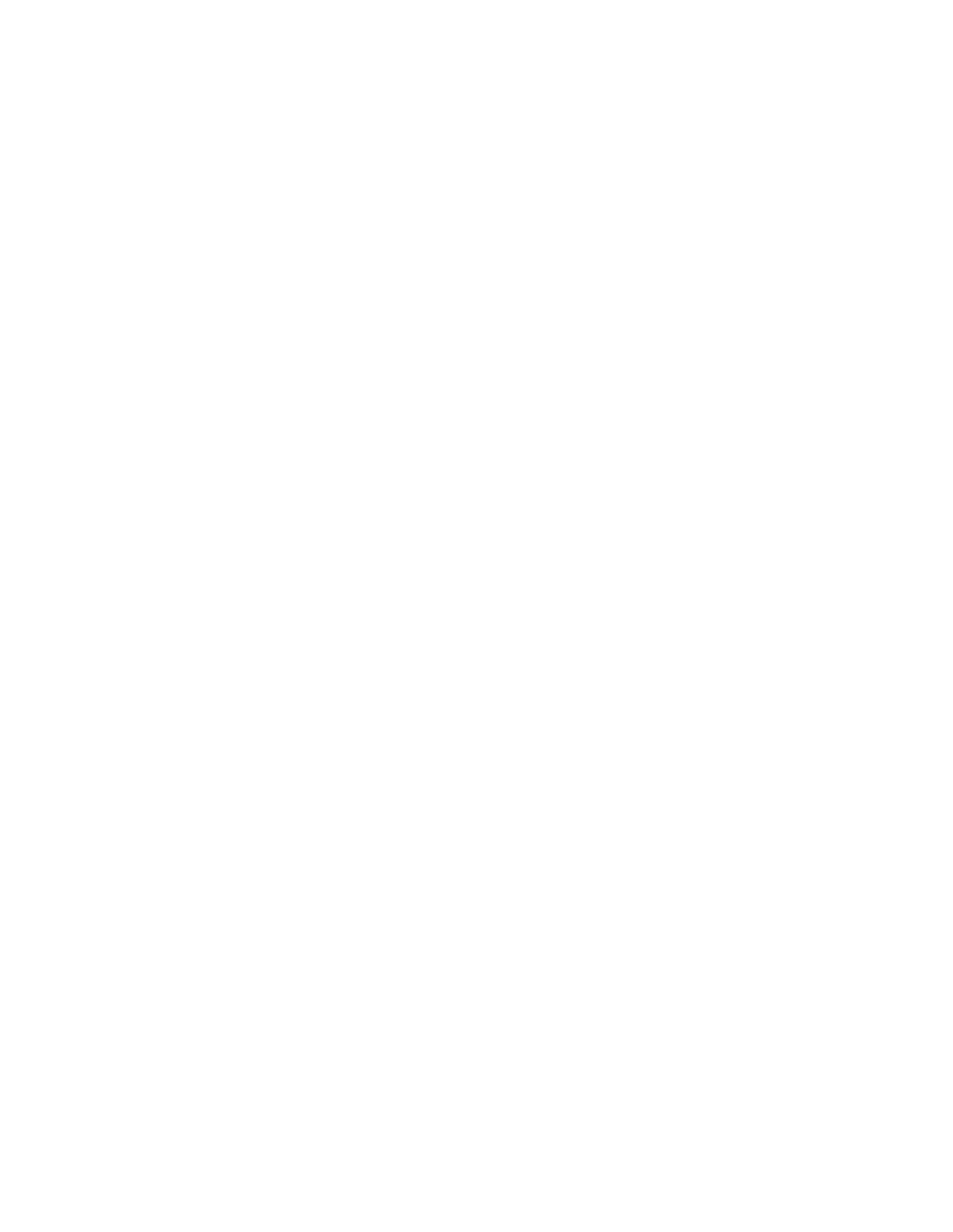# **CHAPTER 2.9 SECURITY**

## **2.9.1 Security of aircraft**

The pilot-in-command shall be responsible for the security of the aircraft during its operation.

## **2.9.2 Reporting acts of unlawful interference**

Following an act of unlawful interference, the pilot-in-command shall submit a report of such an act to the designated local authority.

 *Note.— In the context of this chapter, the word "security" is used in the sense of prevention of acts of unlawful interference against civil aviation*.

 $\mathcal{L}=\{1,2,3,4,5\}$ 

ANNEX 6 — PART II **2.9-1 13/11/14**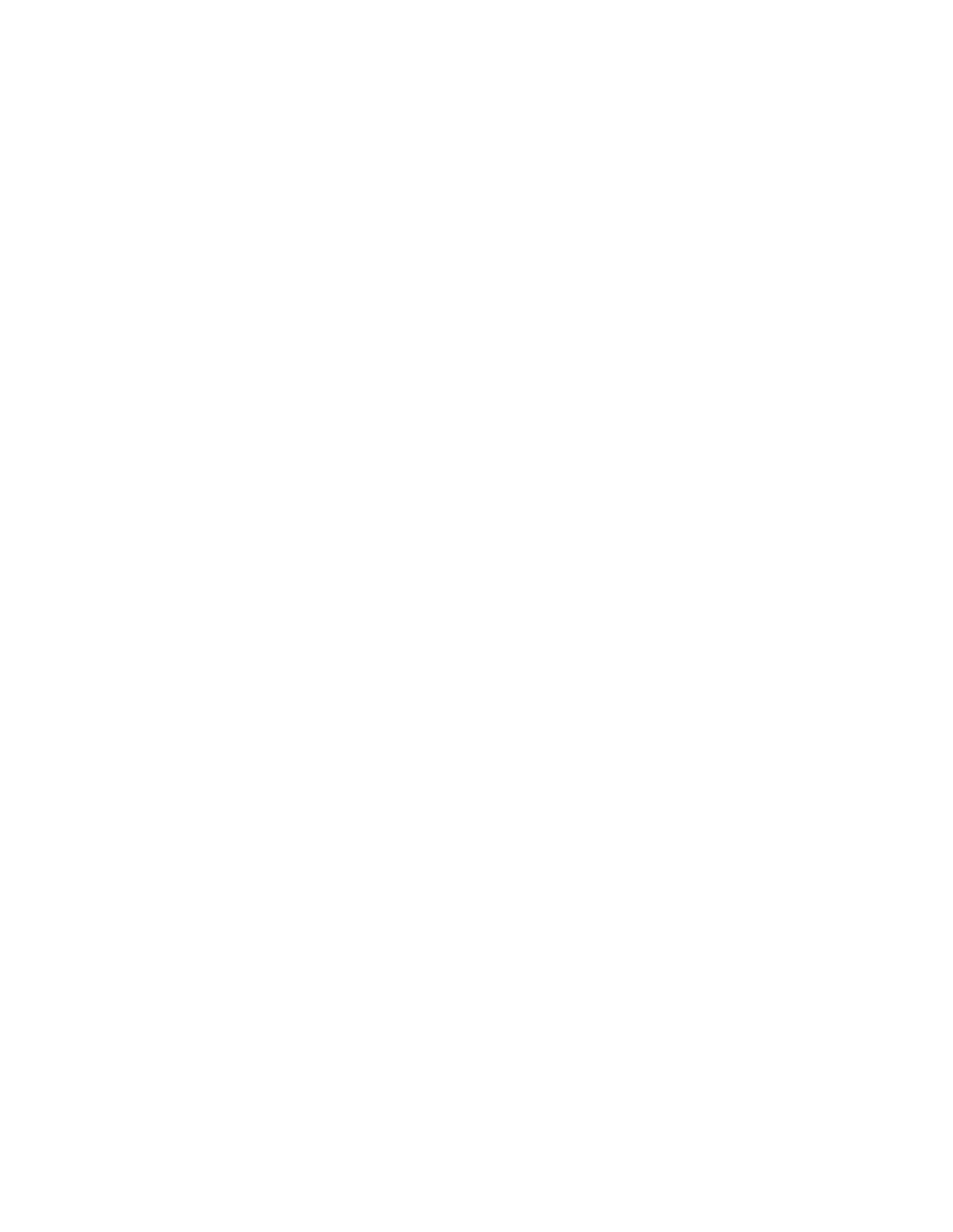# **APPENDIX 2.1 LIGHTS TO BE DISPLAYED BY AEROPLANES**

*(Note.— See 2.4.8)* 

## **1. Terminology**

When the following terms are used in this Appendix, they have the following meanings:

#### *Angles of coverage.*

- a) Angle of coverage A is formed by two intersecting vertical planes making angles of 70 degrees to the right and 70 degrees to the left respectively, looking aft along the longitudinal axis to a vertical plane passing through the longitudinal axis.
- b) Angle of coverage F is formed by two intersecting vertical planes making angles of 110 degrees to the right and 110 degrees to the left respectively, looking forward along the longitudinal axis to a vertical plane passing through the longitudinal axis.
- c) Angle of coverage L is formed by two intersecting vertical planes, one parallel to the longitudinal axis of the aeroplane, and the other 110 degrees to the left of the first, when looking forward along the longitudinal axis.
- d) Angle of coverage R is formed by two intersecting vertical planes, one parallel to the longitudinal axis of the aeroplane, and the other 110 degrees to the right of the first, when looking forward along the longitudinal axis.

*Horizontal plane.* The plane containing the longitudinal axis and perpendicular to the plane of symmetry of the aeroplane.

- *Longitudinal axis of the aeroplane.* A selected axis parallel to the direction of flight at a normal cruising speed, and passing through the centre of gravity of the aeroplane.
- *Making way.* An aeroplane on the surface of the water is "making way" when it is under way and has a velocity relative to the water.
- *Under command.* An aeroplane on the surface of the water is "under command" when it is able to execute manoeuvres as required by the *International Regulations for Preventing Collisions at Sea* for the purpose of avoiding other vessels.
- *Under way.* An aeroplane on the surface of the water is "under way" when it is not aground or moored to the ground or to any fixed object on the land or in the water.
- *Vertical planes.* Planes perpendicular to the horizontal plane.
- *Visible.* Visible on a dark night with a clear atmosphere.

#### **2. Navigation lights to be displayed in the air**

*Note.— The lights specified herein are intended to meet the requirements of Annex 2 for navigation lights.*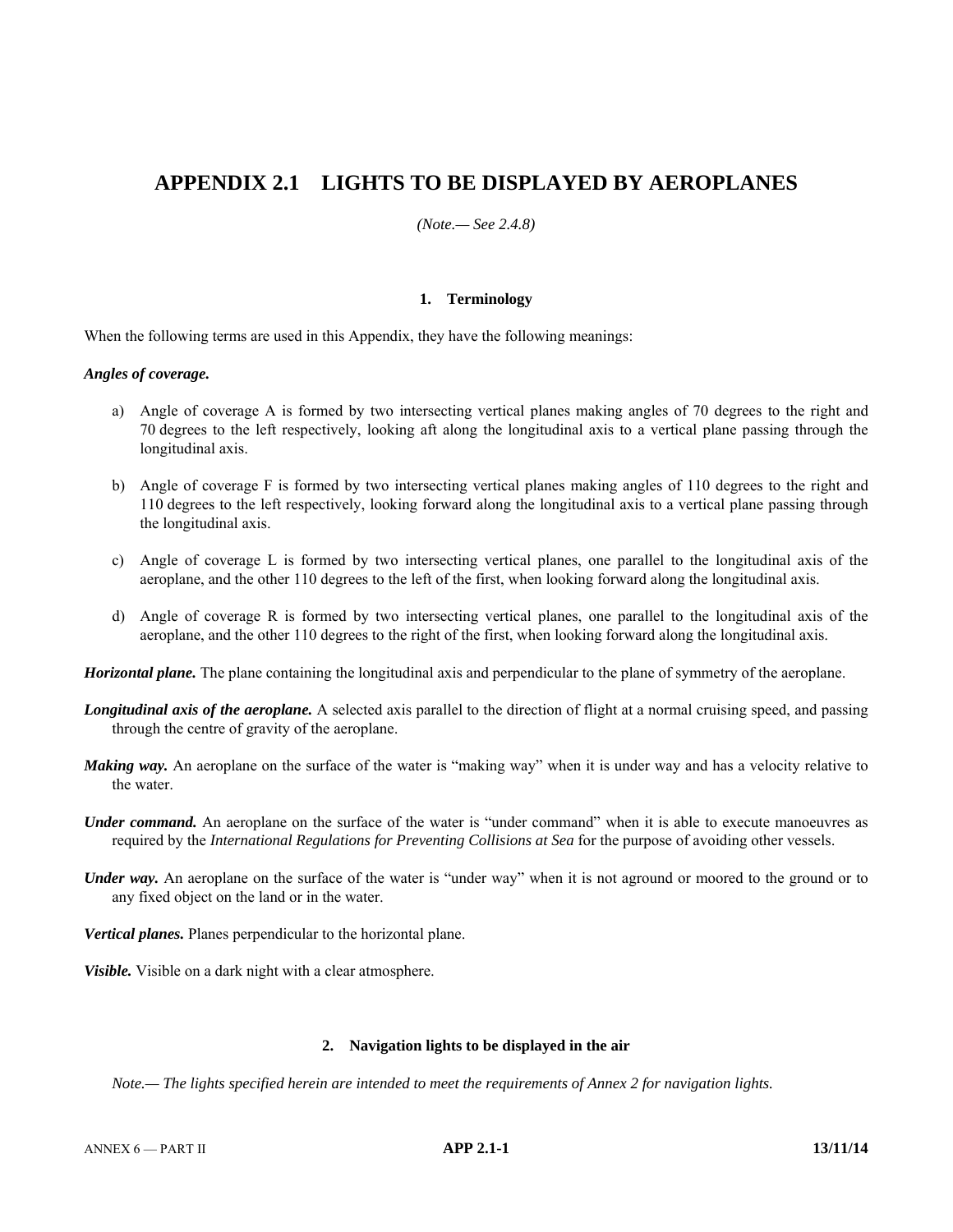As illustrated in Figure 1, the following unobstructed navigation lights shall be displayed:

- a) a red light projected above and below the horizontal plane through angle of coverage L;
- b) a green light projected above and below the horizontal plane through angle of coverage R;
- c) a white light projected above and below the horizontal plane rearward through angle of coverage A.



### **3. Lights to be displayed on the water**

#### 3.1 General

*Note.— The lights specified herein are intended to meet the requirements of Annex 2 for lights to be displayed by aeroplanes on the water.* 

The *International Regulations for Preventing Collisions at Sea* require different lights to be displayed in each of the following circumstances:

- a) when under way;
- b) when towing another vessel or aeroplane;
- c) when being towed;
- d) when not under command and not making way;
- e) when making way but not under command;
- f) when at anchor;
- g) when aground.

The lights required by aeroplanes in each case are described below.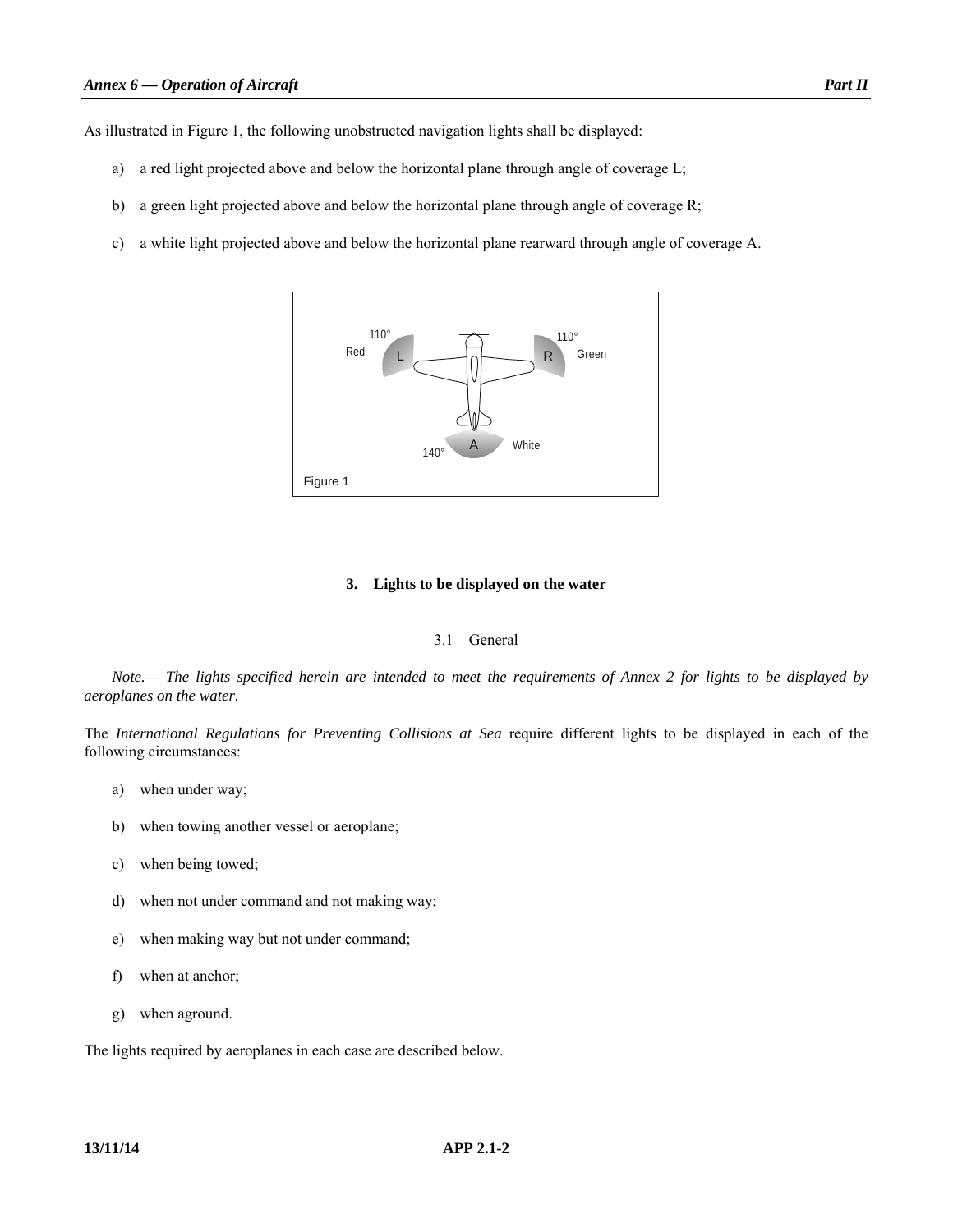## 3.2 When under way

As illustrated in Figure 2, the following appearing as steady, unobstructed lights:

- a) a red light projected above and below the horizontal through angle of coverage L;
- b) a green light projected above and below the horizontal through angle of coverage R;
- c) a white light projected above and below the horizontal through angle of coverage A; and
- d) a white light projected through angle of coverage F.

The lights described in a), b) and c) should be visible at a distance of at least 3.7 km (2 NM). The light described in d) should be visible at a distance of 9.3 km (5 NM) when fitted to an aeroplane of 20 m or more in length or visible at a distance of 5.6 km (3 NM) when fitted to an aeroplane of less than 20 m in length.

#### 3.3 When towing another vessel or aeroplane

As illustrated in Figure 3, the following appearing as steady, unobstructed lights:

- a) the lights described in 3.2;
- b) a second light having the same characteristics as the light described in 3.2 d) and mounted in a vertical line at least 2 m above or below it; and
- c) a yellow light having otherwise the same characteristics as the light described in 3.2 c) and mounted in a vertical line at least 2 m above it.





#### 3.4 When being towed

The lights described in 3.2 a), b) and c) appearing as steady, unobstructed lights.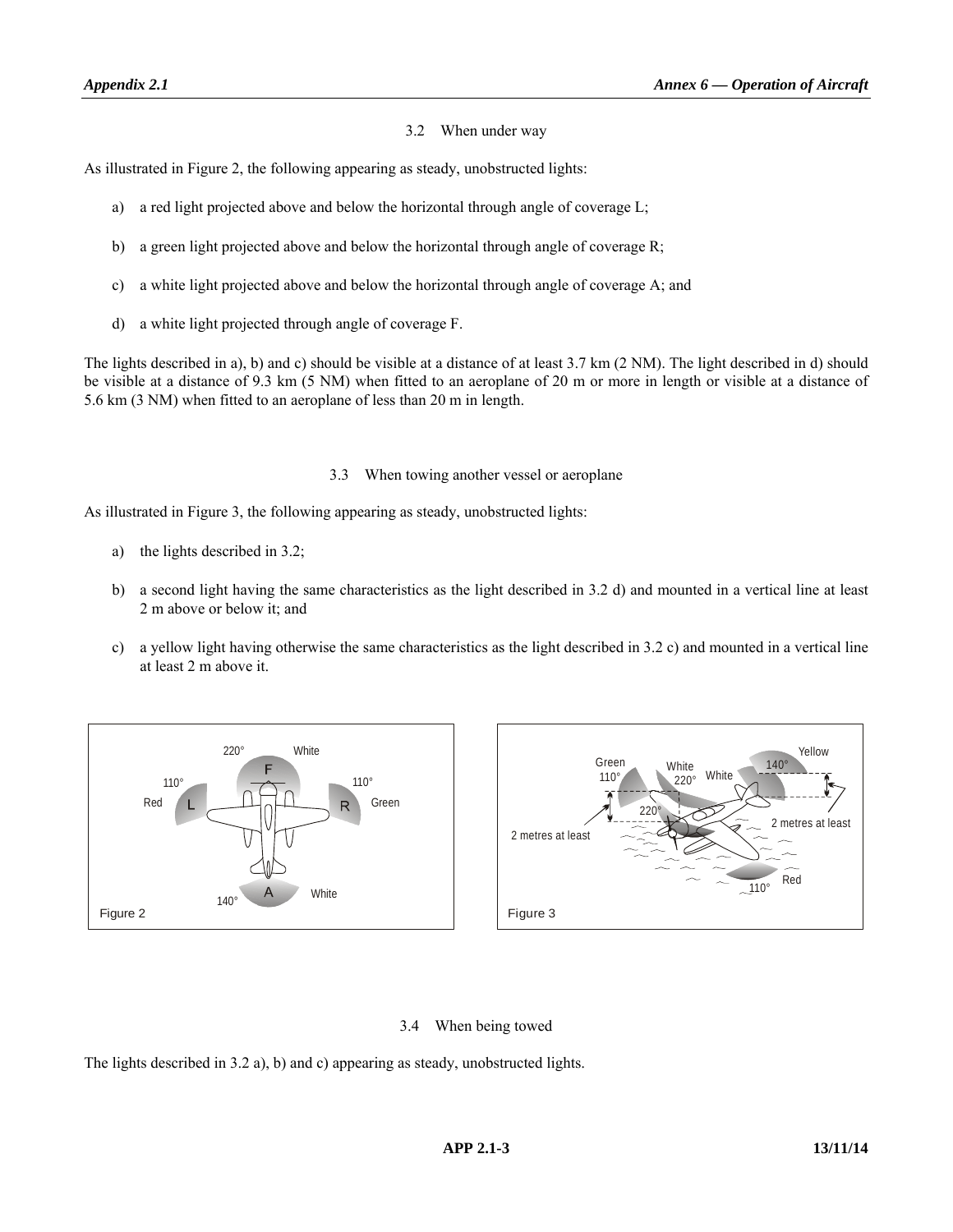3.5 When not under command and not making way

As illustrated in Figure 4, two steady red lights placed where they can best be seen, one vertically over the other and not less than 1 m apart, and of such a character as to be visible all around the horizon at a distance of at least 3.7 km (2 NM).

## 3.6 When making way but not under command

As illustrated in Figure 5, the lights described in 3.5 plus the lights described in 3.2 a), b) and c).

*Note.— The display of lights prescribed in 3.5 and 3.6 is to be taken by other aircraft as signals that the aeroplane showing them is not under command and cannot therefore get out of the way. They are not signals of aeroplanes in distress and requiring assistance.* 



## 3.7 When at anchor

- a) If less than 50 m in length, where it can best be seen, a steady white light (Figure 6), visible all around the horizon at a distance of at least 3.7 km (2 NM).
- b) If 50 m or more in length, where they can best be seen, a steady white forward light and a steady white rear light (Figure 7) both visible all around the horizon at a distance of at least 5.6 km (3 NM).

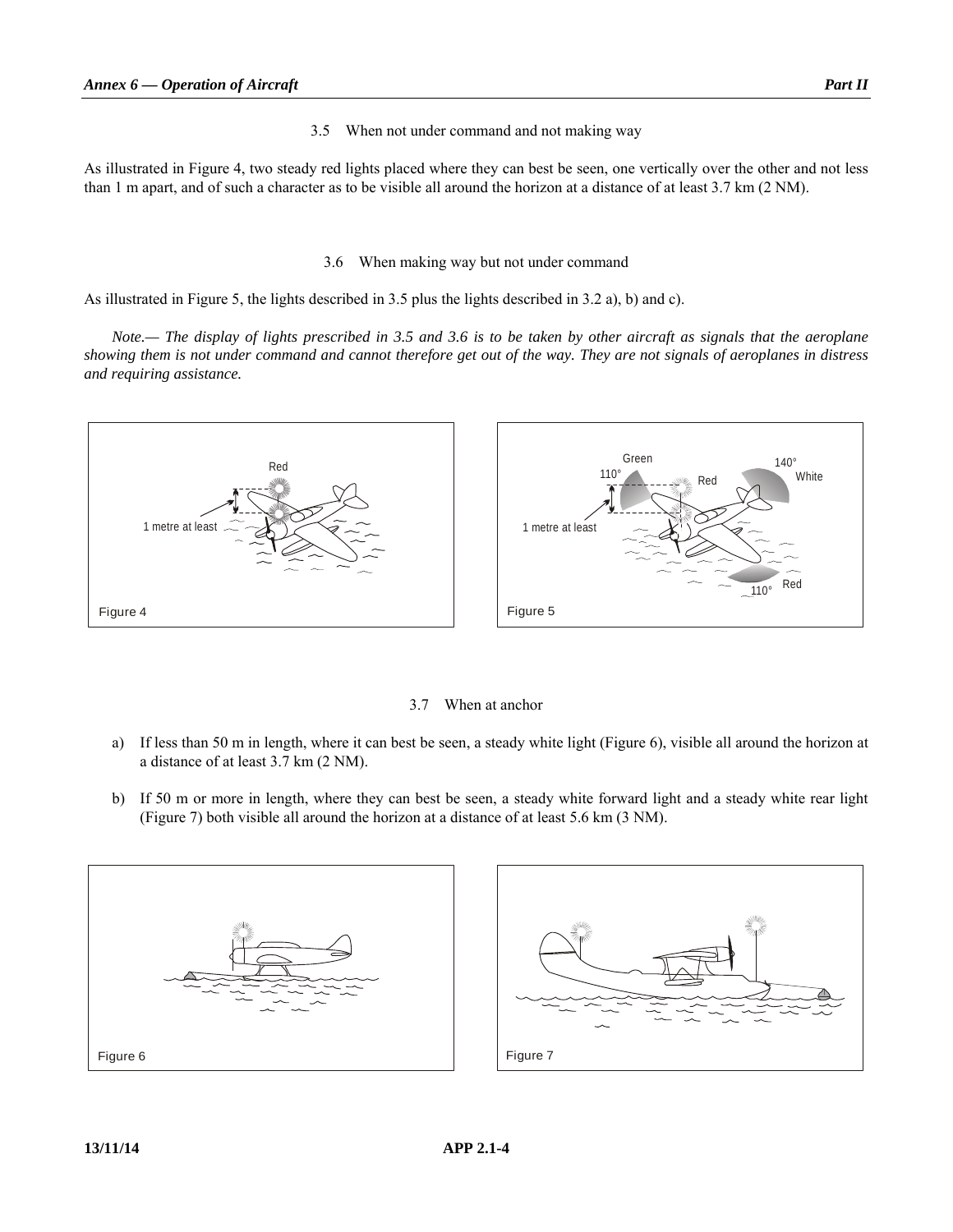c) If 50 m or more in span a steady white light on each side (Figures 8 and 9) to indicate the maximum span and visible, so far as practicable, all around the horizon at a distance of at least 1.9 km (1 NM).

## 3.8 When aground

The lights prescribed in 3.7 and in addition two steady red lights in vertical line, at least 1 m apart so placed as to be visible all around the horizon.



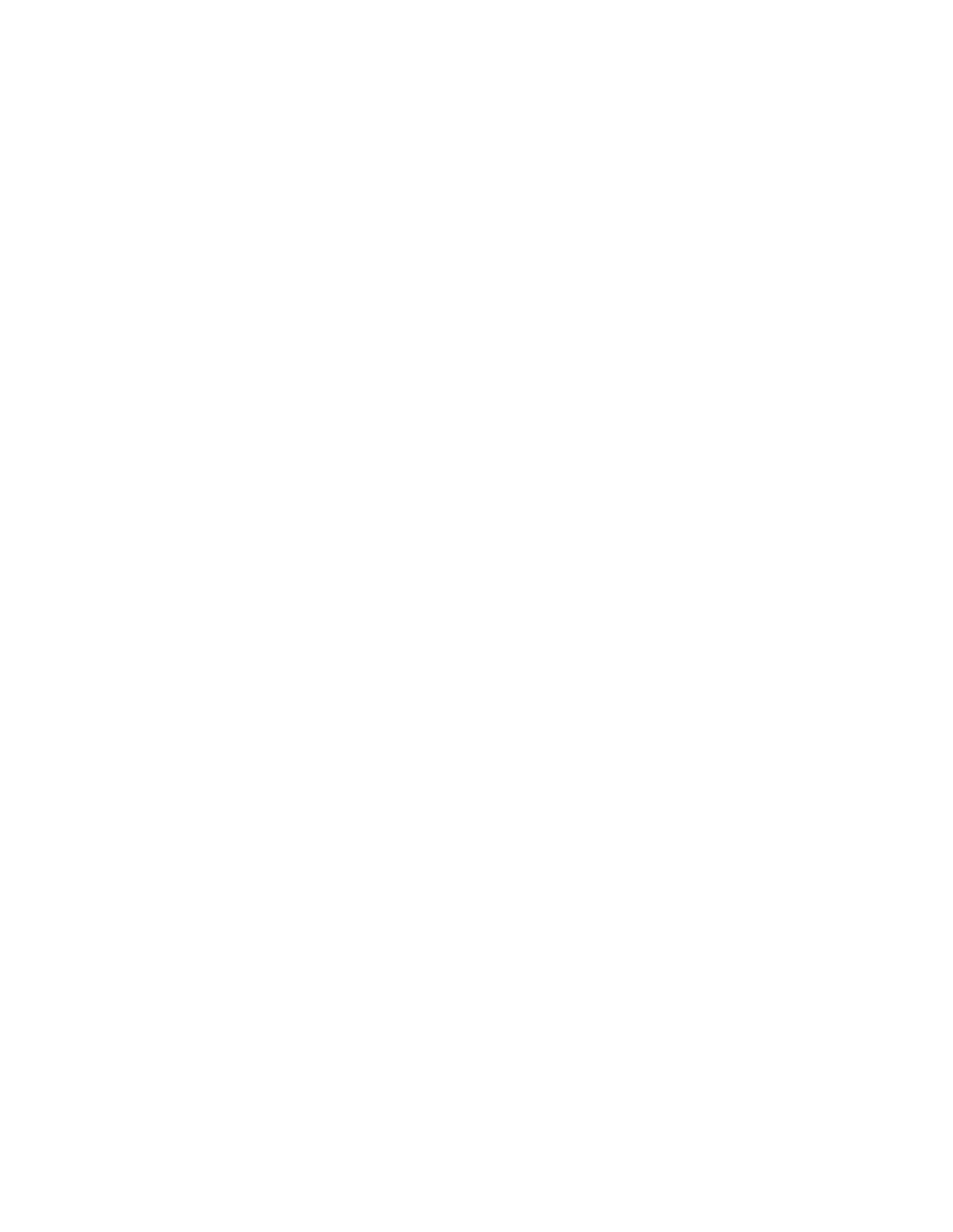# **APPENDIX 2.2 ALTIMETRY SYSTEM PERFORMANCE REQUIREMENTS FOR OPERATIONS IN RVSM AIRSPACE**

*(Note.— See 2.5.2.5)*

 1. In respect of groups of aeroplanes that are nominally of identical design and build with respect to all details that could influence the accuracy of height-keeping performance, the height-keeping performance capability shall be such that the total vertical error (TVE) for the group of aeroplanes shall have a mean no greater than 25 m (80 ft) in magnitude and shall have a standard deviation no greater than  $28 - 0.013z^2$  for  $0 \le z \le 25$  when z is the magnitude of the mean TVE in metres, or  $92 - 0.004z^2$  for  $0 \le z \le 80$  where z is in feet. In addition, the components of TVE shall have the following characteristics:

- a) the mean altimetry system error (ASE) of the group shall not exceed 25 m (80 ft) in magnitude;
- b) the sum of the absolute value of the mean ASE and of three standard deviations of ASE shall not exceed 75 m (245 ft); and
- c) the differences between cleared flight level and the indicated pressure altitude actually flown shall be symmetric about a mean of 0 m, with a standard deviation no greater than 13.3 m  $(43.7 \text{ ft})$ , and in addition, the decrease in the frequency of differences with increasing difference magnitude shall be at least exponential.

 2. In respect of aeroplanes for which the characteristics of the airframe and altimetry system fit are unique and so cannot be classified as belonging to a group of aeroplanes encompassed by paragraph 1, the height-keeping performance capability shall be such that the components of the TVE of the aeroplane have the following characteristics:

- a) the ASE of the aeroplane shall not exceed 60 m (200 ft) in magnitude under all flight conditions; and
- b) the differences between the cleared flight level and the indicated pressure altitude actually flown shall be symmetric about a mean of 0 m, with a standard deviation no greater than 13.3 m  $(43.7 \text{ ft})$ , and in addition, the decrease in the frequency of differences with increasing difference magnitude shall be at least exponential.

 $\overline{\phantom{a}}$  , where  $\overline{\phantom{a}}$  , where  $\overline{\phantom{a}}$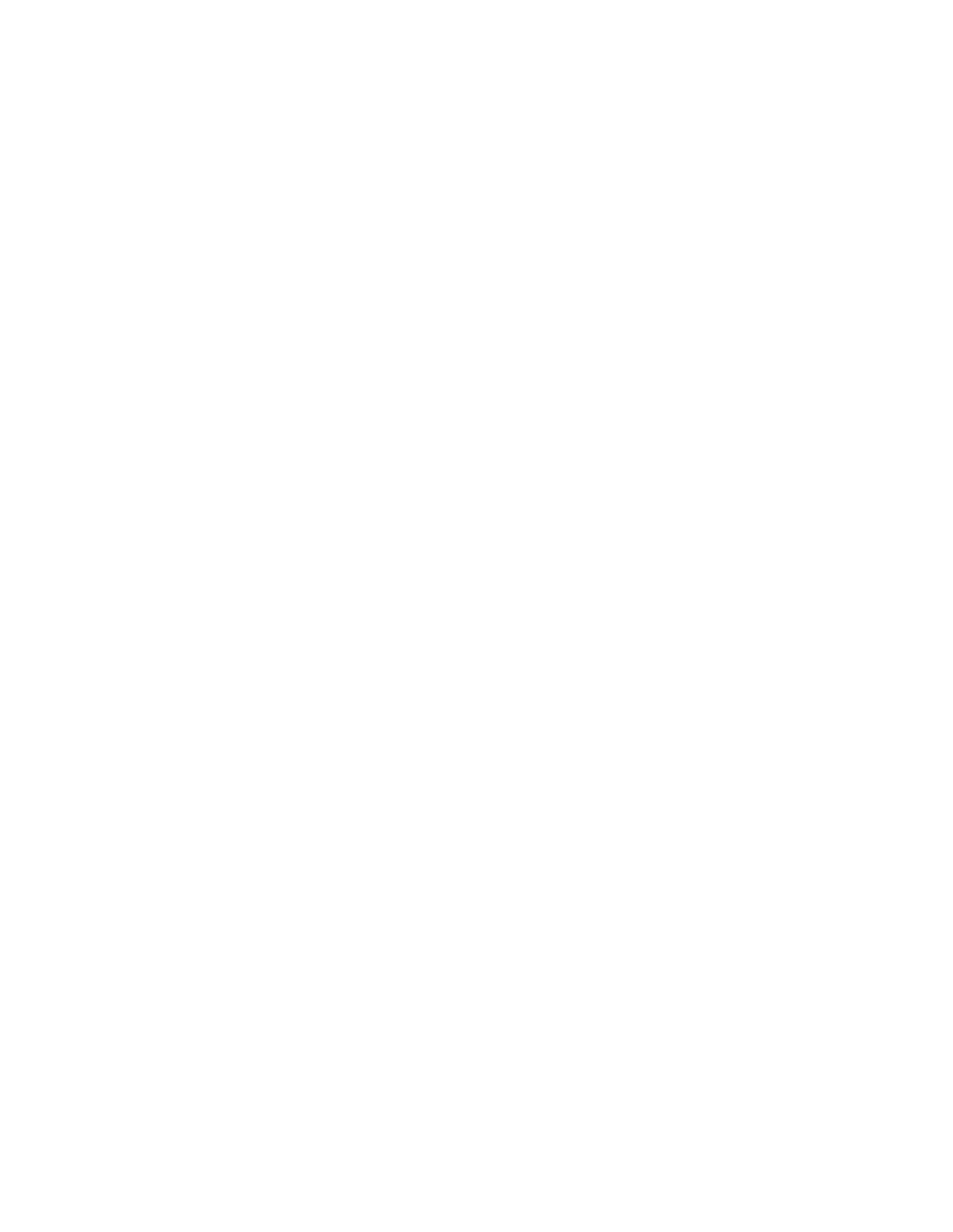## **APPENDIX 2.3 FLIGHT RECORDERS**

*(Note.— See 2.4.16)* 

The material in this Appendix concerns flight recorders intended for installation in aeroplanes engaged in international air navigation. Crash-protected flight recorders comprise one or more of the following systems: a flight data recorder (FDR), a cockpit voice recorder (CVR), an airborne image recorder (AIR) and/or a data link recorder (DLR). Lightweight flight recorders comprise one or more of the following systems: an aircraft data recording system (ADRS), a cockpit audio recording system (CARS), an airborne image recording system (AIRS) and/or a data link recording system (DLRS).

#### **1. General requirements**

- 1.1 Non-deployable flight recorder containers shall:
- a) be painted a distinctive orange or yellow colour;
- b) carry reflective material to facilitate their location; and
- c) have securely attached an automatically activated underwater locating device operating at a frequency of 37.5 kilohertz (kHz). At the earliest practical date, but not later than 1 January 2018, this device shall operate for a minimum of ninety days.

 *Note.— Current industry practice is to phase out yellow flight recorder containers at the end of the service life of the flight recorders.*

- 1.2 The flight recorder systems shall be installed so that:
- a) the probability of damage to the recordings is minimized;
- b) they receive electrical power from a bus that provides the maximum reliability for operation of the flight recorder systems without jeopardizing service to essential or emergency loads;
- c) there is an aural or visual means for pre-flight checking that the flight recorder systems are operating properly; and
- d) if the flight recorder systems have a bulk erasure device, the installation shall be designed to prevent operation of the device during flight time or crash impact.

 1.3 The flight recorder systems, when tested by methods approved by the appropriate certificating authority, shall be demonstrated to be suitable for the environmental extremes over which they are designed to operate.

1.4 Means shall be provided for an accurate time correlation between the recorder systems recordings.

 1.5 The manufacturer shall provide the appropriate certificating authority with the following information in respect of the flight recorder systems:

- a) manufacturer's operating instructions, equipment limitations and installation procedures; and
- b) manufacturer's test reports.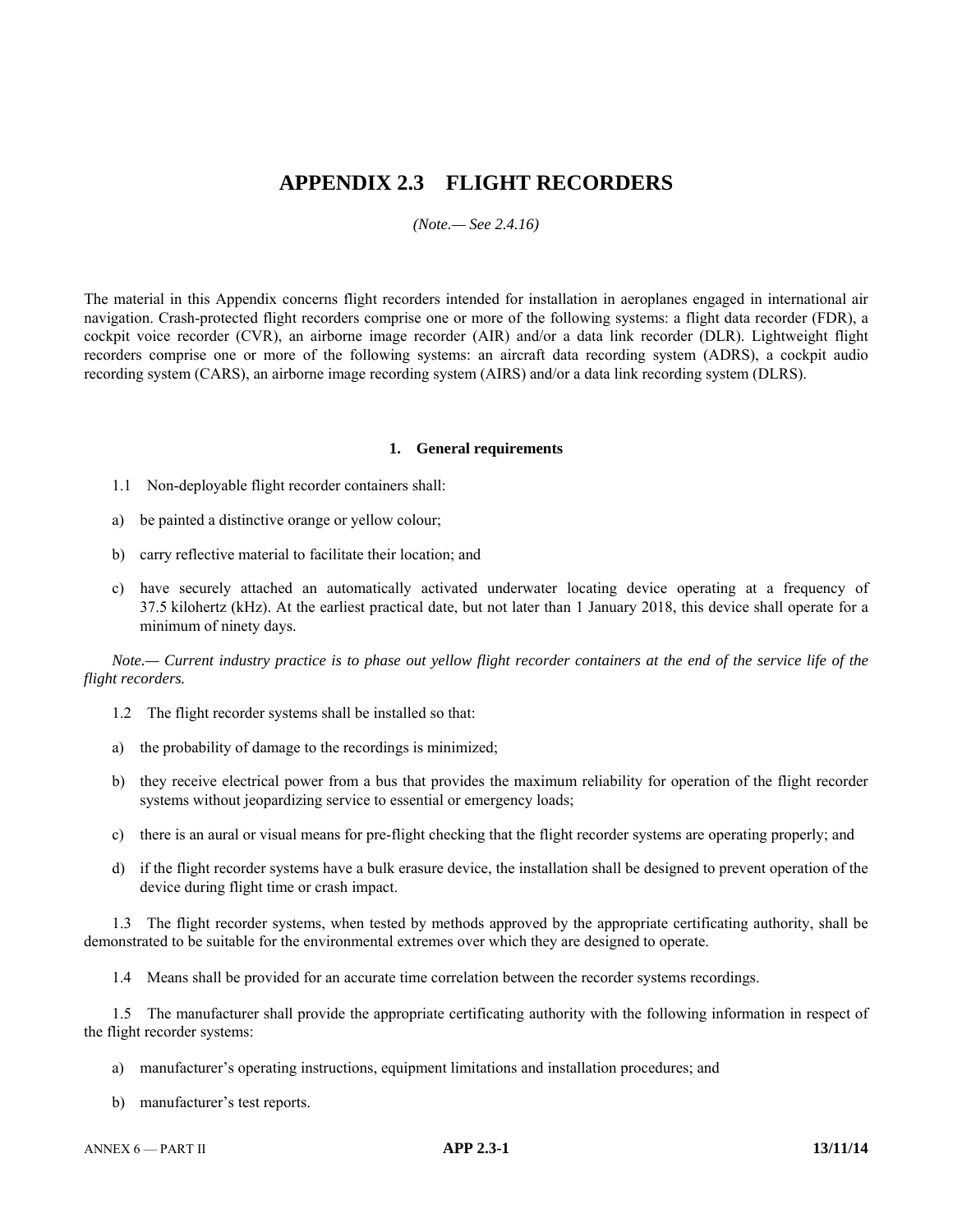## **2. Flight data recorder (FDR)**

 2.1 The flight data recorder shall start to record prior to the aeroplane moving under its own power and record continuously until the termination of the flight when the aeroplane is no longer capable of moving under its own power.

## 2.2 Parameters to be recorded

 2.2.1 Flight data recorders shall be classified as Type I, Type IA and Type II depending upon the number of parameters to be recorded.

 2.2.2 The parameters that satisfy the requirements for FDRs are listed in the paragraphs below. The number of parameters to be recorded shall depend on aeroplane complexity. The parameters without an asterisk (\*) are mandatory parameters which shall be recorded regardless of aeroplane complexity. In addition, the parameters designated by an asterisk (\*) shall be recorded if an information data source for the parameter is used by aeroplane systems or the flight crew to operate the aeroplane. However, other parameters may be substituted with due regard to the aeroplane type and the characteristics of the recording equipment.

2.2.2.1 The following parameters shall satisfy the requirements for flight path and speed:

- Pressure altitude
- Indicated airspeed or calibrated airspeed
- Air-ground status and each landing gear air-ground sensor when practicable
- Total or outside air temperature
- Heading (primary flight crew reference)
- Normal acceleration
- Lateral acceleration
- Longitudinal acceleration (body axis)
- Time or relative time count
- Navigation data\*: drift angle, wind speed, wind direction, latitude/longitude
- Groundspeed\*
- Radio altitude\*

2.2.2.2 The following parameters shall satisfy the requirements for attitude:

- Pitch attitude
- Roll attitude
- Yaw or sideslip angle\*
- Angle of attack\*

2.2.2.3 The following parameters shall satisfy the requirements for engine power:

- Engine thrust/power: propulsive thrust/power on each engine, cockpit thrust/power lever position
- Thrust reverse status\*
- Engine thrust command\*
- Engine thrust target\*
- Engine bleed valve position\*
- Additional engine parameters\*: EPR,  $N_1$  indicated vibration level,  $N_2$  EGT, TLA, fuel flow, fuel cut-off lever position,  $N_3$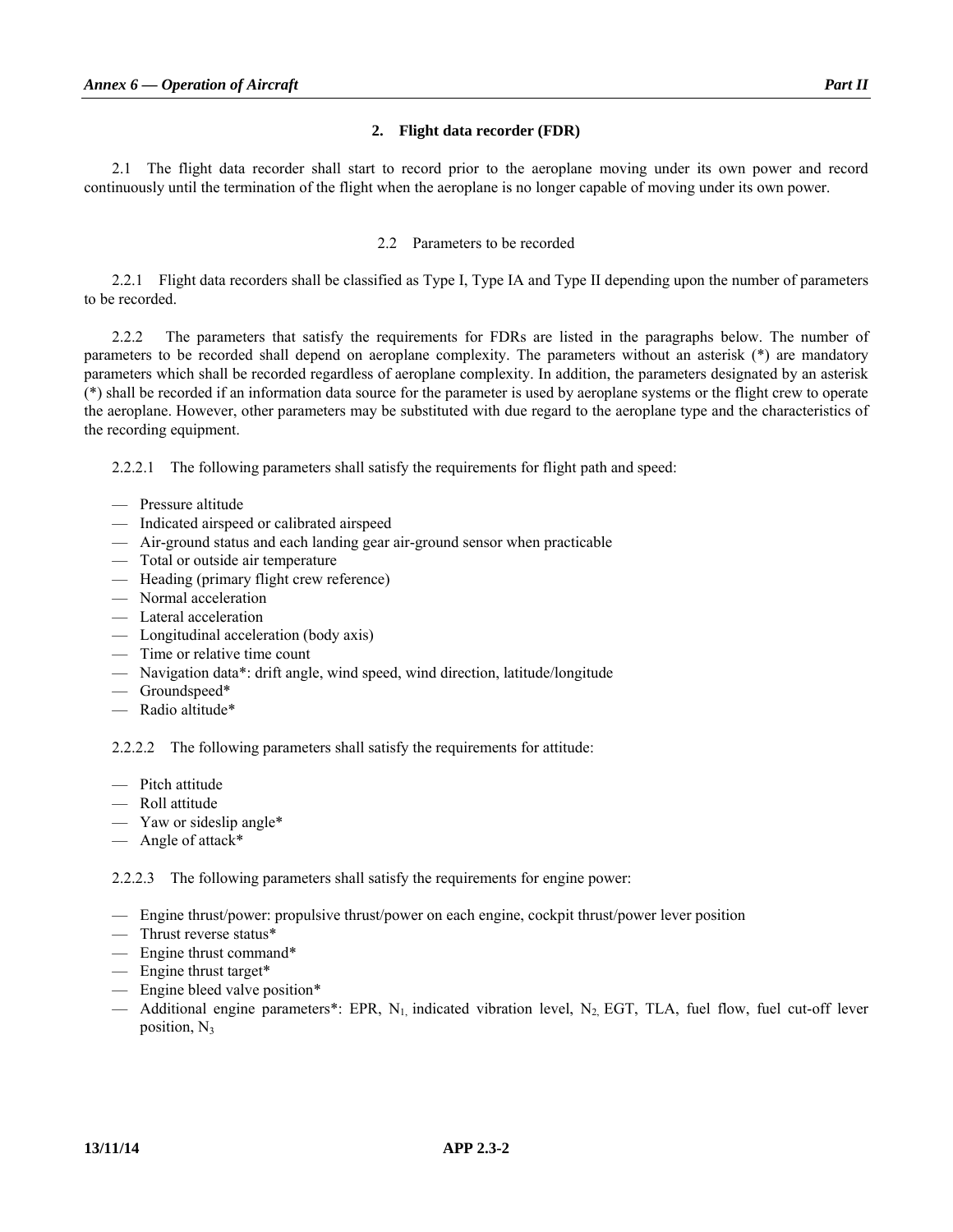2.2.2.4 The following parameters shall satisfy the requirements for configuration:

- Pitch trim surface position
- Flaps\*: trailing edge flap position, cockpit control selection
- Slats\*: leading edge flap (slat) position, cockpit control selection
- Landing gear\*: landing gear, gear selector position
- Yaw trim surface position\*
- Roll trim surface position\*
- Cockpit trim control input position pitch\*
- Cockpit trim control input position roll\*
- Cockpit trim control input position yaw\*
- Ground spoiler and speed brake\*: Ground spoiler position, ground spoiler selection, speed brake position, speed brake selection
- De-icing and/or anti-icing systems selection\*
- Hydraulic pressure (each system)\*
- Fuel quantity in CG trim tank\*
- AC electrical bus status\*
- DC electrical bus status\*
- APU bleed valve position\*
- Computed centre of gravity\*

2.2.2.5 The following parameters shall satisfy the requirements for operation:

- Warnings
- Primary flight control surface and primary flight control pilot input: pitch axis, roll axis, yaw axis
- Marker beacon passage
- Each navigation receiver frequency selection
- Manual radio transmission keying and CVR/FDR synchronization reference
- Autopilot/autothrottle/AFCS mode and engagement status\*
- Selected barometric setting\*: pilot, first officer
- Selected altitude (all pilot selectable modes of operation)\*
- Selected speed (all pilot selectable modes of operation)\*
- Selected Mach (all pilot selectable modes of operation)\*
- Selected vertical speed (all pilot selectable modes of operation)\*
- Selected heading (all pilot selectable modes of operation)\*
- Selected flight path (all pilot selectable modes of operation)\*: course/DSTRK, path angle
- Selected decision height\*
- EFIS display format\*: pilot, first officer
- Multi-function/engine/alerts display format\*
- GPWS/TAWS/GCAS status\*: selection of terrain display mode including pop-up display status, terrain alerts, both cautions and warnings, and advisories, on/off switch position
- Low pressure warning\*: hydraulic pressure, pneumatic pressure
- Computer failure\*
- Loss of cabin pressure\*
- TCAS/ACAS (traffic alert and collision avoidance system/airborne collision avoidance system)\*
- Ice detection\*
- Engine warning each engine vibration\*
- Engine warning each engine over temperature\*
- Engine warning each engine oil pressure low\*
- Engine warning each engine over speed\*
- Wind shear warning\*
- Operational stall protection, stick shaker and pusher activation\*
- All cockpit flight control input forces\*: control wheel, control column, rudder pedal cockpit input forces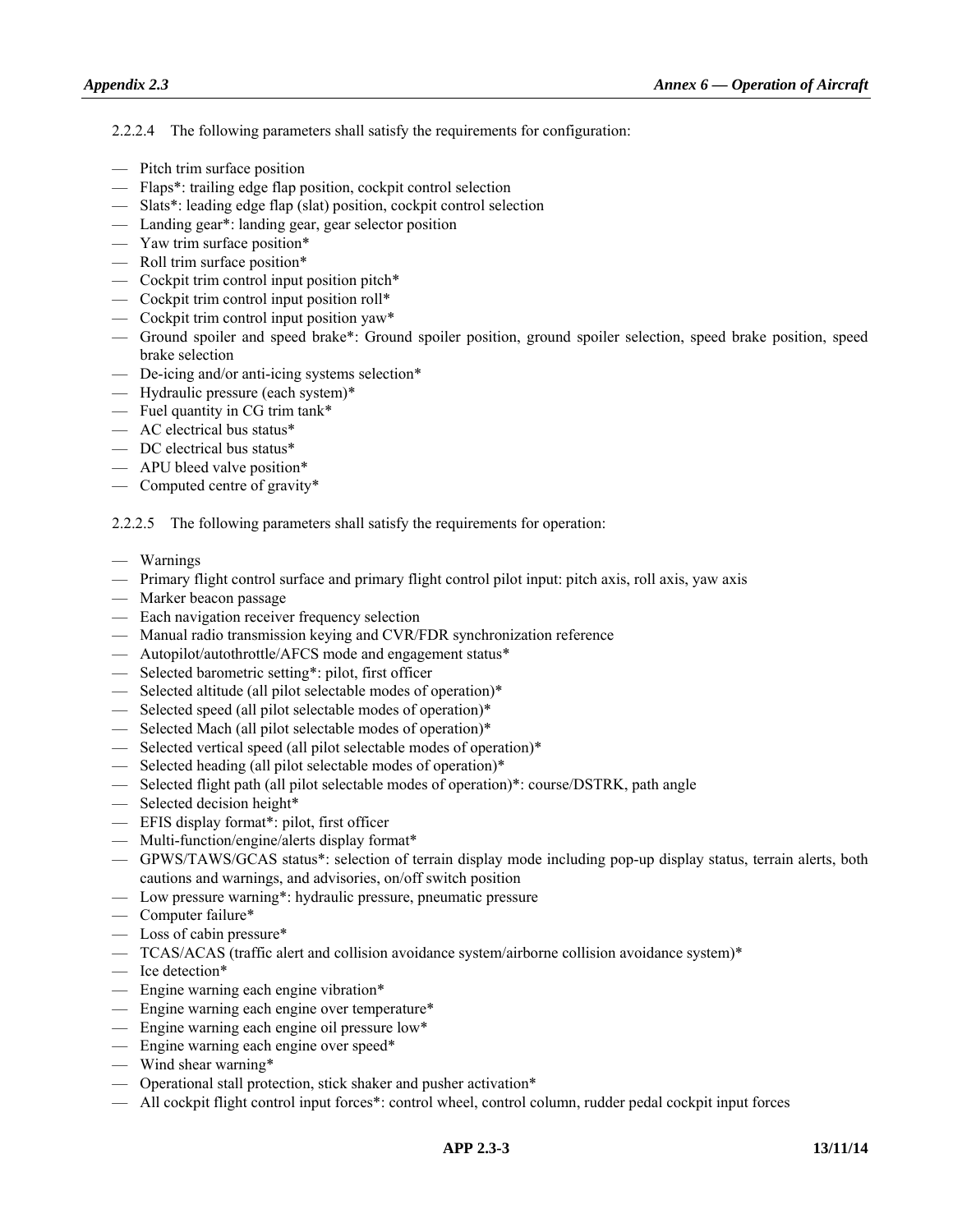- Vertical deviation\*: ILS glide path, MLS elevation, GNSS approach path
- Horizontal deviation\*: ILS localizer, MLS azimuth, GNSS approach path
- DME 1 and 2 distances\*
- Primary navigation system reference\*: GNSS, INS, VOR/DME, MLS, Loran C, ILS
- Brakes\*: left and right brake pressure, left and right brake pedal position
- Date\*
- Event marker\*
- Head-up display in use\*
- Para visual display on\*

*Note.— It is not intended that aeroplanes issued with an individual certificate of airworthiness before 1 January 2016 be modified to meet the range, sampling, accuracy or resolution guidance detailed in this Appendix.* 

2.2.2.6 *Type IA FDR.* This FDR shall be capable of recording, as appropriate to the aeroplane, at least the 78 parameters in Table A2.3-1.

2.2.2.7 *Type I FDR*. This FDR shall be capable of recording, as appropriate to the aeroplane, at least the first 32 parameters in Table A2.3-1.

2.2.2.8 *Type II FDR*. This FDR shall be capable of recording, as appropriate to the aeroplane, at least the first 15 parameters in Table A2.3-1.

 2.2.2.9 The parameters that satisfy the recommendations for flight path and speed as displayed to the pilot(s) are listed below. The parameters without an (\*) are mandatory parameters which shall be recorded. In addition, the parameters designated by an (\*) are to be recorded if an information source for the parameter is displayed to the pilot and is practicable to record:

- Pressure altitude
- Indicated airspeed or calibrated airspeed
- Heading (primary flight crew reference)
- Pitch attitude
- Roll attitude
- Engine thrust/power
- Landing gear status\*
- Total or outside air temperature\*
- Time\*
- Navigation data\*: Drift angle, wind speed, wind direction, latitude/longitude
- Radio altitude\*

#### 2.3 Additional information

 2.3.1 A Type IIA FDR, in addition to a 30-minute recording duration, shall retain sufficient information from the preceding take-off for calibration purposes.

 2.3.2 The measurement range, recording interval and accuracy of parameters on installed equipment shall be verified by methods approved by the appropriate certificating authority.

 2.3.3 Documentation concerning parameter allocation, conversion equations, periodic calibration and other serviceability/maintenance information shall be maintained by the operator/owner. The documentation shall be sufficient to ensure that accident investigation authorities have the necessary information to read out the data in engineering units.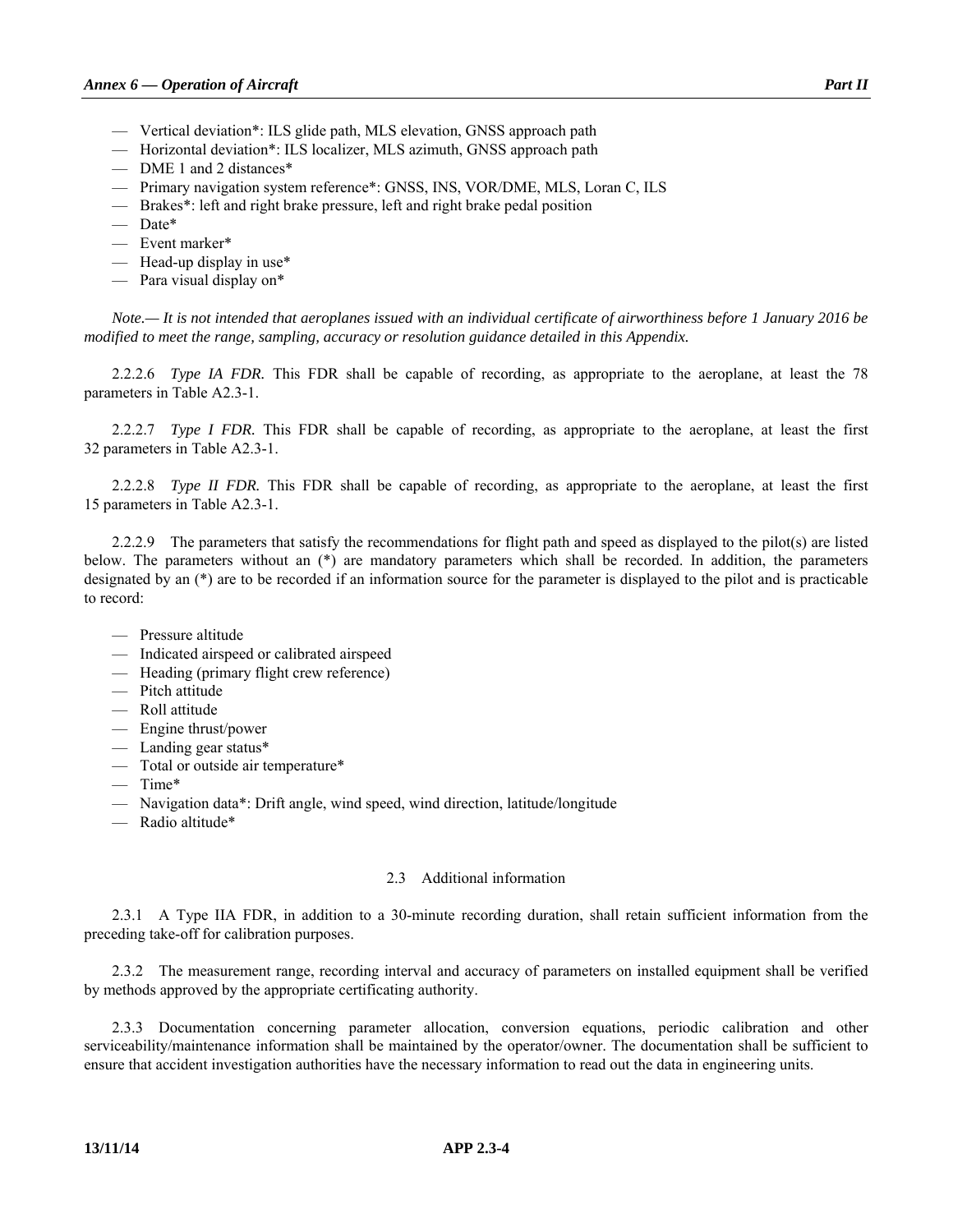## **3. Cockpit voice recorder (CVR) and cockpit audio recording system (CARS)**

## 3.1 Signals to be recorded

The CVR and CARS shall start to record prior to the aeroplane moving under its own power and record continuously until the termination of the flight when the aeroplane is no longer capable of moving under its own power. In addition, depending on the availability of electrical power, the CVR and CARS shall start to record as early as possible during the cockpit checks prior to engine start at the beginning of the flight until the cockpit checks immediately following engine shutdown at the end of the flight.

- 3.1.1 The CVR shall record on four separate channels, or more, at least the following:
- a) voice communication transmitted from or received in the aeroplane by radio;
- b) aural environment on the flight deck;
- c) voice communication of flight crew members on the flight deck using the aeroplane's interphone system, if installed;
- d) voice or audio signals identifying navigation or approach aids introduced in the headset or speaker; and
- e) digital communications with ATS, unless recorded by the FDR.
- 3.1.2 The CARS shall record on two separate channels, or more, at least the following:
- a) voice communication transmitted from or received in the aeroplane by radio;
- b) aural environment on the flight deck; and
- c) voice communication of flight crew members on the flight deck using the aeroplane's interphone system, if installed.

 3.1.3 The recorder shall be capable of recording on at least four channels simultaneously except for the recorder in 3.6.3.2.1.3. On a tape-based CVR, to ensure accurate time correlation between channels, the recorder shall record in an in-line format. If a bi-directional configuration is used, the in-line format and channel allocation shall be retained in both directions.

- 3.1.4 The preferred channel allocation shall be as follows:
- $Channel 1$  co-pilot headphones and live boom microphone
- Channel 2 pilot headphones and live boom microphone
- Channel 3 area microphone
- Channel 4 time reference plus the third and fourth crew members' headphone and live microphone, if applicable.
- *Note 1.— Channel 1 is located closest to the base of the recording head.*

*Note 2.— The preferred channel allocation presumes use of current conventional magnetic tape transport mechanisms and is specified because the outer edges of the tape have a higher risk of damage than the middle. It is not intended to preclude use of alternative recording media where such constraints may not apply.*

#### **APP 2.3-5 13/11/14**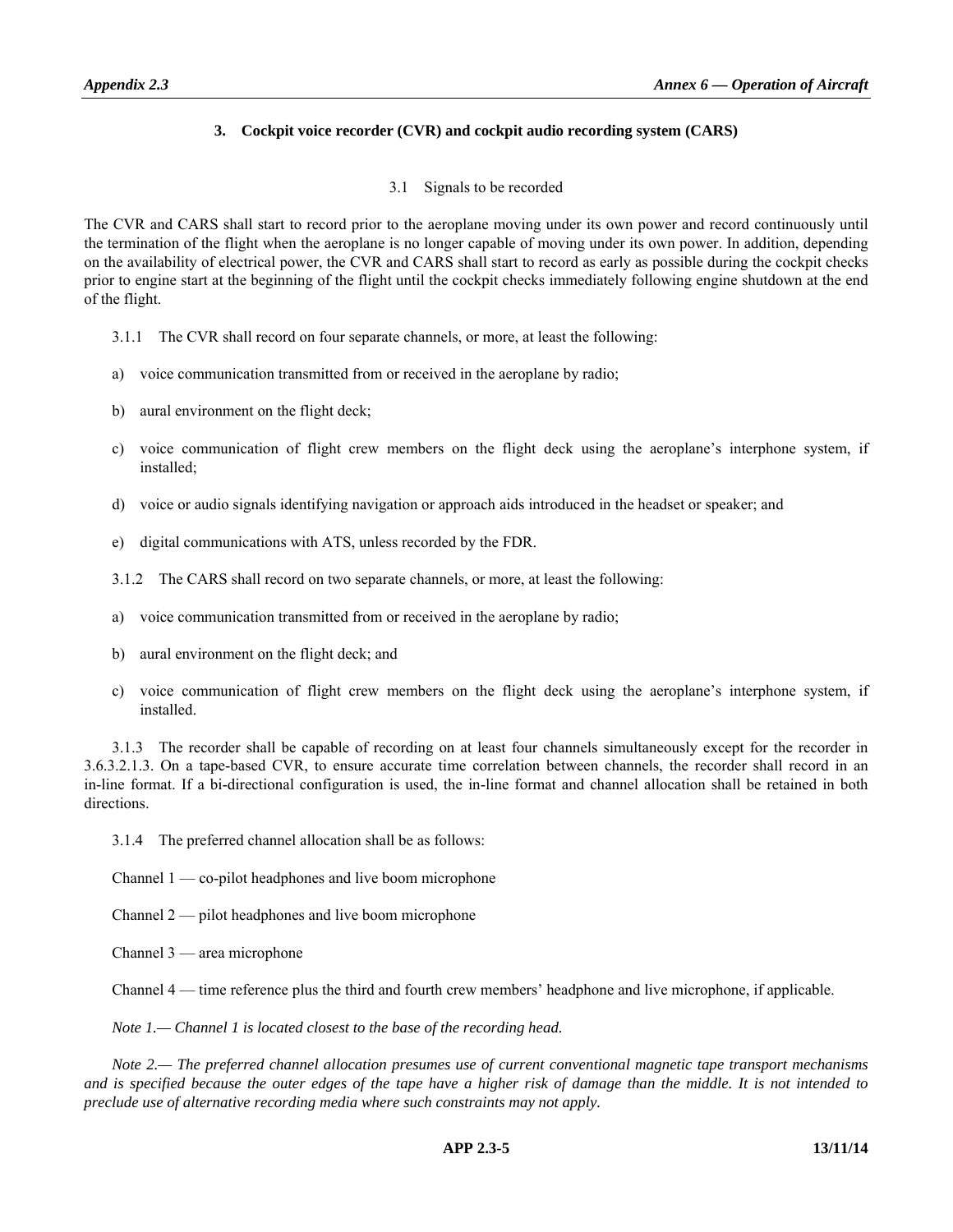## **4. Airborne image recorder (AIR) and airborne image recording system (AIRS)**

## 4.1 Classes

 4.1.1 A Class A AIR or AIRS captures the general cockpit area in order to provide data supplemental to conventional flight recorders.

*Note 1.—To respect crew privacy, the cockpit area view may be designed as far as practical to exclude the head and shoulders of crew members whilst seated in their normal operating position.* 

 *Note 2.— There are no provisions for Class A AIR or AIRS in this document.* 

4.1.2 A Class B AIR or AIRS captures data link message displays.

4.1.3 A Class C AIR or AIRS captures instruments and control panels.

 *Note.— A Class C AIR or AIRS may be considered as a means for recording flight data where it is not practical or is prohibitively expensive to record on an FDR or an ADRS, or where an FDR is not required.* 

 4.1.4 The AIR or AIRS must start to record prior to the aeroplane moving under its own power and record continuously until the termination of the flight when the aeroplane is no longer capable of moving under its own power. In addition, depending on the availability of electrical power, the AIR or AIRS must start to record as early as possible during the cockpit checks prior to engine start at the beginning of the flight until the cockpit checks immediately following engine shutdown at the end of the flight.

#### **5. Data link recorder (DLR)**

#### 5.1 Applications to be recorded

 5.1.1 Where the aircraft flight path is authorized or controlled through the use of data link messages, all data link messages, both uplinks (to the aircraft) and downlinks (from the aircraft), shall be recorded on the aircraft. As far as practicable, the time the messages were displayed to the flight crew and the time of the responses shall be recorded*.* 

 *Note.— Sufficient information to derive the content of the data link communications message and the time the messages were displayed to the flight crew is needed to determine an accurate sequence of events on board the aircraft.* 

 5.1.2 Messages applying to the applications listed below shall be recorded. Applications without the asterisk (\*) are mandatory applications which shall be recorded regardless of the system complexity. Applications with an (\*) shall be recorded only as far as is practicable given the architecture of the system.

- Data link initiation capability
- Controller-pilot data link communications
- Data link flight information services
- Automatic dependent surveillance contract
- Automatic dependent surveillance broadcast\*
- Aeronautical operational control\*

*Note.— Descriptions of the applications are contained in Table A2.3-2.*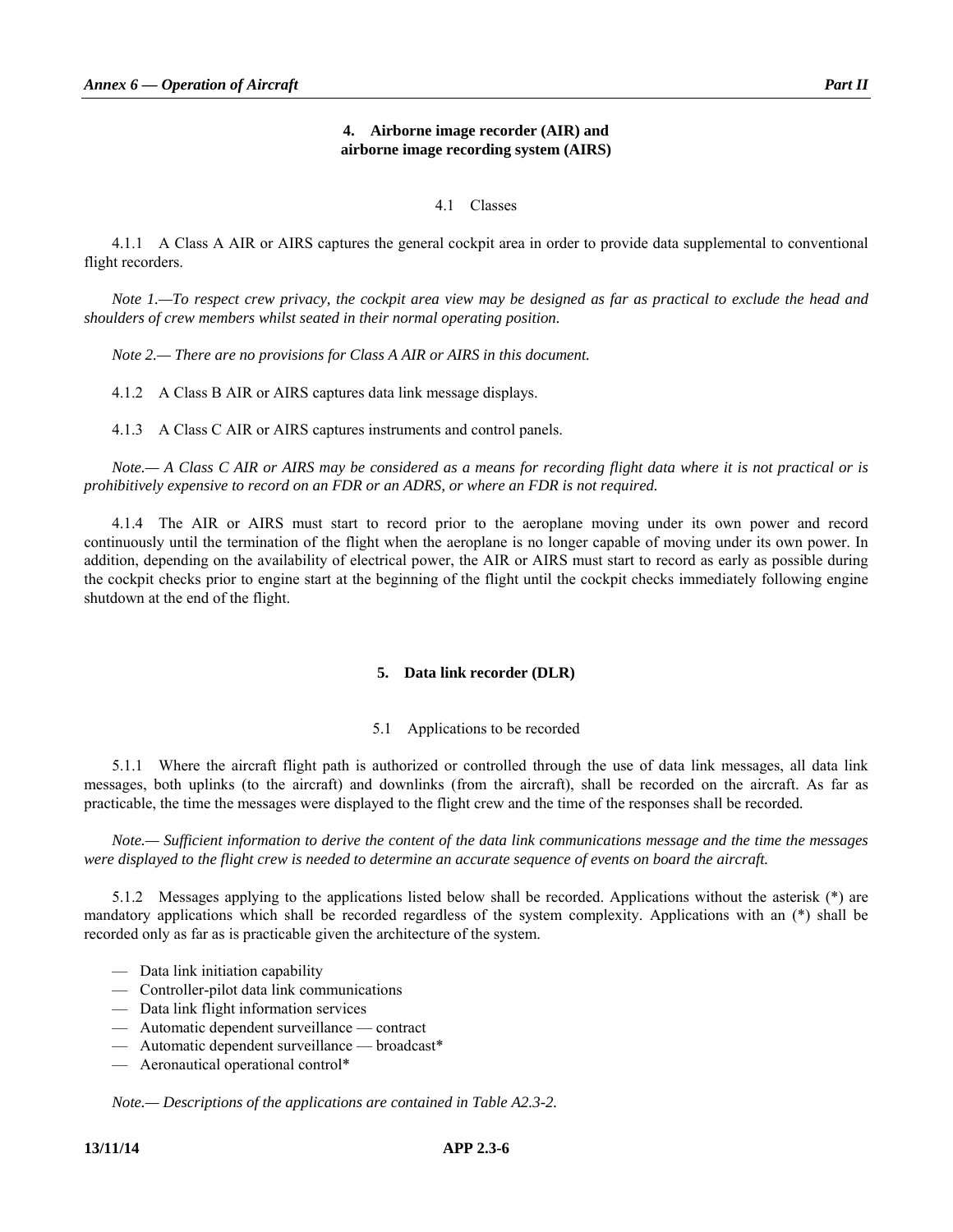## **6. Aircraft data recording systems (ADRS)**

#### 6.1 Parameters to be recorded

ADRS shall be capable of recording, as appropriate to the aeroplane, at least the essential (E) parameters in Table A2.3-3.

### 6.2 Additional information

 6.2.1 The measurement range, recording interval and accuracy of parameters on installed equipment is usually verified by methods approved by the appropriate certificating authority.

 6.2.2 Documentation concerning parameter allocation, conversion equations, periodic calibration and other serviceability/maintenance information shall be maintained by the operator/owner. The documentation shall be sufficient to ensure that accident investigation authorities have the necessary information to read out the data in engineering units.

## **7. Inspections of flight recorder systems**

 7.1 Prior to the first flight of the day, the built-in test features for the flight recorders and flight data acquisition unit (FDAU), when installed, shall be monitored by manual and/or automatic checks.

 7.2 FDR systems or ADRS, CVR systems or CARS, and AIR systems or AIRS shall have recording system inspection intervals of one year; subject to the approval from the appropriate regulatory authority, this period may be extended to two years provided these systems have demonstrated a high integrity of serviceability and self-monitoring. DLR systems or DLRS shall have recording system inspection intervals of two years; subject to the approval from the appropriate regulatory authority, this period may be extended to four years provided these systems have demonstrated high integrity of serviceability and self-monitoring.

- 7.3 Recording system inspections shall be carried out as follows:
- a) an analysis of the recorded data from the flight recorders shall ensure that the recorder operates correctly for the nominal duration of the recording;
- b) the analysis of the FDR or ADRS shall evaluate the quality of the recorded data to determine if the bit error rate (including those errors introduced by recorder, the acquisition unit, the source of the data on the aeroplane and by the tools used to extract the data from the recorder) is within acceptable limits and to determine the nature and distribution of the errors:
- c) a complete flight recording from the FDR or ADRS shall be examined in engineering units to evaluate the validity of all recorded parameters. Particular attention shall be given to parameters from sensors dedicated to the FDR or ADRS. Parameters taken from the aircraft's electrical bus system need not be checked if their serviceability can be detected by other aircraft systems;
- d) the readout facility shall have the necessary software to accurately convert the recorded values to engineering units and to determine the status of discrete signals;
- e) an examination of the recorded signal on the CVR or CARS shall be carried out by replay of the CVR or CARS recording. While installed in the aircraft, the CVR or CARS shall record test signals from each aircraft source and from relevant external sources to ensure that all required signals meet intelligibility standards;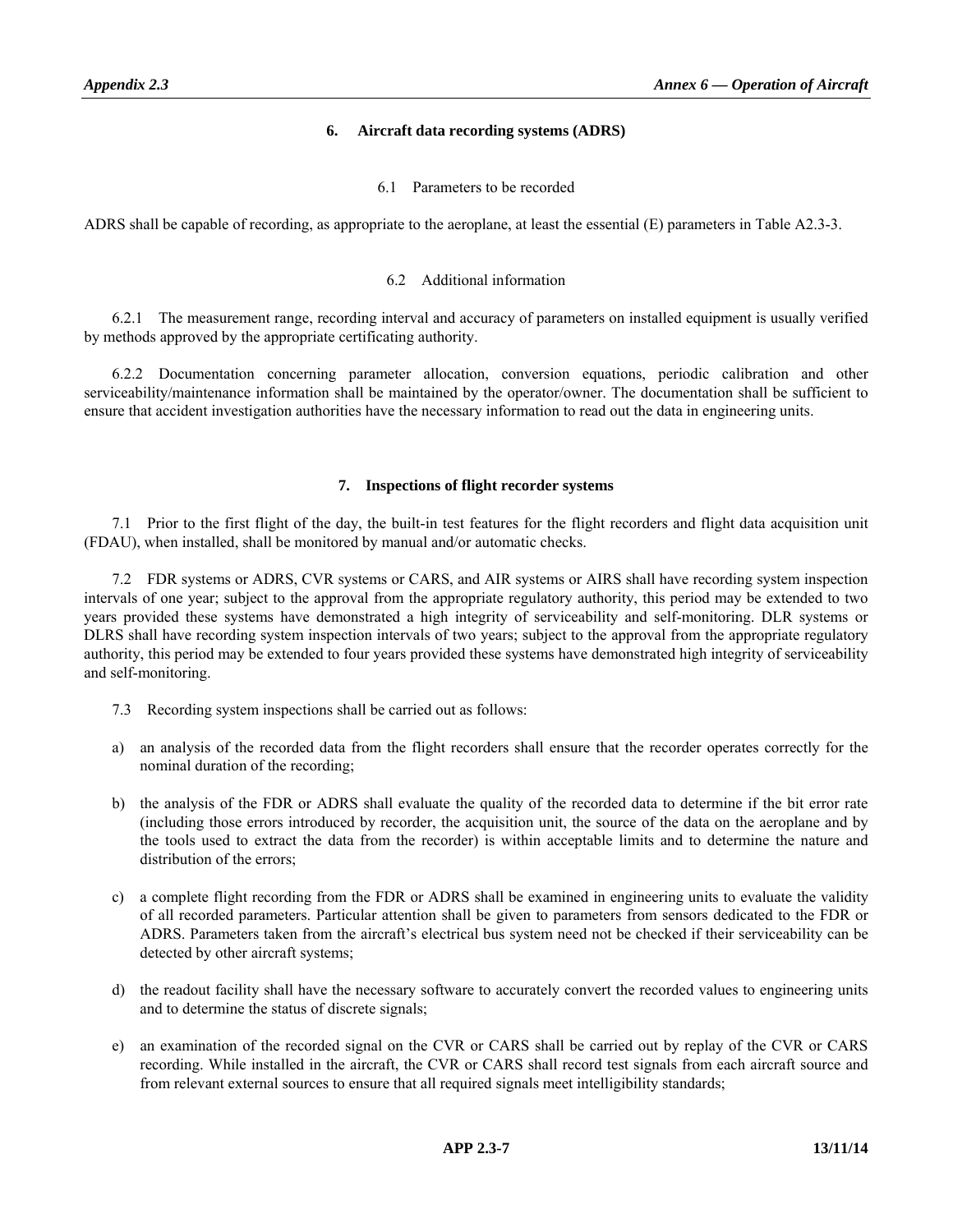- f) where practicable, during the examination, a sample of in-flight recordings of the CVR or CARS shall be examined for evidence that the intelligibility of the signal is acceptable; and
- g) an examination of the recorded images on the AIR or AIRS shall be carried out by replay of the AIR or AIRS recording. While installed in the aircraft, the AIR or AIRS shall record test images from each aircraft source and from relevant external sources to ensure that all required images meet recording quality standards.

 7.4 A flight recorder system shall be considered unserviceable if there is a significant period of poor quality data, unintelligible signals, or if one or more of the mandatory parameters is not recorded correctly.

 7.5 A report of the recording system inspection shall be made available on request to regulatory authorities for monitoring purposes.

- 7.6 Calibration of the FDR system:
- a) for those parameters which have sensors dedicated only to the FDR and are not checked by other means, recalibration shall be carried out at least every five years or in accordance with the recommendations of the sensor manufacturer to determine any discrepancies in the engineering conversion routines for the mandatory parameters, and to ensure that parameters are being recorded within the calibration tolerances; and
- b) when the parameters of altitude and airspeed are provided by sensors that are dedicated to the FDR system, there shall be a recalibration performed as recommended by the sensor manufacturer, or at least every two years.

| Serial<br>number | Parameter                                                                       | Measurement range                                                                                | Maximum sampling<br>and recording<br>interval<br>(seconds) | Accuracy limits<br>(sensor input)<br>compared<br>to FDR readout)           | Recording<br>resolution                 |
|------------------|---------------------------------------------------------------------------------|--------------------------------------------------------------------------------------------------|------------------------------------------------------------|----------------------------------------------------------------------------|-----------------------------------------|
| 1                | Time (UTC when available,<br>otherwise relative time count or<br>GPS time sync) | 24 hours                                                                                         | $\overline{4}$                                             | $\pm 0.125\%$ per hour                                                     | 1 second                                |
| $\overline{c}$   | Pressure altitude                                                               | $-300$ m $(-1000$ ft) to maximum<br>certificated altitude of aircraft<br>$+1500$ m ( $+5000$ ft) | -1                                                         | $\pm 30$ m to $\pm 200$ m<br>$(\pm 100 \text{ ft to } \pm 700 \text{ ft})$ | $1.5 \text{ m} (5 \text{ ft})$          |
| 3                | Indicated airspeed or calibrated<br>airspeed                                    | 95 km/h (50 kt) to max $V_{s_0}$<br>(Note 1)<br>$V_{s_0}$ to 1.2 $V_D$ (Note 2)                  | 1                                                          | $\pm 5\%$<br>$\pm 3\%$                                                     | $1 \text{ kt}$ (0.5 kt)<br>recommended) |
| 4                | Heading (primary flight crew<br>reference)                                      | $360^\circ$                                                                                      | $\mathbf{1}$                                               | $\pm 2^{\circ}$                                                            | $0.5^\circ$                             |
| 5                | Normal acceleration (Note 3)                                                    | $-3$ g to +6 g                                                                                   | 0.125                                                      | $\pm 1\%$ of maximum<br>range excluding<br>datum error of $\pm$ 5%         | $0.004$ g                               |
| 6                | Pitch attitude                                                                  | $\pm 75^{\circ}$ or usable range whichever<br>is greater                                         | 0.25                                                       | $\pm 2^{\circ}$                                                            | $0.5^\circ$                             |
| 7                | Roll attitude                                                                   | $\pm 180^\circ$                                                                                  | 0.25                                                       | $\pm 2^{\circ}$                                                            | $0.5^\circ$                             |
| 8                | Radio transmission keying                                                       | On-off (one discrete)                                                                            | 1                                                          |                                                                            |                                         |

## **Table A2.3-1 Parameter guidance for flight data recorders**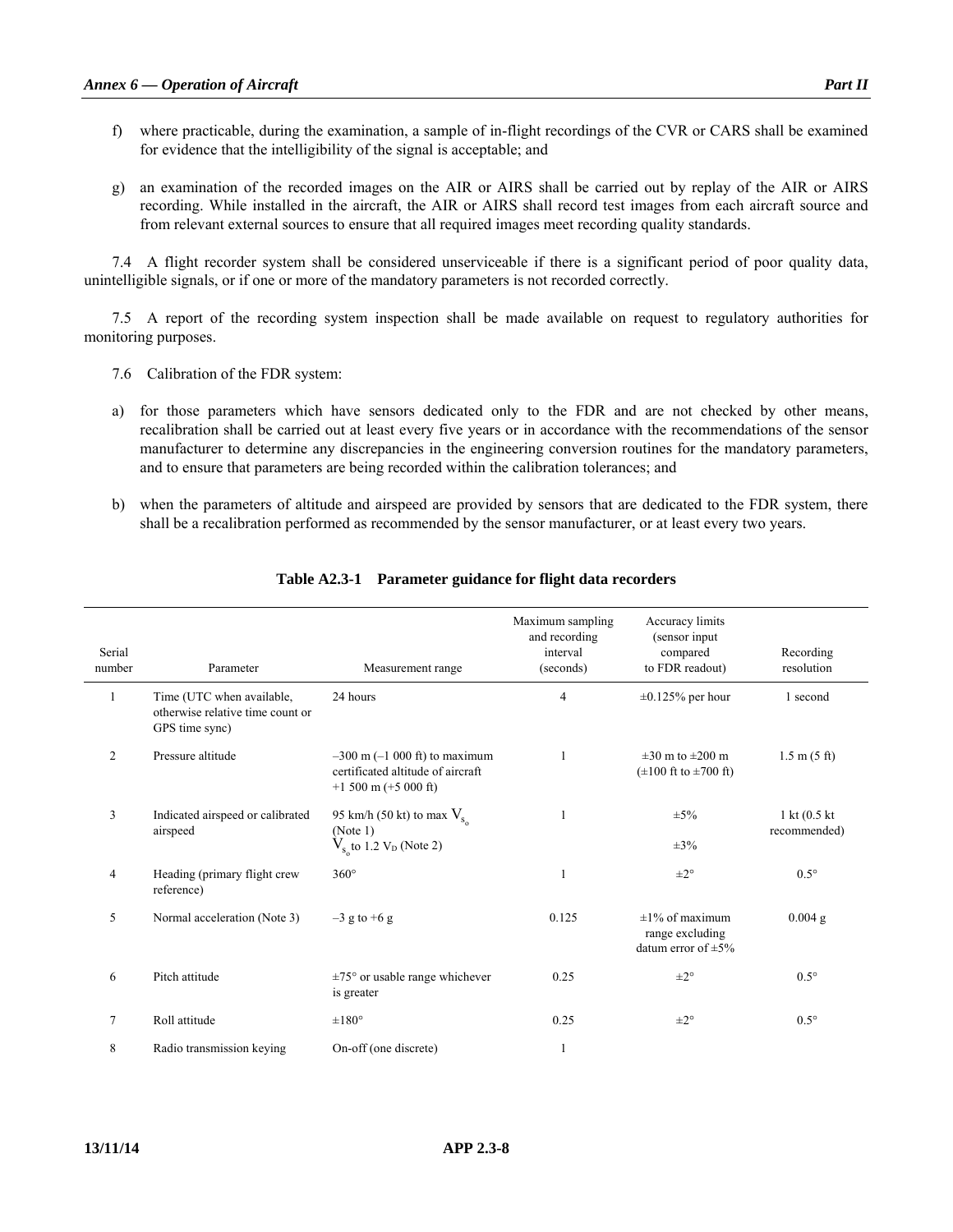| Serial |                                                                                                          |                                           | Maximum sampling<br>and recording<br>interval | Accuracy limits<br>(sensor input<br>compared                                                                                                              | Recording                                                                                                                                  |
|--------|----------------------------------------------------------------------------------------------------------|-------------------------------------------|-----------------------------------------------|-----------------------------------------------------------------------------------------------------------------------------------------------------------|--------------------------------------------------------------------------------------------------------------------------------------------|
| number | Parameter                                                                                                | Measurement range                         | (seconds)                                     | to FDR readout)                                                                                                                                           | resolution                                                                                                                                 |
| 9      | Power on each engine (Note 4)                                                                            | Full range                                | 1 (per engine)                                | $\pm 2\%$                                                                                                                                                 | 0.2% of full range<br>or the resolution<br>required to operate<br>the aircraft                                                             |
| $10*$  | Trailing edge flap and cockpit<br>control selection                                                      | Full range or each discrete<br>position   | 2                                             | $\pm 5\%$ or as pilot's<br>indicator                                                                                                                      | 0.5% of full range<br>or the resolution<br>required to operate<br>the aircraft                                                             |
| $11*$  | Leading edge flap and cockpit<br>control selection                                                       | Full range or each discrete<br>position   | 2                                             | $\pm 5\%$ or as pilot's<br>indicator                                                                                                                      | 0.5% of full range<br>or the resolution<br>required to operate<br>the aircraft                                                             |
| $12*$  | Thrust reverser position                                                                                 | Stowed, in transit, and<br>reverse        | 1 (per engine)                                |                                                                                                                                                           |                                                                                                                                            |
| $13*$  | Ground spoiler/speed brake<br>selection (selection and<br>position)                                      | Full range or each discrete<br>position   | 1                                             | $\pm 2\%$ unless higher<br>accuracy uniquely<br>required                                                                                                  | 0.2% of full range                                                                                                                         |
| 14     | Outside air temperature                                                                                  | Sensor range                              | 2                                             | $\pm 2^{\circ}C$                                                                                                                                          | $0.3$ °C                                                                                                                                   |
| $15*$  | Autopilot/auto throttle/AFCS<br>mode and engagement status                                               | A suitable combination of<br>discretes    | 1                                             |                                                                                                                                                           |                                                                                                                                            |
|        | Note.— The preceding 15 parameters satisfy the requirements for a Type II FDR.                           |                                           |                                               |                                                                                                                                                           |                                                                                                                                            |
| 16     | Longitudinal acceleration<br>(Note 3)                                                                    | $\pm 1$ g                                 | 0.25                                          | $\pm 0.015$ g excluding<br>a datum error of<br>$\pm 0.05$ g                                                                                               | $0.004$ g                                                                                                                                  |
| 17     | Lateral acceleration (Note 3)                                                                            | $\pm 1$ g                                 | 0.25                                          | $\pm 0.015$ g excluding<br>a datum error of<br>$\pm 0.05$ g                                                                                               | $0.004$ g                                                                                                                                  |
| 18     | Pilot input and/or control<br>surface position-primary<br>controls (pitch, roll, yaw)<br>(Notes 3 and 5) | Full range                                | 0.25                                          | $\pm 2^{\circ}$ unless higher<br>accuracy uniquely<br>required                                                                                            | 0.2% of full range<br>or<br>as installed                                                                                                   |
| 19     | Pitch trim position                                                                                      | Full range                                | $\mathbf{1}$                                  | $\pm 3\%$ unless higher<br>accuracy uniquely<br>required                                                                                                  | 0.3% of full range<br>or<br>as installed                                                                                                   |
| $20*$  | Radio altitude                                                                                           | $-6$ m to 750 m<br>$(-20$ ft to 2 500 ft) | $\mathbf{1}$                                  | $\pm 0.6$ m ( $\pm 2$ ft)<br>or $\pm 3\%$<br>whichever is greater<br>below 150 m<br>$(500 \text{ ft})$ and $\pm 5\%$<br>above 150 m<br>$(500 \text{ ft})$ | $0.3$ m $(1 \text{ ft})$ below<br>150 m (500 ft)<br>$0.3$ m $(1 \text{ ft}) + 0.5\%$<br>of full range above<br>150 m<br>$(500 \text{ ft})$ |
| $21*$  | Vertical beam deviation<br>(ILS/GPS/GLS glide path<br>MLS elevation, IRNAV/IAN<br>vertical deviation)    | Signal range                              | $\mathbf{1}$                                  | $\pm 3\%$                                                                                                                                                 | 0.3% of full range                                                                                                                         |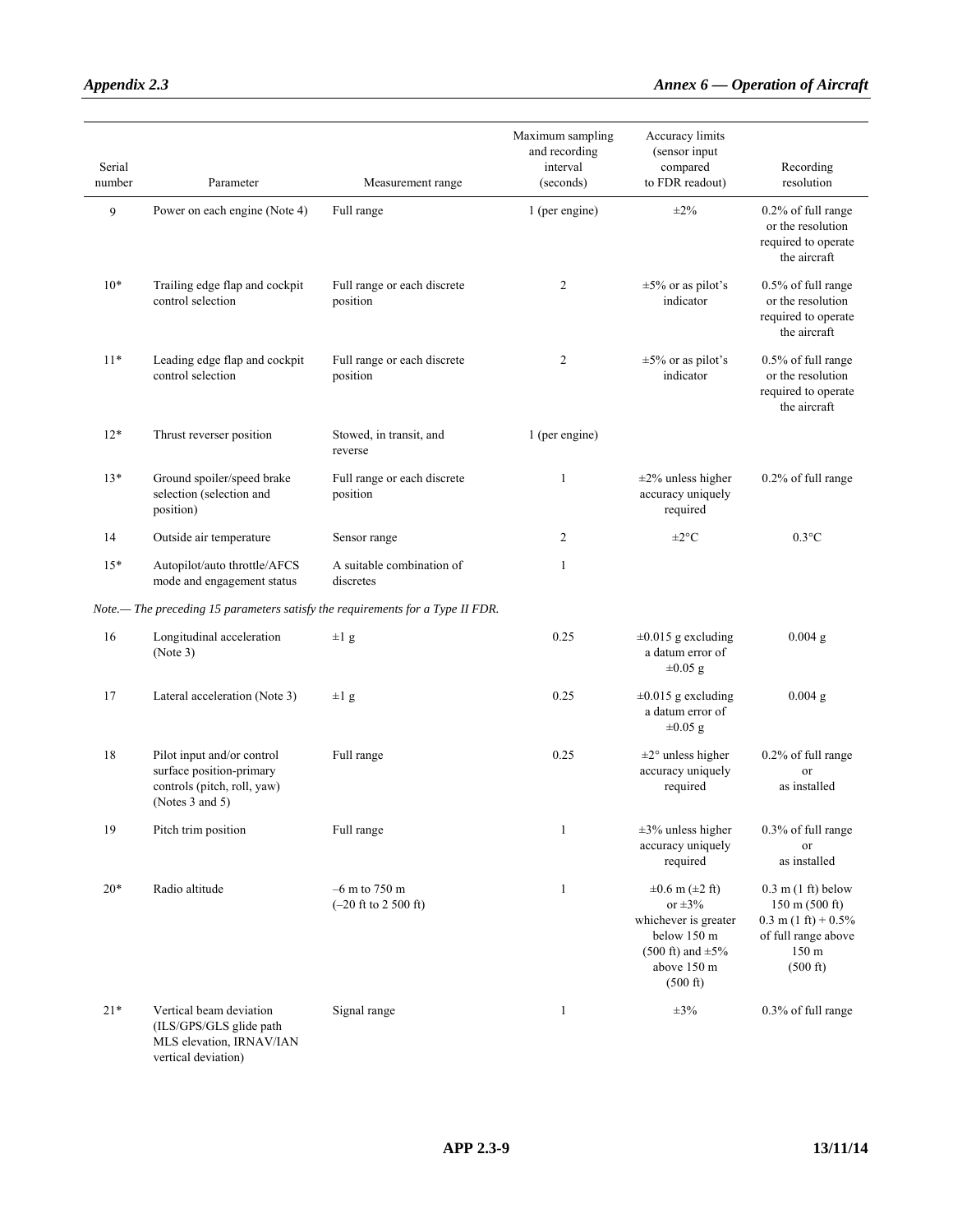| Serial |                                                                                                                                                                                                           |                                                           | Maximum sampling<br>and recording<br>interval | Accuracy limits<br>(sensor input<br>compared                   | Recording                       |
|--------|-----------------------------------------------------------------------------------------------------------------------------------------------------------------------------------------------------------|-----------------------------------------------------------|-----------------------------------------------|----------------------------------------------------------------|---------------------------------|
| number | Parameter                                                                                                                                                                                                 | Measurement range                                         | (seconds)                                     | to FDR readout)                                                | resolution                      |
| $22*$  | Horizontal beam deviation<br>(ILS/GPS/GLS localizer,<br>MLS azimuth, IRNAV/IAN<br>lateral deviation)                                                                                                      | Signal range                                              | 1                                             | $\pm 3\%$                                                      | 0.3% of full range              |
| 23     | Marker beacon passage                                                                                                                                                                                     | Discrete                                                  | $\mathbf{1}$                                  |                                                                |                                 |
| 24     | Master warning                                                                                                                                                                                            | Discrete                                                  | 1                                             |                                                                |                                 |
| 25     | Each NAV receiver frequency<br>selection (Note 6)                                                                                                                                                         | Full range                                                | $\overline{4}$                                | As installed                                                   |                                 |
| $26*$  | DME 1 and 2 distance (includes<br>distance to runway threshold<br>(FLS) and distance to missed<br>approach point (IRNAV/IAN)<br>(Notes 6 and 7)                                                           | 0-370 km (0-200 NM)                                       | 4                                             | As installed                                                   | $1852 \text{ m} (1 \text{ NM})$ |
| 27     | Air/ground status                                                                                                                                                                                         | Discrete                                                  | $\mathbf{1}$                                  |                                                                |                                 |
| 28*    | GPWS/TAWS/GCAS status<br>(selection of terrain display<br>mode including pop-up<br>display status) and (terrain<br>alerts, both cautions and<br>warnings, and advisories) and<br>(on/off switch position) | Discrete                                                  | 1                                             |                                                                |                                 |
| $29*$  | Angle of attack                                                                                                                                                                                           | Full range                                                | 0.5                                           | As installed                                                   | 0.3% of full range              |
| $30*$  | Hydraulics, each system (low<br>pressure)                                                                                                                                                                 | Discrete                                                  | $\overline{c}$                                |                                                                | 0.5% of full range              |
| $31*$  | Navigation data<br>(latitude/longitude, ground<br>speed and drift angle) (Note<br>8)                                                                                                                      | As installed                                              | 1                                             | As installed                                                   |                                 |
| $32*$  | Landing gear and gear<br>selector position                                                                                                                                                                | Discrete                                                  | 4                                             | As installed                                                   |                                 |
|        | Note.- The preceding 32 parameters satisfy the requirements for a Type I FDR.                                                                                                                             |                                                           |                                               |                                                                |                                 |
| $33*$  | Groundspeed                                                                                                                                                                                               | As installed                                              | $\mathbf{1}$                                  | Data should be<br>obtained from the<br>most accurate<br>system | 1 <sub>kt</sub>                 |
| 34     | Brakes (left and right brake<br>pressure, left and right brake<br>pedal position)                                                                                                                         | (Maximum metered brake<br>range, discretes or full range) | $\mathbf{1}$                                  | $\pm 5\%$                                                      | 2% of full range                |
| $35*$  | Additional engine parameters<br>$(EPR, N1, indicated vibration)$<br>level, $N_2$ , EGT, fuel flow, fuel<br>cut-off lever position, N <sub>3</sub> )                                                       | As installed                                              | Each engine each<br>second                    | As installed                                                   | 2% of full range                |
| $36*$  | TCAS/ACAS (traffic alert and<br>collision avoidance system)                                                                                                                                               | Discrete(s)                                               | $\mathbf{1}$                                  | As installed                                                   |                                 |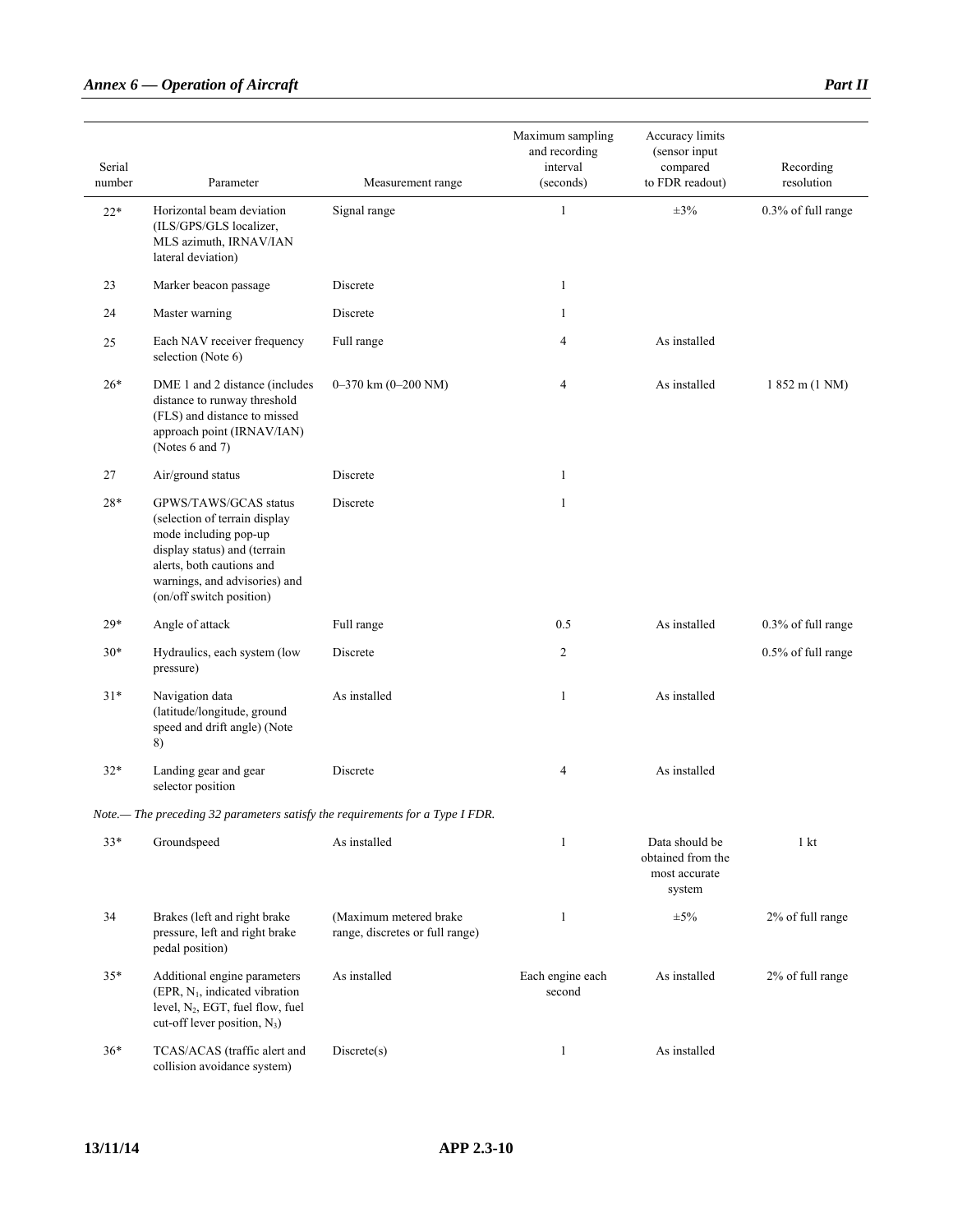| Serial<br>number | Parameter                                                                                                                              | Measurement range | Maximum sampling<br>and recording<br>interval<br>(seconds) | Accuracy limits<br>(sensor input<br>compared<br>to FDR readout) | Recording<br>resolution                      |
|------------------|----------------------------------------------------------------------------------------------------------------------------------------|-------------------|------------------------------------------------------------|-----------------------------------------------------------------|----------------------------------------------|
| $37*$            | Wind shear warning                                                                                                                     | Discrete          | 1                                                          | As installed                                                    |                                              |
| 38*              | Selected barometric setting<br>(pilot, co-pilot)                                                                                       | As installed      | 64                                                         | As installed                                                    | $0.1$ mb $(0.01$ in-Hg)                      |
| $39*$            | Selected altitude (all pilot<br>selectable modes of operation)                                                                         | As installed      | 1                                                          | As installed                                                    | Sufficient to<br>determine crew<br>selection |
| 40*              | Selected speed (all pilot<br>selectable modes of operation)                                                                            | As installed      | $\mathbf{1}$                                               | As installed                                                    | Sufficient to<br>determine crew<br>selection |
| $41*$            | Selected Mach (all pilot<br>selectable modes of operation)                                                                             | As installed      | $\mathbf{1}$                                               | As installed                                                    | Sufficient to<br>determine crew<br>selection |
| $42*$            | Selected vertical speed (all pilot<br>selectable modes of operation)                                                                   | As installed      | 1                                                          | As installed                                                    | Sufficient to<br>determine crew<br>selection |
| 43*              | Selected heading (all pilot<br>selectable modes of operation)                                                                          | As installed      | $\mathbf{1}$                                               | As installed                                                    | Sufficient to<br>determine crew<br>selection |
| 44*              | Selected flight path (all pilot<br>selectable modes of operation)<br>(course/DSTRK, path angle,<br>final approach path<br>(IRNAV/IAN)) |                   | 1                                                          | As installed                                                    | As installed                                 |
| 45*              | Selected decision height                                                                                                               | As installed      | 64                                                         | As installed                                                    | Sufficient to<br>determine crew<br>selection |
| 46*              | EFIS display format (pilot, co-<br>pilot)                                                                                              | Discrete(s)       | 4                                                          | As installed                                                    |                                              |
| 47*              | Multi-function/engine/alerts<br>display format                                                                                         | Discrete(s)       | 4                                                          | As installed                                                    |                                              |
| 48*              | AC electrical bus status                                                                                                               | Discrete(s)       | 4                                                          | As installed                                                    |                                              |
| 49*              | DC electrical bus status                                                                                                               | Discrete(s)       | 4                                                          | As installed                                                    |                                              |
| $50*$            | Engine bleed valve position                                                                                                            | Discrete(s)       | 4                                                          | As installed                                                    |                                              |
| $51*$            | APU bleed valve position                                                                                                               | Discrete(s)       | 4                                                          | As installed                                                    |                                              |
| $52*$            | Computer failure                                                                                                                       | Discrete(s)       | 4                                                          | As installed                                                    |                                              |
| 53*              | Engine thrust command                                                                                                                  | As installed      | $\overline{2}$                                             | As installed                                                    | 2% of full range                             |
| 54*              | Engine thrust target                                                                                                                   | As installed      | $\overline{4}$                                             | As installed                                                    | 2% of full range                             |
| $55*$            | Computed centre of gravity                                                                                                             | As installed      | 64                                                         | As installed                                                    | 1% of full range                             |
| 56*              | Fuel quantity in CG trim tank                                                                                                          | As installed      | 64                                                         | As installed                                                    | 1% of full range                             |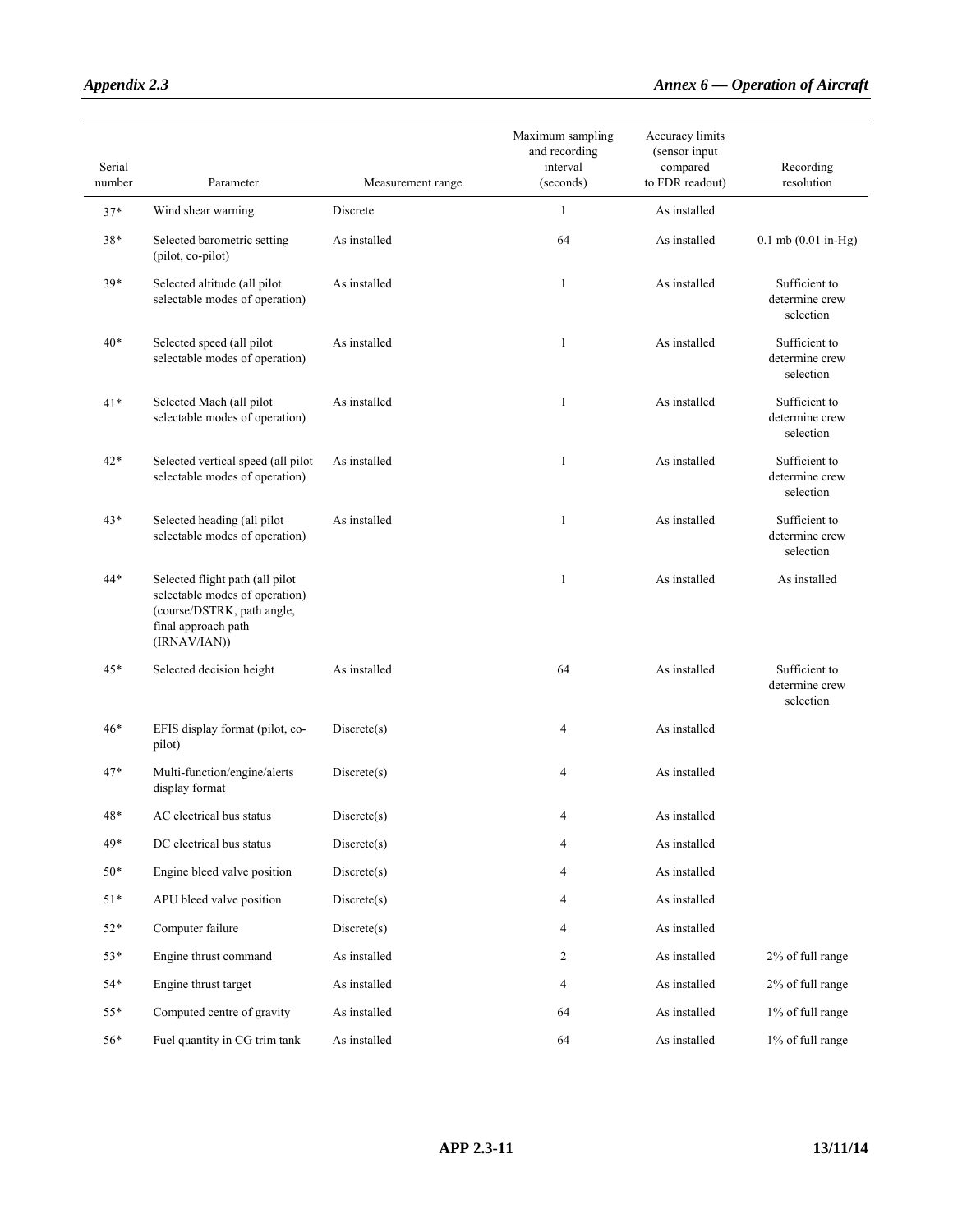| Serial<br>number | Parameter                                                                                              | Measurement range                                                                                                               | Maximum sampling<br>and recording<br>interval<br>(seconds) | Accuracy limits<br>(sensor input<br>compared<br>to FDR readout) | Recording<br>resolution               |
|------------------|--------------------------------------------------------------------------------------------------------|---------------------------------------------------------------------------------------------------------------------------------|------------------------------------------------------------|-----------------------------------------------------------------|---------------------------------------|
| $57*$            | Head-up display in use                                                                                 | As installed                                                                                                                    | $\overline{4}$                                             | As installed                                                    |                                       |
| 58*              | Para-visual display on/off                                                                             | As installed                                                                                                                    | $\mathbf{1}$                                               | As installed                                                    |                                       |
| 59*              | Operational stall protection,<br>stick shaker and pusher<br>activation                                 | As installed                                                                                                                    | $\mathbf{1}$                                               | As installed                                                    |                                       |
| $60*$            | Primary navigation system<br>reference (GNSS, INS,<br>VOR/DME, MLS, Loran C,<br>localizer glide slope) | As installed                                                                                                                    | $\overline{4}$                                             | As installed                                                    |                                       |
| $61*$            | Ice detection                                                                                          | As installed                                                                                                                    | $\overline{4}$                                             | As installed                                                    |                                       |
| $62*$            | Engine warning each engine<br>vibration                                                                | As installed                                                                                                                    | $\mathbf{1}$                                               | As installed                                                    |                                       |
| $63*$            | Engine warning each engine<br>over temperature                                                         | As installed                                                                                                                    | $\mathbf{1}$                                               | As installed                                                    |                                       |
| $64*$            | Engine warning each engine oil<br>pressure low                                                         | As installed                                                                                                                    | $\mathbf{1}$                                               | As installed                                                    |                                       |
| $65*$            | Engine warning each engine<br>over speed                                                               | As installed                                                                                                                    | $\mathbf{1}$                                               | As installed                                                    |                                       |
| 66*              | Yaw trim surface position                                                                              | Full range                                                                                                                      | 2                                                          | $\pm 3\%$ unless higher<br>accuracy uniquely<br>required        | 0.3% of full range                    |
| $67*$            | Roll trim surface position                                                                             | Full range                                                                                                                      | 2                                                          | $\pm 3\%$ unless higher<br>accuracy uniquely<br>required        | 0.3% of full range                    |
| 68*              | Yaw or sideslip angle                                                                                  | Full range                                                                                                                      | 1                                                          | $\pm 5\%$                                                       | $0.5^\circ$                           |
| $69*$            | De-icing and/or anti-icing<br>systems selection                                                        | Discrete(s)                                                                                                                     | $\overline{4}$                                             |                                                                 |                                       |
| $70*$            | Hydraulic pressure (each<br>system)                                                                    | Full range                                                                                                                      | 2                                                          | $\pm 5\%$                                                       | $100$ psi                             |
| $71*$            | Loss of cabin pressure                                                                                 | Discrete                                                                                                                        | $\mathbf{1}$                                               |                                                                 |                                       |
| $72*$            | Cockpit trim control input<br>position pitch                                                           | Full range                                                                                                                      | $\mathbf{1}$                                               | $\pm 5\%$                                                       | 0.2% of full range<br>or as installed |
| $73*$            | Cockpit trim control input<br>position roll                                                            | Full range                                                                                                                      | $\mathbf{1}$                                               | $\pm 5\%$                                                       | 0.2% of full range<br>or as installed |
| $74*$            | Cockpit trim control input<br>position yaw                                                             | Full range                                                                                                                      | $\mathbf{1}$                                               | $\pm 5\%$                                                       | 0.2% of full range<br>or as installed |
| 75               | All cockpit flight control input<br>forces (control wheel, control<br>column, rudder pedal)            | Full range $(\pm 311 \text{ N } (\pm 70 \text{ lbf})$ ,<br>$\pm 378$ N ( $\pm 85$ lbf), $\pm 734$ N<br>$(\pm 165 \text{ lbf}))$ | $\mathbf{1}$                                               | $\pm 5\%$                                                       | 0.2% of full range<br>or as installed |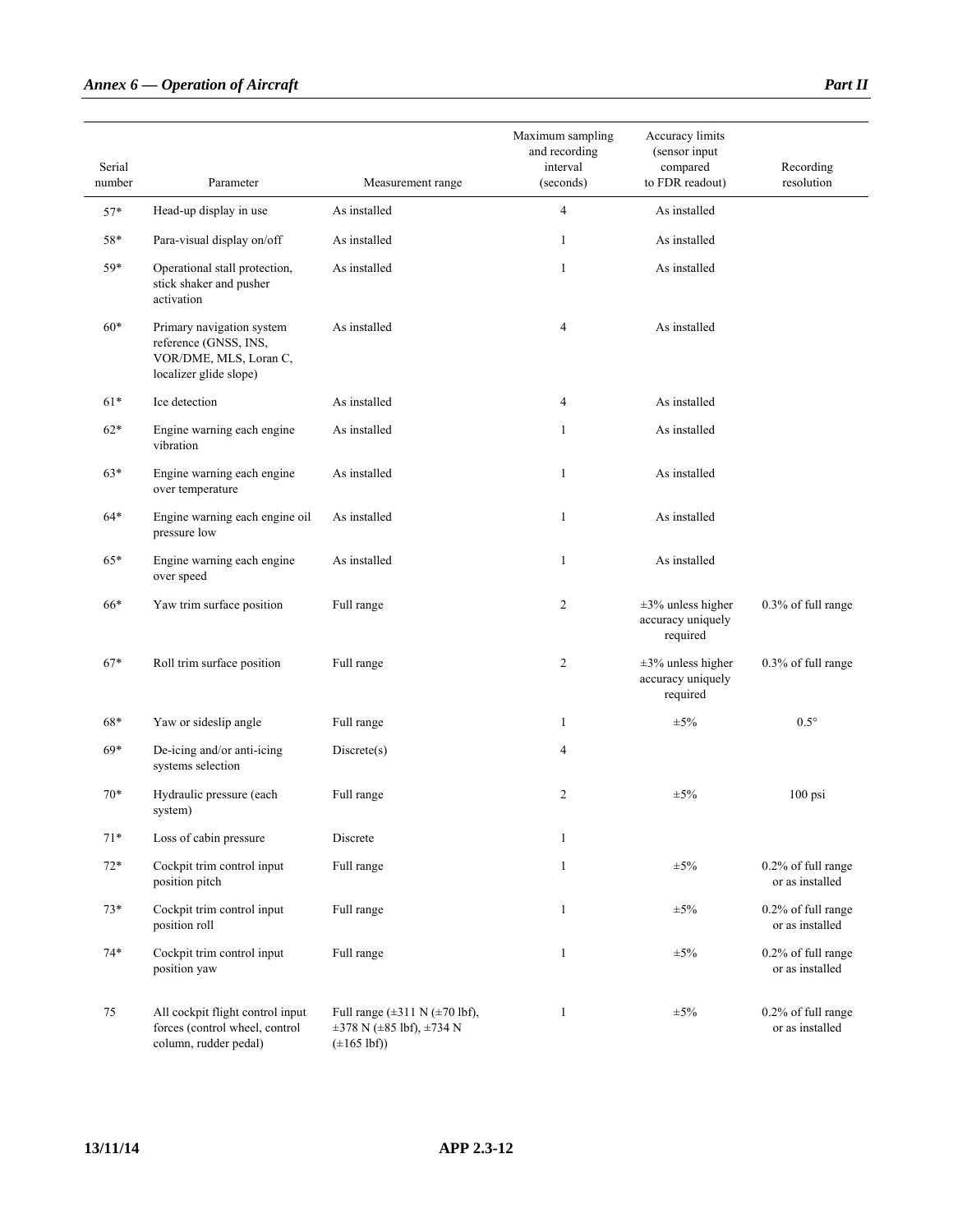| Serial<br>number | Parameter                                                                                         | Measurement range | Maximum sampling<br>and recording<br>interval<br>(seconds) | Accuracy limits<br>(sensor input)<br>compared<br>to FDR readout) | Recording<br>resolution |
|------------------|---------------------------------------------------------------------------------------------------|-------------------|------------------------------------------------------------|------------------------------------------------------------------|-------------------------|
| $76*$            | Event marker                                                                                      | Discrete          |                                                            |                                                                  |                         |
| $77*$            | Date                                                                                              | $365$ days        | 64                                                         |                                                                  |                         |
| 78*              | Actual navigation performance<br>or estimated position error or<br>estimated position uncertainty | As installed      | 4                                                          | As installed                                                     |                         |

*Note.— The preceding 78 parameters satisfy the requirements for a Type IA FDR.*

*Notes.—* 

- 1.  $V_{s_0}$  stalling speed or minimum steady flight speed in the landing configuration is in Section "Abbreviations and Symbols".
- 2.  $V_D$  design diving speed.
- 3. Refer to Chapter 2.4, 2.4.16.1.2.2, for increased recording requirements.
- 4. Record sufficient inputs to determine power.
- 5. For aeroplanes with control systems in which movement of a control surface will back drive the pilot's control, "or" applies. For aeroplanes with control systems in which movement of a control surface will not back drive the pilot's control, "and" applies. In aeroplanes with split surfaces, a suitable combination of inputs is acceptable in lieu of recording each surface separately.
- 6. If signal available in digital form.
- 7. Recording of latitude and longitude from INS or other navigation system is a preferred alternative.
- 8. If signals readily available.

If further recording capacity is available, recording of the following additional information should be considered:

- a) operational information from electronic display systems, such as electronic flight instrument systems (EFIS), electronic centralized aircraft monitor (ECAM) and engine indication and crew alerting system (EICAS). Use the following order of priority:
	- 1) parameters selected by the flight crew relating to the desired flight path, e.g. barometric pressure setting, selected altitude, selected airspeed, decision height, and autoflight system engagement and mode indications if not recorded from another source;
	- 2) display system selection/status, e.g. SECTOR, PLAN, ROSE, NAV, WXR, COMPOSITE, COPY;
	- 3) warnings and alerts;
	- 4) the identity of displayed pages for emergency procedures and checklists;
- b) retardation information including brake application for use in the investigation of landing overruns and rejected take-offs.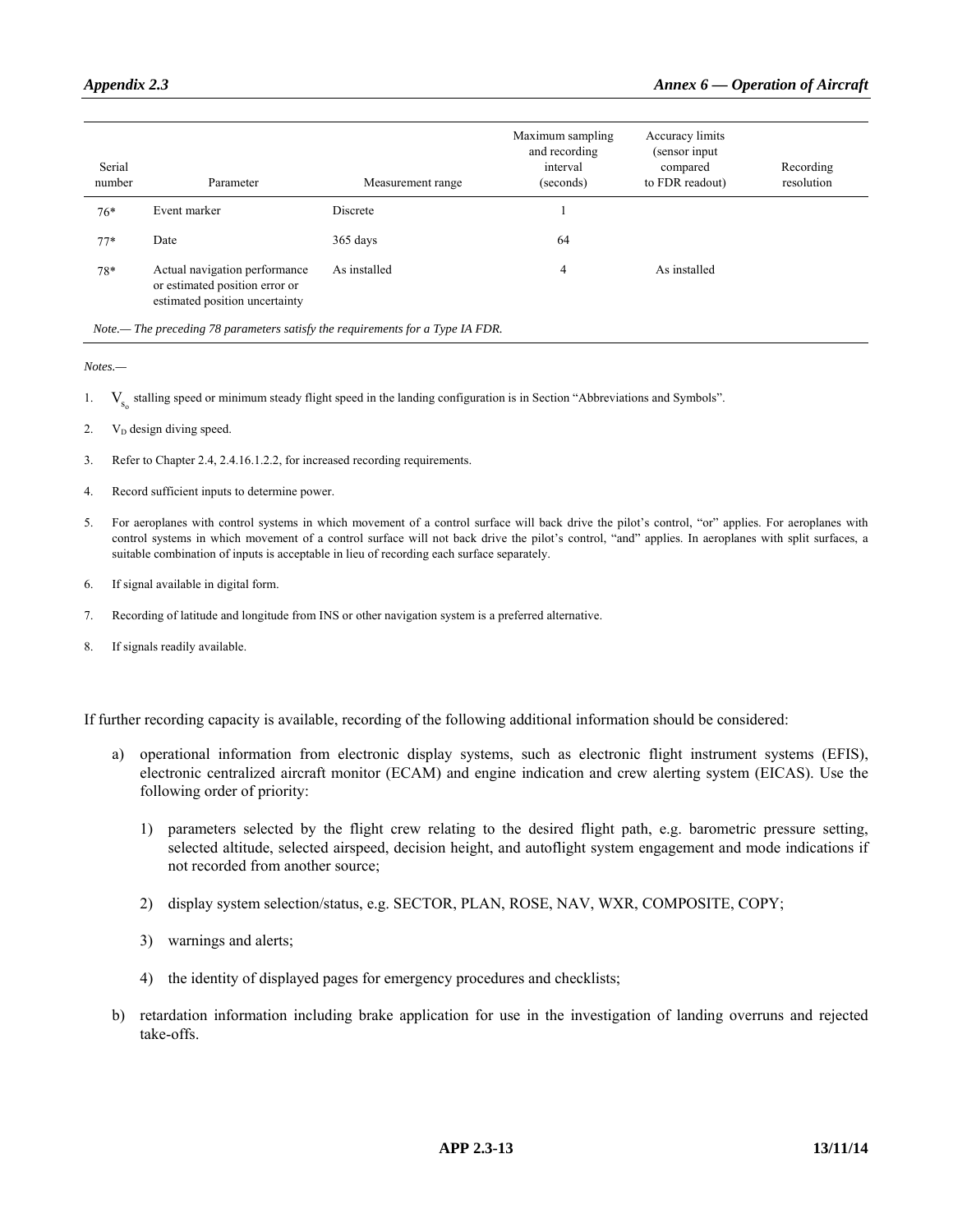| Item No.       | Application type                            | Application description                                                                                                                                                                                                                                                                                                                                                             | Recording<br>content |
|----------------|---------------------------------------------|-------------------------------------------------------------------------------------------------------------------------------------------------------------------------------------------------------------------------------------------------------------------------------------------------------------------------------------------------------------------------------------|----------------------|
| $\mathbf{1}$   | Data link initiation                        | This includes any applications used to log on to or initiate data link<br>service. In FANS-1/A and ATN, these are ATS facilities notification<br>(AFN) and context management (CM), respectively.                                                                                                                                                                                   | $\mathbf C$          |
| $\overline{2}$ | Controller-pilot<br>communication           | This includes any application used to exchange requests, clearances,<br>instructions and reports between the flight crew and controllers on the<br>ground. In FANS-1/A and ATN, this includes the CPDLC application. It<br>also includes applications used for the exchange of oceanic (OCL) and<br>departure clearances (DCL) as well as data link delivery of taxi<br>clearances. | $\mathcal{C}$        |
| 3              | Addressed<br>surveillance                   | This includes any surveillance application in which the ground sets up<br>contracts for delivery of surveillance data. In FANS-1/A and ATN,<br>this includes the automatic dependent surveillance — contract<br>(ADS-C) application. Where parametric data are reported within the<br>message they shall be recorded unless data from the same source are<br>recorded on the FDR.   | $\mathcal{C}$        |
| 4              | Flight information                          | This includes any service used for delivery of flight information to<br>specific aircraft. This includes, for example, data link aviation weather<br>report service (D-METAR), data link-automatic terminal service<br>(D-ATIS), digital Notice to Airmen (D-NOTAM) and other textual<br>data link services.                                                                        | $\mathcal{C}$        |
| 5              | Aircraft broadcast<br>surveillance          | This includes elementary and enhanced surveillance systems, as well<br>as automatic dependent surveillance - broadcast (ADS-B) output<br>data. Where parametric data sent by the aeroplane are reported within<br>the message they shall be recorded unless data from the same source<br>are recorded on the FDR.                                                                   | $M^*$                |
| 6              | Aeronautical<br>operational control<br>data | This includes any application transmitting or receiving data used for<br>aeronautical operational control purposes (per the ICAO definition of<br>operational control).                                                                                                                                                                                                             | $M^*$                |

| Table A2.3-2. Description of applications for data link recorders |  |  |  |  |
|-------------------------------------------------------------------|--|--|--|--|
|-------------------------------------------------------------------|--|--|--|--|

Key:

C: Complete contents recorded.

M: Information that enables correlation to any associated records stored separately from the aeroplane.

\*: Applications that are to be recorded only as far as is practicable given the architecture of the system.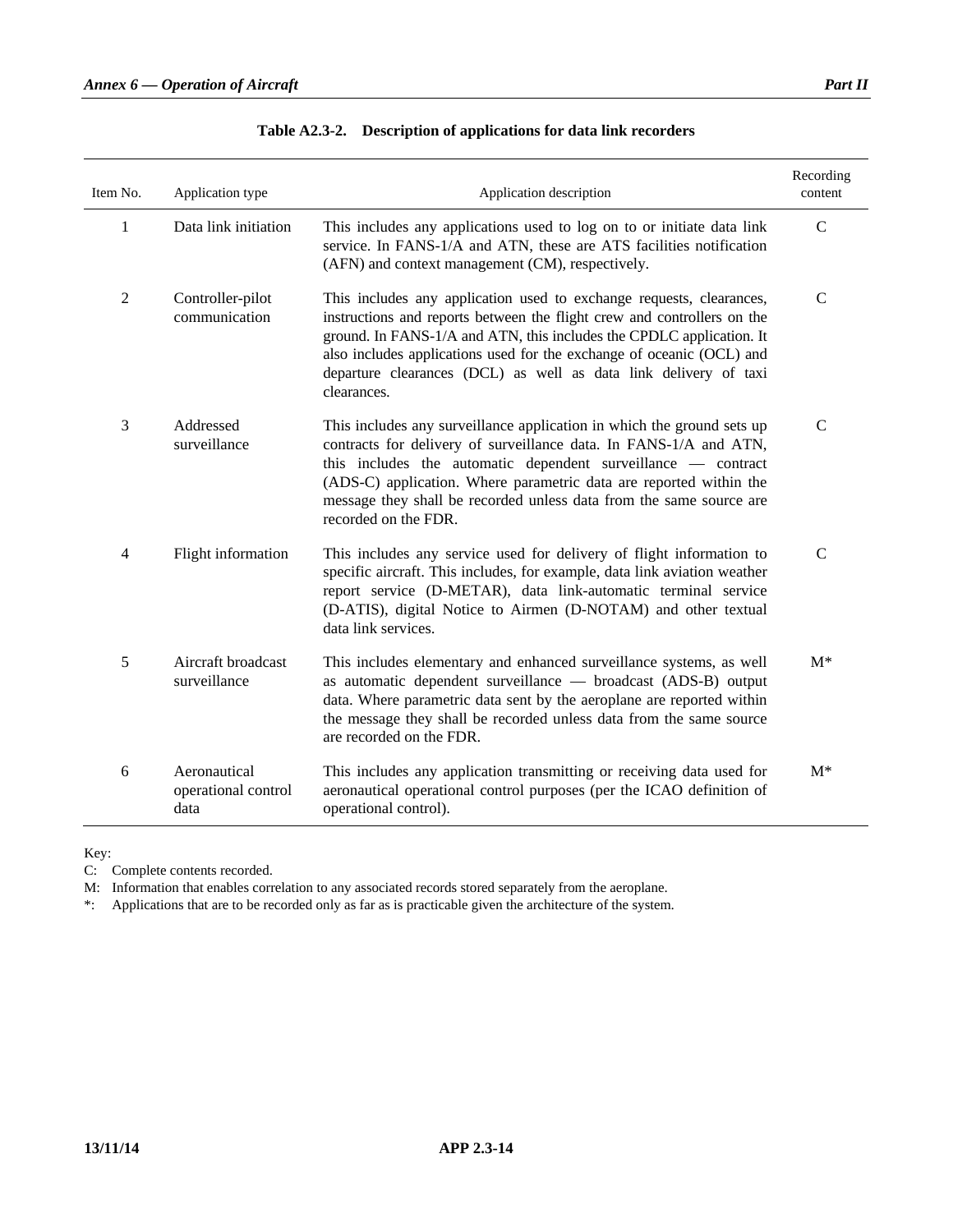| No.          | Parameter name                            | Parameter<br>category | Minimum<br>recording range                                                                                   | Maximum<br>recording<br>interval in<br>seconds | Minimum<br>recording<br>accuracy                                                               | Minimum<br>recording<br>resolution | Remarks                                          |
|--------------|-------------------------------------------|-----------------------|--------------------------------------------------------------------------------------------------------------|------------------------------------------------|------------------------------------------------------------------------------------------------|------------------------------------|--------------------------------------------------|
| $\mathbf{1}$ | Heading (Magnetic or<br>True)             | $\mathbb{R}^*$        | $\pm 180^\circ$                                                                                              | $\mathbf{1}$                                   | $\pm 2^{\circ}$                                                                                | $0.5^{\circ}$                      | * If not<br>available, record<br>rates           |
| 2            | Pitch attitude                            | $\mathbf{E}^*$        | $\pm 90^\circ$                                                                                               | 0.25                                           | $\pm 2^{\circ}$                                                                                | $0.5^{\circ}$                      | * If not<br>available, record<br>rates           |
| 3            | Roll attitude                             | $E^*$                 | $\pm 180^\circ$                                                                                              | 0.25                                           | $\pm 2^{\circ}$                                                                                | $0.5^{\circ}$                      | * If not<br>available, record<br>rates           |
| 4            | Yaw rate                                  | $\mathbf{E}^*$        | $\pm 300^{\circ}/s$                                                                                          | 0.25                                           | $\pm 1\% + drift$<br>of $360^{\circ}/h$                                                        | $2^{\circ}/s$                      | * Essential if no<br>heading<br>available        |
| 5            | Pitch rate                                | $E^*$                 | $\pm 300^{\circ}/s$                                                                                          | 0.25                                           | $\pm 1\%$ + drift<br>of $360^\circ/h$                                                          | $2^{\circ}/\mathrm{s}$             | * Essential if no<br>pitch attitude<br>available |
| 6            | Roll rate                                 | $E^*$                 | $\pm 300^{\circ}/s$                                                                                          | 0.25                                           | $\pm 1\% +$ drift<br>of 360°/h                                                                 | $2^{\circ}/s$                      | * Essential if no<br>roll attitude<br>available  |
| 7            | Positioning system:<br>latitude/longitude | $\mathbf E$           | Latitude: $\pm 90^\circ$<br>Longitude: $\pm 180^\circ$                                                       | $\mathfrak{2}$<br>(1 if available)             | As installed<br>$(0.00015^{\circ}$<br>recommended)                                             | $0.00005^\circ$                    |                                                  |
| 8            | Positioning system<br>estimated error     | $E^*$                 | Available range                                                                                              | $\mathfrak{2}$<br>(1 if available)             | As installed                                                                                   | As installed                       | * If available                                   |
| 9            | Positioning system:<br>altitude           | E                     | $-300$ m $(-1000$ ft)<br>to maximum<br>certificated altitude<br>of aircraft $+1500$ m<br>$(5000 \text{ ft})$ | $\overline{2}$<br>(1 if available)             | As installed<br>$(\pm 15 \text{ m } (\pm 50 \text{ ft})$<br>recommended)                       | $1.5 \text{ m} (5 \text{ ft})$     |                                                  |
| 10           | Positioning system:<br>time*              | E                     | 24 hours                                                                                                     | $\mathbf{1}$                                   | $\pm 0.5$ s                                                                                    | 0.1 s                              | * UTC time<br>preferred where<br>available.      |
| 11           | Positioning system:<br>ground speed       | E                     | $0\text{--}1$ 000 kt                                                                                         | $\overline{2}$<br>(1 if available)             | As installed<br>$(\pm 5 \text{ kt})$<br>recommended)                                           | $1\ \rm kt$                        |                                                  |
| 12           | Positioning system:<br>channel            | ${\bf E}$             | $0 - 360^\circ$                                                                                              | $\sqrt{2}$<br>(1 if available)                 | As installed<br>$(\pm 2^{\circ}$<br>recommended)                                               | $0.5^\circ$                        |                                                  |
| 13           | Normal acceleration                       | ${\bf E}$             | $-3$ g to +6 g (*)                                                                                           | 0.25<br>$(0.125$ if<br>available)              | As installed<br>$(\pm 0.09$ g<br>excluding a<br>datum error of<br>$\pm 0.45$ g<br>recommended) | $0.004$ g                          |                                                  |

## **Table A2.3-3. Parameter guidance for aircraft data recording systems**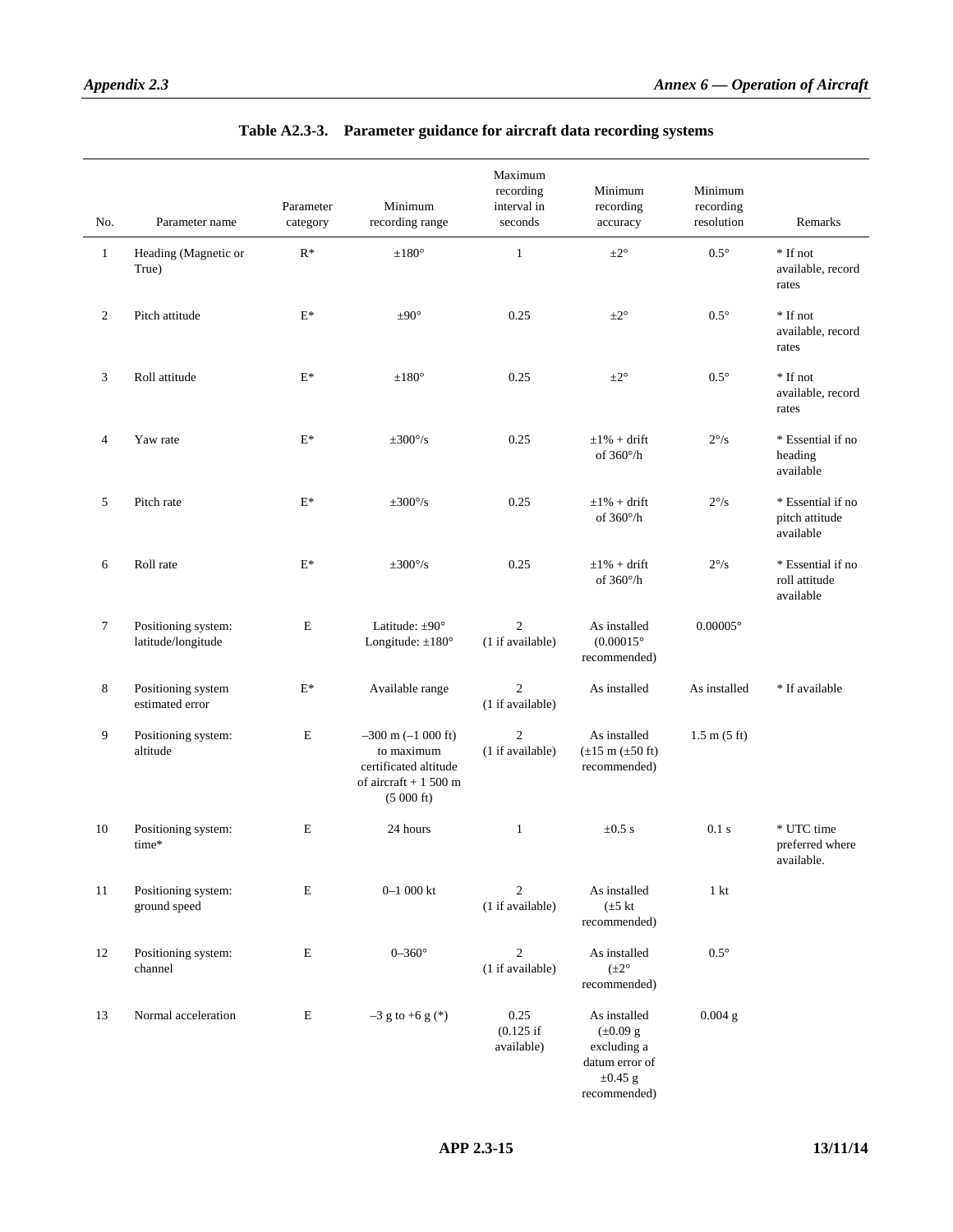|     |                                                       | Parameter    | Minimum                                                                                                     | Maximum<br>recording<br>interval in | Minimum<br>recording                                                                                                                              | Minimum<br>recording                                            |         |
|-----|-------------------------------------------------------|--------------|-------------------------------------------------------------------------------------------------------------|-------------------------------------|---------------------------------------------------------------------------------------------------------------------------------------------------|-----------------------------------------------------------------|---------|
| No. | Parameter name                                        | category     | recording range                                                                                             | seconds                             | accuracy                                                                                                                                          | resolution                                                      | Remarks |
| 14  | Longitudinal<br>acceleration                          | E            | $\pm 1$ g (*)                                                                                               | 0.25<br>$(0.125$ if<br>available)   | As installed<br>$(\pm 0.015$ g<br>excluding a<br>datum error of<br>$\pm 0.05$ g<br>recommended)                                                   | $0.004$ g                                                       |         |
| 15  | Lateral acceleration                                  | E            | $\pm 1$ g (*)                                                                                               | 0.25<br>$(0.125$ if<br>available)   | As installed<br>$(\pm 0.015$ g<br>excluding a<br>datum error of<br>$\pm 0.05$ g<br>recommended)                                                   | $0.004$ g                                                       |         |
| 16  | External static pressure<br>(or pressure altitude)    | $\mathbf R$  | 34.4 mb<br>$(3.44 \text{ in-Hg})$ to<br>310.2 mb<br>$(31.02 \text{ in-Hg})$ or<br>available sensor<br>range | $\mathbf{1}$                        | As installed<br>$(\pm 1$ mb<br>$(0.1 \text{ in-Hg})$ or<br>$\pm 30$ m ( $\pm 100$ ft)<br>to $\pm 210$ m<br>$(\pm 700 \text{ ft})$<br>recommended) | $0.1$ mb<br>$(0.01$ in-Hg) or<br>$1.5 \text{ m} (5 \text{ ft})$ |         |
| 17  | Outside air temperature<br>(or total air temperature) | $\mathbb{R}$ | $-50^{\circ}$ to +90 $^{\circ}$ C or<br>available sensor<br>range                                           | $\overline{c}$                      | As installed<br>$(\pm 2^{\circ}C)$<br>recommended)                                                                                                | $1^{\circ}C$                                                    |         |
| 18  | Indicated air speed                                   | $\mathbf R$  | As the installed pilot<br>display measuring<br>system or available<br>sensor range                          | $\mathbf{1}$                        | As installed<br>$(\pm 3\%$<br>recommended)                                                                                                        | $1 \text{ kt} (0.5 \text{ kt})$<br>recommended)                 |         |
| 19  | Engine RPM                                            | $\mathbb{R}$ | Full range including<br>overspeed condition                                                                 | Each engine<br>each second          | As installed                                                                                                                                      | $0.2\%$ of full<br>range                                        |         |
| 20  | Engine oil pressure                                   | R            | Full range                                                                                                  | Each engine<br>each second          | As installed<br>(5% of full<br>range<br>recommended)                                                                                              | 2% of full range                                                |         |
| 21  | Engine oil temperature                                | $\mathbb{R}$ | Full range                                                                                                  | Each engine<br>each second          | As installed<br>(5% of full<br>range<br>recommended)                                                                                              | 2% of full range                                                |         |
| 22  | Fuel flow or pressure                                 | $\mathbb{R}$ | Full range                                                                                                  | Each engine<br>each second          | As installed                                                                                                                                      | 2% of full range                                                |         |
| 23  | Manifold pressure                                     | $\mathbf R$  | Full range                                                                                                  | Each engine<br>each second          | As installed                                                                                                                                      | $0.2\%$ of full<br>range                                        |         |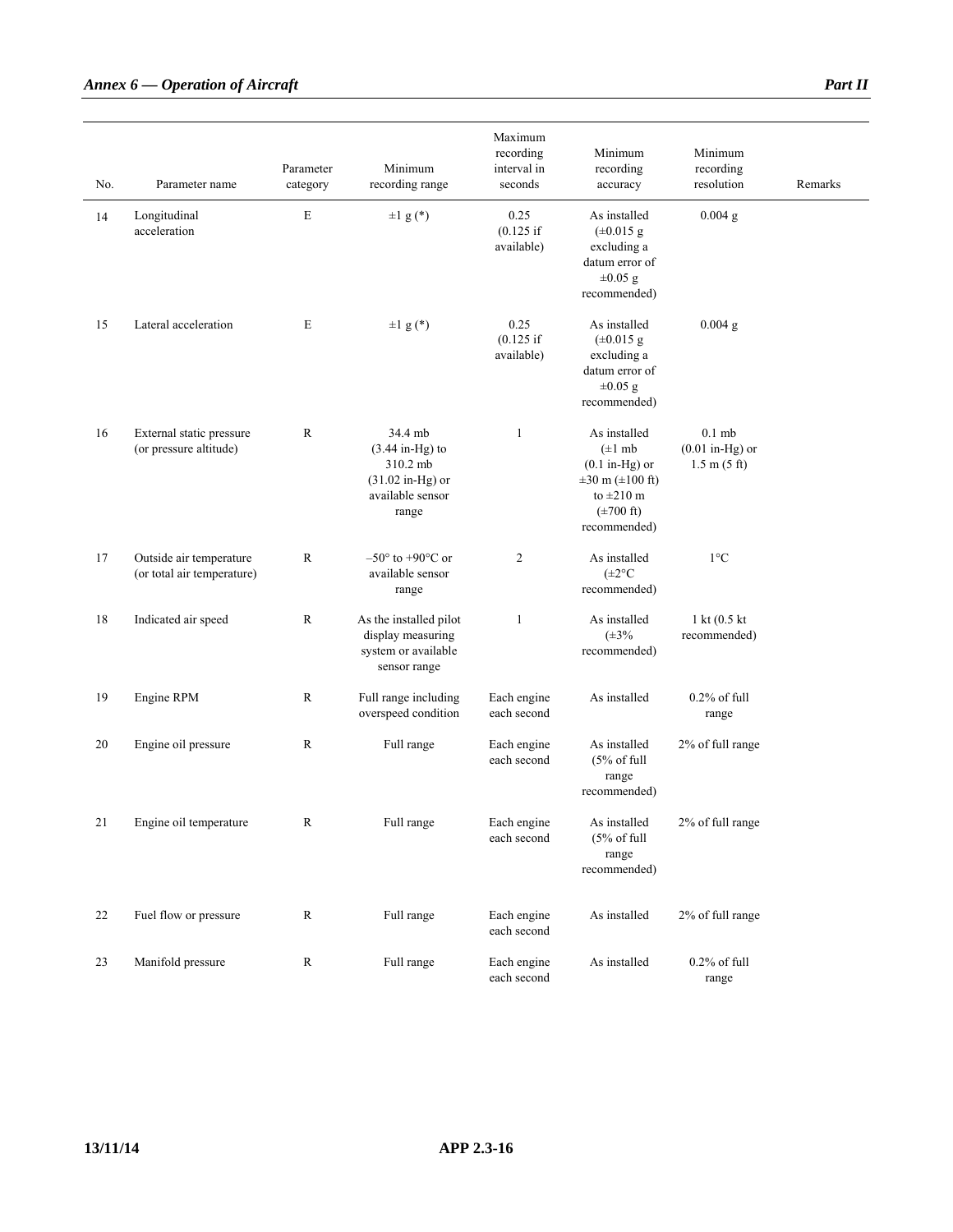| No. | Parameter name                                                                                   | Parameter<br>category | Minimum<br>recording range              | Maximum<br>recording<br>interval in<br>seconds | Minimum<br>recording<br>accuracy                   | Minimum<br>recording<br>resolution | Remarks                                                                                                                                                                                                                                                              |
|-----|--------------------------------------------------------------------------------------------------|-----------------------|-----------------------------------------|------------------------------------------------|----------------------------------------------------|------------------------------------|----------------------------------------------------------------------------------------------------------------------------------------------------------------------------------------------------------------------------------------------------------------------|
| 24  | Engine<br>thrust/power/torque<br>parameters required to<br>determine propulsive<br>thrust/power* | $\mathbf R$           | Full range                              | Each engine<br>each second                     | As installed                                       | $0.1\%$ of full<br>range           | * Sufficient<br>parameters e.g.<br>$EPR/N_1$ or<br>torque/Np as<br>appropriate to<br>the particular<br>engine shall be<br>recorded to<br>determine power<br>in both normal<br>and reverse<br>thrust. A margin<br>for possible<br>overspeed<br>should be<br>provided. |
| 25  | Engine gas generator<br>speed (Ng)                                                               | $\mathbf R$           | $0 - 150%$                              | Each engine<br>each second                     | As installed                                       | $0.2\%$ of full<br>range           |                                                                                                                                                                                                                                                                      |
| 26  | Free power turbine<br>speed (Nf)                                                                 | $\mathbb{R}$          | $0 - 150%$                              | Each engine<br>each second                     | As installed                                       | $0.2\%$ of full<br>range           |                                                                                                                                                                                                                                                                      |
| 27  | Coolant temperature                                                                              | $\mathbf R$           | Full range                              | 1                                              | As installed<br>$(\pm 5^{\circ}C)$<br>recommended) | $1^{\circ}C$                       |                                                                                                                                                                                                                                                                      |
| 28  | Main voltage                                                                                     | $\mathbf R$           | Full range                              | Each engine<br>each second                     | As installed                                       | 1 Volt                             |                                                                                                                                                                                                                                                                      |
| 29  | Cylinder head<br>temperature                                                                     | $\mathbb{R}$          | Full range                              | Each cylinder<br>each second                   | As installed                                       | 2% of full range                   |                                                                                                                                                                                                                                                                      |
| 30  | Flaps position                                                                                   | $\mathbf R$           | Full range or each<br>discrete position | $\overline{c}$                                 | As installed                                       | $0.5^\circ$                        |                                                                                                                                                                                                                                                                      |
| 31  | Primary flight control<br>surface position                                                       | $\mathbf R$           | Full range                              | 0.25                                           | As installed                                       | $0.2\%$ of full<br>range           |                                                                                                                                                                                                                                                                      |
| 32  | Fuel quantity                                                                                    | $\mathbb{R}$          | Full range                              | $\overline{4}$                                 | As installed                                       | 1% of full range                   |                                                                                                                                                                                                                                                                      |
| 33  | Exhaust gas temperature                                                                          | $\mathbf R$           | Full range                              | Each engine<br>each second                     | As installed                                       | 2% of full range                   |                                                                                                                                                                                                                                                                      |
| 34  | Emergency voltage                                                                                | ${\bf R}$             | Full range                              | Each engine<br>each second                     | As installed                                       | 1 Volt                             |                                                                                                                                                                                                                                                                      |
| 35  | Trim surface position                                                                            | $\mathbf R$           | Full range or each<br>discrete position | $\mathbf{1}$                                   | As installed                                       | $0.3\%$ of full<br>range           |                                                                                                                                                                                                                                                                      |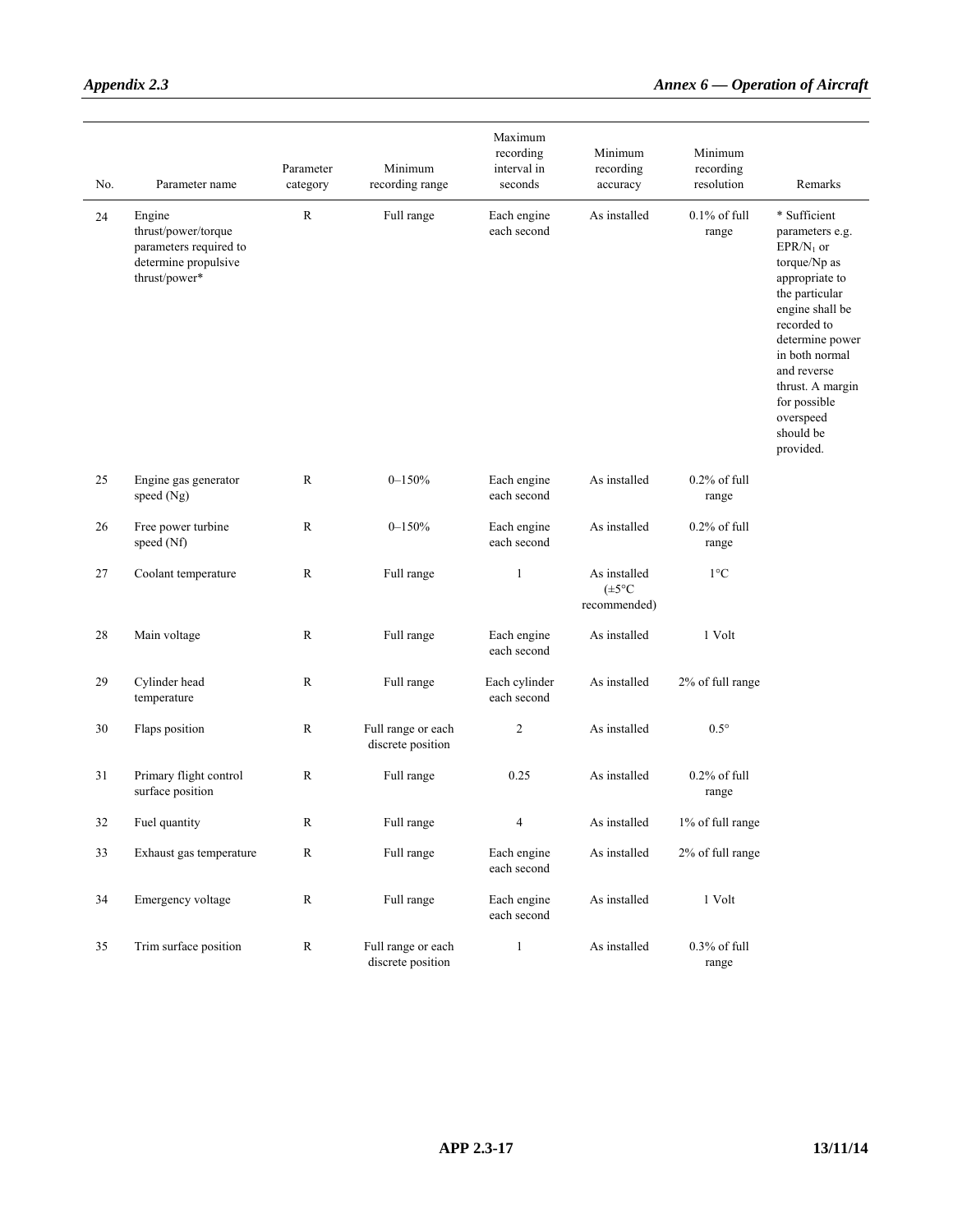| No. | Parameter name                    | Parameter<br>category | Minimum<br>recording range | Maximum<br>recording<br>interval in<br>seconds | Minimum<br>recording<br>accuracy | Minimum<br>recording<br>resolution | Remarks                                                                           |
|-----|-----------------------------------|-----------------------|----------------------------|------------------------------------------------|----------------------------------|------------------------------------|-----------------------------------------------------------------------------------|
| 36  | Landing gear position             | R                     | Each discrete<br>position* | Each gear every<br>two seconds                 | As installed                     |                                    | * Where<br>available, record<br>up-and-locked<br>and down-and-<br>locked position |
| 37  | Novel/unique aircraft<br>features | $\mathbb{R}$          | As required                | As required                                    | As required                      | As required                        |                                                                                   |

\_\_\_\_\_\_\_\_\_\_\_\_\_\_\_\_\_\_\_\_\_\_

Key:

E: Essential parameters

R: Recommended parameters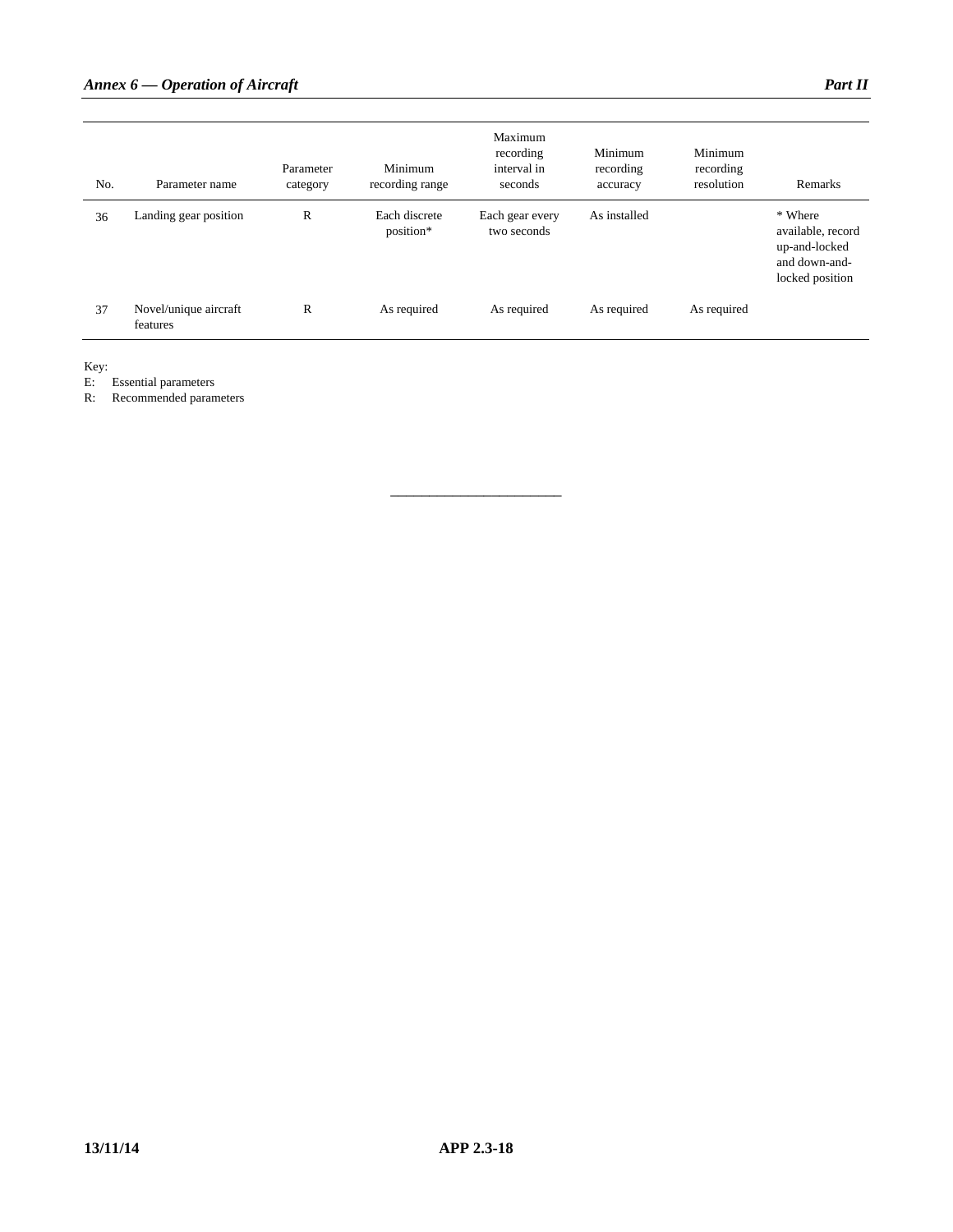# **ATTACHMENT 2.A CARRIAGE AND USE OF OXYGEN**

*Supplementary to 2.2.3.8* 

#### **Introduction**

The performance of crew members and the well-being of passengers during flights at such altitudes where a lack of oxygen might result in impairment of faculties are of major concern. Research conducted in altitude chambers or by exposure to mountain elevations indicates that human tolerance could be related to the altitude concerned and the exposure time. The subject is dealt with in detail in the *Manual of Civil Aviation Medicine* (Doc 8984). In light of the above and to further assist the pilot-in-command in providing the oxygen supply intended by 2.2.3.8 of this Annex, the following guidelines, which take into account the requirements already established in Annex 6, Part I, are considered relevant.

# **1. Oxygen supply**

 1.1 A flight to be operated at altitudes at which the atmospheric pressure in personnel compartments will be less than 700 hPa should not be commenced unless sufficient stored breathing oxygen is carried to supply:

- a) all crew members and at least 10 per cent of the passengers for any period in excess of 30 minutes that the pressure in compartments occupied by them will be between 700 hPa and 620 hPa; and
- b) all crew members and passengers for any period that the atmospheric pressure in compartments occupied by them will be less than 620 hPa.

 1.2 A flight to be operated with a pressurized aeroplane should not be commenced unless a sufficient quantity of stored breathing oxygen is carried to supply all crew members and passengers, as is appropriate to the circumstances of the flight being undertaken, in the event of loss of pressurization, for any period that the atmospheric pressure in any compartment occupied by them would be less than 700 hPa. In addition, when an aeroplane is operated at flight altitudes at which the atmospheric pressure is less than 376 hPa, or which, if operated at flight altitudes at which the atmospheric pressure is more than 376 hPa and cannot descend safely within four minutes to a flight altitude at which the atmospheric pressure is equal to 620 hPa, there shall be no less than a 10-minute supply for the occupants of the passenger compartment.

# **2. Use of oxygen**

 2.1 All flight crew members, when engaged in performing duties essential to the safe operation of an aeroplane in flight, should use breathing oxygen continuously whenever the circumstances prevail for which its supply has been indicated to be necessary in 1.1 or 1.2.

 2.2 All flight crew members of pressurized aeroplanes operating above an altitude where the atmospheric pressure is less than 376 hPa should have available at the flight duty station a quick donning type of mask which will readily supply oxygen upon demand.

 *Note.— Approximate altitudes in the Standard Atmosphere corresponding to the values of absolute pressure used in the text are as follows:*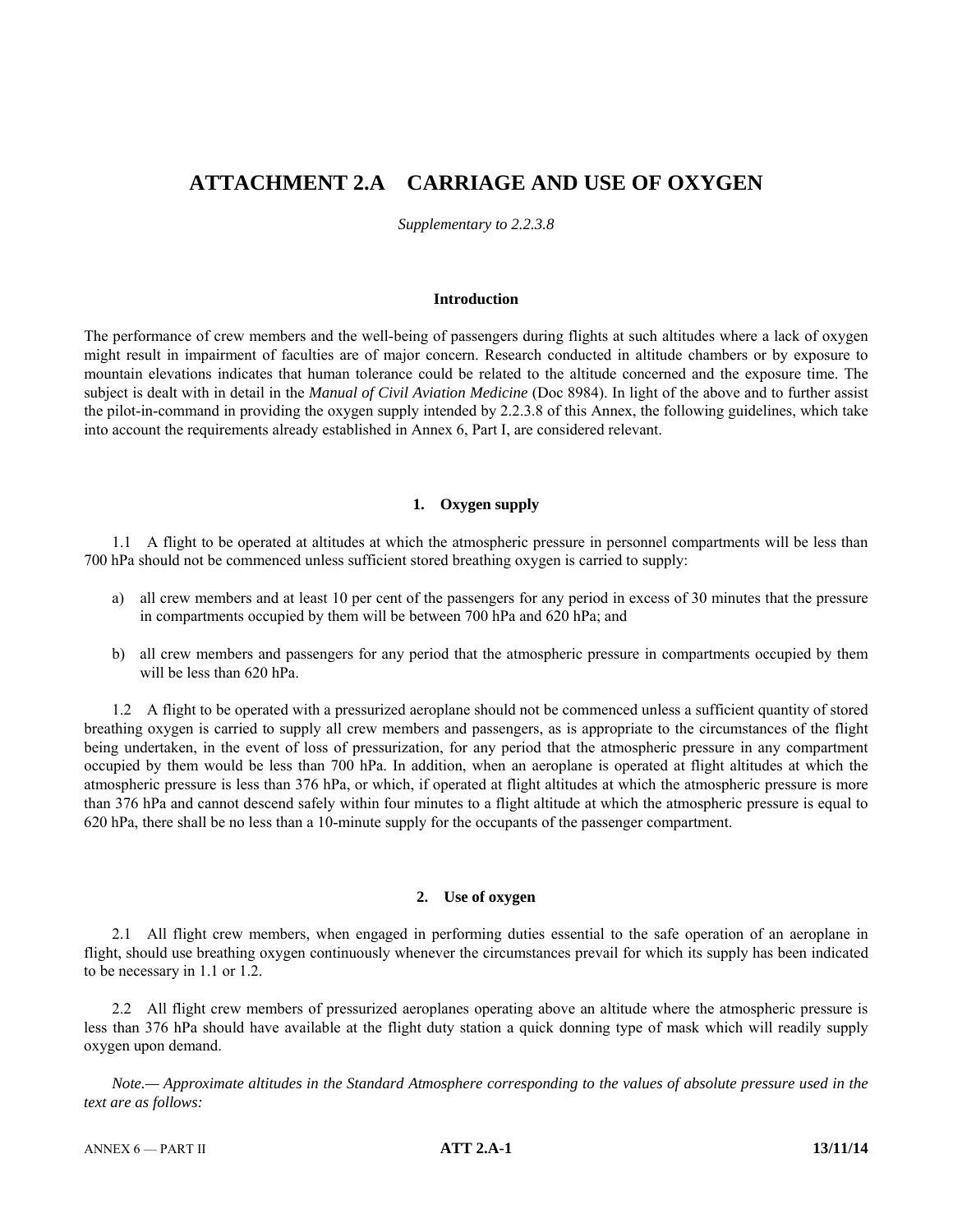| Absolute pressure | <i>Metres</i> | Feet   |
|-------------------|---------------|--------|
| $700$ hPa         | 3000          | 10 000 |
| $620$ hPa         | 4 000         | 13 000 |
| 376 hPa           | 7600          | 25 000 |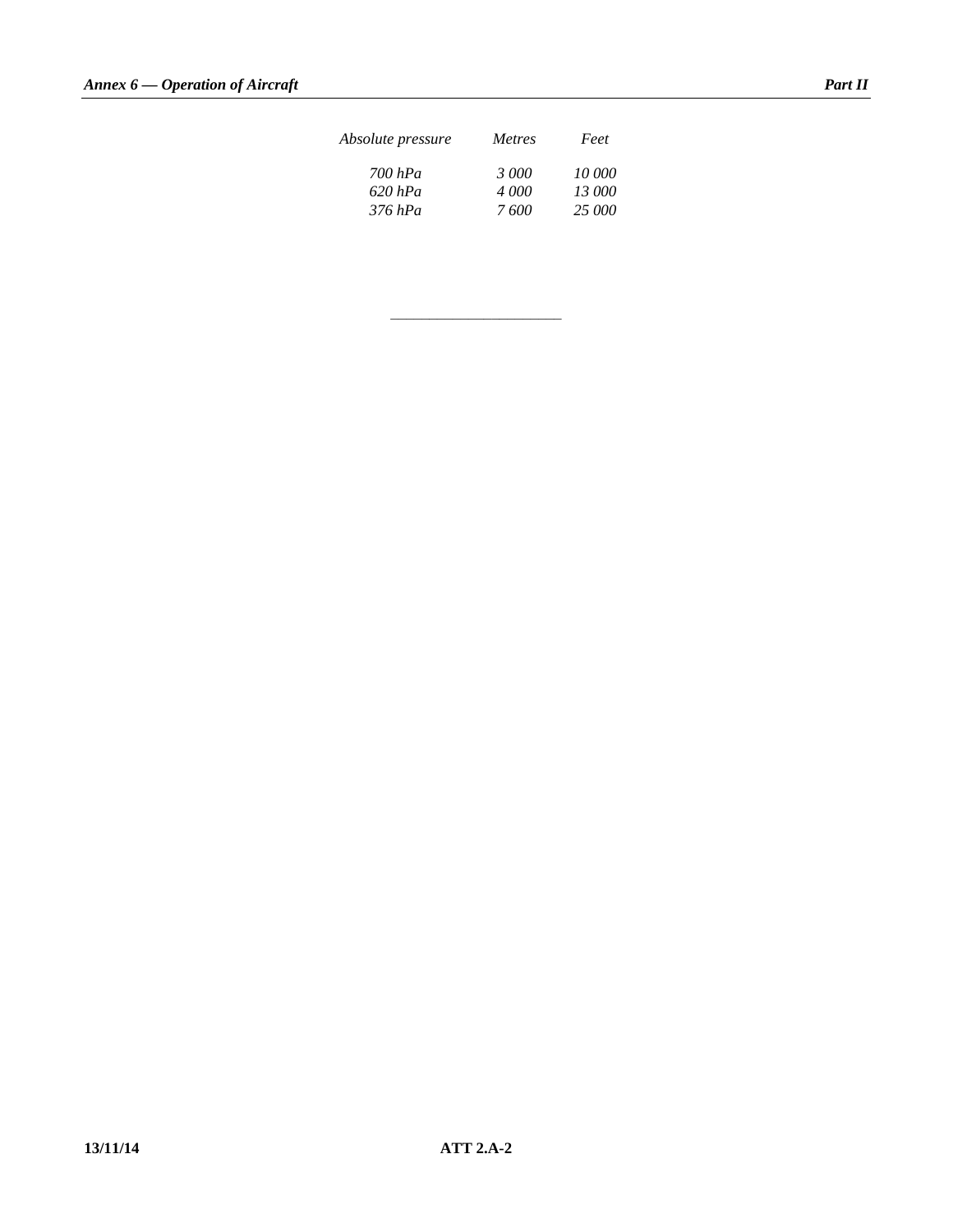# **ATTACHMENT 2.B. HEAD-UP DISPLAY (HUD), EQUIVALENT DISPLAYS AND VISION SYSTEMS**

*Supplementary to 2.2.2.2, 2.4.15.1, 3.4.2.7 and 3.6.12* 

#### **Introduction**

The material in this attachment provides guidance for certified HUD and vision systems intended for operational use in aircraft engaged in international air navigation. A HUD, vision systems and hybrid systems may be installed and operated to provide guidance, enhance situational awareness and/or to obtain an operational credit by establishing minima below the aerodrome operating minima, for approach ban purposes, or reducing the visibility requirements or requiring fewer ground facilities as compensated for by airborne capabilities. HUD and vision systems may be installed separately or together as part of a hybrid system. Any operational credit to be obtained from their use requires approval from the State of Registry.

 *Note 1.— "Vision systems" is a generic term referring to the existing systems designed to provide images, i.e. enhanced vision systems (EVS), synthetic vision systems (SVS) and combined vision systems (CVS).* 

 *Note 2.— Operational credit can be granted only within the limits of the design approval.* 

 *Note 3.— Currently, operational credit has been given only to vision systems containing an image sensor providing a real-time image of the actual external scene on the HUD.* 

#### **1. HUD and equivalent displays**

#### 1.1 General

 1.1.1 A HUD presents flight information into the pilot's forward external field of view without significantly restricting that external view.

 1.1.2 A variety of flight information may be presented on a HUD depending on the intended flight operation, flight conditions, systems capabilities and operational approval. A HUD may include, but is not limited to, the following:

- a) airspeed;
- b) altitude;
- c) heading;
- d) vertical speed;
- e) angle of attack;
- f) flight path or velocity vector;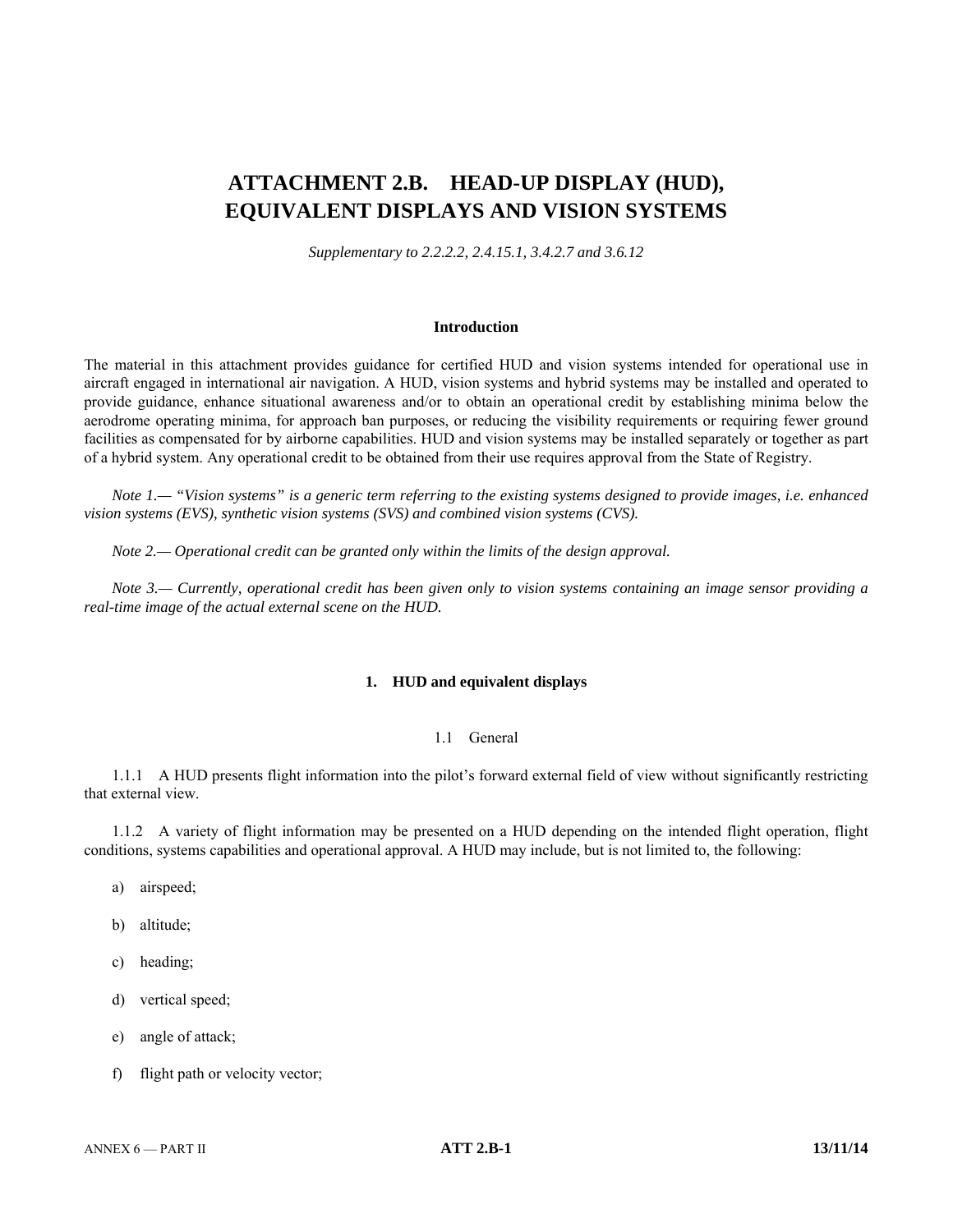- g) attitude with bank and pitch references;
- h) course and glide path with deviation indications;
- i) status indications (e.g. navigation sensor, autopilot, flight director); and
- j) alerts and warning displays (e.g. ACAS, wind shear, ground proximity warning).

#### 1.2 Operational applications

 1.2.1 Flight operations with a HUD can improve situational awareness by combining flight information located on head-down displays with the external view to provide pilots with more immediate awareness of relevant flight parameters and situation information while they continuously view the external scene. This improved situational awareness can also reduce errors in flight operations and improve the pilot's ability to transition between instrument and visual references as meteorological conditions change. Flight operations applications may include the following:

- a) enhanced situational awareness during all flight operations, but especially during taxi, take-off, approach and landing;
- b) reduced flight technical error during take-off, approach and landing; and
- c) improvements in performance due to precise prediction of touchdown area, tail strike awareness/warning and rapid recognition of and recovery from unusual attitudes.
- 1.2.2 A HUD may be used for the following purposes:
- a) to supplement conventional flight deck instrumentation in the performance of a particular task or operation. The primary cockpit instruments remain the primary means for manually controlling or manoeuvring the aircraft; and
- b) as a primary flight display;
	- 1) information presented by the HUD may be used by the pilot in lieu of scanning head-down displays. Operational approval of a HUD for such use allows the pilot to control the aircraft by reference to the HUD for approved ground or flight operations; and
	- 2) information presented by the HUD may be used as a means to achieve additional navigation or control performance. The required information is displayed on the HUD. Operational credit, in the form of lower minima, for a HUD used for this purpose may be approved for a particular aircraft or automatic flight control system. Additional credit may also be allowed when conducting HUD operations in situations where automated systems are otherwise used.

 1.2.3 A HUD, as a stand-alone system, may qualify for operations with reduced visibility or RVR or replace some parts of the ground facilities such as touchdown zone and/or centre line lights. Examples and references to publications in this regard can be found in the *Manual of All-Weather Operations* (Doc 9365).

 1.2.4 A HUD or equivalent display is one that has at least the following characteristics: it has a head-up presentation not requiring transition of visual attention from head down to head up; it displays sensor-derived imagery conformal to the pilot's external view; it permits simultaneous view of the EVS sensor imagery, required aircraft flight symbology, and the external view; and its display characteristics and dynamics are suitable for manual control of the aircraft. Before such systems can be used, the appropriate airworthiness and operational approvals should be obtained.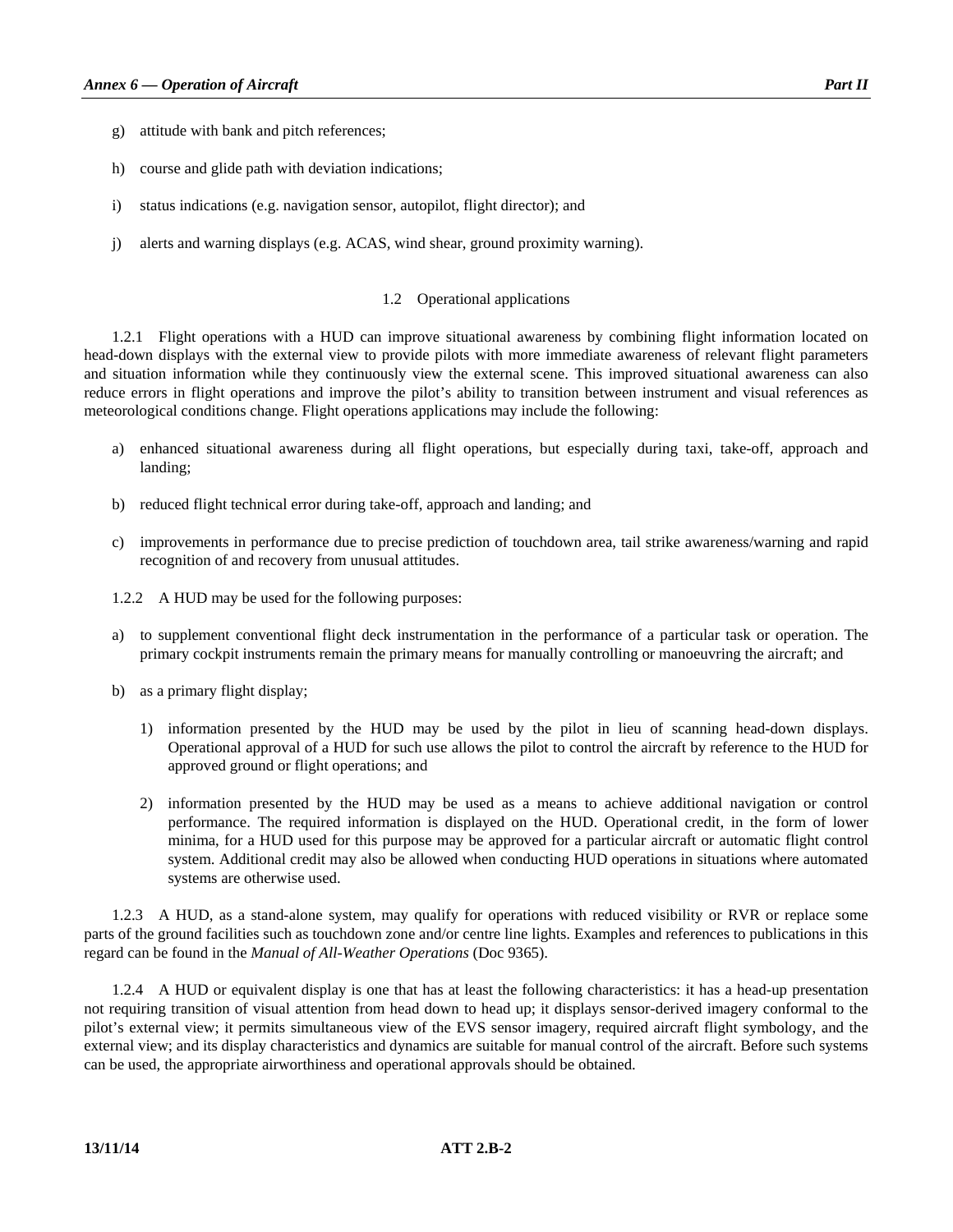### 1.3 HUD training

 1.3.1 Training requirements should be established, monitored and approved by the State of the Operator or the State of Registry for general aviation. Training requirements should include requirements for recent experience if the State determines that these requirements are significantly different than the current requirements for the use of conventional head-down instrumentation.

 1.3.2 HUD training should address all flight operations for which the HUD is designed and operationally approved. Some training elements may require adjustments based on whether the aeroplane has a single or dual HUD installation. Training should include contingency procedures required in the event of head-up display degradation or failure. HUD training should include the following elements as applicable to the intended use:

- a) an understanding of the HUD, its flight path, energy management concepts and symbology. This should include operations during critical flight events (e.g. ACAS traffic advisory/resolution advisory, upset and wind shear recovery, engine or system failure);
- b) HUD limitations and normal procedures, including maintenance and operational checks performed to ensure normal system function prior to use. These checks include pilot seat adjustment to attain and maintain appropriate viewing angles and verification of HUD operating modes;
- c) HUD use during low visibility operations, including taxi, take-off, instrument approach and landing in both day and night conditions. This training should include the transition from head-down to head-up and head-up to head-down operations;
- d) failure modes of the HUD and the impact of the failure modes or limitations on crew performance;
- e) crew coordination, monitoring and verbal call-out procedures for single HUD installations with head-down monitoring for the pilot not equipped with a HUD and head-up monitoring for the pilot equipped with a HUD;
- f) crew coordination, monitoring and verbal call-out procedures for dual HUD installations with use of a HUD by the pilot flying the aircraft and either head-up or head-down monitoring by the other pilot;
- g) consideration of the potential for loss of situational awareness due to "tunnel vision" (also known as cognitive tunnelling or attention tunnelling);
- h) any effects that weather, such as low ceilings and visibilities, may have on the performance of a HUD; and
- i) HUD airworthiness requirements.

#### **2. Vision systems**

#### 2.1 General

 2.1.1 Vision systems can display electronic real-time images of the actual external scene achieved through the use of image sensors (EVS) or display synthetic images, which are derived from the on-board avionic systems (SVS). Vision systems can also consist of a combination of these two systems or combined vision systems (CVS). Such a system may display electronic real-time images of the external scene using the EVS component of the system. However, the merging of EVS and SVS into a CVS is dependent on the intended function (e.g. whether or not there is intent to achieve operational credit).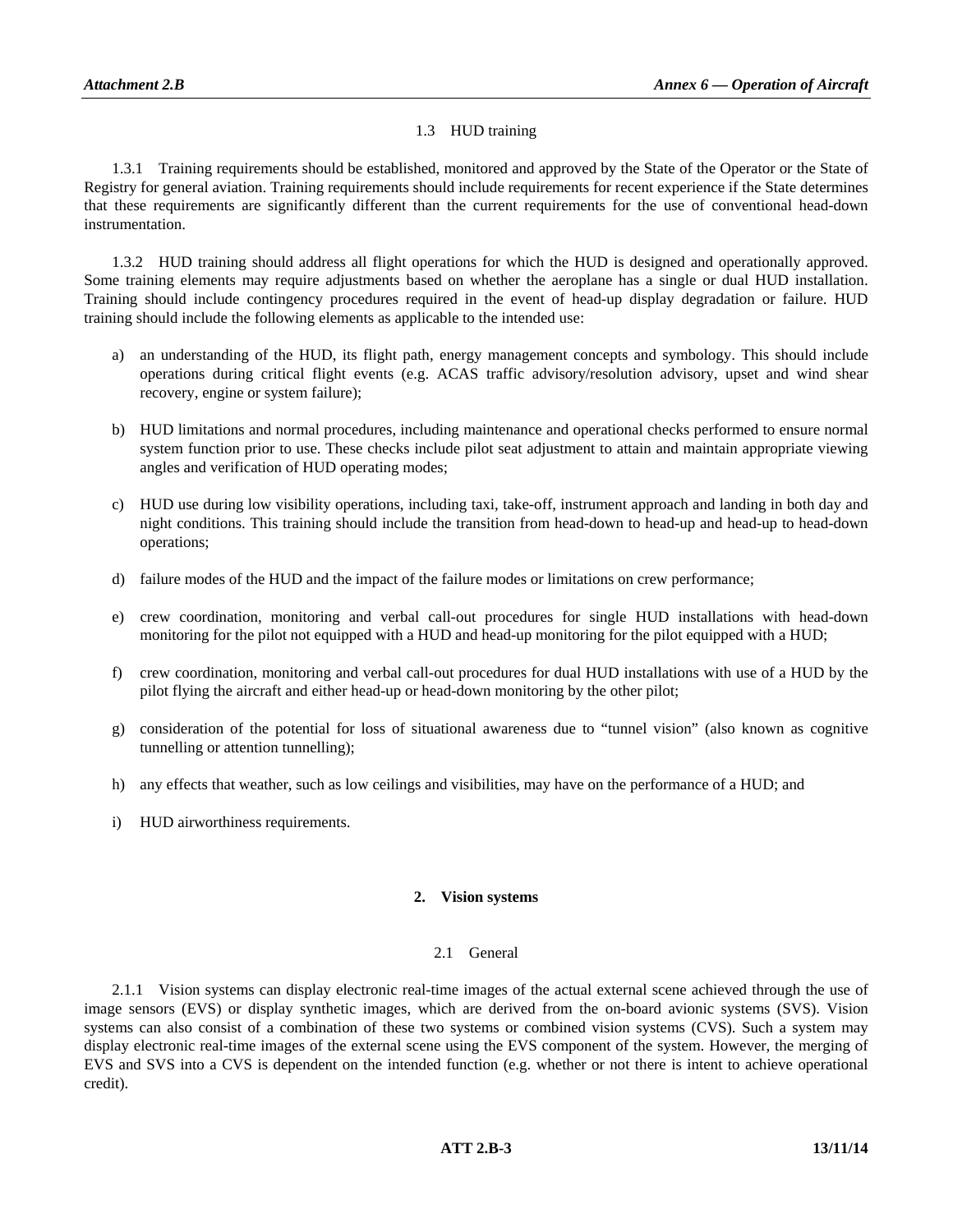2.1.2 The information from vision systems may be displayed on a head-up or head-down display. When enhanced vision imagery is displayed on a HUD, it should be presented to the pilot's forward external field of view without significantly restricting that external view.

 2.1.3 The enhanced position fixing and guidance provided by SVS may provide additional safety for all phases of flight especially low visibility taxi, take-off, approach and landing operations.

 2.1.4 Light emitting diode (LED) lights may not be visible to infrared-based vision systems due to the fact that LED lights are not incandescent and they do not have a significant heat signature. Operators of such vision systems will need to acquire information about the LED implementation programmes at aerodromes where they operate.

#### 2.2 Operational applications

 2.2.1 Flight operations with enhanced vision image sensors allow the pilot to view an image of the external scene obscured by darkness or other visibility restrictions. When the external scene is partially obscured, enhanced vision imaging may allow the pilot to acquire an image of the external scene earlier than with natural or unaided vision. The improved acquisition of an image of the external scene may improve situational awareness.

 2.2.2 Vision system imagery may also allow pilots to detect terrain or obstructions on the runway or taxiways. A vision system image can also provide visual cues to enable earlier runway alignment and a more stabilized approach.

 2.2.3 The combined display of aircraft performance, guidance and imagery may allow the pilot to maintain a more stabilized approach and smoothly transition from enhanced visual references to natural visual references.

### 2.3 Vision systems training

 2.3.1 Training requirements should be established, monitored and approved by the State of the Operator. Training requirements should include recency of experience requirements if the State of the Operator determines that these requirements are significantly different than the current requirements for the use of a HUD without enhanced vision imagery or conventional head-down instrumentation.

 2.3.2 Training should address all flight operations for which the vision system is approved. This training should include contingency procedures required in the event of system degradation or failure. Training for situational awareness should not interfere with other required operations. Training for operational credit should also require training on the applicable HUD used to present the enhanced visual imagery. Training should include the following elements as applicable:

- a) an understanding of the system characteristics and operational constraints;
- b) normal procedures, controls, modes and system adjustments (e.g. sensor theory including radiant versus thermal energy and resulting images);
- c) operational constraints, normal procedures, controls, modes and system adjustments;
- d) limitations;
- e) airworthiness requirements;
- f) vision system display during low visibility operations, including taxi, take-off, instrument approach and landing; system use for instrument approach procedures in both day and night conditions;
- g) failure modes and the impact of failure modes or limitations upon crew performance, in particular, for two-pilot operations;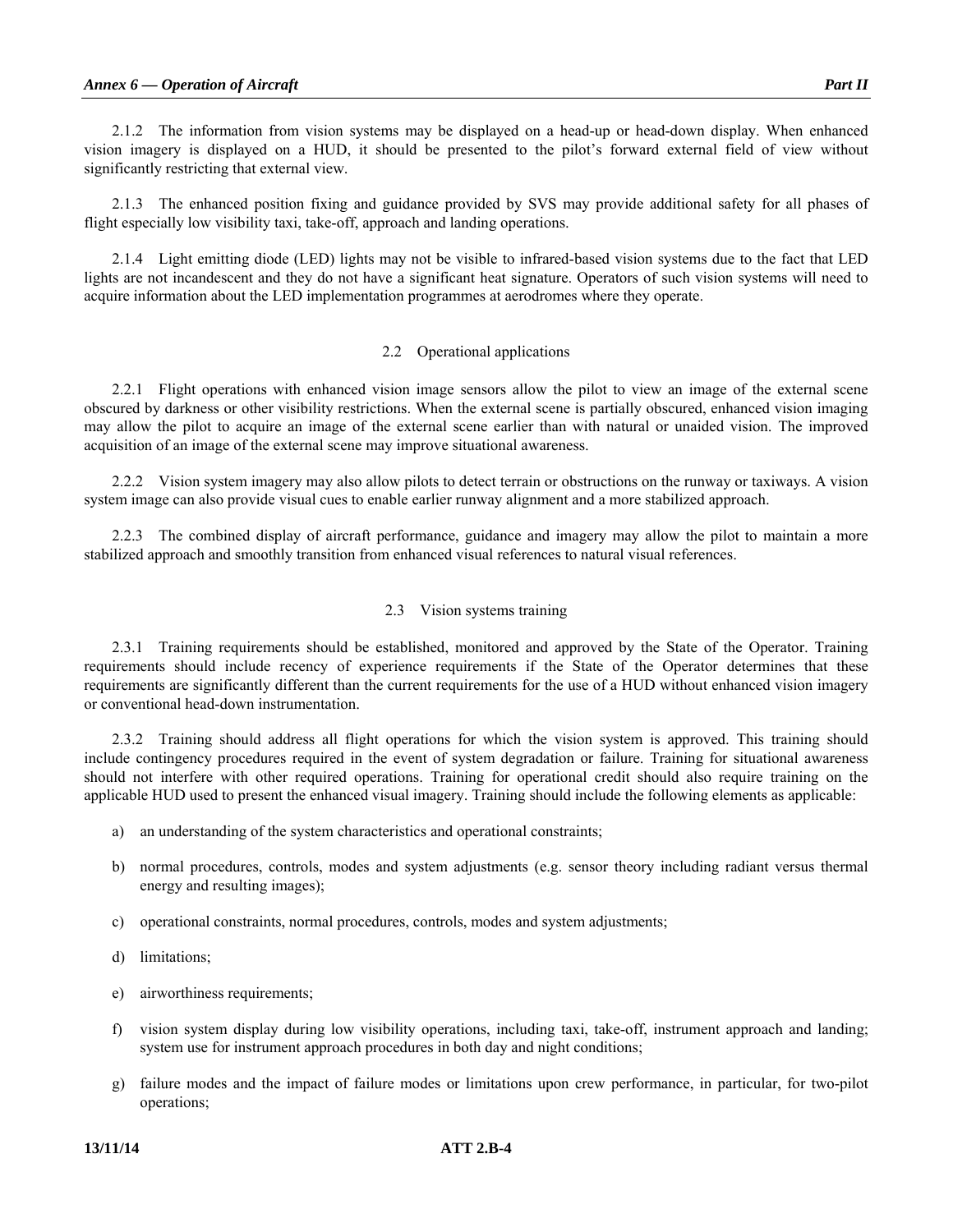- h) crew coordination and monitoring procedures and pilot call-out responsibilities;
- i) transition from enhanced imagery to visual conditions during runway visual acquisition;
- j) rejected landing: with the loss of visual cues of the landing area, touchdown zone or rollout area;
- k) any effects that weather, such as low ceilings and visibilities, may have on the performance of the vision system; and
- l) effects of aerodrome lighting using LED lights.

#### 2.4 Operational concepts

 2.4.1 Instrument approach operations that involve the use of vision systems include the instrument phase and the visual phase. The instrument phase ends at the published MDA/H or DA/H unless a missed approach is initiated. The continued approach to landing from MDA/H or DA/H will be conducted using visual references. The visual references will be acquired by use of an EVS or CVS, natural vision or a combination of the two.

 2.4.2 Down to a defined height, typically 30 m (100 ft), the visual references will be acquired by means of the vision system. Below this height the visual references should be solely based on natural vision. In the most advanced applications, the vision system is expected to be able to be used down to touchdown without the requirement for natural vision acquisition of visual references. Using the EVS or CVS does not change the classification of an instrument approach procedure, since the published DA/H remains unchanged and manoeuvring below DA/H is conducted by visual references acquired by means of the EVS or CVS.

 2.4.3 In addition to the operational credit that EVS/CVS is able to provide, these systems may also provide an operational and safety advantage through improved situational awareness, earlier acquisition of visual references and smoother transition to references by natural vision. These advantages are more pronounced for Type A approach operations than for Type B approach operations.

#### 2.5 Visual references

 2.5.1 The required visual references do not change due to the use of an EVS or CVS, but those references are allowed to be acquired by means of either vision system until a certain height during the approach (see Figure 2.B-1).

 2.5.2 In regions that have developed requirements for operations with vision systems, the visual references are indicated in Table 2.B-1.

#### **3. Hybrid systems**

 3.1 A hybrid system generically means that two or more systems are combined. The hybrid system typically has improved performance compared to each of the component systems, which in turn may qualify for operational credit. Vision systems are normally part of a hybrid system, e.g. EVS is typically combined with a HUD. Including more components in the hybrid system normally enhances the performance of the system.

 3.2 Table 2.B-2 provides some examples of hybrid system components. Any combination of the listed systems may constitute a hybrid system. The degree of operational credit that may be given to a hybrid system depends on its performance (accuracy, integrity and availability) as assessed and determined by the certification and operational approval processes.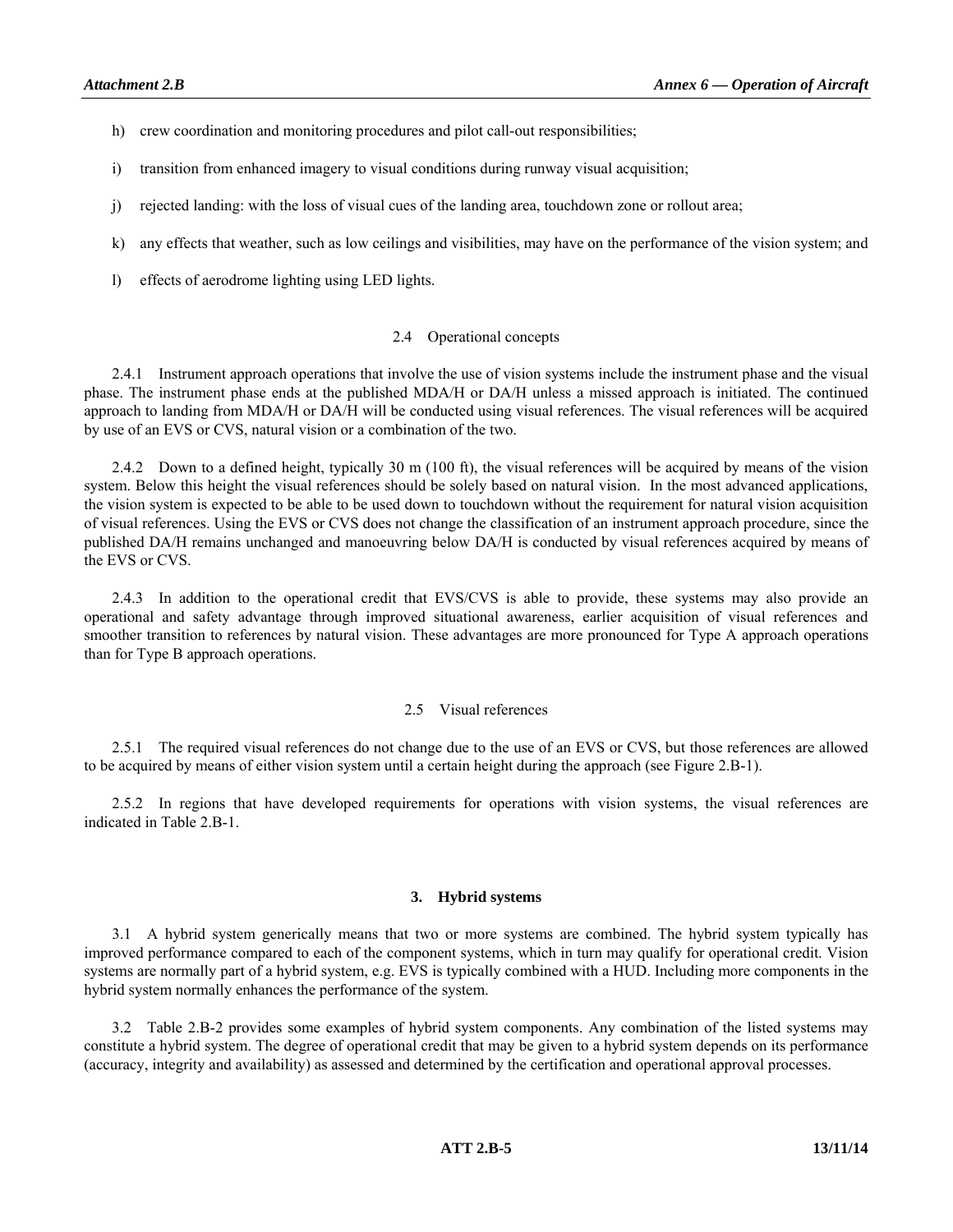

**Figure 2.B-1. EVS operations — transition from instrument to visual references** 

#### **4. Operational credits**

 4.1 Aerodrome operating minima are expressed in terms of minimum visibility/RVR and MDA/H or DA/H. With respect to operational credit this means that the visibility/RVR requirements, established in the instrument approach procedure, may be reduced or satisfied for aircraft equipped with appropriately approved vision systems such as EVS. Reasons for granting operational credit may be when aircraft are better equipped than what was originally considered when designing the instrument approach procedure or when runway visual aids considered in the design of the procedure are not available but can be compensated for by on-board equipment.

 4.2 Credits related to visibility/RVR can be given using at least three concepts. The first concept is to reduce the required RVR which will allow the aircraft to continue the approach beyond the approach ban point with a reported RVR lower than what was established for the approach procedure. Where a minimum visibility is prescribed, a second concept to grant operational credit may be used. In this case, the required minimum visibility is kept unchanged, but it is satisfied by means of the on-board equipment, typically an EVS. The result of both these concepts is that operations are allowed in meteorological conditions where otherwise they would not be possible. A third concept is to give operational credit by allowing operations in visibility/RVR which are not lower than those established for the approach procedure, but the approach operation is conducted with less facilities on the ground. One example of the latter is to allow Category II operations without touchdown and/or centre line lights, compensated for by additional on-board equipment, e.g. a HUD.

 4.3 Granting operational credits does not affect the classification of an instrument approach procedure since, as described in Standard 2.2.2.2.2, instrument approach procedures are designed to support a given instrument approach operation (i.e. type, category). However, the design of those procedures may not take into consideration on-board equipment that may compensate for facilities on the ground.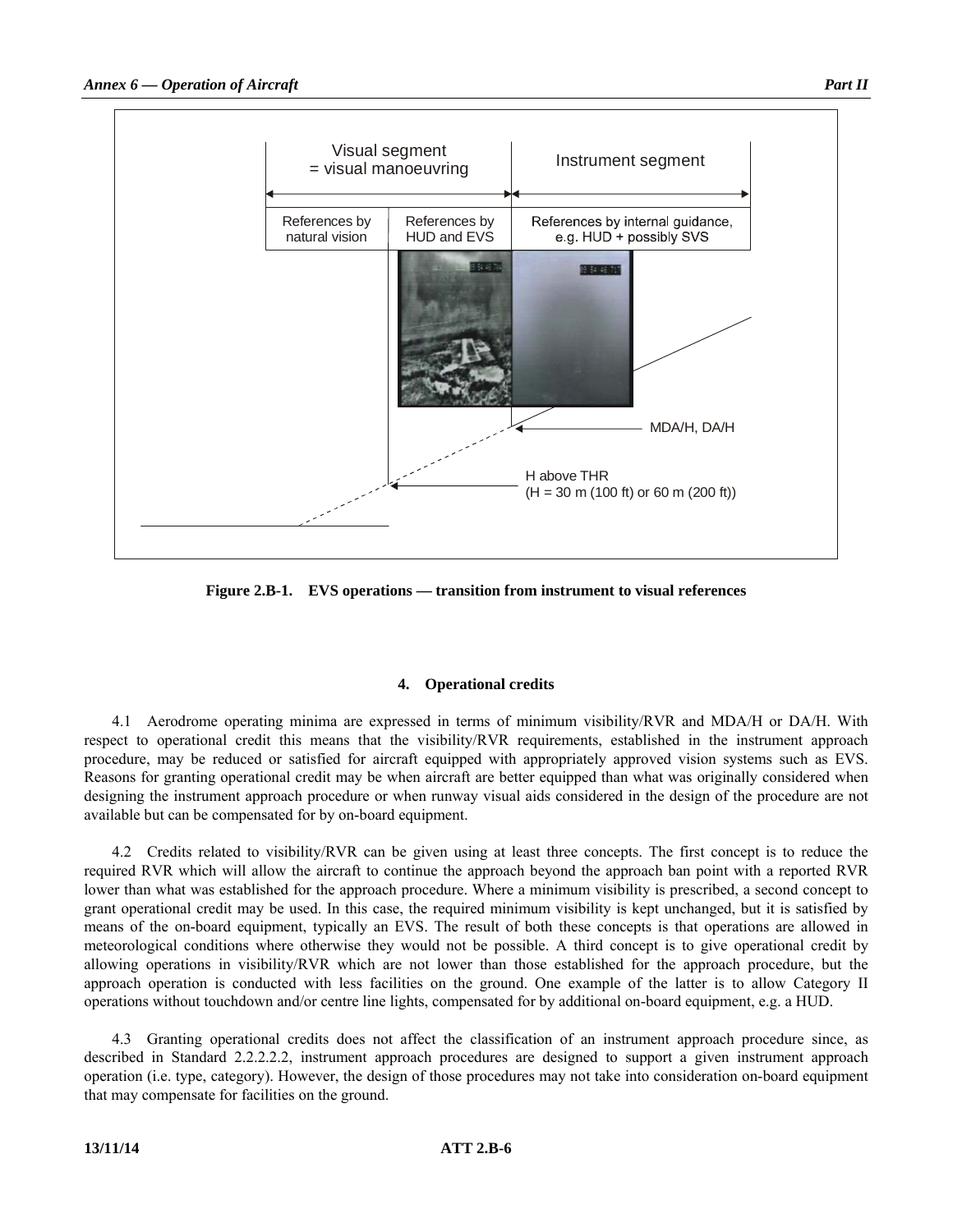|  | Table 2.B-1. Examples of operational credits |  |
|--|----------------------------------------------|--|
|--|----------------------------------------------|--|

| <b>OPERATIONS BELOW DA/DH OR MDA/MDH</b>                          |                                                                                                                                                         |  |  |  |
|-------------------------------------------------------------------|---------------------------------------------------------------------------------------------------------------------------------------------------------|--|--|--|
| Example 1                                                         | Example 2                                                                                                                                               |  |  |  |
| For procedures designed to support Type A operations, the         | For procedures designed to support 3D Type A and Type B                                                                                                 |  |  |  |
| following visual references for the intended runway should be     | CAT I operations, the following visual references should be                                                                                             |  |  |  |
| distinctly visible and identifiable:                              | displayed and identifiable to the pilot on the EVS image:                                                                                               |  |  |  |
| the approach lighting system; or                                  | elements of the approach lighting system; or                                                                                                            |  |  |  |
| the runway threshold, identified by at least one of the           | the runway threshold, identified by at least one of the                                                                                                 |  |  |  |
| following:                                                        | following:                                                                                                                                              |  |  |  |
| - the beginning of the runway landing surface;                    | - the beginning of the runway landing surface;                                                                                                          |  |  |  |
| - threshold lights; or                                            | threshold lights;                                                                                                                                       |  |  |  |
| - runway end identifier lights; and                               | threshold identification lights; or                                                                                                                     |  |  |  |
| the touchdown zone, identified by at least one of the             | the touchdown zone, identified by at least one of the                                                                                                   |  |  |  |
| following:                                                        | following:                                                                                                                                              |  |  |  |
| - the runway touchdown zone landing surface;                      | - the runway touchdown zone landing surface;                                                                                                            |  |  |  |
| - touchdown zone lights;                                          | $-$ touchdown zone lights;                                                                                                                              |  |  |  |
| touchdown zone markings; or                                       | - touchdown zone markings; or                                                                                                                           |  |  |  |
| - runway lights.                                                  | - runway lights.                                                                                                                                        |  |  |  |
| Operations below 60 m (200 ft)                                    | Operations below 60 m (200 ft)                                                                                                                          |  |  |  |
| above touchdown zone elevation                                    | above threshold elevation                                                                                                                               |  |  |  |
| No additional requirements apply at 60 m (200 ft).                | For procedures designed to support 3D Type A operations, the<br>visual references are the same as those specified below for<br>Type B CAT I operations. |  |  |  |
| Operations below 30 m (100 ft)                                    | Operations below 30 m (100 ft)                                                                                                                          |  |  |  |
| above touchdown zone elevation                                    | above threshold elevation                                                                                                                               |  |  |  |
| The visibility should be sufficient for the following to be       | For procedures designed to support Type B CAT II operations,                                                                                            |  |  |  |
| distinctly visible and identifiable to the pilot without reliance | at least one of the visual references specified below should be                                                                                         |  |  |  |
| on the EVS:                                                       | distinctly visible and identifiable to the pilot without reliance                                                                                       |  |  |  |
| the lights or markings of the threshold; or                       | on the EVS:                                                                                                                                             |  |  |  |
| ٠                                                                 | the lights or markings of the threshold; or                                                                                                             |  |  |  |
| the lights or markings of the touchdown zone.                     | the lights or markings of the touchdown zone.                                                                                                           |  |  |  |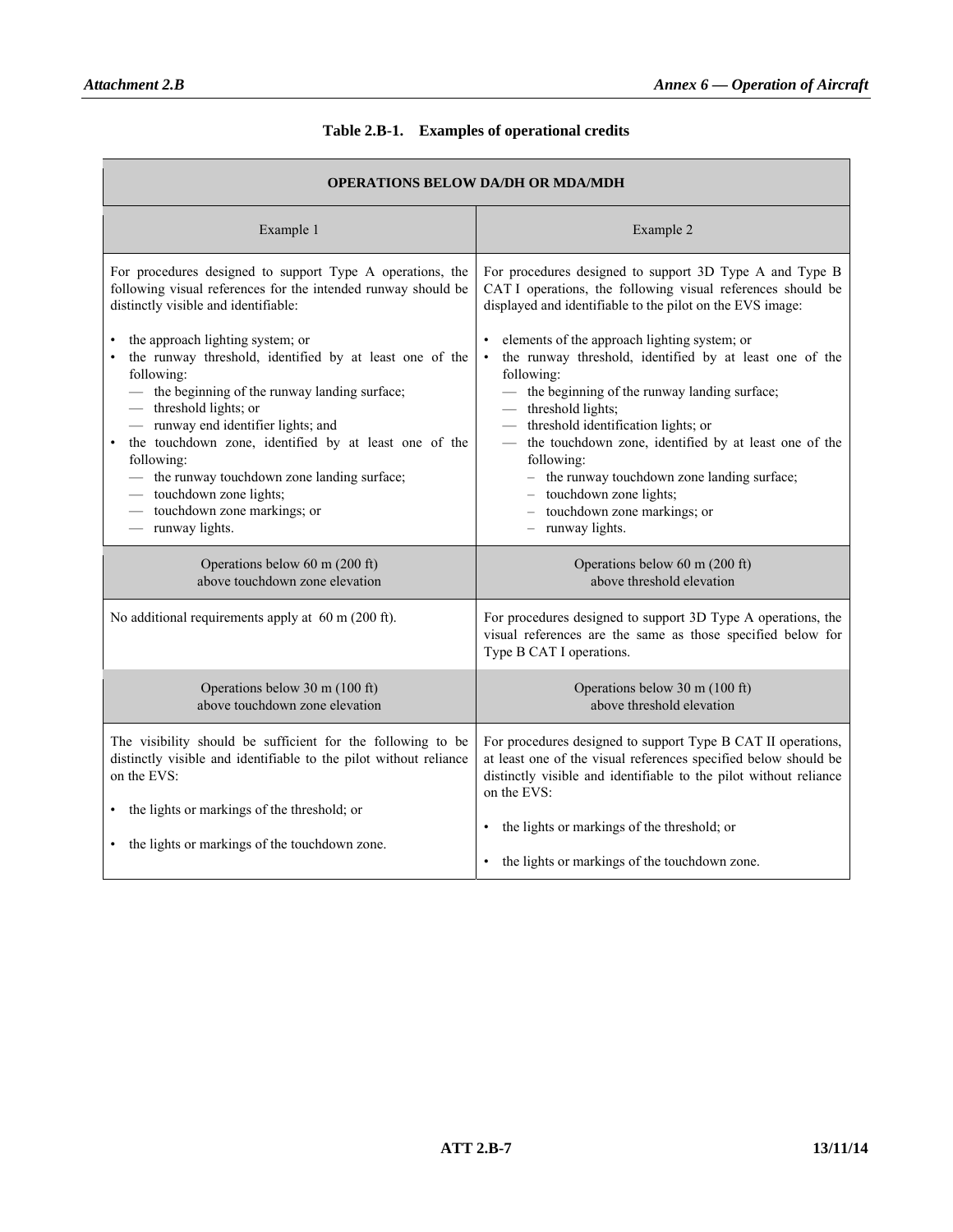| Systems based on image sensors                                                            | Systems not based on image sensors                                         |  |
|-------------------------------------------------------------------------------------------|----------------------------------------------------------------------------|--|
| <b>EVS</b>                                                                                | <b>SVS</b>                                                                 |  |
| Passive infrared sensors<br>Active infrared sensors<br>Passive millimetre wave radiometer | Autoflight systems, flight control computers, automatic landing<br>systems |  |
| Active millimetre wave radar                                                              | Systems for position fixing                                                |  |
| CVS (where the EVS component as above qualifies for<br>operational credit)                | CVS (the SVS component)                                                    |  |
|                                                                                           | HUD, equivalent display                                                    |  |
|                                                                                           | ILS, GNSS                                                                  |  |

| Table 2.B-2. Examples of hybrid system components |  |  |
|---------------------------------------------------|--|--|
|                                                   |  |  |

 4.4 In order to provide optimum service, the ATS may have to be informed about the capabilities of the betterequipped aircraft, e.g. which is the minimum RVR required.

 4.5 In addition to the operational credit that a HUD, vision systems and hybrid systems are able to provide, these systems will also provide an operational and safety advantage through improved situational awareness, earlier acquisition of visual references and smoother transition to references by natural vision. These advantages are more pronounced for 3D Type A approach operations than for Type B approach operations.

#### **5. Operational procedures**

 5.1 It is not prohibited to use vision systems in connection with circling. However, due to the system layout of a vision system and the nature of a circling procedure, key visual references can be obtained only by natural vision, and operational credit is not feasible for existing vision systems. The vision system may provide additional situational awareness.

 5.2 The operational procedures associated with the use of a HUD, vision systems and hybrid systems should be included in the operations manual. The instructions in the operations manual should include:

- a) any limitation that is imposed by the airworthiness or operational approvals;
- b) how operational credit affects:
	- 1) flight planning with respect to destination and alternate aerodromes;
	- 2) ground operations;
	- 3) flight execution, e.g. approach ban and minimum visibility;
	- 4) crew resource management that takes into account the equipment configuration, e.g. the pilots may have different presentation equipment;
	- 5) standard operating procedures, e.g. use of autoflight systems, call-outs that may be particular to the vision system or hybrid system, criteria for stabilized approach;
	- 6) ATS flight plans and radio communication.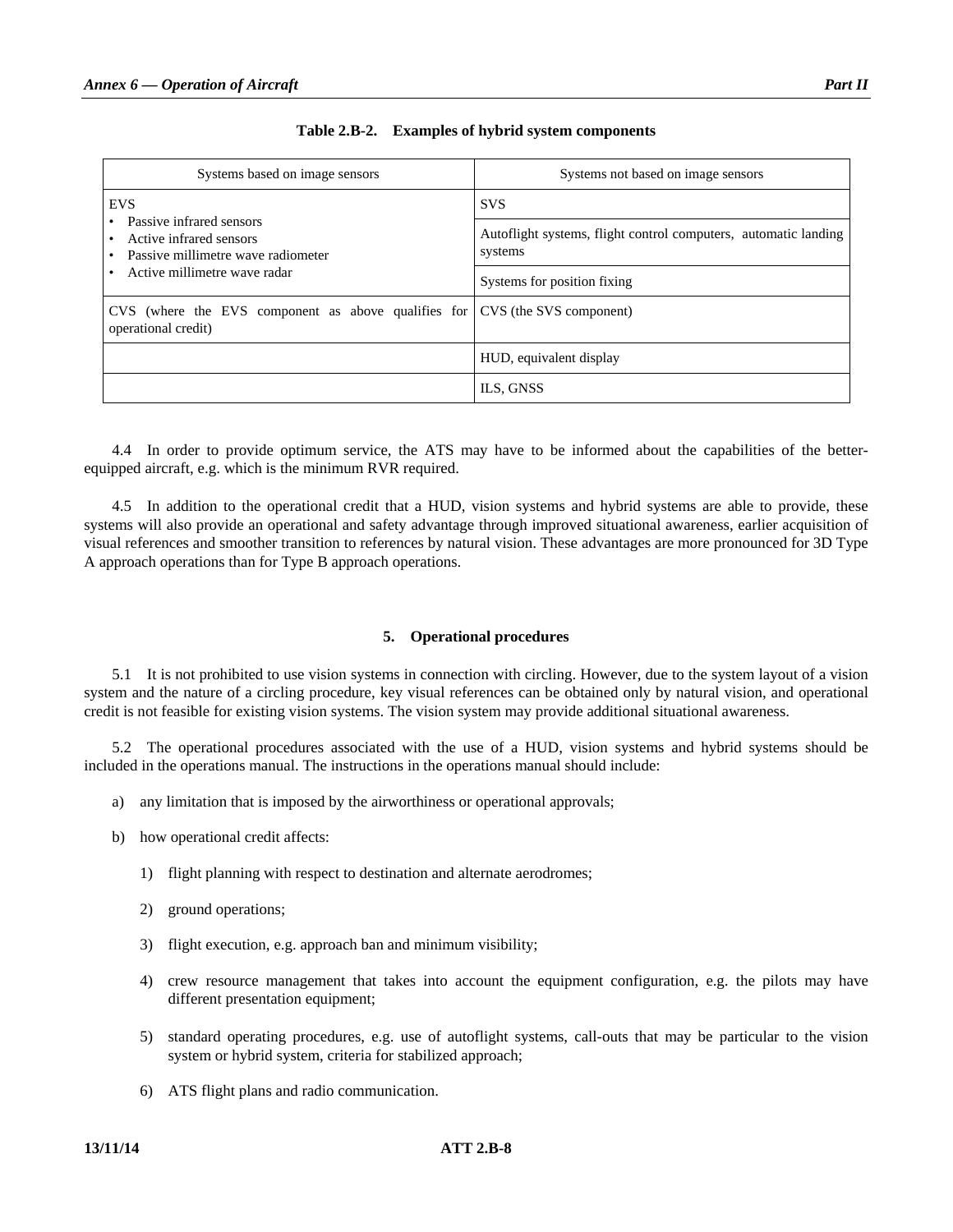# **6. Approvals**

# 6.1 General

 6.1.1 An operator that wishes to conduct operations with a HUD or equivalent display, vision system or hybrid system will need to obtain certain approvals (see Annex 6, Part I, 4.2.8.1.1 and 6.23, and the corresponding requirements in Annex 6, Parts II and III). The extent of the approvals will depend on the intended operation and the complexity of the equipment.

 6.1.2 Enhanced vision imagery may be used to improve situational awareness without a specific operational approval. However, the standard operating procedures for these types of operations need to be specified in the operations manual. An example of this type of operation may include an EVS or an SVS on a head-down display that is used only for situational awareness of the surrounding area of the aircraft during ground operations where the display is not in the pilot's primary field of view. For enhanced situational awareness, the installation and operational procedures need to ensure that the operation of the vision system does not interfere with normal procedures or the operation or use of other aircraft systems. In some cases, modifications to these normal procedures for other aircraft systems or equipment may be necessary to ensure compatibility.

 6.1.3 When a vision system or a hybrid system with vision systems imagery is used for operational credit, operational approvals will typically require that the imagery be combined with flight guidance and presented on a HUD. Operational approvals may require that this information also be presented on a head-down display. Operational credit may be applied for any flight operation, but credit for instrument approach and take-off operations is most common.

 6.1.4 When the application for approval relates to operational credits for systems not including a vision system, the guidance in this attachment may be used to the extent applicable as determined by the State of the Operator or the State of Registry for general aviation.

 6.1.5 Operators should be aware that some States may require some information about the operational credit(s) which has been granted by the State of the Operator or the State of Registry for general aviation. Typically the approval from that State will have to be presented, and in some cases the State of the Aerodrome may wish to issue an approval or to validate the original approval.

# 6.2 Approvals for operational credit

To obtain operational credit the operator will need to specify the desired operational credit and submit a suitable application. The content of a suitable application should include:

 a) *Applicant details —– required for all approval requests*. The official name and business or trading name(s), address, mailing address, e-mail address and contact telephone/fax numbers of the applicant.

 *Note.— For AOC holders, the company name, AOC number and e-mail address should be required.* 

- b) *Aircraft details required for all approval requests*. Aircraft make(s), model(s) and registration mark(s).
- c) *Operator's vision system compliance list*. The contents of the compliance list are included in Table 2.B-3. The compliance list should include the information that is relevant to the approval requested and the registration marks of the aircraft involved. If more than one type of aircraft/fleet is included in a single application a completed compliance list should be included for each aircraft/fleet.
- d) *Documents to be included with the application*. Copies of all documents referred to in column 4 of the operator's vision system compliance list (Table 2.B-3) should be included when returning the completed application form to the civil aviation authority. There should be no need to send complete manuals; only the relevant sections/pages should be required.
- e) *Name, title and signature*.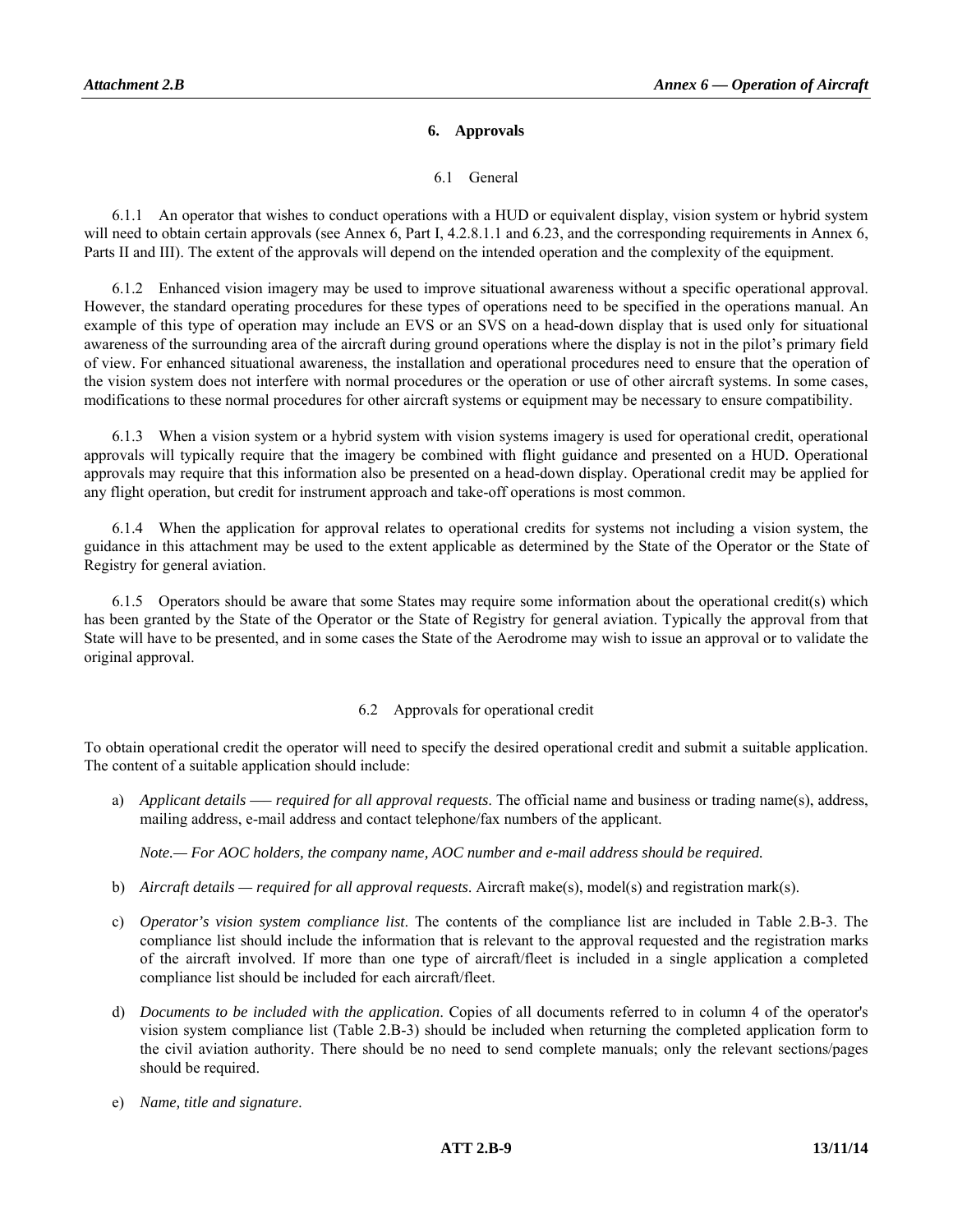|     | Main heading                                                      | Expanded areas to be<br>addressed by the application                                                                                                                                                                                                                               | Sub-requirements                                                                                                                                                                                                                                                                                                                                                                                                         | Operator's<br>operations manual<br>reference or<br>document<br>reference |
|-----|-------------------------------------------------------------------|------------------------------------------------------------------------------------------------------------------------------------------------------------------------------------------------------------------------------------------------------------------------------------|--------------------------------------------------------------------------------------------------------------------------------------------------------------------------------------------------------------------------------------------------------------------------------------------------------------------------------------------------------------------------------------------------------------------------|--------------------------------------------------------------------------|
|     | 1.0 Reference documents used in<br>compiling the submission       | The submission should be based on<br>current up-to-date regulatory<br>material.<br>A compliance statement showing how<br>the criteria of the applicable<br>regulations and requirements have<br>been satisfied.                                                                    |                                                                                                                                                                                                                                                                                                                                                                                                                          |                                                                          |
|     | 2.0 Aircraft flight manual<br>(AFM)                               | A copy of the relevant AFM entry<br>showing the aircraft certification<br>basis for the vision system and any<br>operational conditions.                                                                                                                                           |                                                                                                                                                                                                                                                                                                                                                                                                                          |                                                                          |
|     | 3.0 Feedback and reporting of<br>significant problems             | An outline of the process for the<br>reporting of failures in the operational<br>use of procedures.<br>Note.— In particular, significant<br>problems with the vision system/HUD<br>system, reporting on circumstances/<br>locations where the vision system was<br>unsatisfactory. |                                                                                                                                                                                                                                                                                                                                                                                                                          |                                                                          |
|     | 4.0 Instrument approach chart<br>provider and operating<br>minima | The name of the provider of the<br>relevant instrument approach charts.<br>Confirmation that all aerodrome<br>operating minima are established in<br>accordance with criteria specified by<br>the relevant authority.                                                              |                                                                                                                                                                                                                                                                                                                                                                                                                          |                                                                          |
| 5.0 | Operations manual entries<br>and standard operating<br>procedures | Manufacturer/operator-developed.<br>Manufacturer's procedures are<br>recommended as a starting point and<br>should include at least the items in<br>the sub-requirements column.                                                                                                   | Definitions.<br>Check that crew members are qualified<br>for vision system/HUD operations.<br>MEL handling.<br>Equipment required for vision system<br>operations.<br>Types of approach where vision<br>systems can be used.<br>Statement that the autopilot/flight<br>director should be used whenever<br>possible.<br>Minimum visual references for landing.<br>Approach ban and RVR.<br>Stabilized approach criteria. |                                                                          |

| Table 2.B-3. Example of an AOC vision system compliance list |  |  |
|--------------------------------------------------------------|--|--|
|                                                              |  |  |

Correct seating and eye position. Crew coordination, e.g. duties of the pilot flying and the pilot not flying:

• designation of handling and non-

• limitations;

handling pilots;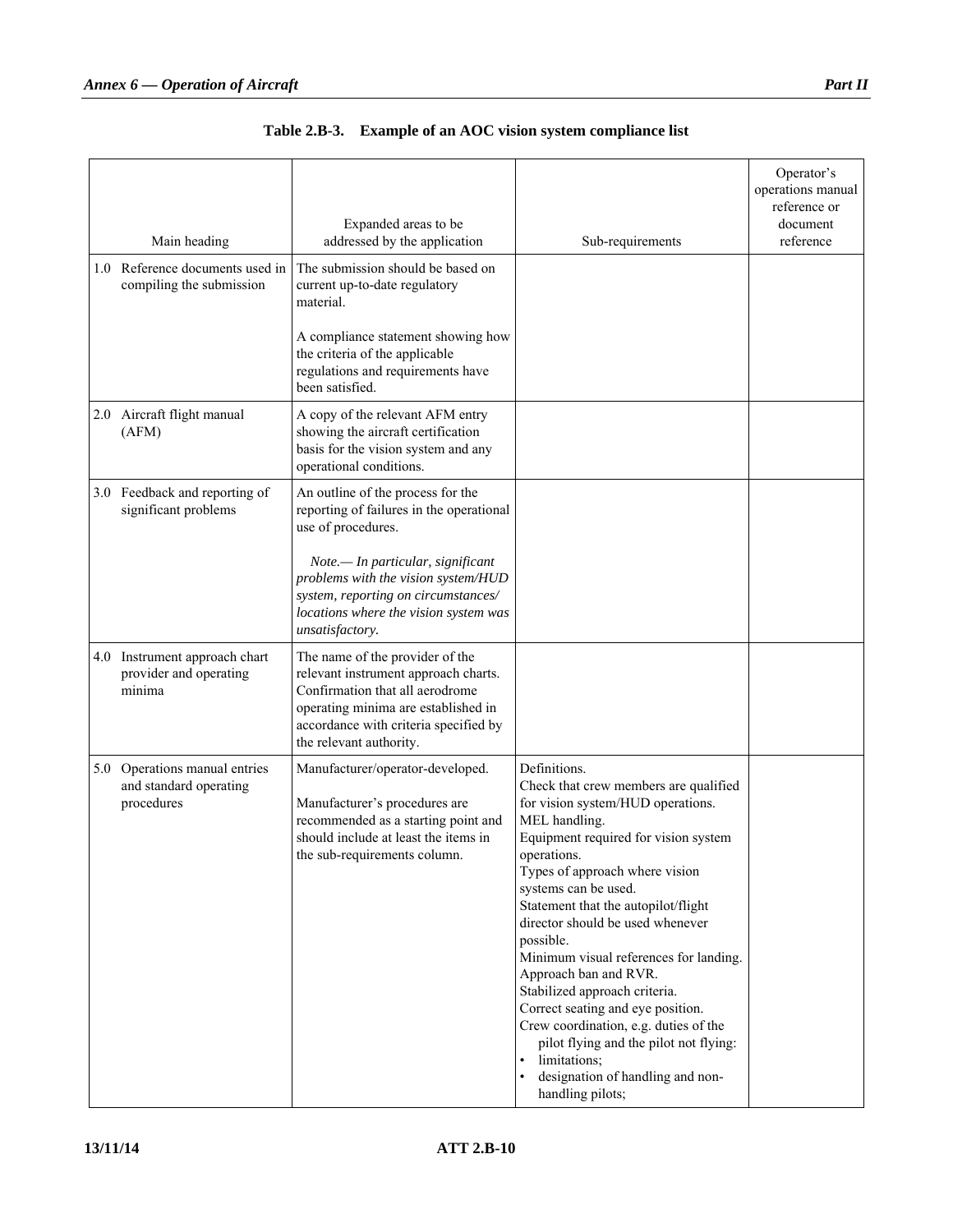| Main heading               | Expanded areas to be<br>addressed by the application | Sub-requirements                                                                                                                                                                                                                                                                                                                                                                                                                                                                                                                                                                                                                                                         | Operator's<br>operations manual<br>reference or<br>document<br>reference |
|----------------------------|------------------------------------------------------|--------------------------------------------------------------------------------------------------------------------------------------------------------------------------------------------------------------------------------------------------------------------------------------------------------------------------------------------------------------------------------------------------------------------------------------------------------------------------------------------------------------------------------------------------------------------------------------------------------------------------------------------------------------------------|--------------------------------------------------------------------------|
|                            |                                                      | use of automatic flight control<br>system;<br>checklist handling;<br>approach briefing;<br>radio communications handling;<br>monitoring and cross-checking of<br>instruments and radio aids; and<br>use of the repeater display by the<br>pilot not flying.<br>Contingency procedures including:<br>failures above and below decision<br>height;<br>ILS deviation warnings;<br>autopilot disconnect;<br>auto-throttle disconnect;<br>electrical failures;<br>engine failure;<br>failures and loss of visual references<br>at or below decision height;<br>vision system/HUD failure below<br>normal decision height;<br>wind shear;<br>ACAS warnings;<br>EGPWS warnings. |                                                                          |
| 6.0 Safety risk assessment |                                                      | Operator's safety risk assessment.                                                                                                                                                                                                                                                                                                                                                                                                                                                                                                                                                                                                                                       |                                                                          |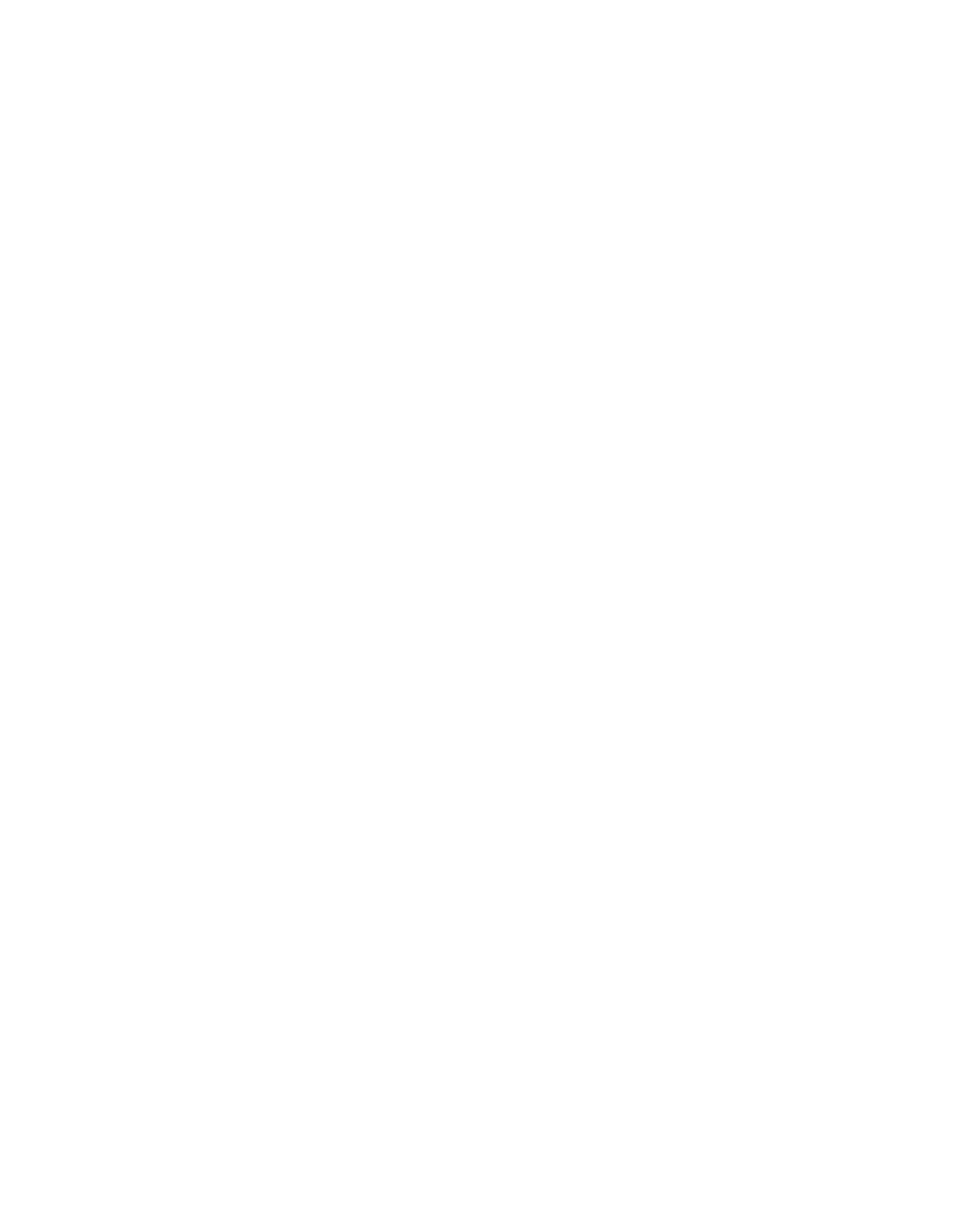**ANNEX 6 — PART II** 

# **SECTION 3**

# **LARGE AND TURBOJET AEROPLANES**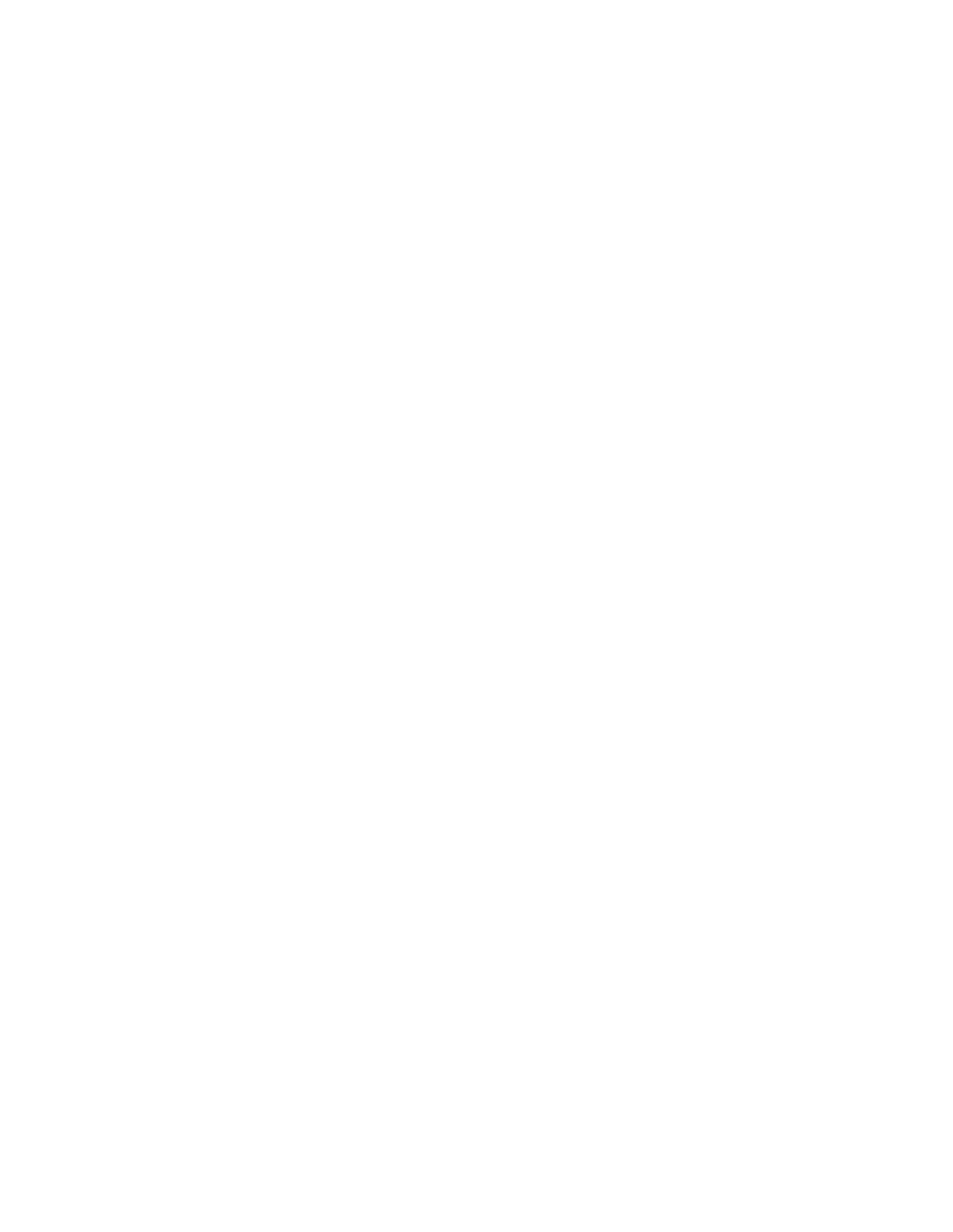# **CHAPTER 3.1 APPLICABILITY**

 3.1.1 The following operations shall be subject to the Standards and Recommended Practices of Section 2, and those of Section 3:

International general aviation operations with:

- a) aeroplanes with a maximum certificated take-off mass exceeding 5 700 kg; or
- b) aeroplanes equipped with one or more turbojet engines.

 3.1.2 **Recommendation.***— An operation involving an aeroplane with a seating configuration of more than 9 passenger seats should be conducted in accordance with Section 3.* 

 *Note.— The applicability of 3.1 does not preclude a general aviation operator from satisfying the requirements of Section 3 where it may be to the operator's advantage.*

 $\mathcal{L}=\{1,2,3,4,5\}$ 

ANNEX 6 — PART II **3.1-1 3.1-1 13/11/14**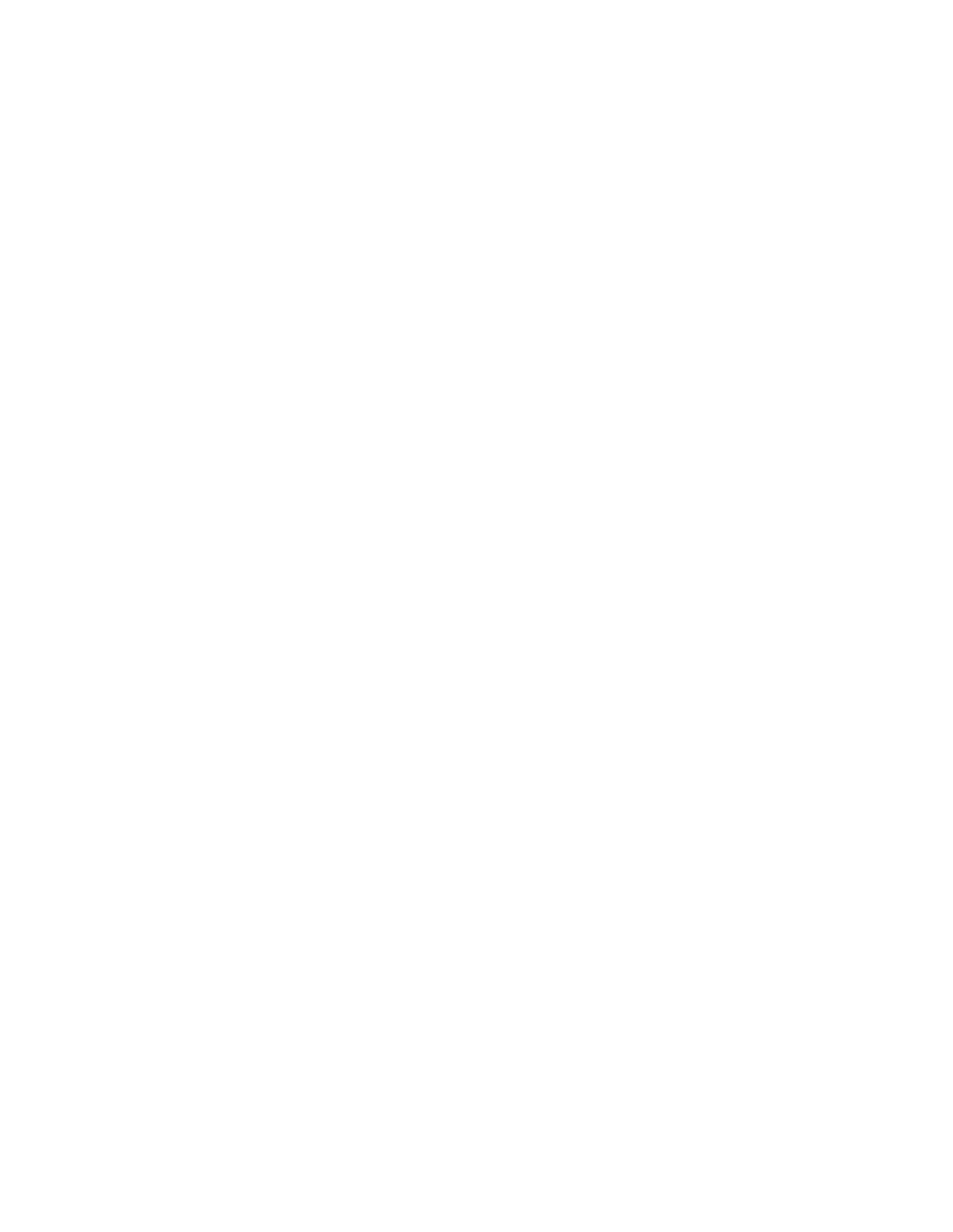# **CHAPTER 3.2 CORPORATE AVIATION OPERATIONS**

 **Recommendation.***— A corporate aviation operation involving three or more aircraft that are operated by pilots employed for the purpose of flying the aircraft should be conducted in accordance with Section 3.* 

 *Note.— The term "aircraft" is used to indicate that a corporate aviation operation using a mix of aeroplanes and helicopters is subject to this Recommendation as long as at least one aeroplane is involved.*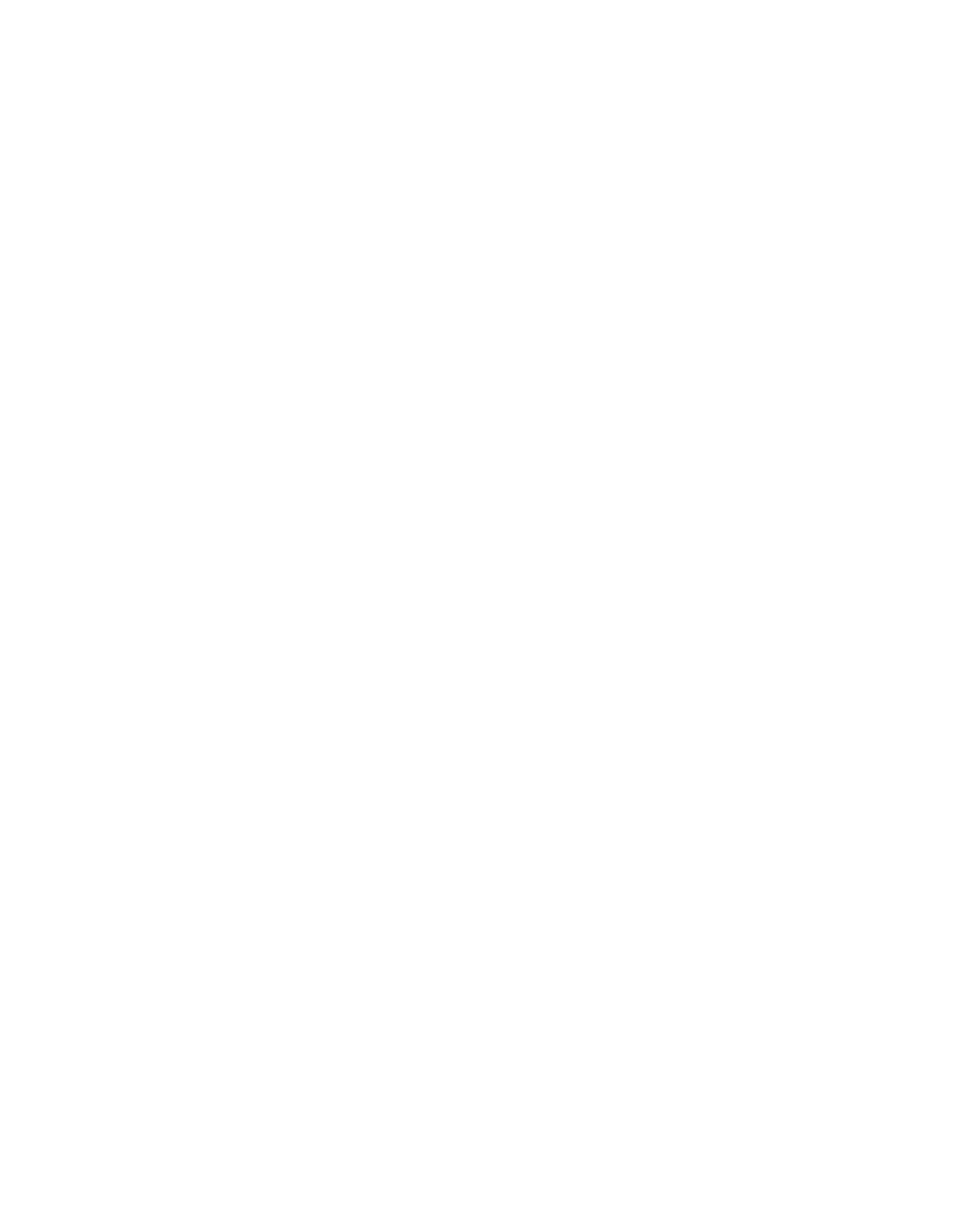# **CHAPTER 3.3 GENERAL**

### **3.3.1 Compliance with laws, regulations and procedures**

 3.3.1.1 An operator shall ensure that all employees know that they must comply with the laws, regulations and procedures of those States in which operations are conducted.

 *Note.— Information for pilots on flight procedure parameters and operational procedures is contained in PANS-OPS (Doc 8168), Volume I. Criteria for the construction of visual and instrument flight procedures are contained in PANS-OPS (Doc 8168), Volume II. Obstacle clearance criteria and procedures used in certain States may differ from PANS-OPS, and knowledge of these differences is important for safety reasons.* 

 3.3.1.2 An operator shall ensure that all pilots are familiar with the laws, regulations and procedures, pertinent to the performance of their duties, prescribed for the areas to be traversed, the aerodromes to be used and the air navigation facilities relating thereto. The operator shall ensure that other members of the flight crew are familiar with such of these laws, regulations and procedures as are pertinent to the performance of their respective duties in the operation of the aeroplane.

 3.3.1.3 The pilot-in-command is responsible for operational control. An operator shall describe the operational control system in the operations manual and identify the roles and responsibilities of those involved with the system.

*Note.— The rights and obligations of a State in respect to the operation of aeroplanes registered in that State are not affected by this provision.* 

 3.3.1.4 An operator shall ensure that the pilot-in-command has available on board the aeroplane all the essential information concerning the search and rescue services in the area over which the aeroplane will be flown.

*Note.— This information may be made available to the pilot by means of the operations manual or such other means as is considered appropriate.* 

 3.3.1.5 An operator shall ensure that flight crew members demonstrate the ability to speak and understand the language used for aeronautical radiotelephony communications as specified in Annex 1.

#### **3.3.2 Safety management**

 *Note.— Annex 19 includes safety management provisions for international general aviation operators of large or turbojet aeroplanes. Further guidance is contained in the* Safety Management Manual (SMM) *(Doc 9859).* 

 $\mathcal{L}_\text{max}$  , where  $\mathcal{L}_\text{max}$  and  $\mathcal{L}_\text{max}$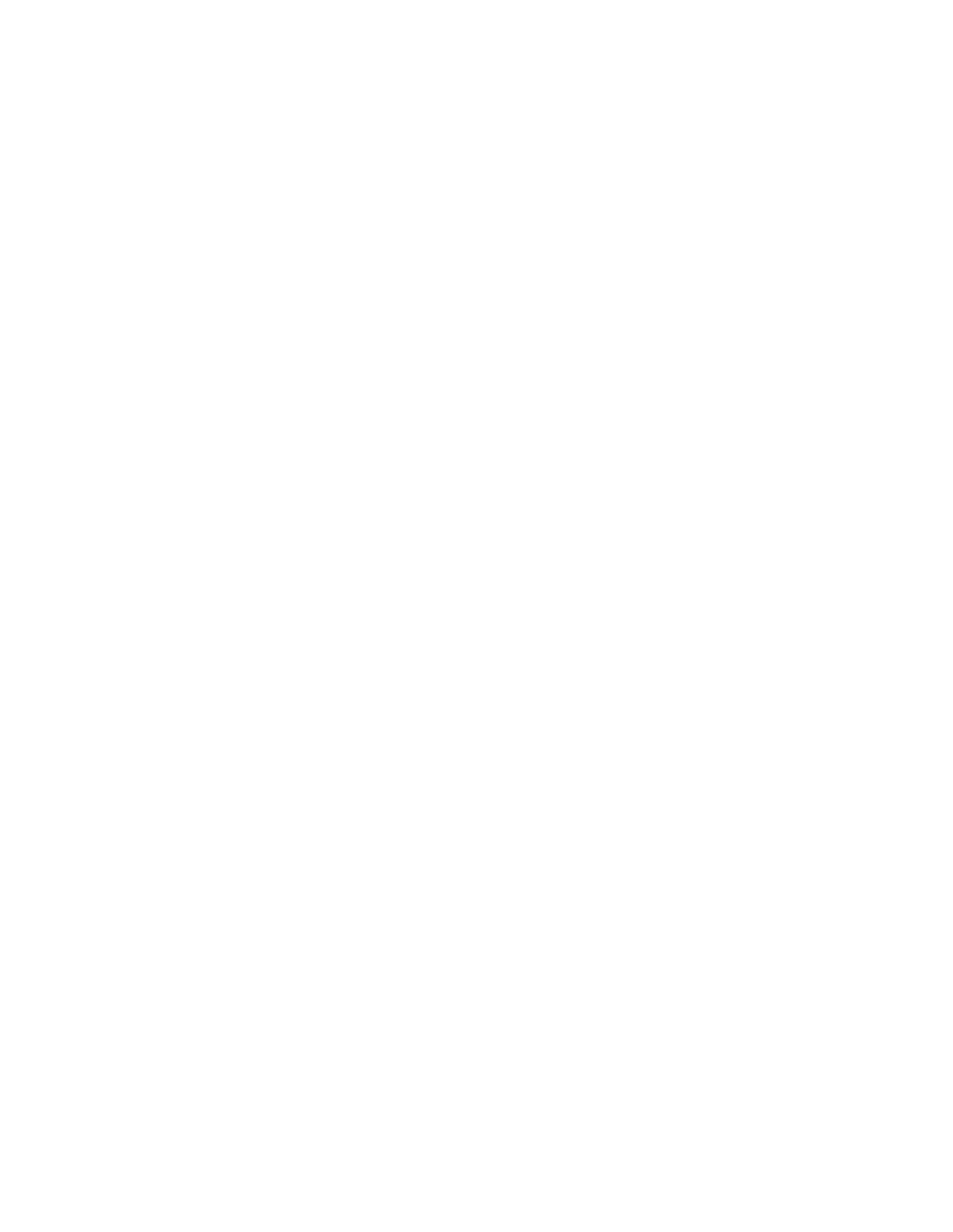# **CHAPTER 3.4 FLIGHT OPERATIONS**

#### **3.4.1 Operating facilities**

An operator shall ensure that a flight will not be commenced unless it has been ascertained by every reasonable means available that the ground and/or water facilities including communication facilities and navigation aids available and directly required on such flight, for the safe operation of the aeroplane, are adequate for the type of operation under which the flight is to be conducted.

*Note.— "Reasonable means" in this Standard is intended to denote the use, at the point of departure, of information available to the operator either through official information published by the aeronautical information services or readily obtainable from other sources.* 

#### **3.4.2 Operational management**

#### 3.4.2.1 Operator notification

 3.4.2.1.1 If an operator has an operating base in a State other than the State of Registry, the operator shall notify the State in which the operating base is located.

 3.4.2.1.2 Upon notification in accordance with 3.4.2.1.1, safety and security oversight shall be coordinated between the State in which the operating base is located and the State of Registry.

#### 3.4.2.2 Operations manual

An operator shall provide, for the use and guidance of personnel concerned, an operations manual containing all the instructions and information necessary for operations personnel to perform their duties. The operations manual shall be amended or revised as is necessary to ensure that the information contained therein is kept up to date. All such amendments or revisions shall be issued to all personnel that are required to use this manual.

 *Note 1.— States may reference accepted and recognized industry codes of practice as the basis for the development of an operations manual.* 

 *Note 2.— Attachment 3.A contains guidance on the organization and content of an operations manual.* 

#### 3.4.2.3 Operating instructions — general

 3.4.2.3.1 An operator shall ensure that all operations personnel are properly instructed in their particular duties and responsibilities and the relationship of such duties to the operation as a whole.

 3.4.2.3.2 **Recommendation.—** *An operator should issue operating instructions and provide information on aeroplane climb performance with all engines operating to enable the pilot-in-command to determine the climb gradient that can be achieved during the departure phase for the existing take-off conditions and intended take-off technique. This information should be included in the operations manual.*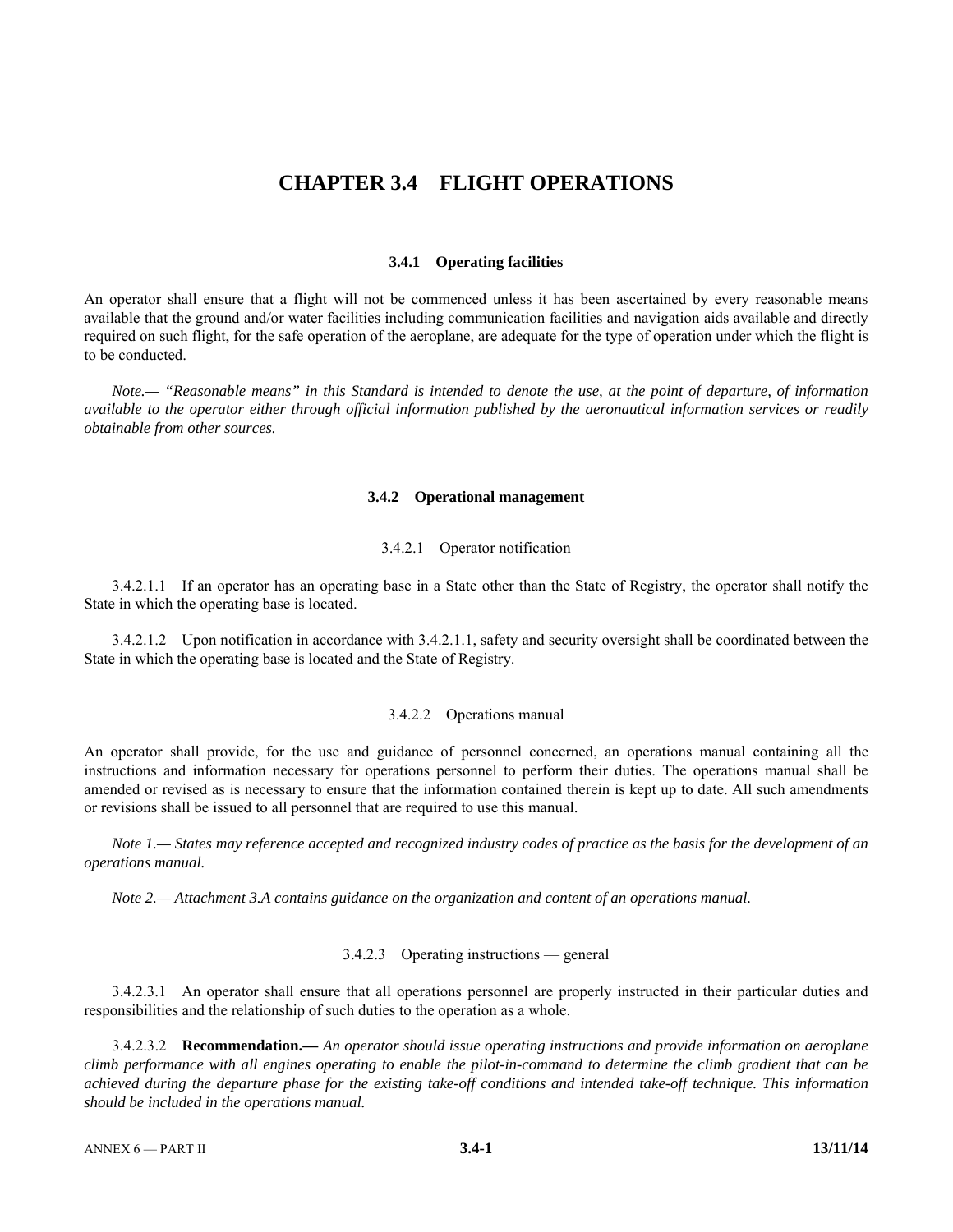An operator shall ensure that when passengers are being carried, no emergency or abnormal situations shall be simulated.

### 3.4.2.5 Checklists

Checklists shall be used by flight crews prior to, during and after all phases of operations, and in emergencies, to ensure compliance with the operating procedures contained in the aircraft operating manual and the aeroplane flight manual or other documents associated with the certificate of airworthiness and otherwise in the operations manual. The design and utilization of checklists shall observe Human Factors principles.

*Note.— Guidance material on the application of Human Factors principles can be found in the Human Factors Training* Manual *(Doc 9683)*.

#### 3.4.2.6 Minimum flight altitudes

An operator shall specify, for flights which are to be conducted in accordance with the instrument flight rules, the method of establishing terrain clearance altitudes.

#### 3.4.2.7 Aerodrome operating minima

 3.4.2.7.1 An operator shall establish aerodrome operating minima, in accordance with criteria specified by the State of Registry, for each aerodrome to be used in operations. Such minima shall not be lower than any that may be established for such aerodromes by the State of the Aerodrome, except when specifically approved by that State.

*Note.— This Standard does not require the State of the Aerodrome to establish aerodrome operating minima.* 

 3.4.2.7.2 The State of Registry may approve operational credit(s) for operations with aeroplanes equipped with automatic landing systems, a HUD or equivalent displays, EVS, SVS or CVS. Such approvals shall not affect the classification of the instrument approach procedure.

*Note 1.— Operational credit includes:* 

- *a) for the purposes of an approach ban (2.2.4.1.2), a minima below the aerodrome operating minima;*
- *b) reducing or satisfying the visibility requirements; or*
- *c) requiring fewer ground facilities as compensated for by airborne capabilities.*

*Note 2.*— Guidance on operational credit for aircraft equipped with automatic landing systems, a HUD or equivalent *displays, EVS, SVS and CVS is contained in Attachment 2.B and in the* Manual of All-Weather Operations *(Doc 9365).* 

 *Note 3.— Information regarding a HUD or equivalent displays, including references to RTCA and EUROCAE documents, is contained in the* Manual of All-Weather Operations *(Doc 9365).* 

#### 3.4.2.8 Fatigue management programme

An operator shall establish and implement a fatigue management programme that ensures that all operator personnel involved in the operation and maintenance of aircraft do not carry out their duties when fatigued. The programme shall address flight and duty times and be included in the operations manual.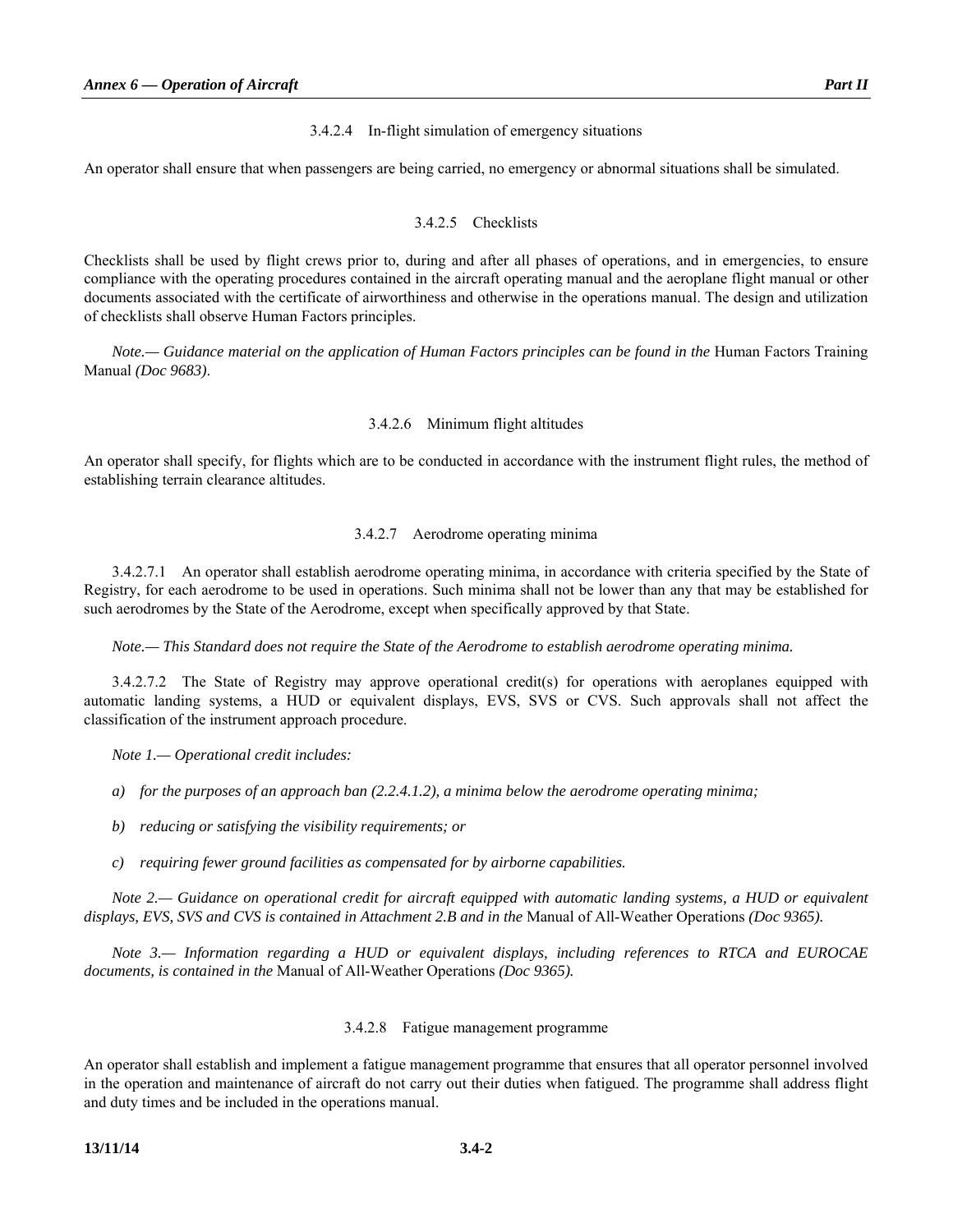*Note.— Guidance on fatigue management programmes can be found in the Fatigue Management Manual for General* Aviation *(Doc 10033).*

### 3.4.2.9 Passengers

3.4.2.9.1 An operator shall ensure that passengers are made familiar with the location and use of:

a) seat belts;

- b) emergency exits;
- c) life jackets, if the carriage of life jackets is prescribed;
- d) oxygen dispensing equipment, if the provision of oxygen for the use of passengers is prescribed; and
- e) other emergency equipment provided for individual use, including passenger emergency briefing cards.

 3.4.2.9.2 An operator shall ensure that all persons on board are aware of the location and general manner of use of the principal emergency equipment carried for collective use.

 3.4.2.9.3 An operator shall ensure that in an emergency during flight, passengers are instructed in such emergency action as may be appropriate to the circumstances.

 3.4.2.9.4 An operator shall ensure that during take-off and landing and whenever considered necessary, by reason of turbulence or any emergency occurring during flight, all passengers on board an aeroplane are secured in their seats by means of the seat belts or harnesses provided.

### **3.4.3 Flight preparation**

3.4.3.1 The operator shall develop procedures to ensure that a flight is not commenced unless:

- a) the aeroplane is airworthy, duly registered and that appropriate certificates with respect thereto are aboard the aeroplane;
- b) the instruments and equipment installed in the aeroplane are appropriate, taking into account the expected flight conditions;
- c) any necessary maintenance has been performed in accordance with Chapter 3.8;
- d) the mass of the aeroplane and centre of gravity location are such that the flight can be conducted safely, taking into account the flight conditions expected;
- e) any load carried is properly distributed and safely secured; and
- f) the aeroplane operating limitations, contained in the flight manual, or its equivalent, will not be exceeded.

 3.4.3.2**Recommendation.—** *The operator should make available sufficient information on climb performance with all engines operating to enable determination of the climb gradient that can be achieved during the departure phase for the existing take-off conditions and intended take-off technique.*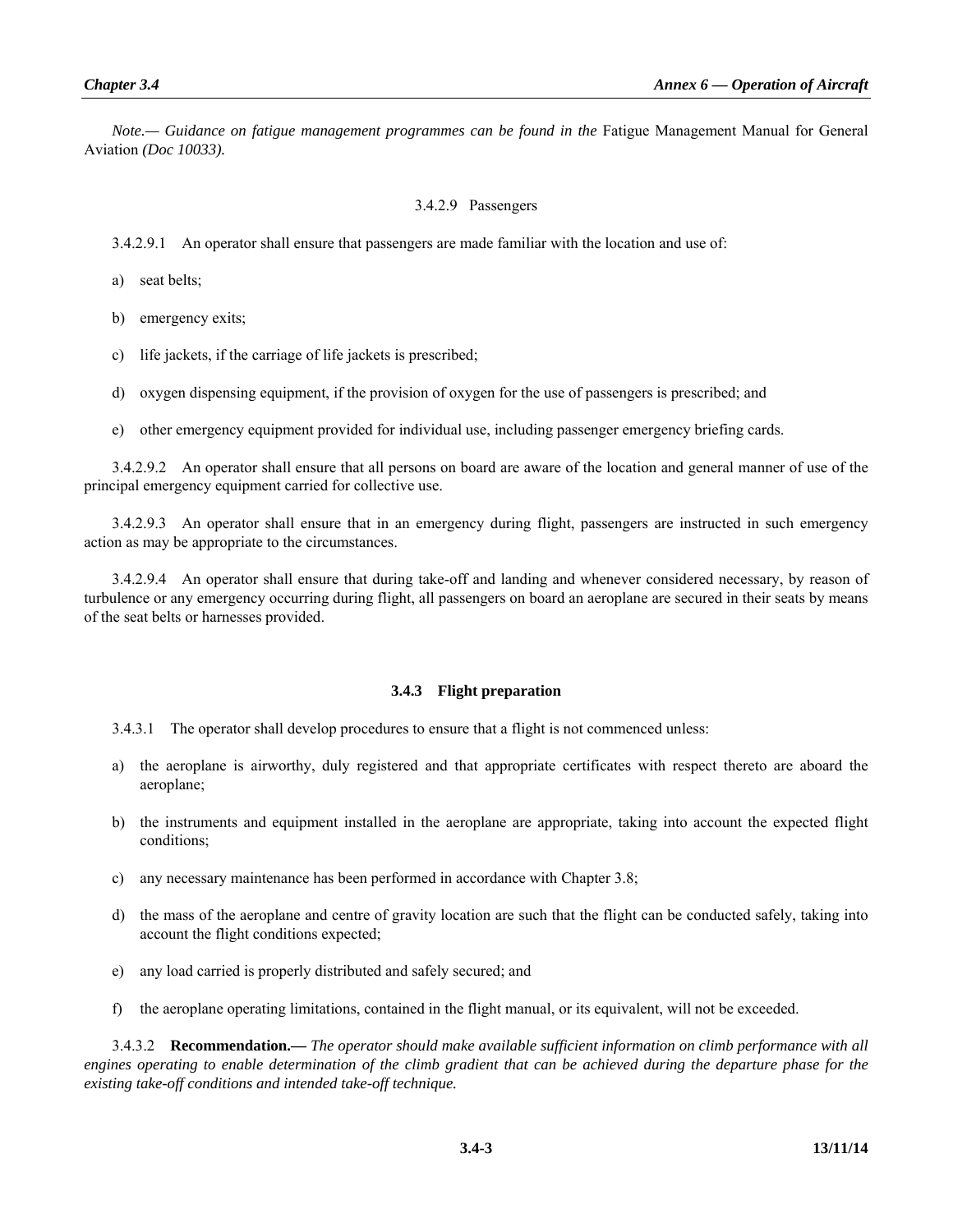### 3.4.3.3 Operational flight planning

An operator shall specify flight planning procedures to provide for the safe conduct of the flight based on considerations of aeroplane performance, other operating limitations and relevant expected conditions on the route to be followed and at the aerodromes concerned. These procedures shall be included in the operations manual.

 *Note 1.— It is the practice in some States to declare, for flight planning purposes, higher minima for an aerodrome nominated as an alternate, than for the same aerodrome planned as that of intended landing.* 

*Note 2.— The requirements for flight plans are contained in Annex 2 — Rules of the Air and Procedures for Air* Navigation Services — Air Traffic Management *(PANS-ATM, Doc 4444).*

### 3.4.3.4 Alternate aerodromes

#### 3.4.3.4.1 *Take-off alternate aerodrome*

 3.4.3.4.1.1 A take-off alternate aerodrome shall be selected and specified in the flight plan if either the meteorological conditions at the aerodrome of departure are below the applicable aerodrome landing minima for that operation or if it would not be possible to return to the aerodrome of departure for other reasons.

 3.4.3.4.1.2 The take-off alternate aerodrome shall be located within the following flight time from the aerodrome of departure:

- a) for aeroplanes with two engines, one hour of flight time at a one-engine-inoperative cruising speed, determined from the aircraft operating manual, calculated in ISA and still-air conditions using the actual take-off mass; or
- b) for aeroplanes with three or more engines two hours of flight time at an all engines operating cruising speed, determined from the aircraft operating manual, calculated in ISA and still-air conditions using the actual take-off mass.

 3.4.3.4.1.3 For an aerodrome to be selected as a take-off alternate the available information shall indicate that, at the estimated time of use, the conditions will be at or above the applicable aerodrome operating minima for that operation.

# 3.4.3.5 Fuel requirements

 3.4.3.5.1 An aeroplane shall carry a sufficient amount of usable fuel to complete the planned flight safely and to allow for deviations from the planned operation.

3.4.3.5.2 The amount of usable fuel to be carried shall, as a minimum, be based on:

- a) fuel consumption data:
	- 1) provided by the aeroplane manufacturer; or
	- 2) if available, current aeroplane-specific data derived from a fuel consumption monitoring system; and
- b) the operating conditions for the planned flight including:
	- 1) anticipated aeroplane mass;
	- 2) Notices to Airmen;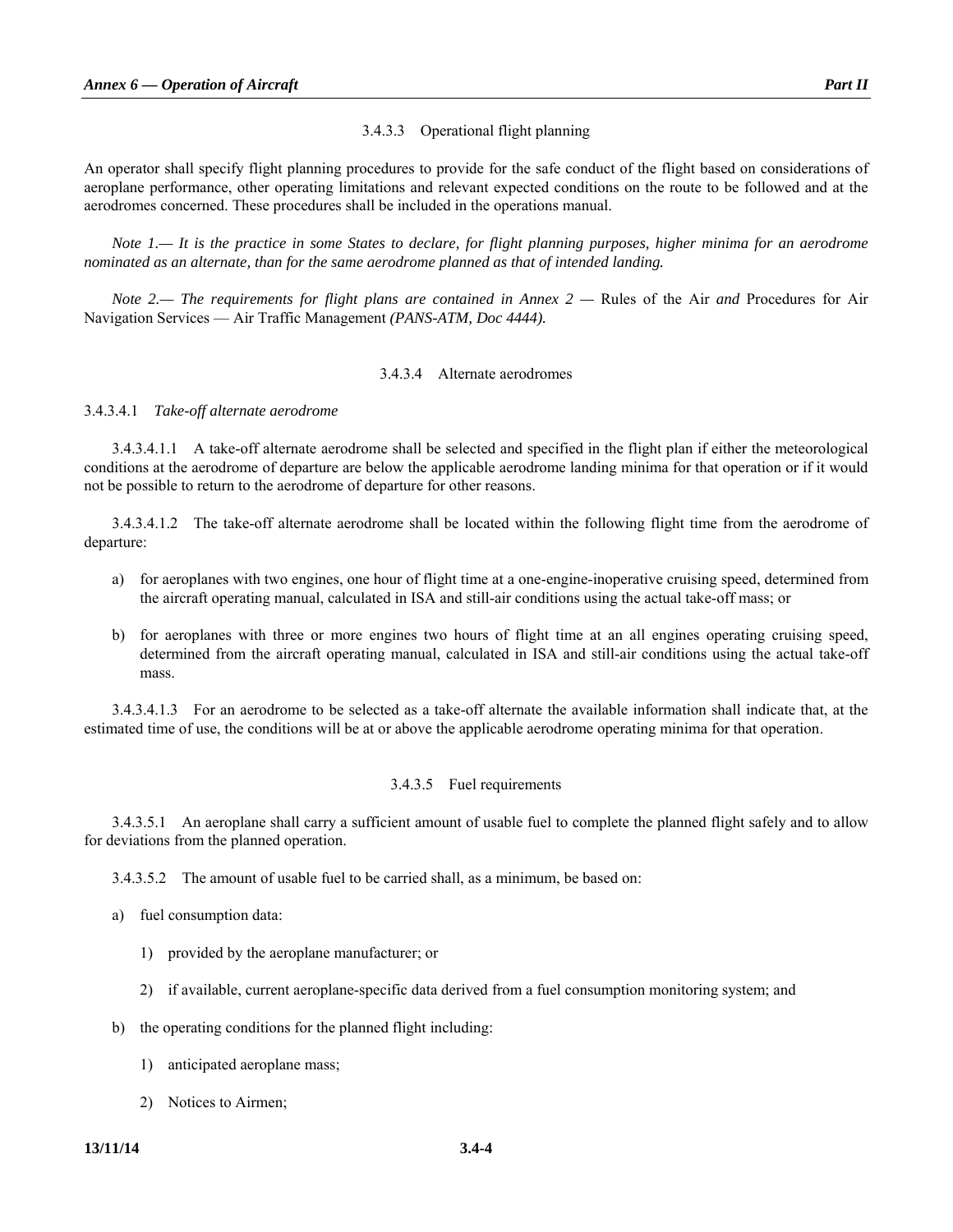- 3) current meteorological reports or a combination of current reports and forecasts;
- 4) air traffic services procedures, restrictions and anticipated delays; and
- 5) the effects of deferred maintenance items and/or configuration deviations.

*Note.— Where no specific fuel consumption data exist for the precise conditions of the flight, the aircraft may be operated in accordance with estimated fuel consumption data.* 

3.4.3.5.3 The pre-flight calculation of usable fuel required shall include:

- a) *taxi fuel*, which shall be the amount of fuel expected to be consumed before take-off taking into account local conditions at the departure aerodrome and auxiliary power unit (APU) fuel consumption;
- b) *trip fuel*, which shall be the amount of fuel required to enable the aeroplane to fly from take-off until landing at the destination aerodrome taking into account the operating conditions of 3.4.3.5.2 b);
- c) *contingency fuel*, which shall be the amount of fuel required to compensate for unforeseen factors. It shall be not less than five per cent of the planned trip fuel;

*Note.— Unforeseen factors are those which could have an influence on the fuel consumption to the destination aerodrome, such as deviations of an individual aeroplane from the expected fuel consumption data, deviations from forecast meteorological conditions, extended delays and deviations from planned routings and/or cruising levels.* 

- d) *destination alternate fuel*, which shall be:
	- 1) where a destination alternate aerodrome is required, the amount of fuel required to enable the aeroplane to:
		- i) perform a missed approach at the destination aerodrome;
		- ii) climb to the expected cruising altitude;
		- iii) fly the expected routing;
		- iv) descend to the point where the expected approach is initiated; and
		- v) conduct the approach and landing at the destination alternate aerodrome; or
	- 2) where a flight is operated without a destination alternate aerodrome, the amount of fuel required to enable the aeroplane to fly for 15 minutes at holding speed at 450 m (1 500 ft) above destination aerodrome elevation in standard conditions; or
	- 3) where the aerodrome of intended landing is an isolated aerodrome:
		- i) for a reciprocating engine aeroplane, the amount of fuel required to fly for 45 minutes plus 15 per cent of the flight time planned to be spent at cruising level, including final reserve fuel, or two hours, whichever is less; or
		- ii) for a turbine-engined aeroplane, the amount of fuel required to fly for two hours at normal cruise consumption above the destination aerodrome, including final reserve fuel;
- e) *final reserve fuel*, which shall be the amount of fuel on arrival at the destination alternate aerodrome, or the destination aerodrome when no destination alternate aerodrome is required: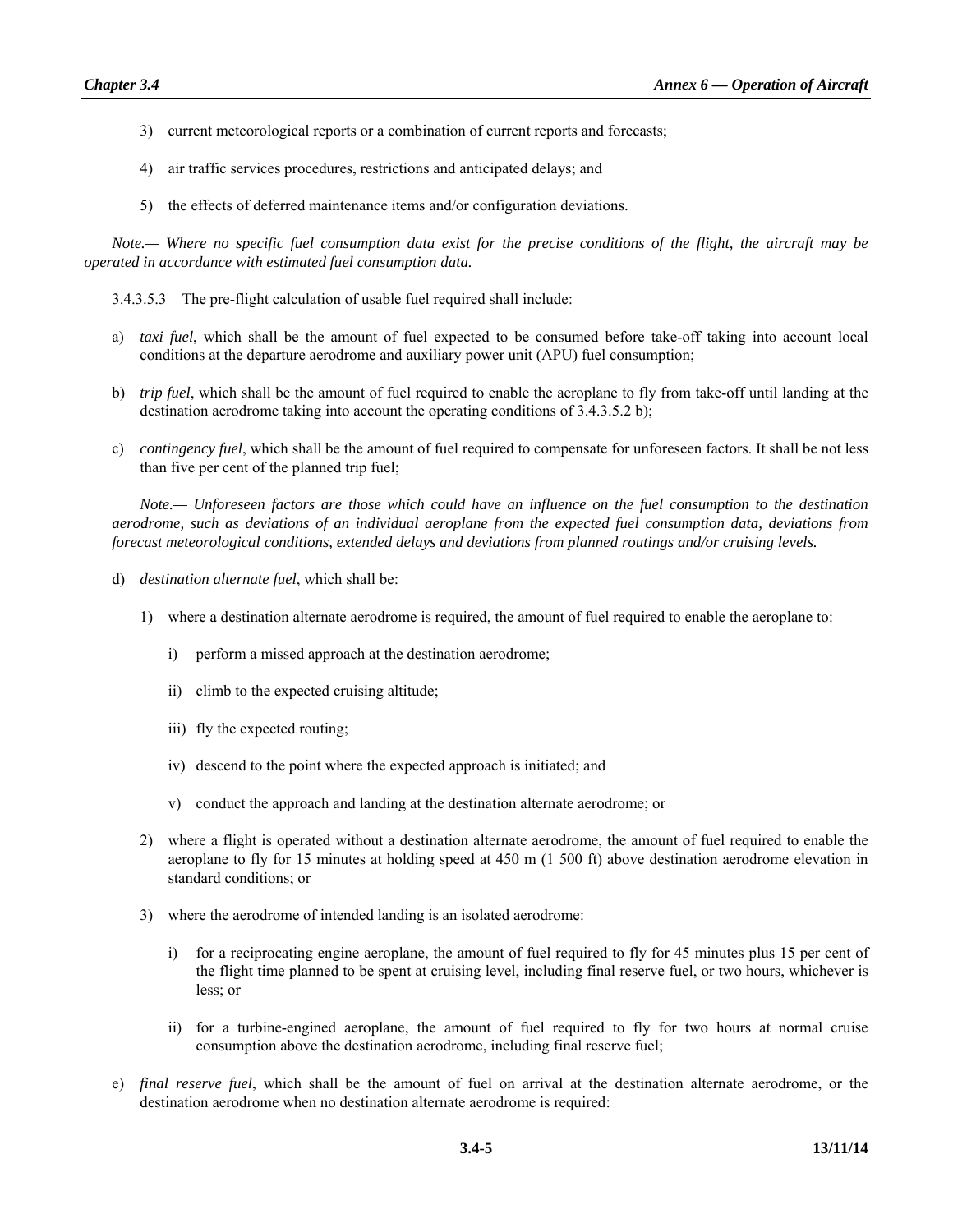- 1) for a reciprocating engine aeroplane, the amount of fuel required to fly for 45 minutes; or
- 2) for a turbine-engined aeroplane, the amount of fuel required to fly for 30 minutes at holding speed at 450 m (1 500 ft) above aerodrome elevation in standard conditions;
- f) *additional fuel*, which shall be the supplementary amount of fuel required to enable the aircraft to descend as necessary and proceed to land at an alternate aerodrome in the event of engine failure or loss of pressurization based on the assumption that such a failure occurs at the most critical point along the route;
- g) *discretionary fuel*, which shall be the extra amount of fuel to be carried at the discretion of the pilot-in-command.

 3.4.3.5.4 **Recommendation.**— *Operators should determine one final reserve fuel value for each aeroplane type and variant in their fleet rounded up to an easily recalled figure.* 

 3.4.3.5.5 The use of fuel after flight commencement for purposes other than originally intended during pre-flight planning shall require a re-analysis and, if applicable, adjustment of the planned operation.

*Note.— Nothing in 3.4.3.5 precludes the in-flight amendment of a flight plan to re-plan that flight to another aerodrome, provided that the requirements of 3.4.3.5 can be complied with from the point where the flight is re-planned.* 

# 3.4.3.6 In-flight fuel management

 3.4.3.6.1 An operator shall establish policies and procedures to ensure that in-flight fuel checks and fuel management are performed.

 3.4.3.6.2 The pilot-in-command shall continually ensure that the amount of usable fuel remaining on board is not less than the fuel required to proceed to an aerodrome where a safe landing can be made with the planned final reserve fuel remaining upon landing.

*Note.— The protection of final reserve fuel is intended to ensure a safe landing at any aerodrome when unforeseen occurrences may not permit safe completion of an operation as originally planned. Guidance on flight planning including the circumstances that may require re-analysis, adjustment and/or re-planning of the planned operation before take-off or enroute, is contained in the* Flight Planning and Fuel Management (FPFM) Manual *(Doc 9976).*

 3.4.3.6.3 The pilot-in-command shall request delay information from ATC when unanticipated circumstances may result in landing at the destination aerodrome with less than the final reserve fuel plus any fuel required to proceed to an alternate aerodrome or the fuel required to operate to an isolated aerodrome.

 3.4.3.6.4 The pilot-in-command shall advise ATC of a minimum fuel state by declaring MINIMUM FUEL when, having committed to land at a specific aerodrome, the pilot calculates that any change to the existing clearance to that aerodrome may result in landing with less than the planned final reserve fuel.

*Note.— The declaration of MINIMUM FUEL informs ATC that all planned aerodrome options have been reduced to a specific aerodrome of intended landing and any change to the existing clearance may result in landing with less than the planned final reserve fuel. This is not an emergency situation but an indication that an emergency situation is possible should any additional delay occur.* 

 3.4.3.6.5 The pilot-in-command shall declare a situation of fuel emergency by broadcasting MAYDAY MAYDAY MAYDAY FUEL when the calculated usable fuel estimated to be available upon landing at the nearest aerodrome where a safe landing can be made is less than the planned final reserve fuel.

*Note 1.— The planned final reserve fuel refers to the value calculated in 3.4.3.5.3 e) and is the minimum amount of fuel required upon landing at any aerodrome.*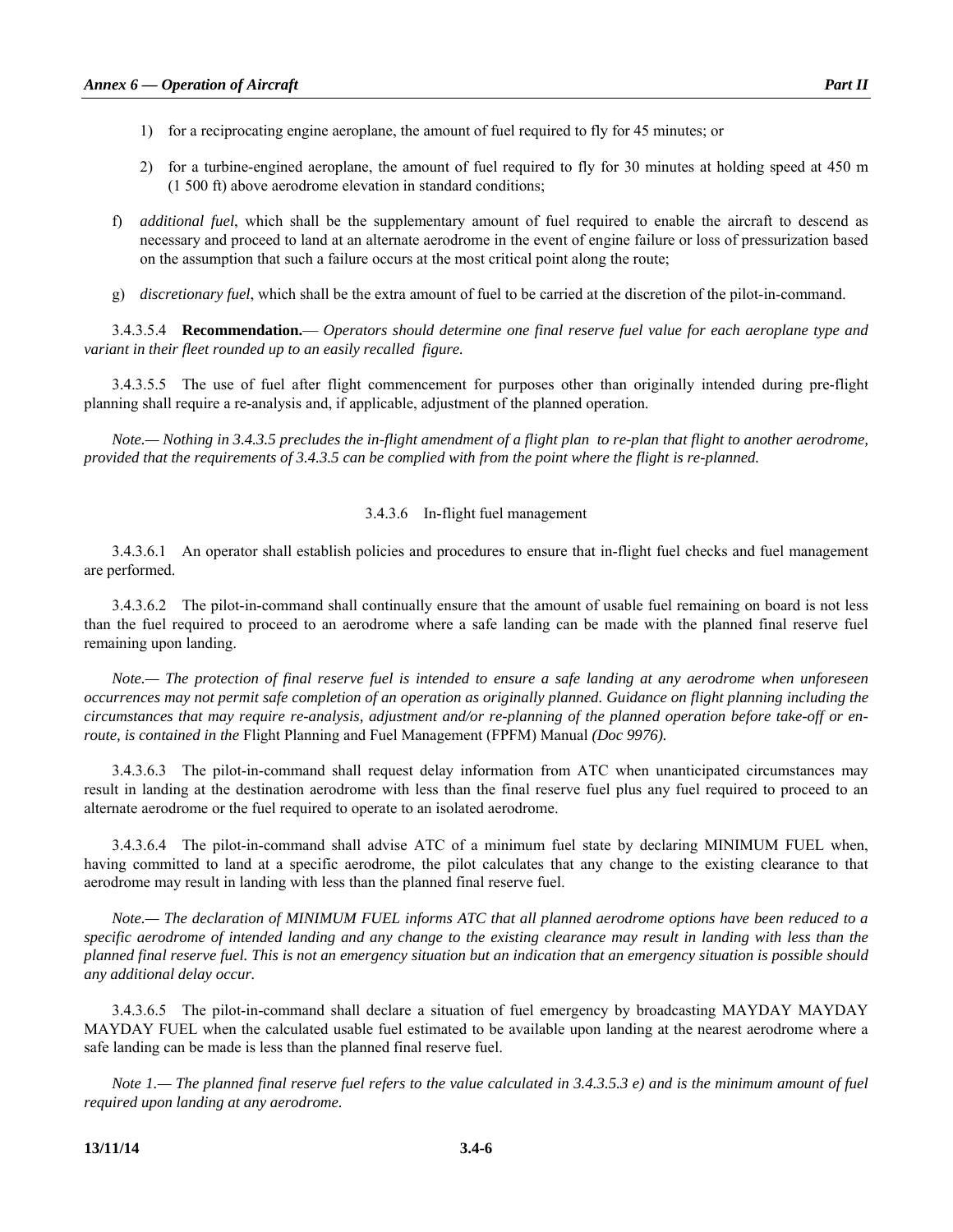*Note 2.— The words "MAYDAY FUEL" describe the nature of the distress conditions as required in Annex 10, Volume II, 5.3.2.1.1, b) 3.* 

### 3.4.3.7 Additional requirements for operations beyond 60 minutes to an en-route alternate aerodrome

 **Recommendation.**— *When conducting operations beyond 60 minutes from a point on a route to an en-route alternate aerodrome operators should ensure that:* 

- *a) en-route alternate aerodromes are identified; and*
- *b) the pilot-in-command has access to current information on the identified en-route alternate aerodromes, including operational status and meteorological conditions.*

#### 3.4.3.8 Refuelling with passengers on board

 3.4.3.8.1 An aeroplane shall not be refuelled when passengers are embarking, on board or disembarking unless it is properly attended by qualified personnel ready to initiate and direct an evacuation of the aeroplane by the most practical and expeditious means available.

 3.4.3.8.2 When refuelling with passengers embarking, on board or disembarking, two-way communication shall be maintained by the aeroplane's intercommunication system or other suitable means between the ground crew supervising the refuelling and the qualified personnel on board the aeroplane.

*Note 1.*— The provisions of 3.4.3.5.1 do not necessarily require the deployment of integral aeroplane stairs or the *opening of emergency exits as a prerequisite to refuelling.* 

*Note 2.— Provisions concerning aircraft refuelling are contained in Annex 14, Volume I, and guidance on safe refuelling practices is contained in the* Airport Services Manual *(Doc 9137), Parts 1 and 8.* 

*Note 3.— Additional precautions are required when refuelling with fuels other than aviation kerosene or when refuelling results in a mixture of aviation kerosene with other aviation turbine fuels, or when an open line is used.* 

### 3.4.3.9 Oxygen supply

 3.4.3.9.1 A flight to be operated at flight altitudes at which the atmospheric pressure in personnel compartments will be less than 700 hPa shall not be commenced unless sufficient stored breathing oxygen is carried to supply:

- a) all crew members and 10 per cent of the passengers for any period in excess of 30 minutes that the pressure in compartments occupied by them will be between 700 hPa and 620 hPa; and
- b) the crew and passengers for any period that the atmospheric pressure in compartments occupied by them will be less than 620 hPa.

 3.4.3.9.2 A flight to be operated with a pressurized aeroplane shall not be commenced unless a sufficient quantity of stored breathing oxygen is carried to supply all the crew members and passengers, as is appropriate to the circumstances of the flight being undertaken, in the event of loss of pressurization, for any period that the atmospheric pressure in any compartment occupied by them would be less than 700 hPa. In addition, when an aeroplane is operated at flight altitudes at which the atmospheric pressure is less than 376 hPa, or which, if operated at flight altitudes at which the atmospheric pressure is more than 376 hPa and cannot descend safely within four minutes to a flight altitude at which the atmospheric pressure is equal to 620 hPa, there shall be no less than a 10-minute supply for the occupants of the passenger compartment.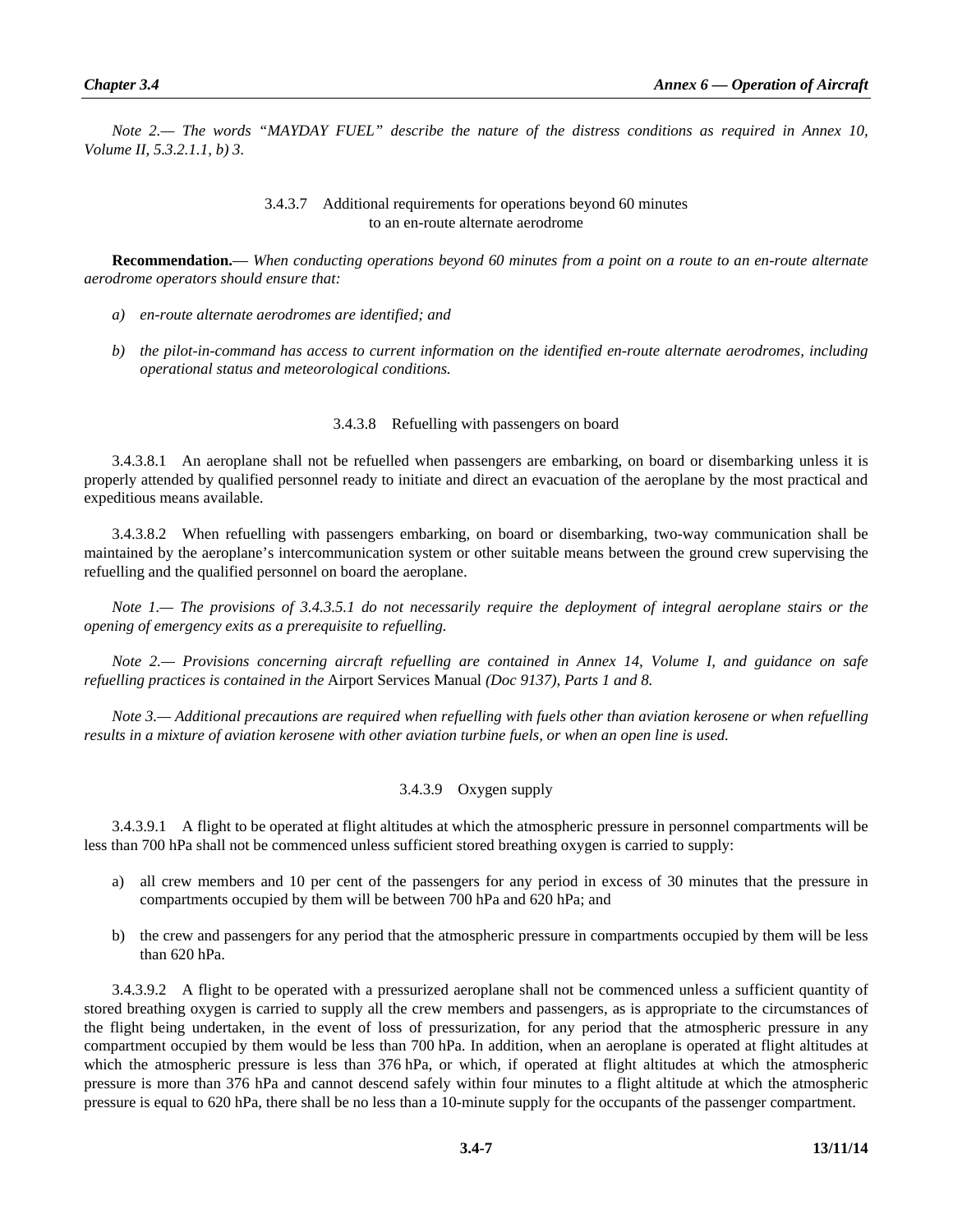#### **3.4.4 In-flight procedures**

#### 3.4.4.1 Instrument approaches

 **Recommendation.—** *In the aircraft operating manual recommended in 3.6.1.2 an operator should include operating procedures for conducting instrument approaches*.

#### 3.4.4.2 Use of oxygen

 3.4.4.2.1 All flight crew members, when engaged in performing duties essential to the safe operation of an aeroplane in flight, shall use breathing oxygen continuously whenever the circumstances prevail for which its supply has been required in 3.4.3.9.1 or 3.4.3.9.2.

 3.4.4.2.2 All flight crew members of pressurized aeroplanes operating above an altitude where the atmospheric pressure is less than 376 hPa shall have available at the flight duty station a quick-donning type of oxygen mask which will readily supply oxygen upon demand.

3.4.4.3 Aeroplane operating procedures for noise abatement

 3.4.4.3.1 **Recommendation.—** *Aeroplane operating procedures for noise abatement should comply with the provisions of PANS-OPS (Doc 8168), Volume I.* 

 3.4.4.3.2 **Recommendation.—** *Noise abatement procedures specified by an operator for any one aeroplane type should be the same for all aerodromes.* 

 *Note.— A single procedure may not satisfy the requirements at some aerodromes.* 

### 3.4.4.4 Aeroplane operating procedures for rates of climb and descent

 **Recommendation.—** *Unless otherwise specified in an air traffic control instruction, to avoid unnecessary airborne collision avoidance system (ACAS II) resolution advisories in aircraft at or approaching adjacent altitudes or flight levels, pilots should consider using appropriate procedures to ensure that a rate of climb or descent of less than 8 m/s or 1 500 ft/min (depending on the instrumentation available) is achieved throughout the last 300 m (1 000 ft) of climb or descent to the assigned altitude or flight level, when made aware of another aircraft at or approaching an adjacent altitude or flight level.* 

 *Note.— Material concerning the development of these procedures is contained in PANS-OPS (Doc 8168), Volume I, Part III, Section 3, Chapter 3.* 

#### **3.4.5 Duties of pilot-in-command**

3.4.5.1 The pilot-in-command shall ensure that the checklists specified in 3.4.2.5 are complied with in detail.

 3.4.5.2 The pilot-in-command shall be responsible for notifying the nearest appropriate authority by the quickest available means of any accident involving the aeroplane, resulting in serious injury or death of any person or substantial damage to the aeroplane or property. In the event that the pilot-in-command is incapacitated the operator shall take the forgoing action.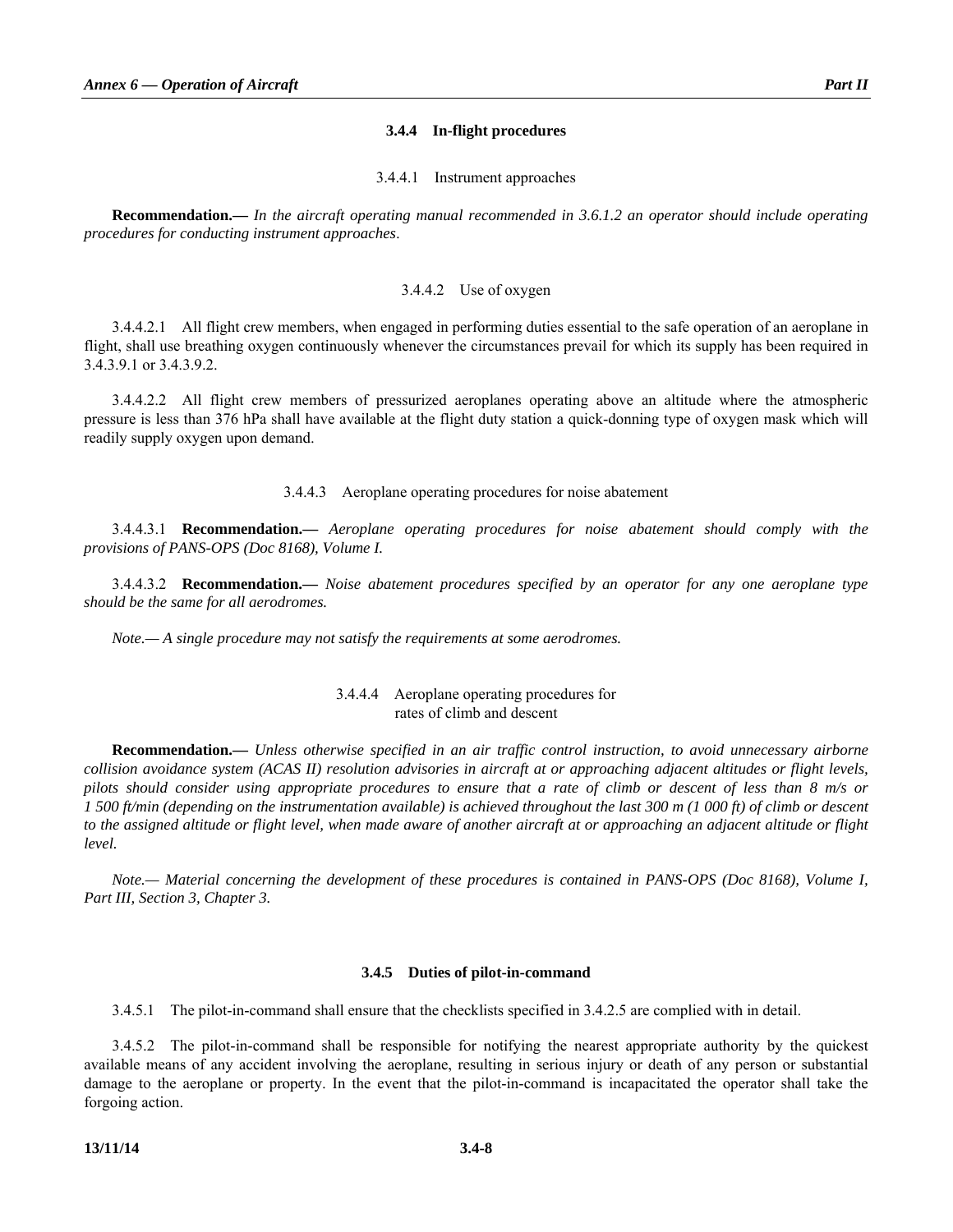*Note.— A definition of the term "serious injury" is contained in Annex 13.*

 3.4.5.3 The pilot-in-command shall be responsible for reporting all known or suspected defects in the aeroplane, to the operator, at the termination of the flight.

 3.4.5.4 The pilot-in-command shall be responsible for the journey log book or the general declaration containing the information listed in 2.8.2.

*Note.— By virtue of Resolution A10-36 of the Tenth Session of the Assembly (Caracas, June–July 1956) "the General Declaration, [described in Annex 9] when prepared so as to contain all the information required by Article 34 [of the Convention on International Civil Aviation] with respect to the journey log book, may be considered by Contracting States to be an acceptable form of journey log book".* 

# **3.4.6 Cabin baggage (take-off and landing)**

An operator shall specify procedures to ensure that all baggage carried onto an aeroplane and taken into the passenger cabin is adequately and securely stowed.

 $\mathcal{L}=\{1,2,3,4,5\}$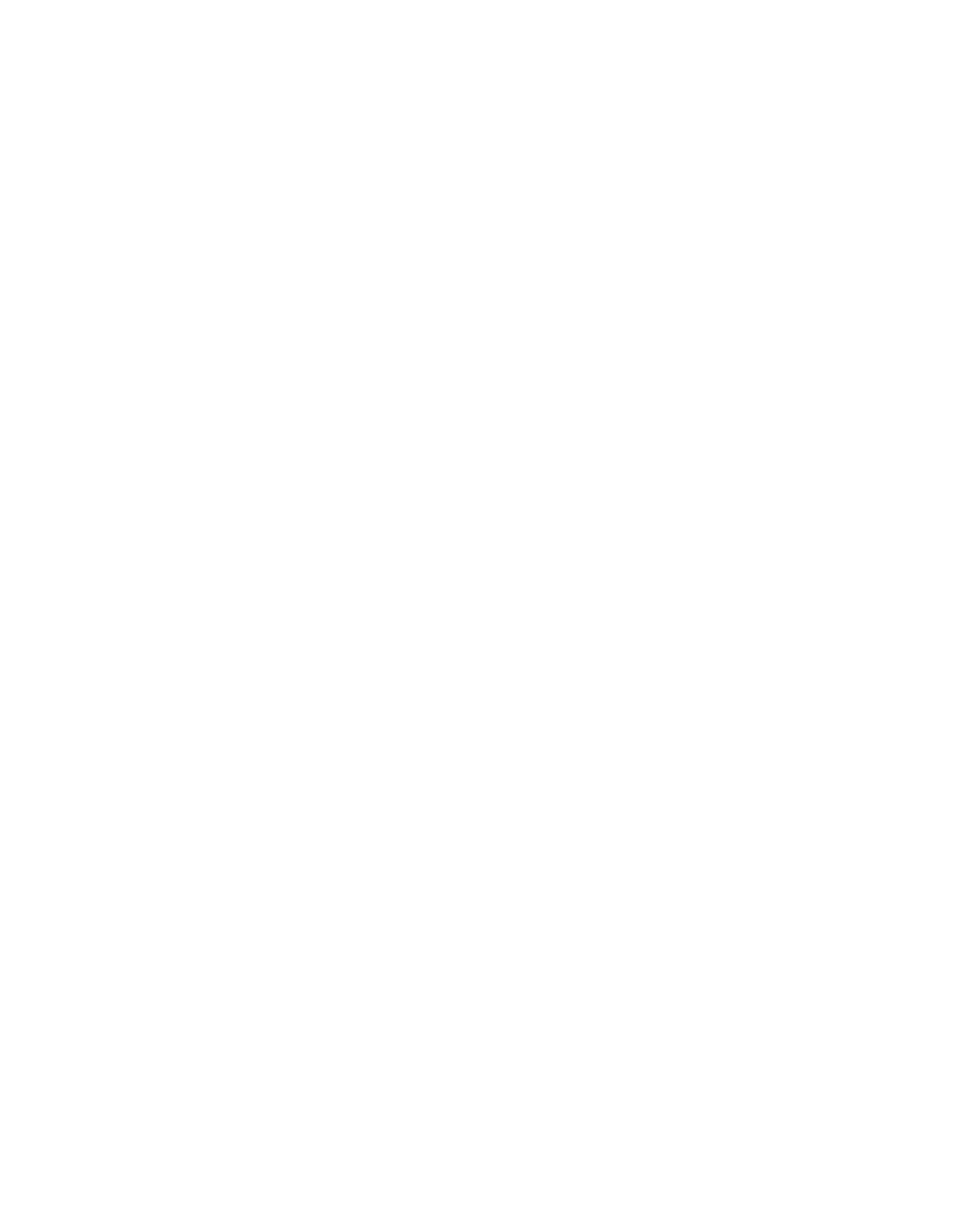# **CHAPTER 3.5 AEROPLANE PERFORMANCE OPERATING LIMITATIONS**

#### **3.5.1 General**

 **Recommendation.—** *For aeroplanes for which Parts IIIA and IIIB of Annex 8 are not applicable because of the exemption provided for in Article 41 of the Convention, the State of Registry should ensure that the level of performance specified in 3.5.2 should be met as far as practicable.* 

#### **3.5.2 Applicable to aeroplanes certificated in accordance with Parts IIIA and IIIB of Annex 8**

 3.5.2.1 The Standards contained in 3.5.2.2 to 3.5.2.9 inclusive are applicable to the aeroplanes to which Parts IIIA and IIIB of Annex 8 are applicable.

*Note.— The Standards of Annex 8 —* Airworthiness of Aircraft*, Parts IIIA and IIIB, apply to all aeroplanes of over 5 700 kg maximum certificated take-off mass intended for the carriage of passengers or cargo or mail in international air navigation.* 

 3.5.2.2 An aeroplane shall be operated in compliance with the terms of its certificate of airworthiness and within the approved operating limitations contained in its flight manual.

 3.5.2.3 The State of Registry shall take such precautions as are reasonably possible to ensure that the general level of safety contemplated by these provisions is maintained under all expected operating conditions, including those not covered specifically by the provisions of this chapter.

 3.5.2.4 A flight shall not be commenced unless the performance information provided in the flight manual indicates that the Standards of 3.5.2.5 to 3.5.2.9 can be complied with for the flight to be undertaken.

 3.5.2.5 In applying the Standards of this chapter, account shall be taken of all factors that significantly affect the performance of the aeroplane (such as: mass, operating procedures, the pressure altitude appropriate to the elevation of the aerodrome, temperature, wind, runway gradient and condition of runway, i.e. presence of slush, water and/or ice, for landplanes, water surface condition for seaplanes). Such factors shall be taken into account directly as operational parameters or indirectly by means of allowances or margins, which may be provided in the scheduling of performance data or in the comprehensive and detailed code of performance in accordance with which the aeroplane is being operated.

### 3.5.2.6 Mass limitations

 a) The mass of the aeroplane at the start of take-off shall not exceed the mass at which 3.5.2.7 is complied with, or the mass at which 3.5.2.8 and 3.5.2.9 are complied with, allowing for expected reductions in mass as the flight proceeds, and for such fuel jettisoning as is envisaged in applying 3.5.2.8 and 3.5.2.9 and, in respect of alternate aerodromes, 3.5.2.6 c) and 3.5.2.9.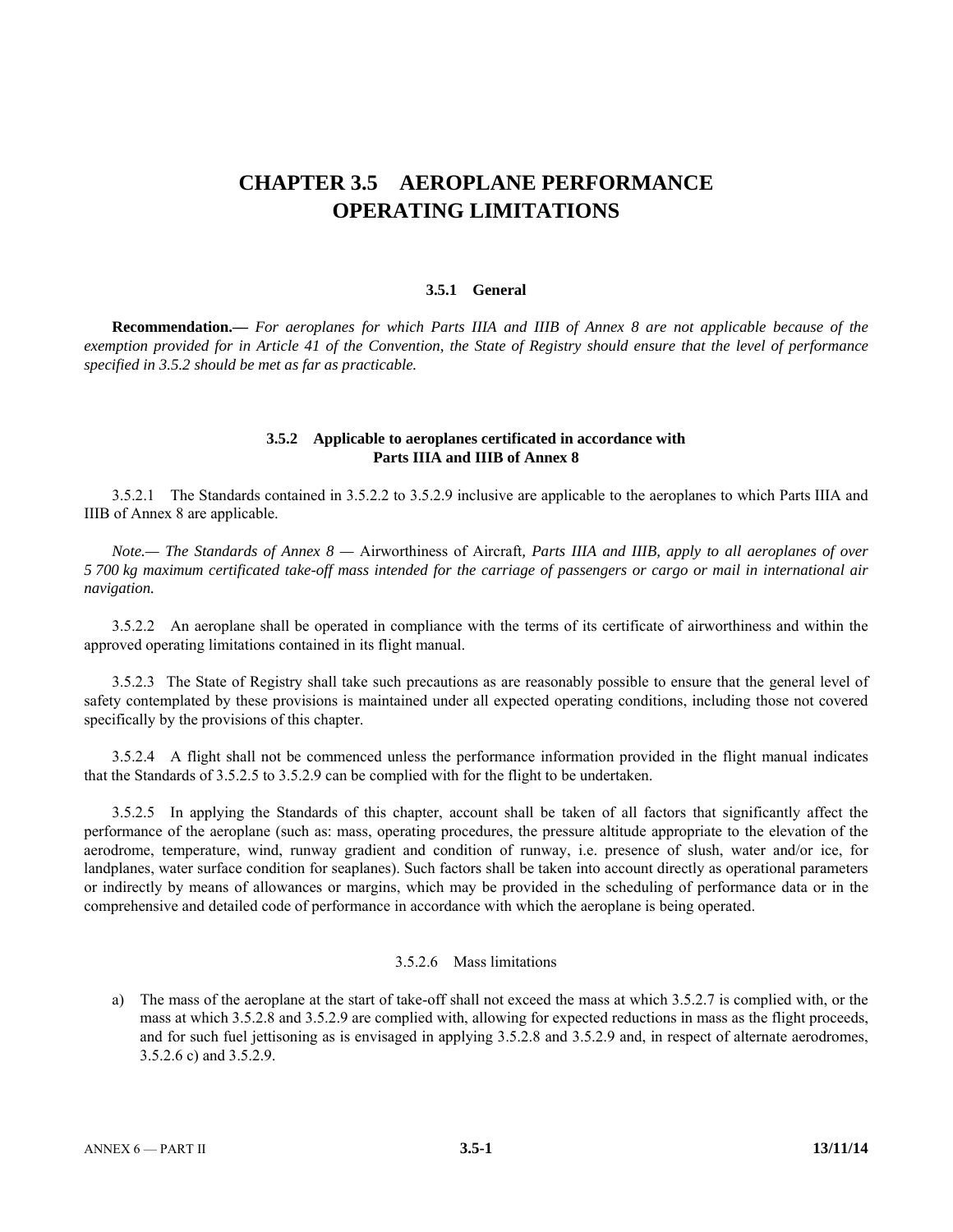- b) In no case shall the mass at the start of take-off exceed the maximum take-off mass specified in the flight manual for the pressure altitude appropriate to the elevation of the aerodrome, and if used as a parameter to determine the maximum take-off mass, any other local atmospheric condition.
- c) In no case shall the estimated mass for the expected time of landing at the aerodrome of intended landing and at any destination alternate aerodrome, exceed the maximum landing mass specified in the flight manual for the pressure altitude appropriate to the elevation of those aerodromes, and if used as a parameter to determine the maximum landing mass, any other local atmospheric condition.
- d) In no case shall the mass at the start of take-off, or at the expected time of landing at the aerodrome of intended landing and at any destination alternate aerodrome, exceed the relevant maximum masses at which compliance has been demonstrated with the applicable noise certification Standards in Annex 16, Volume I, unless otherwise authorized in exceptional circumstances for a certain aerodrome or a runway where there is no noise disturbance problem, by the competent authority of the State in which the aerodrome is situated.

 3.5.2.7 *Take-off.* The aeroplane shall be able, in the event of a critical engine failing at any point in the take-off, either to discontinue the take-off and stop within either the accelerate-stop distance available or the runway available, or to continue the take-off and clear all obstacles along the flight path by an adequate margin until the aeroplane is in a position to comply with 3.5.2.8.

*Note.— "An adequate margin" referred to in this provision is illustrated by the appropriate examples included in Attachment C to Annex 6, Part I.* 

 3.5.2.7.1 In determining the length of the runway available, account shall be taken of the loss, if any, of runway length due to alignment of the aeroplane prior to take-off.

 3.5.2.8 *En route — one engine inoperative.* The aeroplane shall be able, in the event of the critical engine becoming inoperative at any point along the route or planned diversions therefrom, to continue the flight to an aerodrome at which the Standard of 3.5.2.9 can be met, without flying below the minimum obstacle clearance altitude at any point.

 3.5.2.9 *Landing.* The aeroplane shall, at the aerodrome of intended landing and at any alternate aerodrome, after clearing all obstacles in the approach path by a safe margin, be able to land, with assurance that it can come to a stop or, for a seaplane, to a satisfactorily low speed, within the landing distance available. Allowance shall be made for expected variations in the approach and landing techniques, if such allowance has not been made in the scheduling of performance data.

 $\mathcal{L}=\{1,2,3,4,5\}$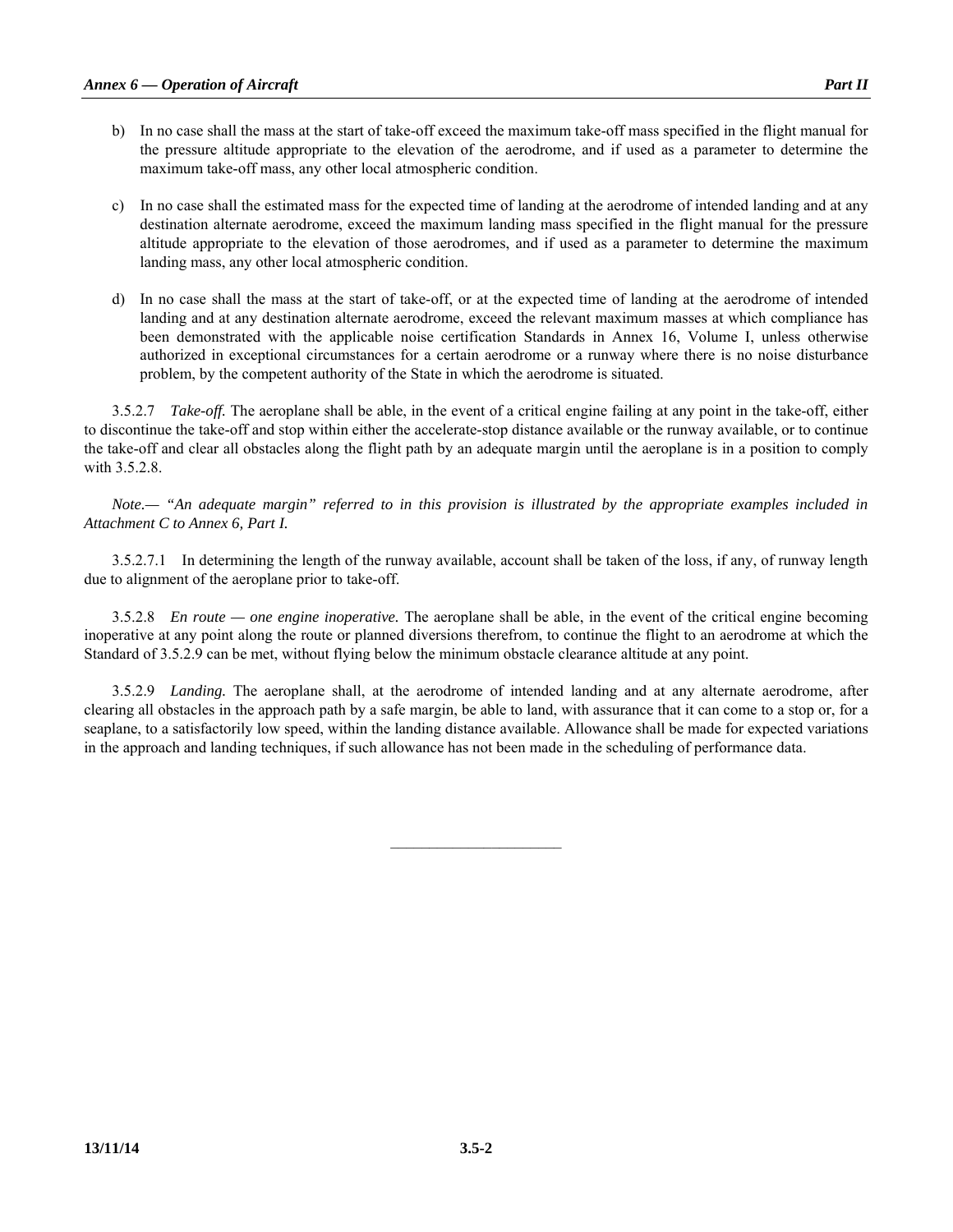# **CHAPTER 3.6 AEROPLANE INSTRUMENTS, EQUIPMENT AND FLIGHT DOCUMENTS**

*Note.— Specifications for the provision of aeroplane communication and navigation equipment are contained in Chapter 3.7.* 

#### **3.6.1 General**

 3.6.1.1 Where a master minimum equipment list (MMEL) is established for the aircraft type, the operator shall include in the operations manual a minimum equipment list (MEL) approved by the State of Registry of the aeroplane which will enable the pilot-in-command to determine whether a flight may be commenced or continued from any intermediate stop should any instrument, equipment or systems become inoperative.

 *Note.— Attachment 3.B contains guidance on the minimum equipment list.*

 3.6.1.2 **Recommendation.—** *An operator should provide operations staff and flight crew with an aircraft operating manual, for each aircraft type operated, containing the normal, abnormal and emergency procedures relating to the operation of the aircraft. The manual should be consistent with the aircraft flight manual and checklists to be used. The design of the manual should observe Human Factors principles.* 

*Note.— Guidance material on the application of Human Factors principles can be found in the Human Factors Training* Manual *(Doc 9683)*.

#### **3.6.2 Aeroplanes on all flights**

3.6.2.1 In addition to the requirements contained in 2.4.2.2, an aeroplane shall be equipped with:

- a) accessible and adequate medical supplies appropriate to the number of passengers the aeroplane is authorized to carry;
- b) **Recommendation.—** *Medical supplies should comprise one or more first-aid kits.*

 *Note.— Guidance on the types, number, location and contents of the medical supplies is given in Attachment B to Annex 6, Part I.* 

- c) a safety harness for each flight crew seat. The safety harness for each pilot seat shall incorporate a device which will automatically restrain the occupant's torso in the event of rapid deceleration;
- d) **Recommendation.—** *The safety harness for each pilot seat should incorporate a device to prevent a suddenly incapacitated pilot from interfering with the flight controls.*

 *Note.— Safety harness includes shoulder straps and a seat belt which may be used independently.*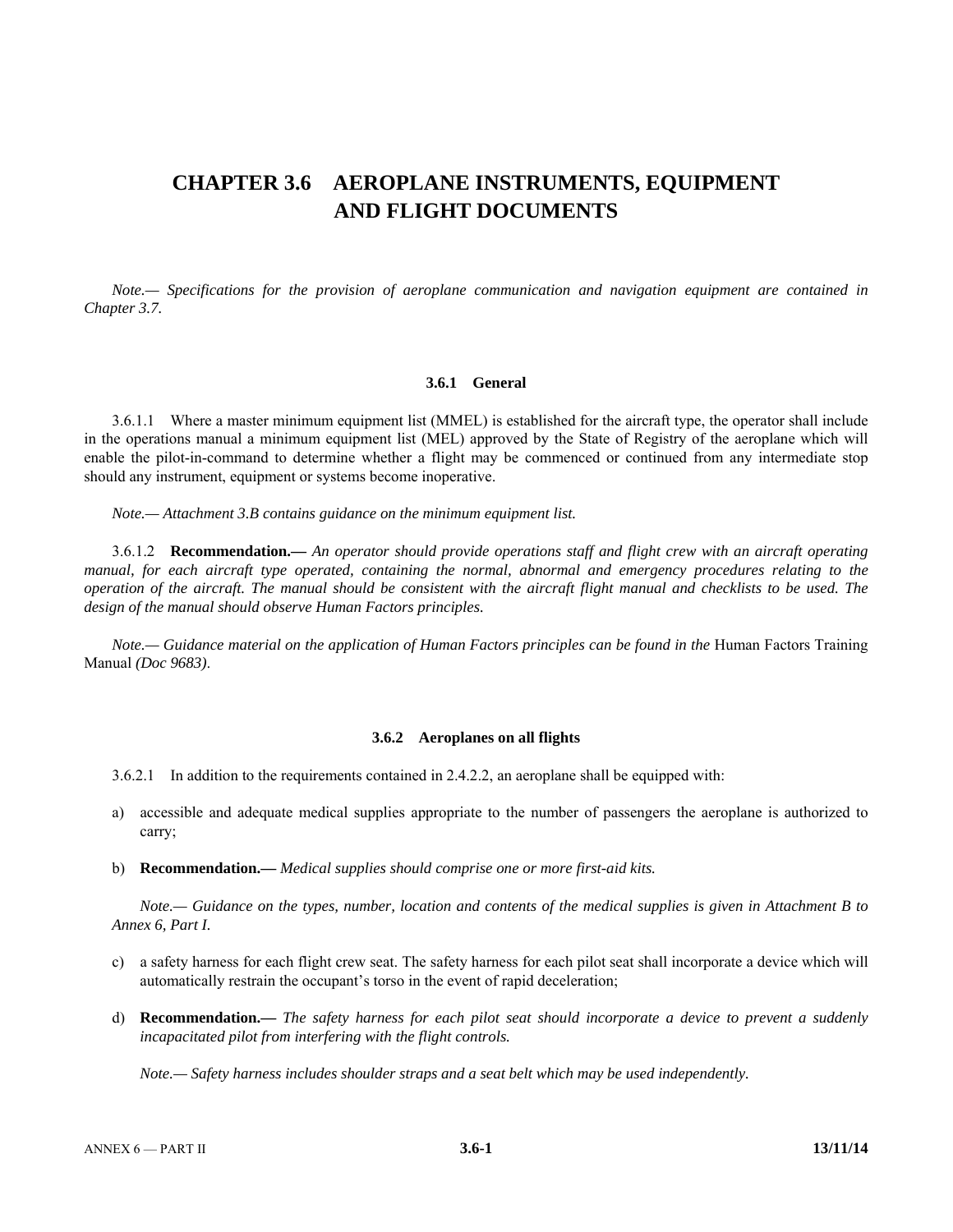- e) means of ensuring that the following information and instructions are conveyed to passengers:
	- 1) when seat belts are to be fastened;
	- 2) when and how oxygen equipment is to be used if the carriage of oxygen is required;
	- 3) restrictions on smoking;
	- 4) location and use of life jackets or equivalent individual flotation devices where their carriage is required;
	- 5) location of emergency equipment; and
	- 6) location and method of opening emergency exits.

3.6.2.2 An aeroplane shall carry:

- a) the operations manual prescribed in 3.4.2.2, or those parts of it that pertain to flight operations;
- b) the flight manual for the aeroplane, or other documents containing performance data required for the application of Chapter 3.5 and any other information necessary for the operation of the aeroplane within the terms of its certificate of airworthiness, unless these data are available in the operations manual; and
- c) the checklists to which 3.4.2.5 refers.

# **3.6.3 Flight recorders**

#### 3.6.3.1 Flight data recorders

#### 3.6.3.1.1 Operation

 3.6.3.1.1.1 All aeroplanes of a maximum certificated take-off mass of over 5 700 kg for which the individual certificate of airworthiness is first issued on or after 1 January 2005 shall be equipped with a Type IA FDR.

 3.6.3.1.1.2 All aeroplanes of a maximum certificated take-off mass of over 27 000 kg for which the individual certificate of airworthiness is first issued on or after 1 January 1989 shall be equipped with a Type I FDR.

 3.6.3.1.1.3 **Recommendation.—** *All aeroplanes of a maximum certificated take-off mass of over 5 700 kg, up to and including 27 000 kg, for which the individual certificate of airworthiness is first issued on or after 1 January 1989, should be equipped with a Type II FDR.*

#### 3.6.3.2 Cockpit voice recorders

#### 3.6.3.2.1 Operation

 3.6.3.2.1.1 All turbine-engined aeroplanes of a maximum certificated take-off mass of over 5 700 kg for which the application for type certification is submitted to a Contracting State on or after 1 January 2016 and required to be operated by more than one pilot shall be equipped with a CVR.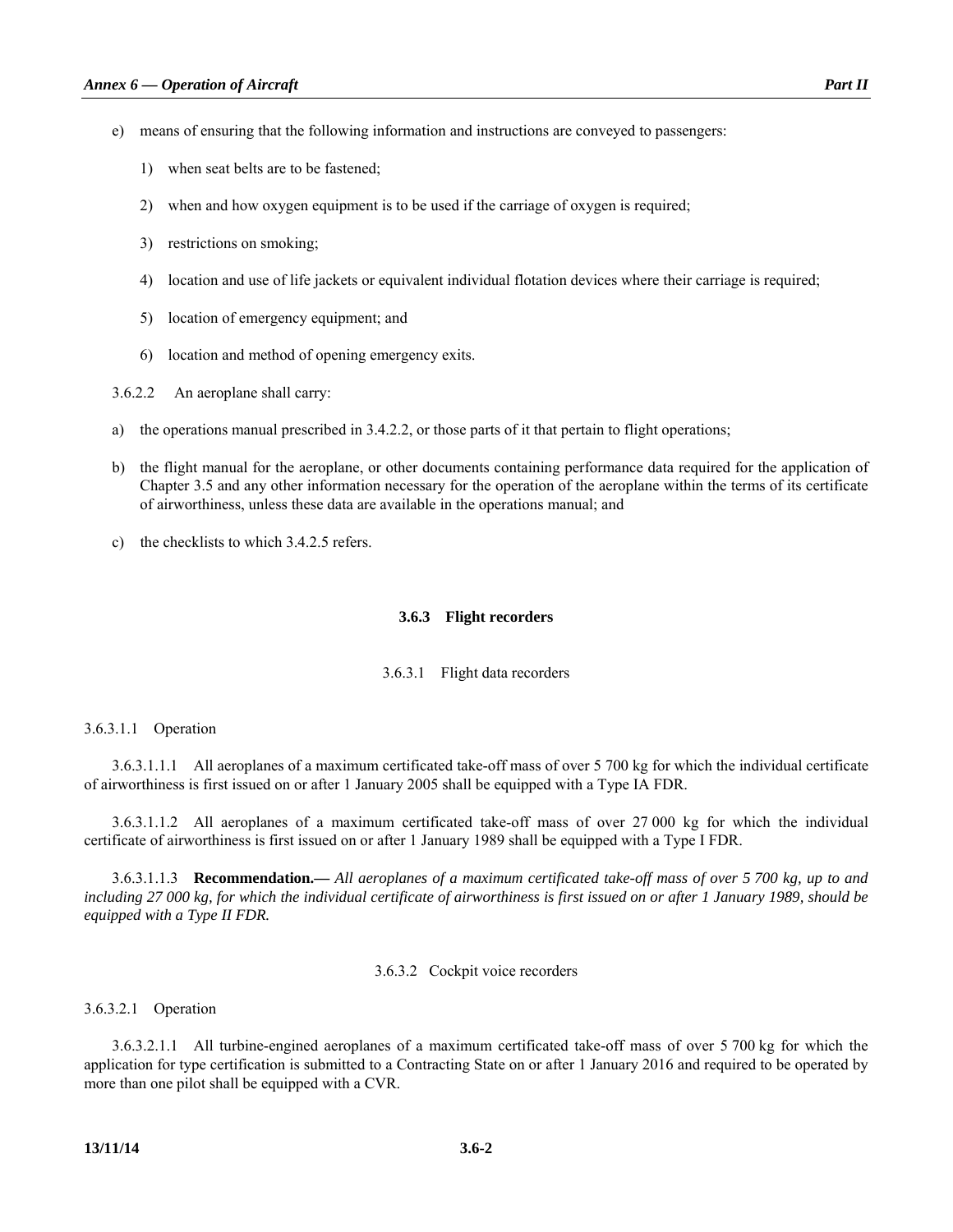3.6.3.2.1.2 All aeroplanes of a maximum certificated take-off mass of over 27 000 kg for which the individual certificate of airworthiness is first issued on or after 1 January 1987 shall be equipped with a CVR.

 3.6.3.2.1.3 **Recommendation.—** *All aeroplanes of a maximum certificated take-off mass of over 5 700 kg, up to and including 27 000 kg, for which the individual certificate of airworthiness is first issued on or after 1 January 1987, should be equipped with a CVR.*

### 3.6.3.3 Combination recorders

**Recommendation.—** *All aeroplanes of a maximum certificated take-off mass over 5 700 kg, required to be equipped with an FDR and a CVR, may alternatively be equipped with two combination recorders (FDR/CVR).* 

#### 3.6.3.4 Aeroplanes on long-range over-water flights

 3.6.3.4.1 The operator of an aeroplane operated on an extended flight over water shall determine the risks to survival of the occupants of the aeroplane in the event of a ditching. The operator shall take into account the operating environment and conditions such as, but not limited to, sea state and sea and air temperatures, the distance from land suitable for making an emergency landing, and the availability of search and rescue facilities. Based upon the assessment of these risks, the operator shall, in addition to the equipment required in 2.4.4.3, ensure that the aeroplane is appropriately equipped with:

- a) life-saving rafts in sufficient numbers to carry all persons on board, stowed so as to facilitate their ready use in emergency, provided with such lifesaving equipment, including means of sustaining life, as is appropriate to the flight to be undertaken; and
- b) equipment for making the distress signals described in Annex 2.

 3.6.3.4.2 Each life jacket and equivalent individual flotation device, when carried in accordance with 2.4.4.3, shall be equipped with a means of electric illumination for the purpose of facilitating the location of persons, except where the requirement of 2.4.4.3.1 is met by the provision of individual flotation devices other than life jackets.

### 3.6.3.5 Aeroplanes for which the individual certificate of airworthiness was first issued before 1 January 1990

 3.6.3.5.1 Pressurized aeroplanes intended to be operated at flight altitudes at which the atmospheric pressure is less than 376 hPa shall be equipped with a device to provide positive warning to the flight crew of any dangerous loss of pressurization.

 3.6.3.5.2 An aeroplane intended to be operated at flight altitudes at which the atmospheric pressure is less than 700 hPa in personnel compartments shall be equipped with oxygen storage and dispensing apparatus capable of storing and dispensing the oxygen supplies required in 3.4.3.9.1.

 3.6.3.5.3 An aeroplane intended to be operated at flight altitudes at which the atmospheric pressure is less than 700 hPa but which is provided with means of maintaining pressures greater than 700 hPa in personnel compartments shall be provided with oxygen storage and dispensing apparatus capable of storing and dispensing the oxygen supplies required in 3.4.3.9.2.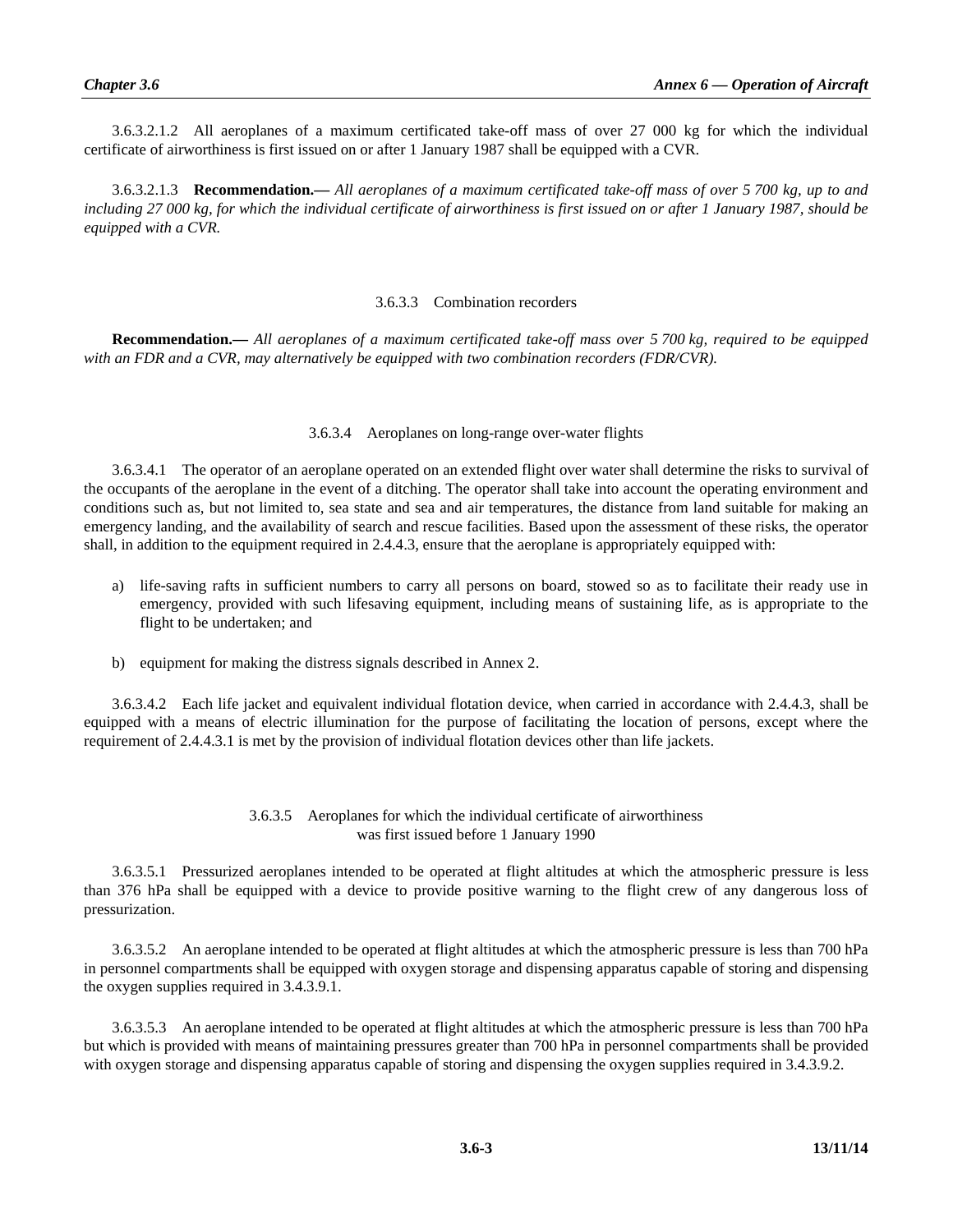#### **3.6.4 Aeroplanes in icing conditions**

Aeroplanes shall be equipped with suitable de-icing and/or anti-icing devices when operated in circumstances in which icing conditions are reported to exist or are expected to be encountered.

## **3.6.5 Aeroplanes operated in accordance with the instrument flight rules**

 3.6.5.1 In addition to the requirements contained in 2.4.7, aeroplanes when operated in accordance with the instrument flight rules, or when the aeroplane cannot be maintained in a desired attitude without reference to one or more flight instruments, shall be equipped with two independent altitude measuring and display systems.

## 3.6.5.2 Aeroplanes over 5 700 kg — Emergency power supply for electrically operated attitude indicating instruments

 3.6.5.2.1 Aeroplanes of a maximum certificated take-off mass of over 5 700 kg newly introduced into service after 1 January 1975 shall be fitted with an emergency power supply, independent of the main electrical generating system, for the purpose of operating and illuminating, for a minimum period of 30 minutes, an attitude indicating instrument (artificial horizon), clearly visible to the pilot-in-command. The emergency power supply shall be automatically operative after the total failure of the main electrical generating system and clear indication shall be given on the instrument panel that the attitude indicator(s) is being operated by emergency power.

 3.6.5.2.2 **Recommendation.***— Aircraft with advanced cockpit automation systems (glass cockpits) should have system redundancy that provides the flight crew with attitude, heading, airspeed and altitude indications in case of failure of the primary system or display.* 

 3.6.5.2.3 Instruments that are used by any one pilot shall be so arranged as to permit the pilot to see their indications readily from his or her station, with the minimum practicable deviation from the position and line of vision normally assumed when looking forward along the flight path.

### **3.6.6 Pressurized aeroplanes when carrying passengers weather-detecting equipment**

Pressurized aeroplanes when carrying passengers shall be equipped with operative weather-detecting equipment capable of detecting thunderstorms whenever such aeroplanes are being operated in areas where such conditions may be expected to exist along the route either at night or under instrument meteorological conditions.

## **3.6.7 Aeroplanes operated above 15 000 m (49 000 ft) radiation indicator**

 **Recommendation.—** *Aeroplanes intended to be primarily operated above 15 000 m (49 000 ft) should carry equipment to measure and indicate continuously the dose rate of total cosmic radiation being received (i.e. the total of ionizing and neutron radiation of galactic and solar origin) and the cumulative dose on each flight. The display unit of the equipment shall be readily visible to a flight crew member.* 

 *Note.— The equipment is calibrated on the basis of assumptions acceptable to the appropriate national authorities.*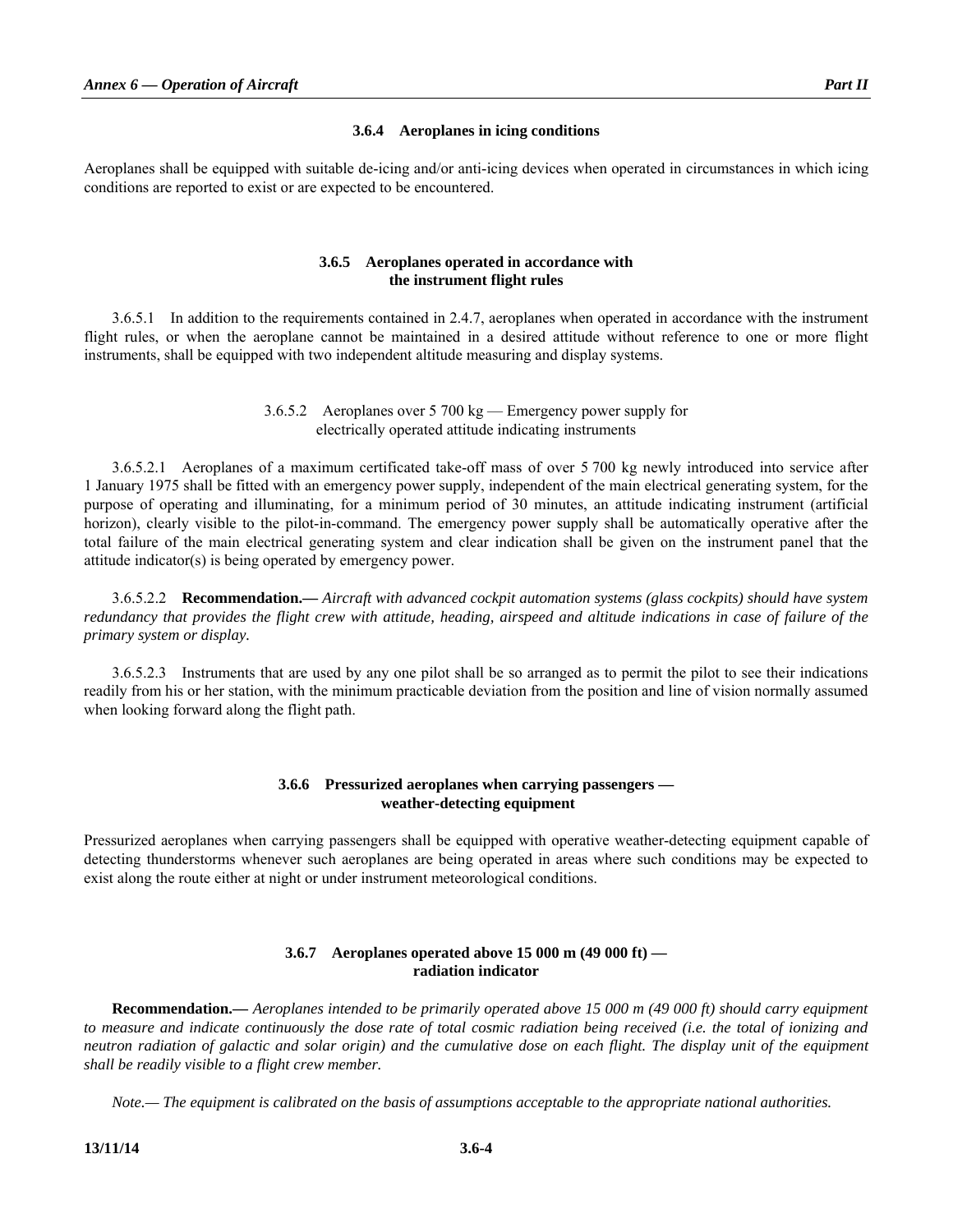#### **3.6.8 Aeroplanes carrying passengers — cabin crew seats**

Aeroplanes shall be equipped with a forward or rearward facing seat (within 15 degrees of the longitudinal axis of the aeroplane), fitted with a safety harness for the use of each cabin crew member required to satisfy the intent of 3.12.1 in respect of emergency evacuation.

## 3.6.8.2 Aeroplanes for which the individual certificate of airworthiness was first issued before 1 January 1981

 3.6.8.2.1 **Recommendation.—** *Aeroplanes should be equipped with a forward or rearward facing seat (within 15 degrees of the longitudinal axis of the aeroplane), fitted with a safety harness for the use of each cabin crew member required to satisfy the intent of 3.12.1 in respect of emergency evacuation.* 

 *Note.— Safety harness includes shoulder straps and a seat belt which may be used independently.*

 3.6.8.2.2 Cabin crew seats provided in accordance with 3.6.8.1 or 3.6.8.2.1 shall be located near floor level and other emergency exits as required by the State of Registry for emergency evacuation.

## **3.6.9 Aeroplanes required to be equipped with an airborne collision avoidance system (ACAS)**

 3.6.9.1 **Recommendation.—** *All turbine-engined aeroplanes of a maximum certificated take-off mass in excess of 15 000 kg, or authorized to carry more than 30 passengers, for which the individual airworthiness certificate is first issued after 24 November 2005, should be equipped with an airborne collision avoidance system (ACAS II).* 

 3.6.9.2 All turbine-engined aeroplanes of a maximum certificated take-off mass in excess of 15 000 kg, or authorized to carry more than 30 passengers, for which the individual airworthiness certificate is first issued after 1 January 2007, shall be equipped with an airborne collision avoidance system (ACAS II).

 3.6.9.3 **Recommendation.—** *All turbine-engined aeroplanes of a maximum certificated take-off mass in excess of 5 700 kg but not exceeding 15 000 kg, or authorized to carry more than 19 passengers, for which the individual airworthiness certificate is first issued after 1 January 2008, should be equipped with an airborne collision avoidance system (ACAS II).* 

## **3.6.10 Aeroplanes required to be equipped with a pressure-altitude reporting transponder**

Aeroplanes shall be equipped with a pressure-altitude reporting transponder which operates in accordance with the relevant provisions of Annex 10, Volume IV.

 *Note.— This provision is intended to improve the effectiveness of air traffic services as well as airborne collision avoidance systems.* 

<sup>3.6.8.1</sup> Aeroplanes for which the individual certificate of airworthiness is first issued on or after 1 January 1981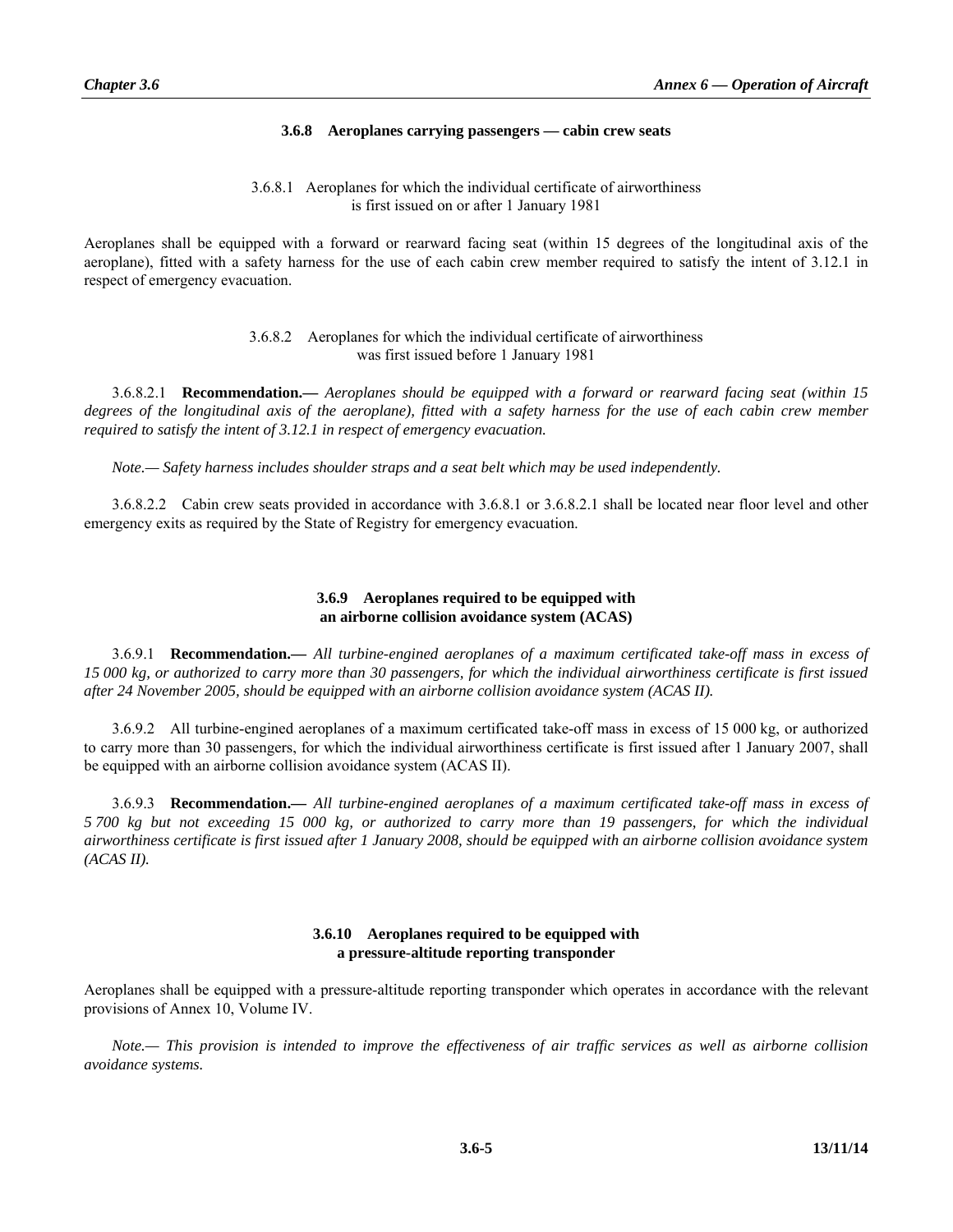## **3.6.11 Microphones**

All flight crew members required to be on flight deck duty shall communicate through boom or throat microphones below the transition level/altitude.

## **3.6.12 Aeroplanes equipped with automatic landing systems, a head-up display (HUD) or equivalent displays, enhanced vision systems (EVS), synthetic vision systems (SVS) and/or combined vision systems (CVS)**

 3.6.12.1 Where aeroplanes are equipped with automatic landing systems, a HUD or equivalent displays, or EVS, SVS or CVS, or any combination of those systems into a hybrid system, the use of such systems for the safe operation of an aeroplane shall be approved by the State of Registry.

 *Note.— Information regarding a HUD or equivalent displays, including references to RTCA and EUROCAE documents, is contained in the* Manual of All-Weather Operations *(Doc 9365).*

 3.6.12.2 In approving the operational use of automatic landing systems, a HUD or equivalent displays, EVS, SVS or CVS, the State of Registry shall ensure that:

- a) the equipment meets the appropriate airworthiness certification requirements;
- b) the operator has carried out a safety risk assessment associated with the operations supported by the automatic landing systems, a HUD or equivalent displays, EVS, SVS or CVS;
- c) the operator has established and documented the procedures for the use of, and training requirements for, automatic landing systems, a HUD or equivalent displays, EVS, SVS or CVS.

*Note 1.— Guidance on safety risk assessments is contained in the* Safety Management Manual (SMM) *(Doc 9859).* 

 $\mathcal{L}_\text{max}$  , where  $\mathcal{L}_\text{max}$  and  $\mathcal{L}_\text{max}$ 

 *Note 2.— Guidance on operational approvals is contained in Attachment 2.B.*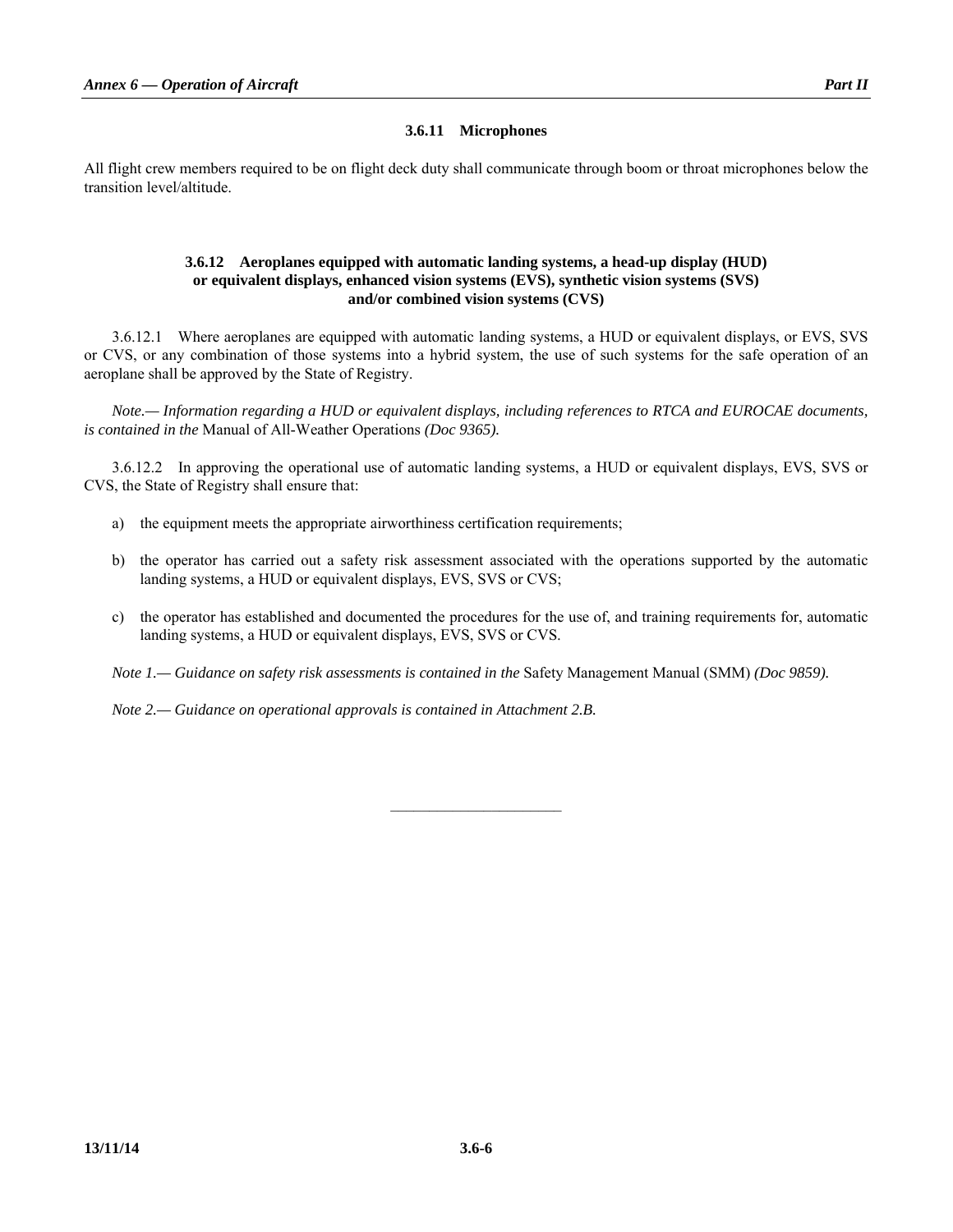# **CHAPTER 3.7 AEROPLANE COMMUNICATION AND NAVIGATION EQUIPMENT**

#### **3.7.1 Communication equipment**

In addition to the requirements of 2.5.1.1 to 2.5.1.5, an aeroplane shall be provided with radio communication equipment capable of:

- a) conducting two-way communication for aerodrome control purposes;
- b) receiving meteorological information at any time during flight; and
- c) conducting two-way communication at any time during flight with at least one aeronautical station and with such other aeronautical stations and on such frequencies as may be prescribed by the appropriate authority.

 *Note.— The requirements of 3.7.1 are considered fulfilled if the ability to conduct the communications specified therein is established during radio propagation conditions which are normal for the route.* 

## **3.7.2 Installation**

The equipment installation shall be such that the failure of any single unit required for either communications or navigation purposes or both will not result in the failure of another unit required for communications or navigation purposes.

#### **3.7.3 Electronic navigation data management**

 3.7.3.1 An operator of an aeroplane shall not employ electronic navigation data products that have been processed for application in the air and on the ground unless the State of Registry has approved the operator's procedures for ensuring that the process applied and the products delivered have met acceptable standards of integrity and that the products are compatible with the intended function of the equipment that will use them. The State of Registry shall ensure that the operator continues to monitor both process and products.

*Note.*— Guidance relating to the processes that data suppliers may follow is contained in RTCA DO-200A/EUROCAE ED-76 *and* RTCA DO-201A/EUROCAE ED-77.

 3.7.3.2 An operator shall implement procedures that ensure the timely distribution and insertion of current and unaltered electronic navigation data to all aeroplanes that require it.

 $\mathcal{L}=\{1,2,3,4,5\}$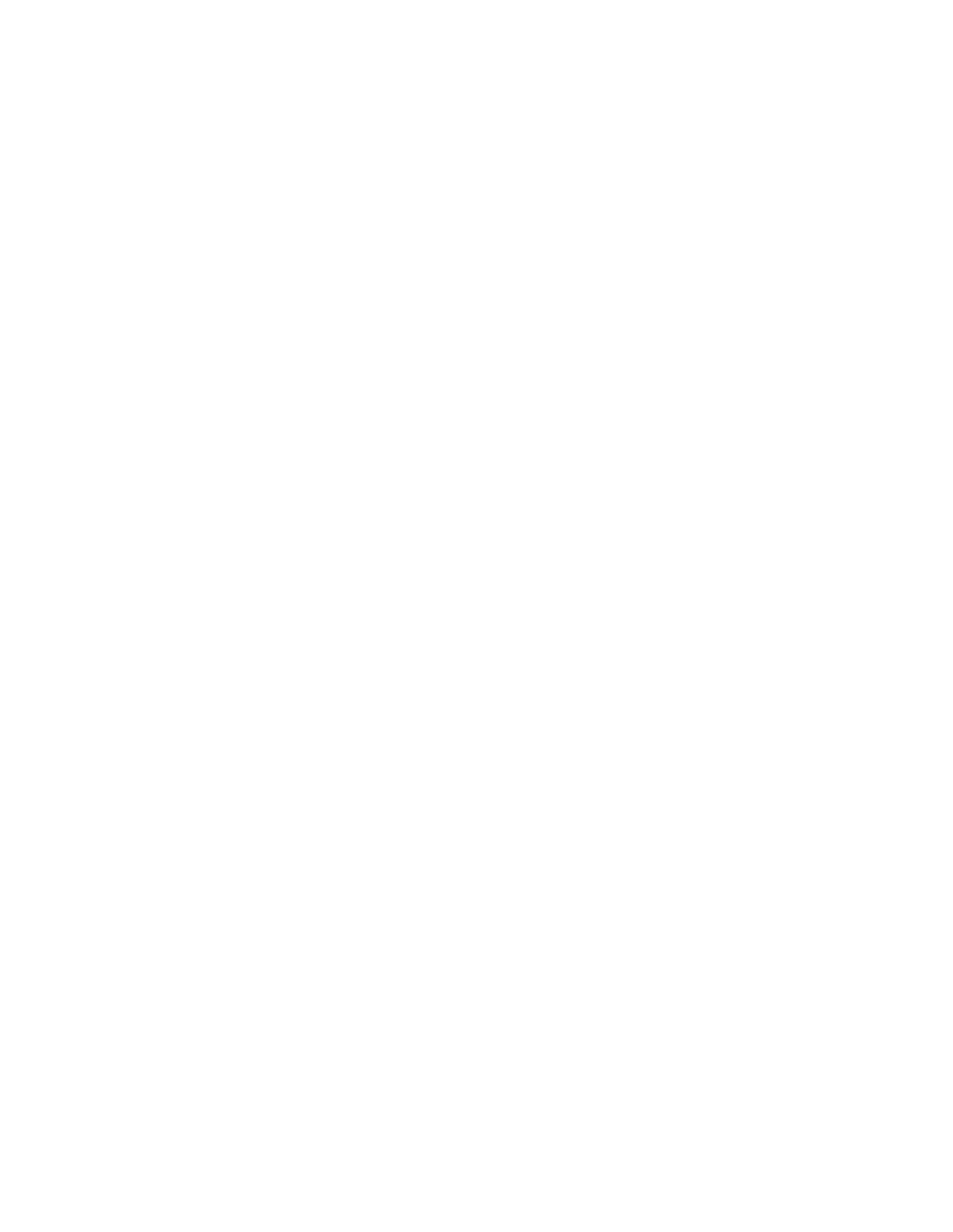## **CHAPTER 3.8 AEROPLANE MAINTENANCE**

#### **3.8.1 Operator's maintenance responsibilities**

3.8.1.1 An operator shall comply with the requirements of 2.6.1.

 3.8.1.2 **Recommendation.—** *An operator should ensure that all maintenance personnel receive initial and continuation training acceptable to the State of Registry and appropriate to their assigned tasks and responsibilities. This should include Human Factors and coordination with other maintenance personnel and flight crew.* 

*Note.*— Guidance material on the application of Human Factors principles can be found in the Human Factors Training Manual *(Doc 9683)*.

#### **3.8.2 Operator's maintenance control manual**

**Recommendation.***— An operator should provide a maintenance control manual, as specified in 3.11.1, for the use and guidance of maintenance and operations personnel. The design of the manual should observe Human Factors principles.*

*Note 1.*— Guidance material on the application of Human Factors principles can be found in the Human Factors Training Manual *(Doc 9683).* 

 *Note 2.— States may provide guidance material as outlined in 3.11.2 or reference accepted industry codes of practice.* 

#### **3.8.3 Maintenance programme**

 3.8.3.1 An operator shall provide, for the use and guidance of maintenance and operational personnel concerned, a maintenance programme, acceptable to the State of Registry, containing the information required by 3.11.2. The design and application of the operator's maintenance programme shall observe Human Factors principles.

*Note.— Guidance material on the application of Human Factors principles can be found in the Human Factors Training* Manual *(Doc 9683)*.

 3.8.3.2 Copies of all amendments to the maintenance programme shall be furnished promptly to all organizations or persons to whom the maintenance programme has been issued.

#### **3.8.4 Continuing airworthiness information**

An operator of an aeroplane of a maximum certificated take-off mass in excess of 5 700 kg shall, as prescribed by the State of Registry, ensure that the information resulting from maintenance and operational experience with respect to continuing airworthiness, is transmitted as required by Annex 8, Part II, 4.2.3 f) and 4.2.4.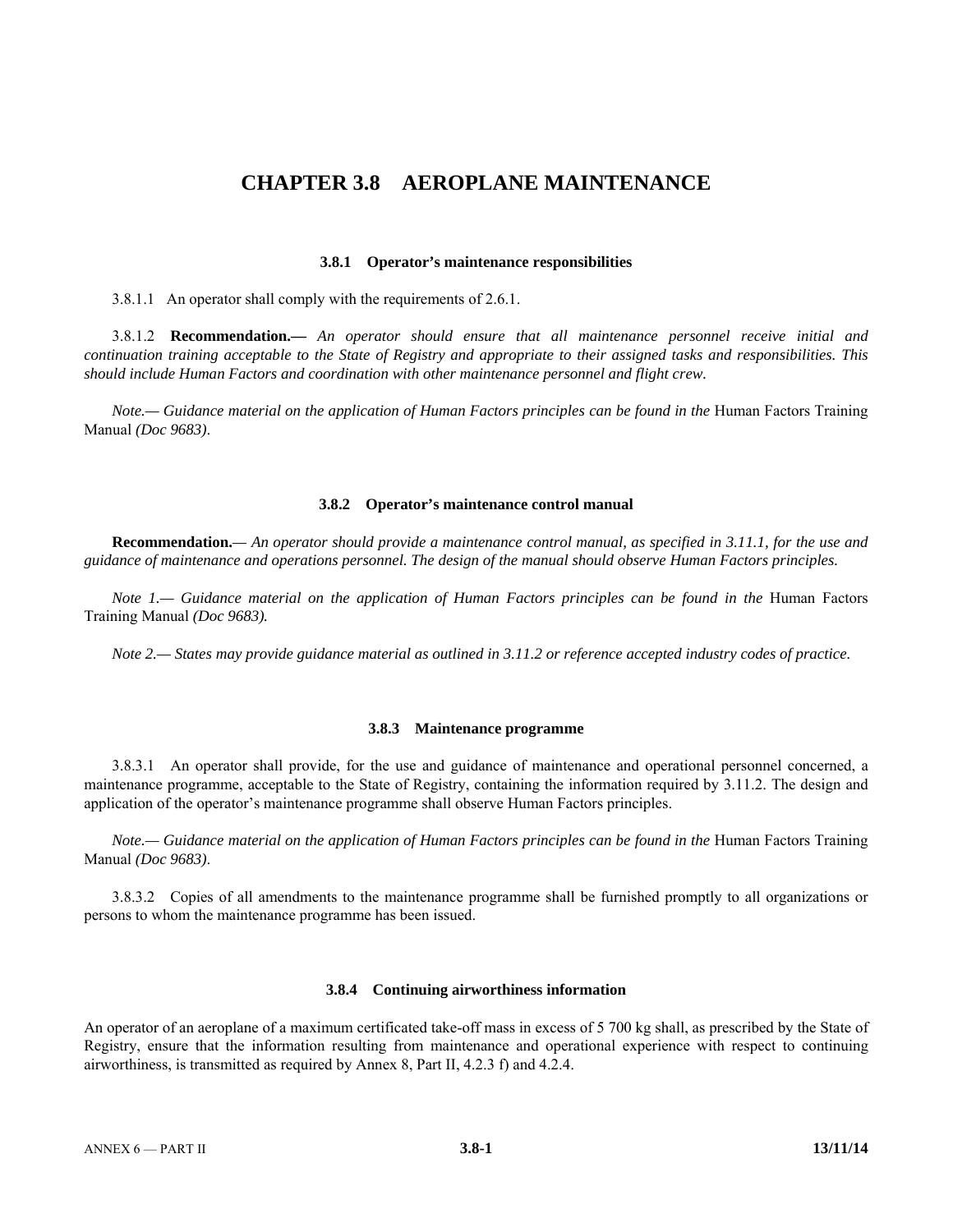## **3.8.5 Maintenance release**

 3.8.5.1 A maintenance release shall be completed and signed, as prescribed by the State of Registry, to certify that the maintenance work has been performed in accordance with the maintenance programme or other data and procedures acceptable to the State of Registry.

 $\mathcal{L}=\{1,2,3,4,5\}$ 

- 3.8.5.2 A maintenance release shall contain a certification including:
- a) basic details of the maintenance performed;
- b) the date such maintenance was completed;
- c) when applicable, the identity of the approved maintenance organization; and
- d) the identity of the person or persons signing the release.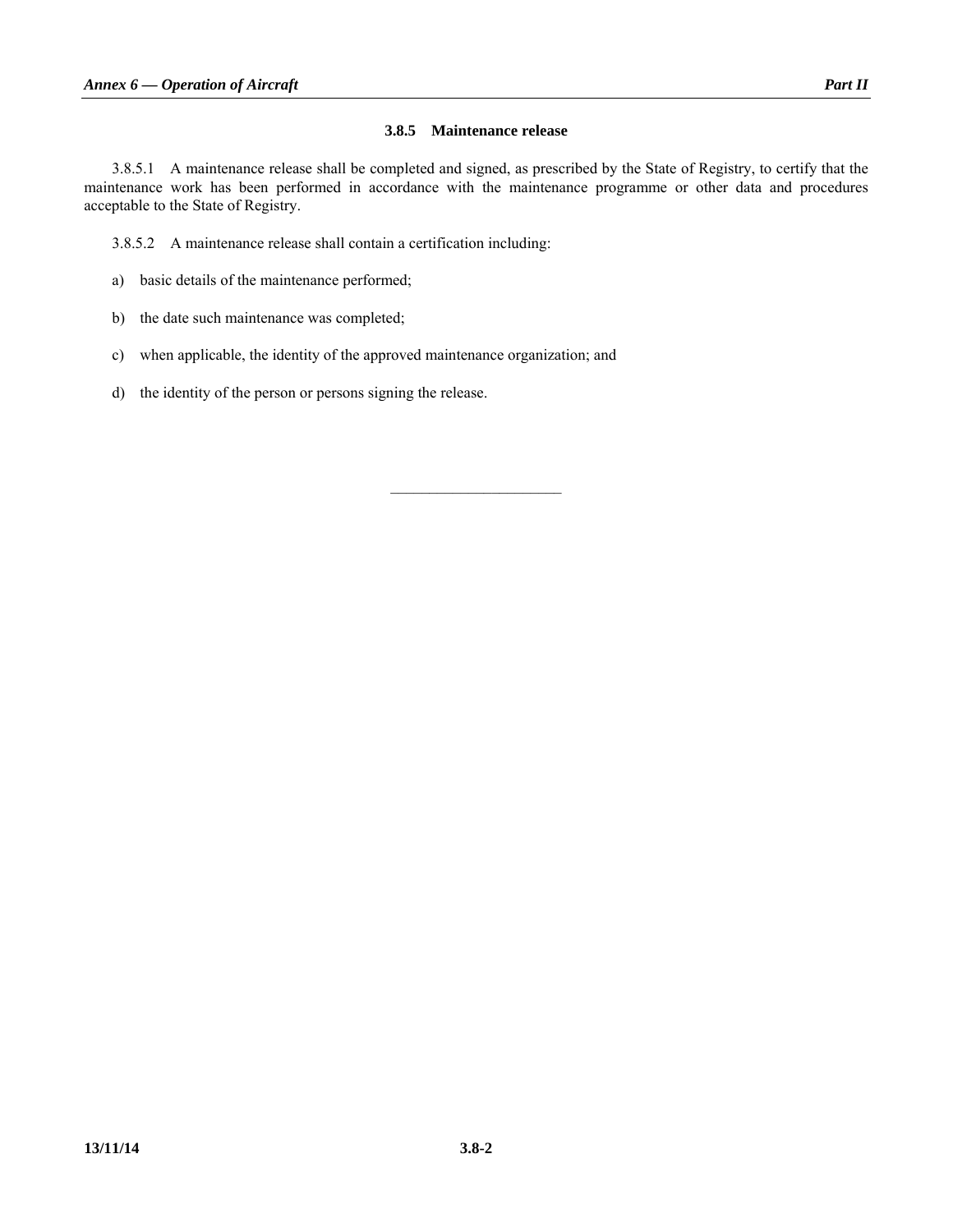## **CHAPTER 3.9 AEROPLANE FLIGHT CREW**

## **3.9.1 Composition of the flight crew**

3.9.1.1 Designation of pilot-in-command

For each flight the operator shall designate a pilot to act as pilot-in-command.

#### 3.9.1.2 Flight engineer

When a separate flight engineer's station is incorporated in the design of an aeroplane, the flight crew shall include at least one flight engineer especially assigned to that station, unless the duties associated with that station can be satisfactorily performed by another flight crew member, holding a flight engineer licence, without interference with regular duties.

## **3.9.2 Flight crew member emergency duties**

An operator shall, for each type of aeroplane, assign to all flight crew members the necessary functions they are to perform in an emergency or in a situation requiring emergency evacuation. Recurrent training in accomplishing these functions shall be contained in the operator's training programme and shall include instruction in the use of all emergency and life-saving equipment required to be carried, and drills in the emergency evacuation of the aeroplane.

## **3.9.3 Flight crew member training programmes**

 3.9.3.1 An operator shall establish and maintain a training programme that is designed to ensure that a person who receives training acquires and maintains the competency to perform assigned duties, including skills related to human performance.

 3.9.3.2 Ground and flight training programmes shall be established, either through internal programmes or through a training services provider, and shall include or make reference to a syllabus for those training programmes in the company operations manual.

3.9.3.3 The training programme shall include training to competency for all equipment installed.

 3.9.3.4 **Recommendation.***— Flight simulators should be used to the maximum extent practicable for initial and annual recurrent training.*

### **3.9.4 Qualifications**

### 3.9.4.1 Flight crew member licensing

3.9.4.1.1 An operator shall: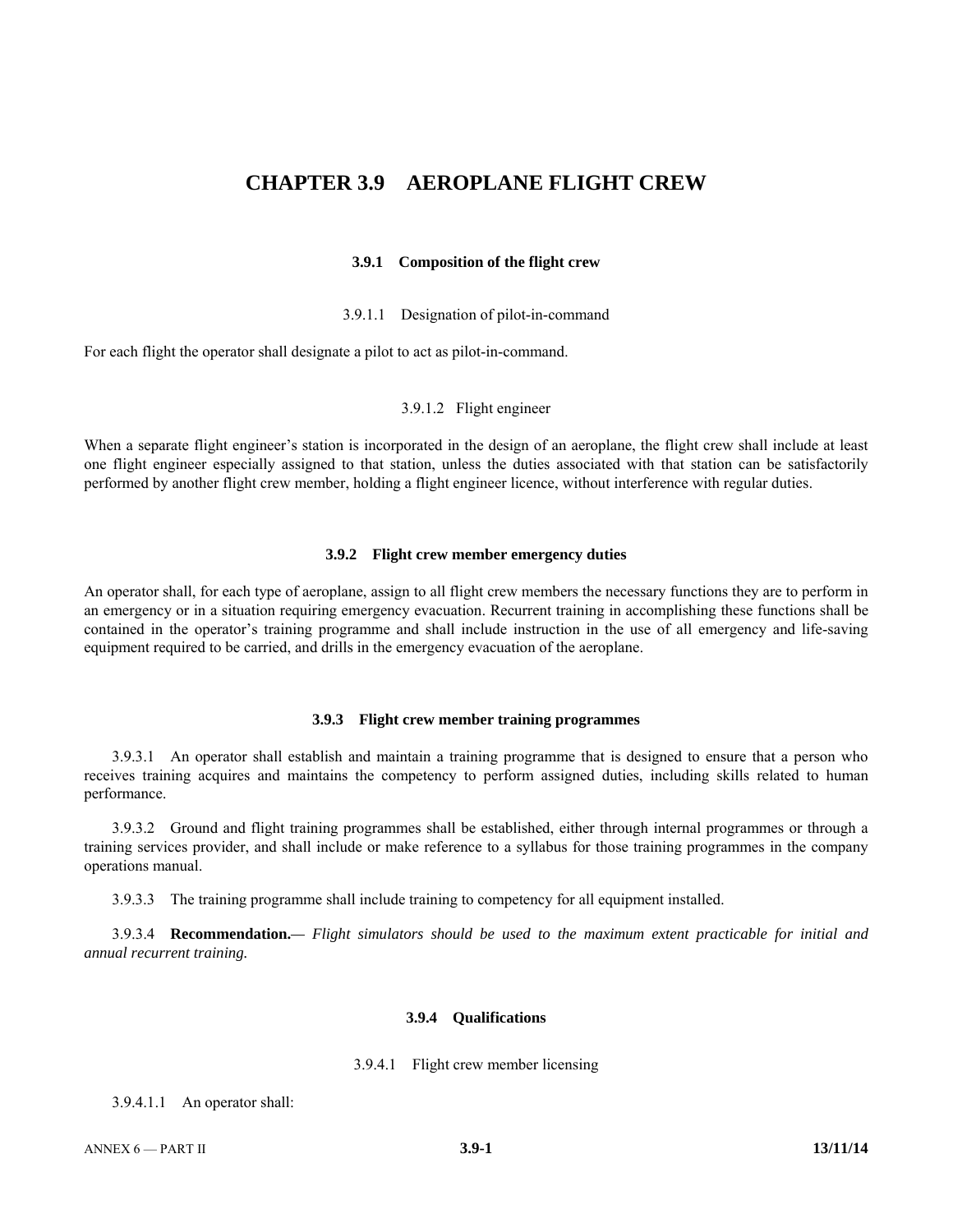- a) ensure that each flight crew member assigned to duty holds a valid licence issued by the State of Registry, or if issued by another Contracting State, rendered valid by the State of Registry;
- b) ensure that flight crew members are properly rated; and
- c) be satisfied that flight crew members are competent to carry out assigned duties.

 3.9.4.1.2 The operator of an aeroplane equipped with an airborne collision avoidance system (ACAS II) shall ensure that each flight crew member has been appropriately trained to competency in the use of ACAS II equipment and the avoidance of collisions.

*Note 1.*— Procedures for the use of ACAS II equipment are specified in the Procedures for Air Navigation Services — Aircraft Operations *(PANS-OPS, Doc 8168), Volume I* — Flight Procedures*. ACAS II Training Guidelines for Pilots are provided in PANS-OPS, Volume I, Attachment A to Part III, Section 3, Chapter 3*.

 *Note 2.*— *Appropriate training, to the satisfaction of the State, to competency in the use of ACAS II equipment and the avoidance of collisions may be evidenced, for example, by:* 

- *a) possession of a type rating for an aeroplane equipped with ACAS II, where the operation and use of ACAS II are included in the training syllabus for the type rating; or*
- *b) possession of a document issued by a training organization or person approved by the State to conduct training for pilots in the use of ACAS II, indicating that the holder has been trained in accordance with the guidelines referred to in Note 1; or*
- *c) a comprehensive pre-flight briefing by a pilot who has been trained in the use of ACAS II in accordance with the guidelines referred to in Note 1.*

### 3.9.4.2 Recent experience — pilot-in-command

An operator shall not assign a pilot to act as pilot-in-command of an aeroplane unless that pilot has made at least three takeoffs and landings within the preceding 90 days on the same type of aeroplane or in a flight simulator approved for the purpose.

### 3.9.4.3 Recent experience — co-pilot

An operator shall not assign a co-pilot to operate at the flight controls of an aeroplane during take-off and landing unless that pilot has made at least three take-offs and landings within the preceding 90 days on the same type of aeroplane or in a flight simulator approved for the purpose.

### 3.9.4.4 Pilot proficiency checks

An operator shall ensure that piloting technique and the ability to execute emergency procedures is checked periodically in such a way as to demonstrate the pilot's competence. Where the operation may be conducted under the instrument flight rules, an operator shall ensure that the pilot's competence to comply with such rules is demonstrated to either a check pilot of the operator or a representative of the State issuing the pilot licence.

 *Note.— The periodicity of the checks referred to in 3.9.4.4 is dependent upon the complexity of both the aeroplane and the operation.*

 $\mathcal{L}_\text{max}$  , where  $\mathcal{L}_\text{max}$  and  $\mathcal{L}_\text{max}$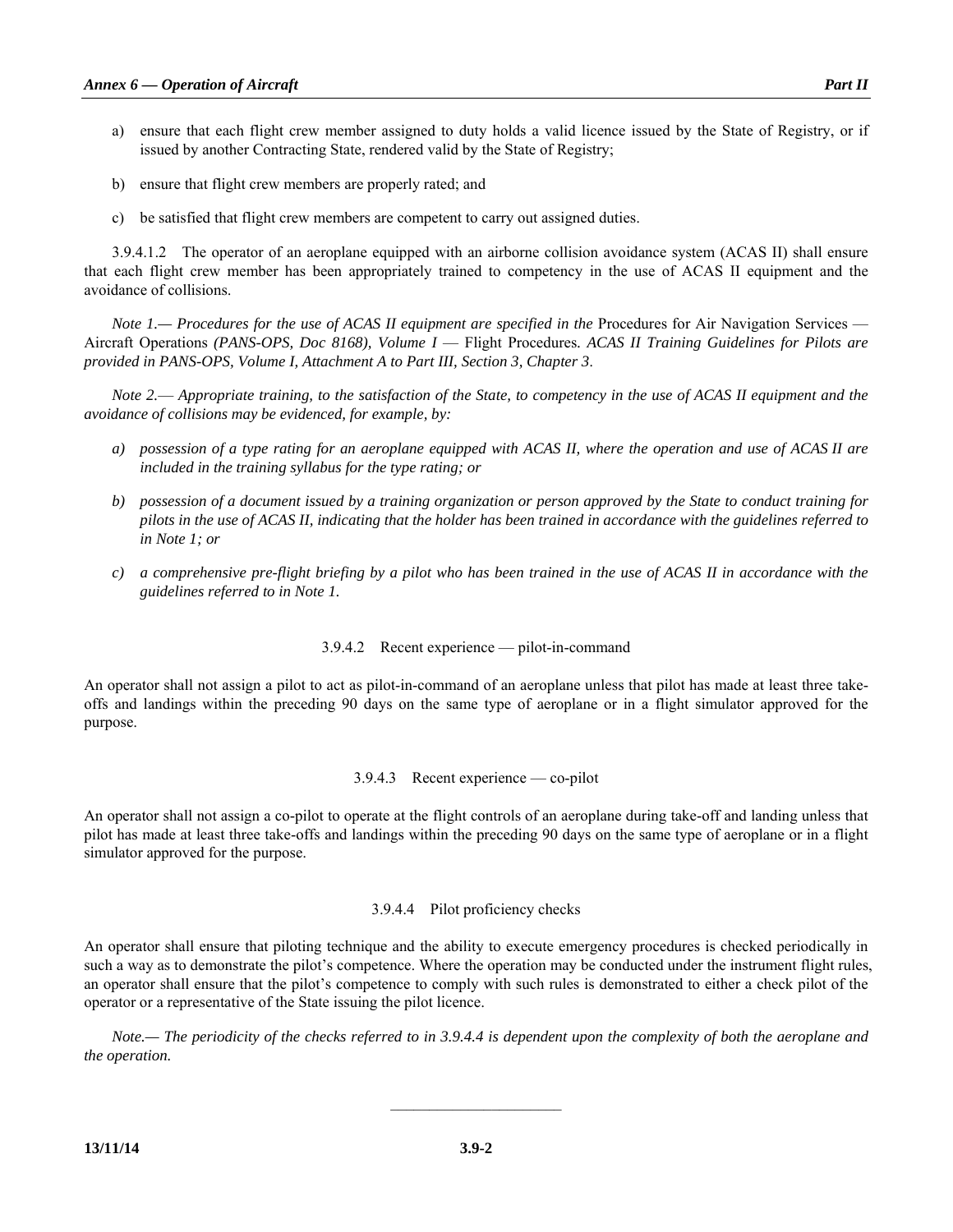# **CHAPTER 3.10 FLIGHT OPERATIONS OFFICER/FLIGHT DISPATCHER**

 **Recommendation.—** *An operator should ensure that any person assigned as a flight operations officer/flight dispatcher is trained and maintains familiarization with all features of the operation which are pertinent to their duties, including knowledge and skills related to Human Factors.*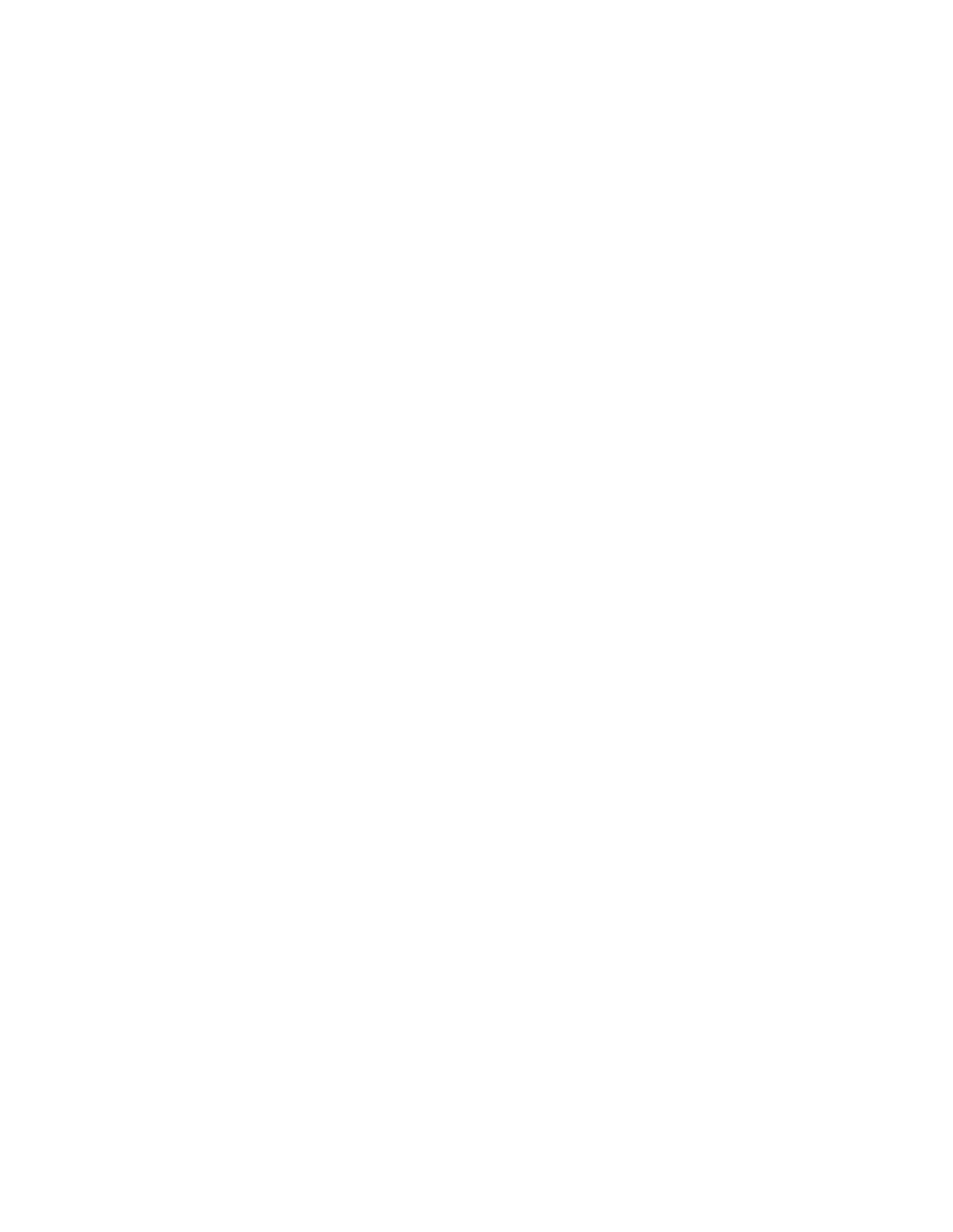## **CHAPTER 3.11 MANUALS, LOGS AND RECORDS**

*Note.— The following document is associated with this Annex but is not included in this chapter:* 

*Operational flight plan — see 3.4.3.3.* 

#### **3.11.1 Operator's maintenance control manual**

 **Recommendation***.— An operator's maintenance control manual provided in accordance with 3.8.2, which may be issued in separate parts, should be developed according to industry codes of practice or to the State of Registry's guidance material, and should at a minimum contain information about:* 

- *a) the means for complying with the procedures required by 3.8.1.1;*
- *b) the means of recording the names and duties of the person or persons required by 3.8.1.1;*
- *c) the maintenance programme required by 3.8.3.1;*
- *d) the methods used for the completion and retention of the operator's maintenance records required by 3.8.5;*
- *e) the procedures for complying with the service information reporting requirements of Annex 8, Part II, 4.2.3 f) and 4.2.4;*
- *f) the procedures for implementing action resulting from mandatory continuing airworthiness information;*
- *g) a system of analysis and continued monitoring of the performance and efficiency of the maintenance programme, in order to correct any deficiency in that programme;*
- *h) the aircraft types and models to which the manual applies;*
- *i) the procedures for ensuring that unserviceabilities affecting airworthiness are recorded and rectified; and*
- *j) procedures for advising the State of Registry of significant in-service occurrences.*

#### **3.11.2 Maintenance programme**

3.11.2.1 A maintenance programme for each aeroplane as required by 3.8.3 shall contain the following information:

- a) maintenance tasks and the intervals at which these are to be performed, taking into account the anticipated utilization of the aeroplane;
- b) when applicable, a continuing structural integrity programme;
- c) procedures for changing or deviating from a) and b) above as approved by the State of Registry; and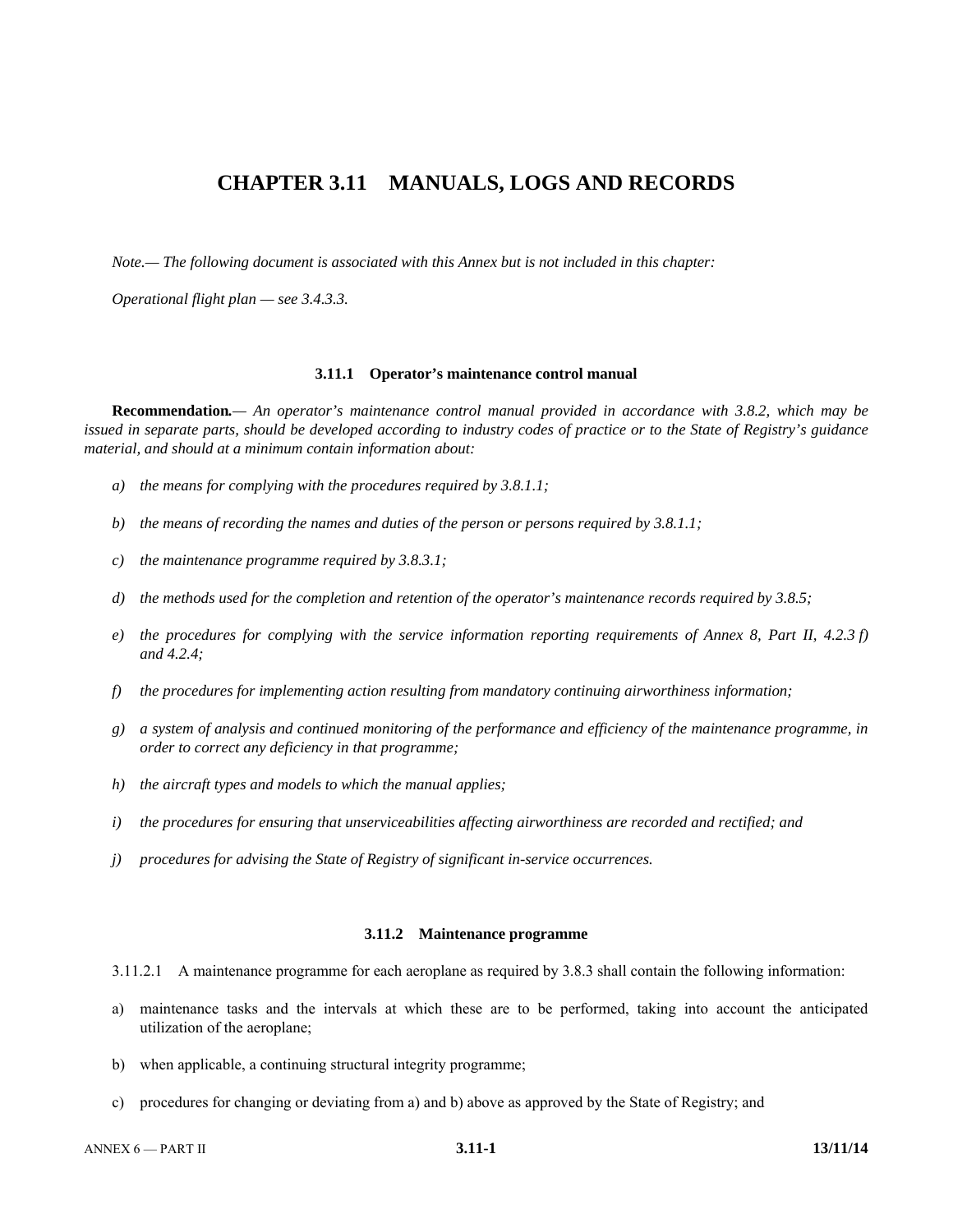3.11.2.2 Maintenance tasks and intervals that have been specified as mandatory in approval of the type design, or approved changes to the maintenance programme, shall be identified as such.

 3.11.2.3 **Recommendation.—** *The maintenance programme should be based on maintenance programme information made available by the State of Design or by the organization responsible for the type design, and any additional applicable experience.*

## **3.11.3 Flight recorder records**

The owner of the aeroplane, or in the case where it is leased, the lessee, shall ensure, to the extent possible, in the event the aeroplane becomes involved in an accident or incident, the preservation of all related flight recorder records and, if necessary, the associated flight recorders, and their retention in safe custody pending their disposition as determined in accordance with Annex 13.

 $\mathcal{L}_\text{max}$  , where  $\mathcal{L}_\text{max}$  and  $\mathcal{L}_\text{max}$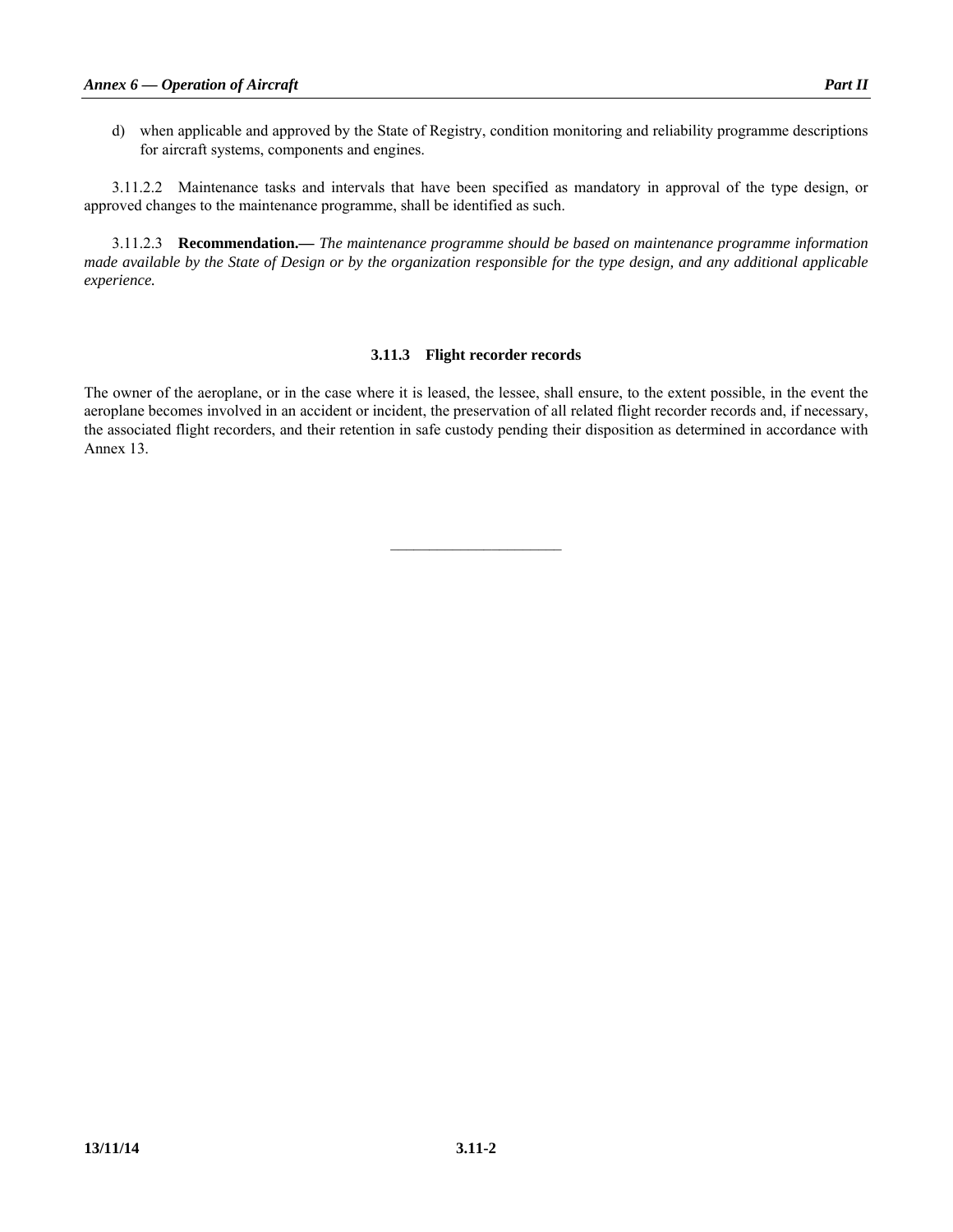## **CHAPTER 3.12 CABIN CREW**

## **3.12.1 Assignment of emergency duties**

The requirement for cabin crew for each type of aeroplane shall be determined by the operator, based on seating capacity or the number of passengers carried, in order to effect a safe and expeditious evacuation of the aeroplane, and the necessary functions to be performed in an emergency or a situation requiring emergency evacuation. The operator shall assign these functions for each type of aeroplane.

### **3.12.2 Cabin crew at emergency evacuation stations**

When cabin crew are required by a State authority, each cabin crew member assigned to emergency evacuation duties shall occupy a seat provided in accordance with 3.6.8 during take-off and landing and whenever the pilot-in-command so directs.

## **3.12.3 Protection of cabin crew during flight**

Each cabin crew member shall be seated with seat belt or, when provided, safety harness fastened during take-off and landing and whenever the pilot-in-command so directs.

## **3.12.4 Training**

 3.12.4.1 An operator shall ensure that a training programme is completed by all persons before being assigned as a cabin crew member.

 3.12.4.2 **Recommendation.***— An operator should establish and maintain a cabin crew training programme that is designed to ensure that persons who receive training acquire the competency to perform their assigned duties and includes or makes reference to a syllabus for the training programme in the company operations manual. The training programme should include Human Factors training.* 

*Note.— Guidance material on the application of Human Factors principles can be found in the Human Factors Training* Manual *(Doc 9683)*.

\_\_\_\_\_\_\_\_\_\_\_\_\_\_\_\_\_\_\_\_\_\_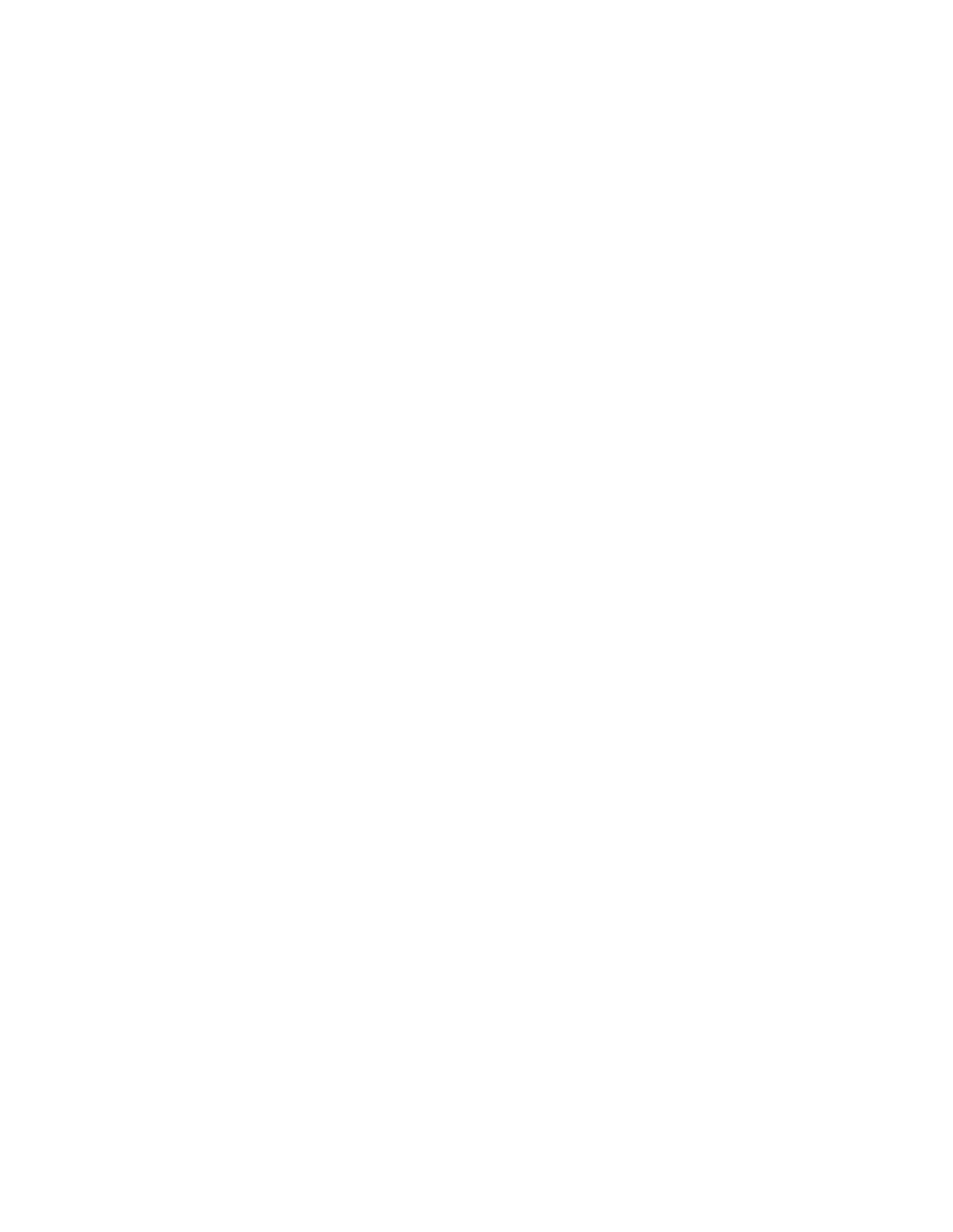# **CHAPTER 3.13 SECURITY**

## **3.13.1 Security programme**

 **Recommendation.—** *Each Contracting State should ensure that each entity conducting general aviation operations, including corporate operator aviation operations, using aircraft with a maximum take-off mass greater than 5 700 kg, establishes, implements and maintains a written operator security programme that meets the requirements of the national civil aviation security programme of that State.* 

*Note.— Accepted industry codes of practice may be used as the basis for the development of a written operator security programme.*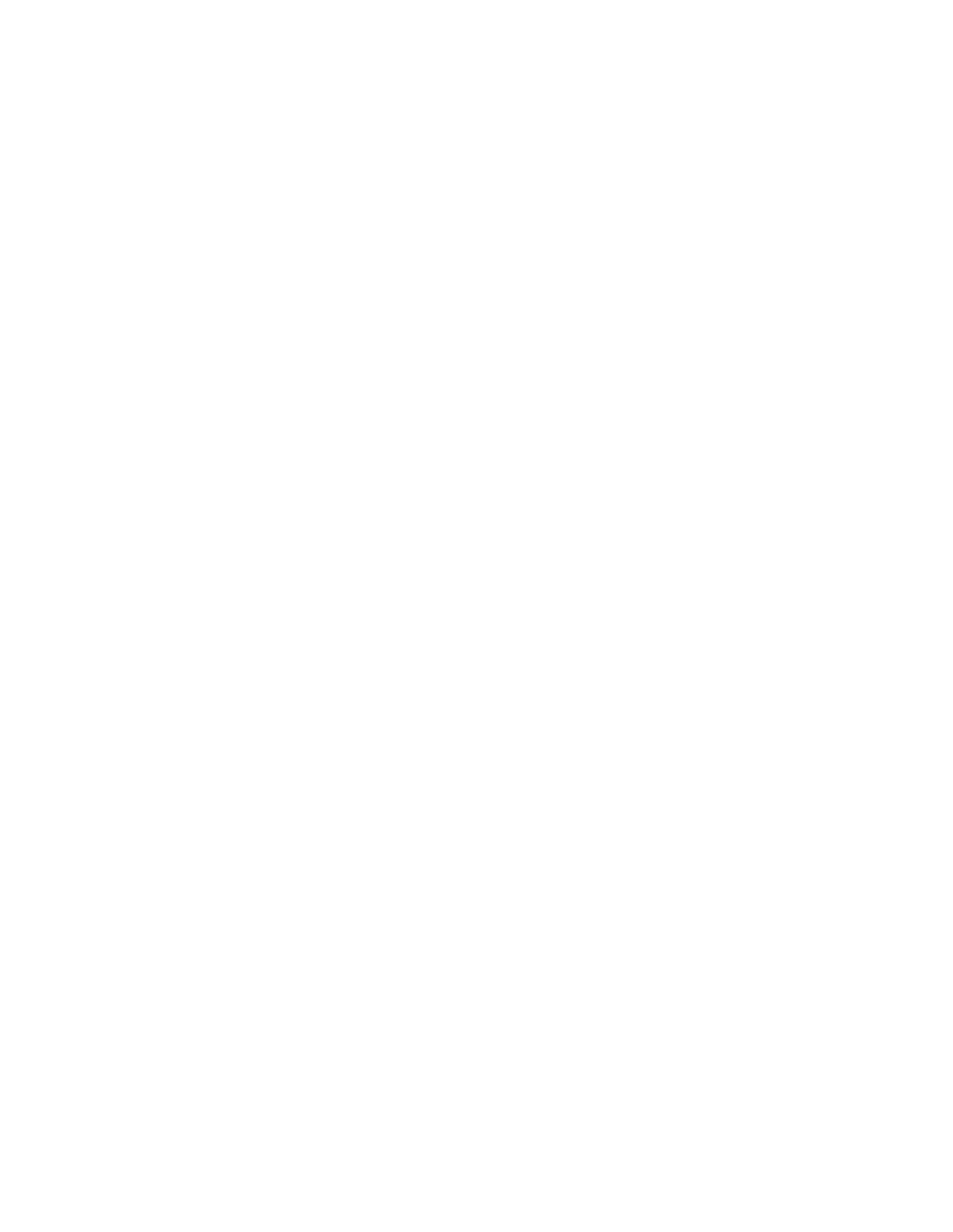# **ATTACHMENT 3.A COMPANY OPERATIONS MANUAL**

*Supplementary to 3.4.2.2* 

The following is the suggested content of a company operations manual. It may be issued in separate parts corresponding to specific aspects of an operation. It should include the instructions and information necessary to enable the personnel concerned to perform their duties safely and shall contain at least the following information:

- a) table of contents;
- b) amendment control page and list of effective pages, unless the entire document is reissued with each amendment and the document has an effective date on it;
- c) duties, responsibilities and succession of management and operating personnel;
- d) operator safety management system;
- e) operational control system;
- f) MEL procedures (where applicable);
- g) normal flight operations;
- h) standard operating procedures (SOPs);
- i) weather limitations;
- j) flight and duty time limitations;
- k) emergency operations;
- l) accident/incident considerations;
- m) personnel qualifications and training;
- n) record keeping;
- o) a description of the maintenance control system;
- p) security procedures (where applicable);
- q) performance operating limitations;
- r) use/protection of FDR/CVR records (where applicable);
- s) handling of dangerous goods; and
- t) use of head-up displays (HUD)/enhanced vision systems (EVS).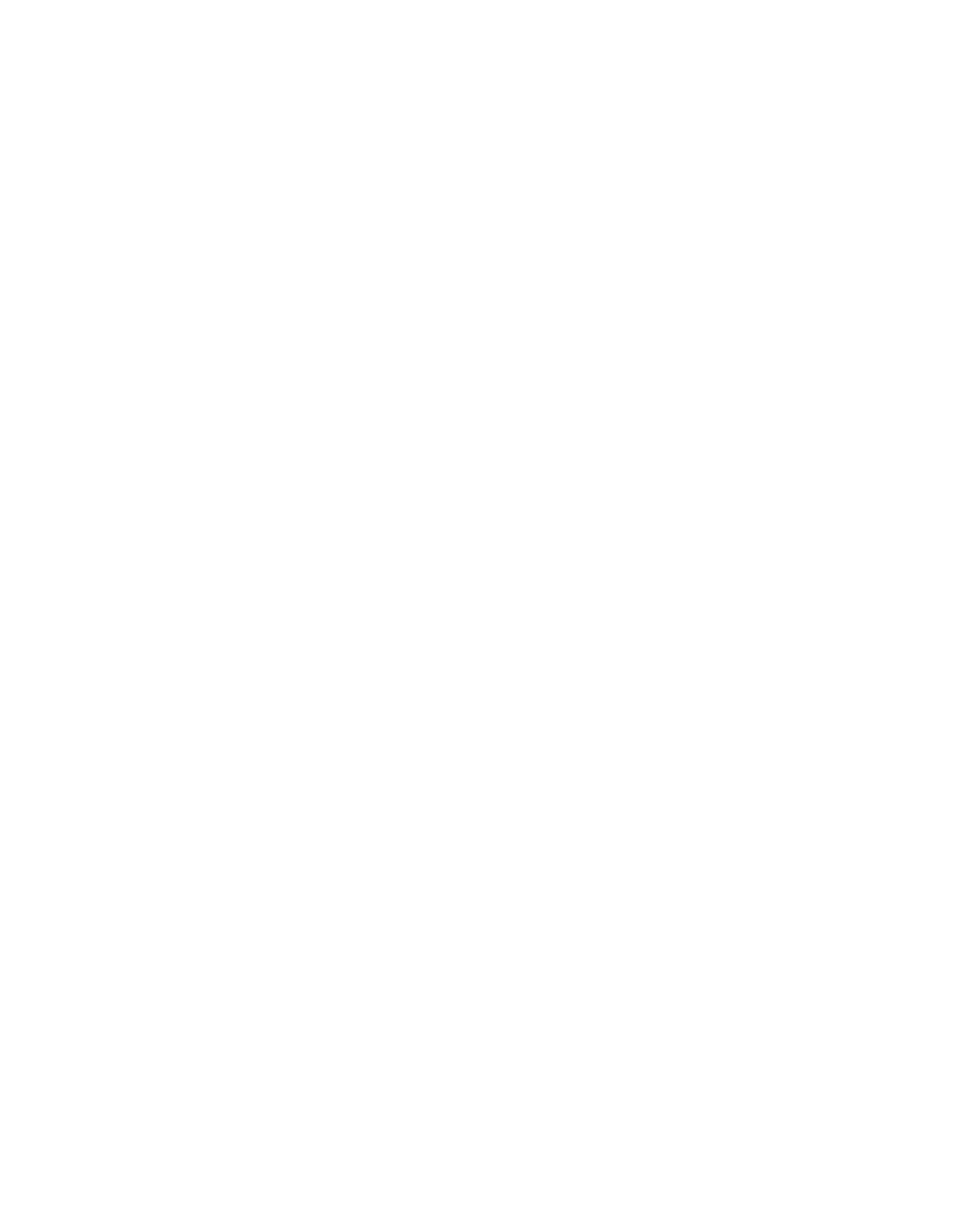# **ATTACHMENT 3.B MINIMUM EQUIPMENT LIST (MEL)**

*Supplementary to 3.6.1.1* 

 1. If deviations from the requirements of States in the certification of aircraft were not permitted, an aircraft could not be flown unless all systems and equipment were operable. Experience has proved that some unserviceability can be accepted in the short term when the remaining operative systems and equipment provide for continued safe operations.

 2. The State should indicate through approval of a minimum equipment list those systems and items of equipment that may be inoperative for certain flight conditions with the intent that no flight can be conducted with inoperative systems and equipment other than those specified.

 3. A minimum equipment list, approved by the State of the Operator, is therefore necessary for each aircraft, based on the master minimum equipment list established for the aircraft type by the organization responsible for the type design in conjunction with the State of Design.

 4. The State of the Operator should require the operator to prepare a minimum equipment list designed to allow the operation of an aircraft with certain systems or equipment inoperative provided an acceptable level of safety is maintained.

 5. The minimum equipment list is not intended to provide for operation of the aircraft for an indefinite period with inoperative systems or equipment. The basic purpose of the minimum equipment list is to permit the safe operation of an aircraft with inoperative systems or equipment within the framework of a controlled and sound programme of repairs and parts replacement.

 6. Operators are to ensure that no flight is commenced with multiple minimum equipment list items inoperative without determining that any interrelationship between inoperative systems or components will not result in an unacceptable degradation in the level of safety and/or undue increase in the flight crew workload.

 7. The exposure to additional failures during continued operation with inoperative systems or equipment should also be considered in determining that an acceptable level of safety is being maintained. The minimum equipment list may not deviate from requirements of the flight manual limitations section, emergency procedures or other airworthiness requirements of the State of Registry or of the State of the Operator unless the appropriate airworthiness authority or the flight manual provides otherwise.

 8. Systems or equipment accepted as inoperative for a flight should be placarded where appropriate and all such items should be noted in the aircraft technical log to inform the flight crew and maintenance personnel of the inoperative system or equipment.

 9. For a particular system or item of equipment to be accepted as inoperative, it may be necessary to establish a maintenance procedure, for completion prior to flight, to deactivate or isolate the system or equipment. It may similarly be necessary to prepare an appropriate flight crew operating procedure.

 10. The responsibilities of the pilot-in-command in accepting an aeroplane for operation with deficiencies in accordance with a minimum equipment list are specified in 2.2.3.1.

**— END —**